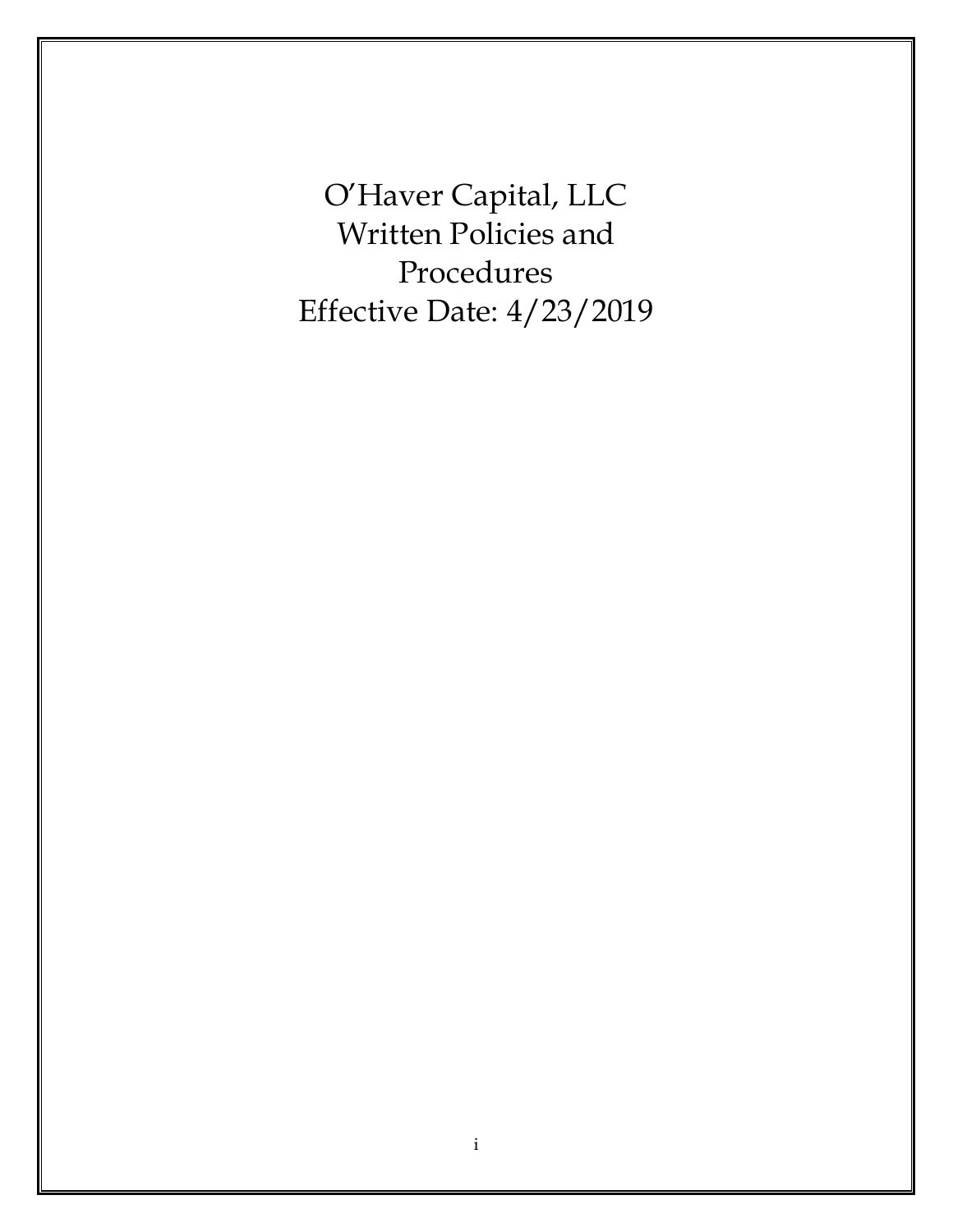# **Table of Contents**

<span id="page-1-0"></span>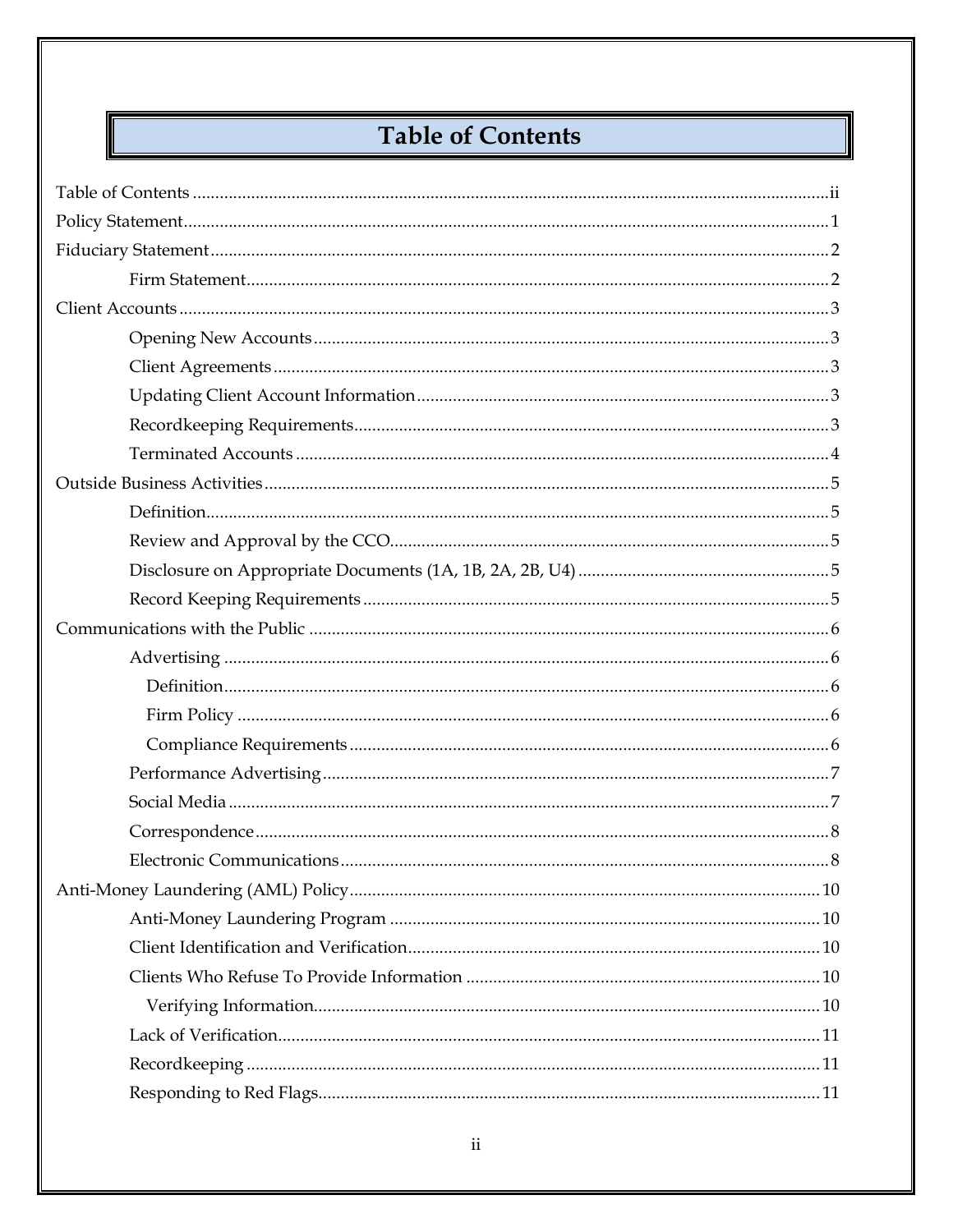| Safeguarding of Client Assets from Conversion or Inappropriate Use by Advisory Personnel  20 |    |
|----------------------------------------------------------------------------------------------|----|
|                                                                                              |    |
|                                                                                              |    |
|                                                                                              |    |
|                                                                                              |    |
|                                                                                              |    |
|                                                                                              |    |
|                                                                                              |    |
|                                                                                              | 23 |
|                                                                                              |    |
|                                                                                              |    |
|                                                                                              |    |
|                                                                                              |    |
|                                                                                              |    |
|                                                                                              |    |
|                                                                                              | 26 |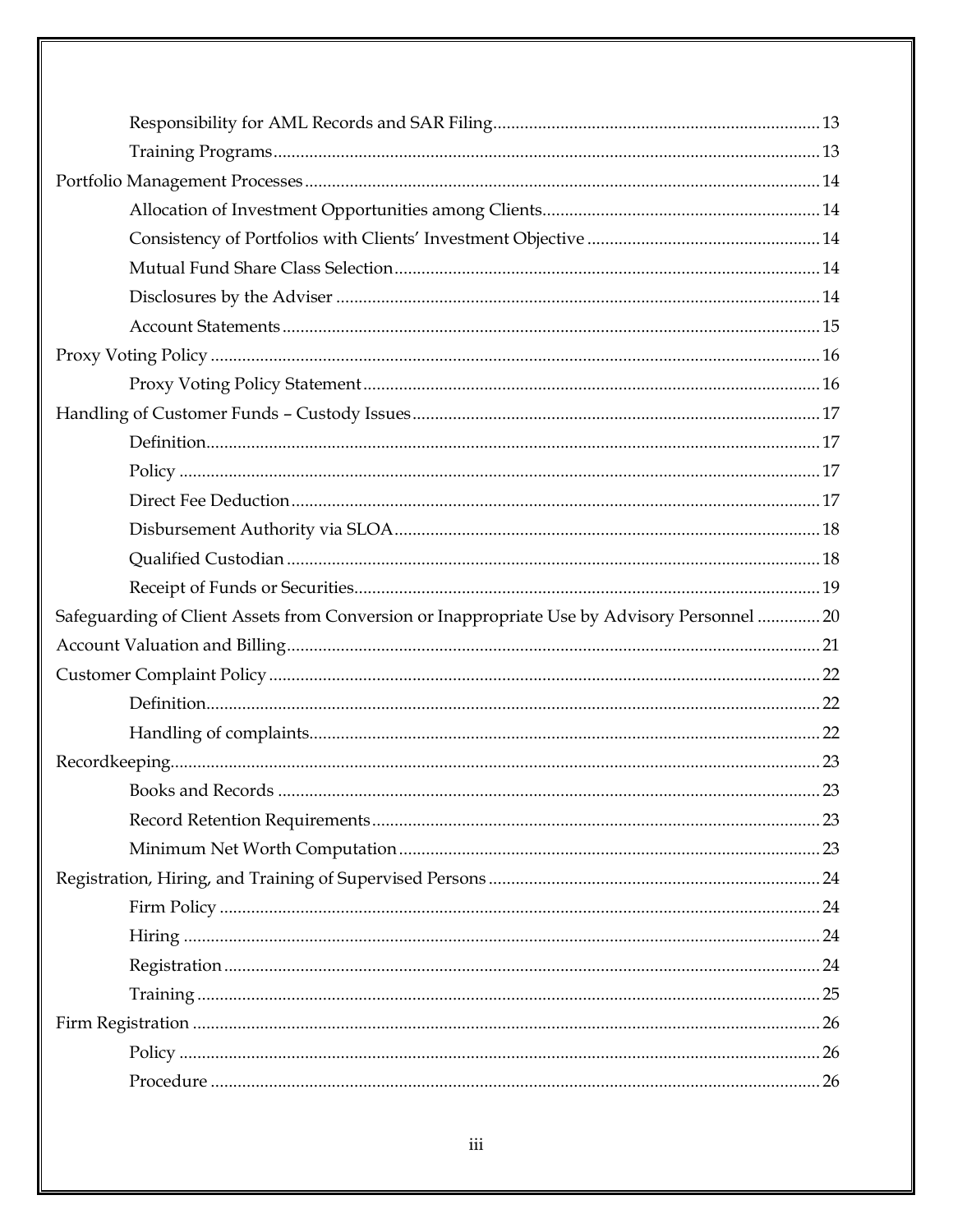| Material Interest of the Investment Adviser and Personal Trading Activities of Supervised |  |
|-------------------------------------------------------------------------------------------|--|
|                                                                                           |  |
|                                                                                           |  |
|                                                                                           |  |
|                                                                                           |  |
|                                                                                           |  |
|                                                                                           |  |
|                                                                                           |  |
|                                                                                           |  |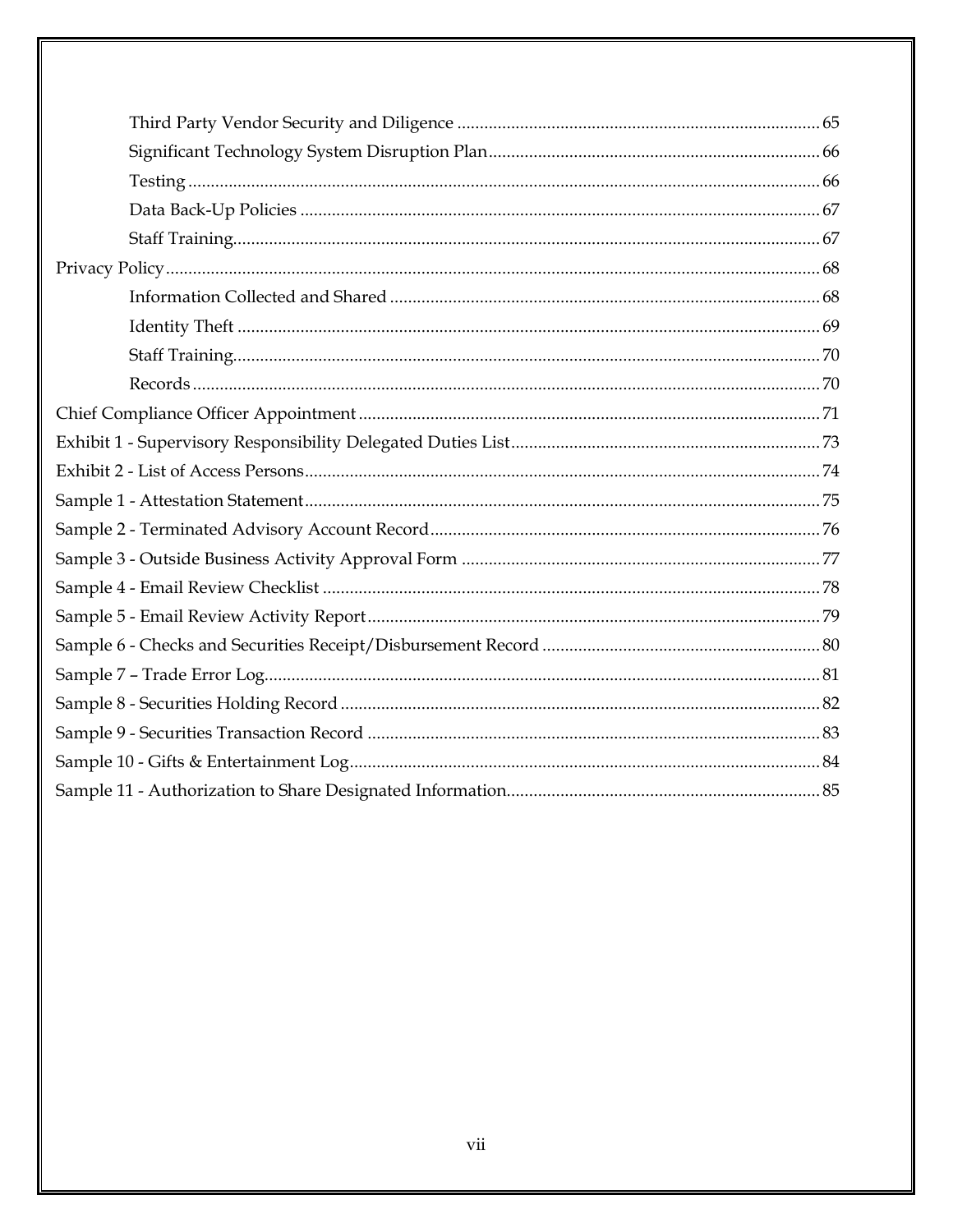# **Policy Statement**

<span id="page-7-0"></span>O'HAVER WEALTH MANAGEMENT, LLC ("OWM") is a registered investment adviser. This document describes its policies and procedures.

At a minimum, OWM will annually review and update these policies and procedures. OWM may conduct interim reviews in response to significant compliance events, changes in business arrangements, and regulatory developments.

OWM will maintain copies of all policies and procedures that are in effect or were in effect at any time during the last five years.

OWM's goal is to maintain the highest ethical and professional standards for employee conduct. This manual is only a guide and cannot cover employee and/or supervised person's conduct in every conceivable situation that may arise in the course of OWM's business. In the event of any uncertainty, an officer, director, affiliate, supervised person, or employee of the firm should ask a supervisor or the Chief Compliance Officer ("CCO") for advice on compliance with this manual and/or the applicable securities laws.

Definitions of italicized terms, where not otherwise defined, may be found in the Definitions section of this manual (see table of contents under "Code of Ethics").

Throughout this document, the term "CCO" is understood to mean the CCO or designated representative, as the CCO may delegate the performance of certain compliance responsibilities to other individuals at the firm. The CCO has ultimate responsibility for the compliance program of the firm. A summary of these delegated duties may be found in Exhibit 1.

Policies in this manual apply to every employee, supervised person, member and officer of OWM. Each of these persons is required to read the contents of this manual and conform to the policies contained therein. OWM's Annual Attestation Acknowledgement Form (see Sample 1) of this manual contains an acknowledgement that OWM members, supervised persons, officers and employees must sign setting forth that they have read and understood the compliance policies and procedures applicable to them.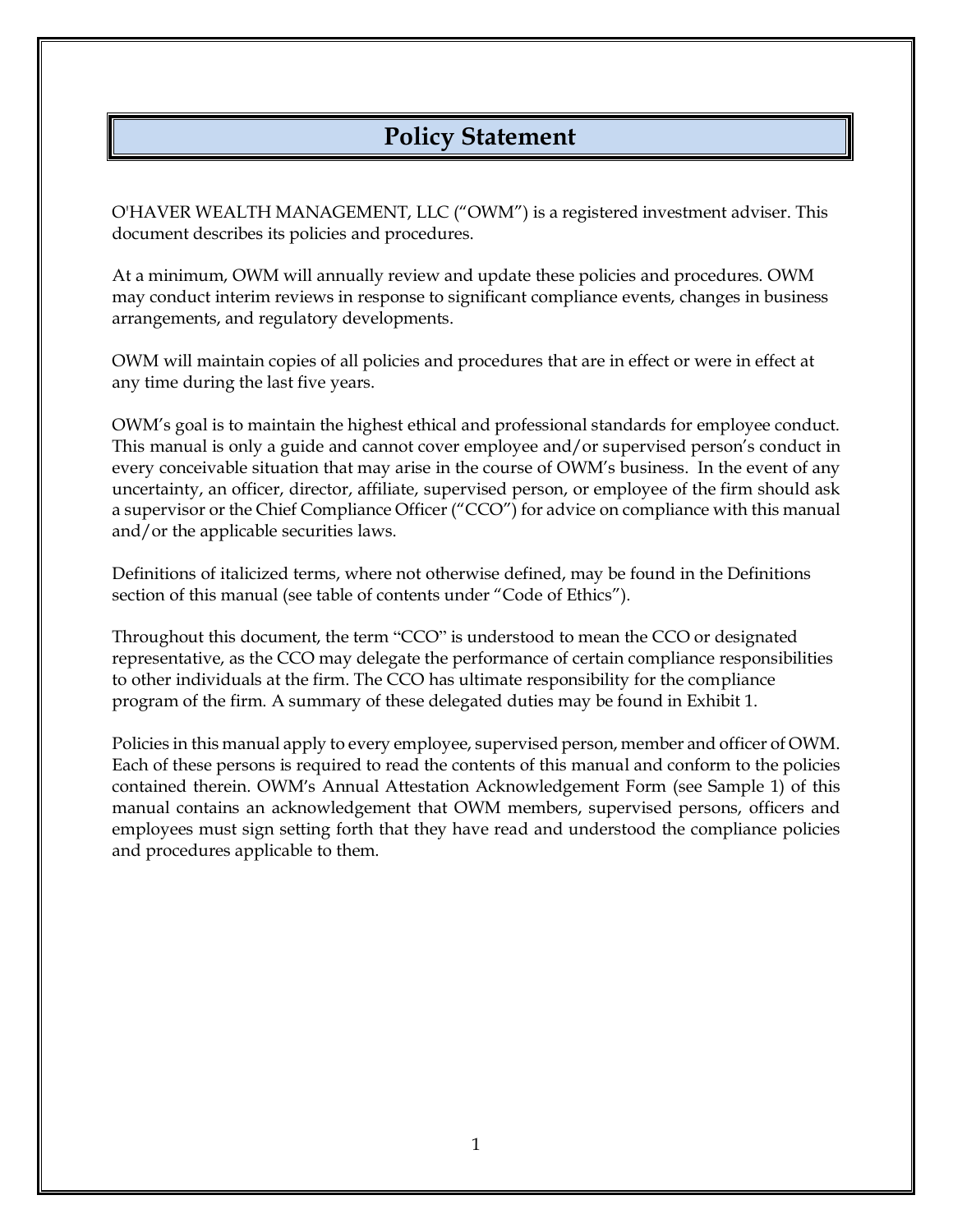# **Fiduciary Statement**

<span id="page-8-0"></span>An investment adviser has a duty to always act in the best interest of its clients. It should not engage in any activity in conflict with the interest of any client and it should take steps to eliminate all conflicts of interest that might incline it to provide advice that is not impartial. If it cannot eliminate such a conflict, then it must fully disclose the conflict. It should also take care to avoid misleading its clients in any way and it should provide full and fair disclosure of all material facts. Generally, facts are "material" if a reasonable investor would consider them to be important in determining to do business with the adviser. The duty of addressing and disclosing conflicts of interest is an ongoing process and as the nature of an adviser's business changes, so may the relationship with its clients.

#### <span id="page-8-1"></span>**Firm Statement**

As an investment adviser, OWM owes its clients specific duties as a fiduciary:

- ➢ Collect suitability and investment profile information;
- $\triangleright$  Provide advice that is suitable, appropriate, and in the client's best interest;
- ➢ Make all efforts to ensure best execution of transactions; and
- $\triangleright$  Give full disclosure of material facts and any potential or actual conflicts of interest to clients and prospective clients;
- ➢ Serve with loyalty and in utmost good faith; and
- ➢ Exercise reasonable care to avoid misleading a client

OWM seeks to protect the interest of each client and to consistently place the client's interests first and foremost in all situations. It is the belief of this investment adviser that its policies and procedures are sufficient to prevent and detect any violations of regulatory requirements as well as of the firm's own policies and procedures.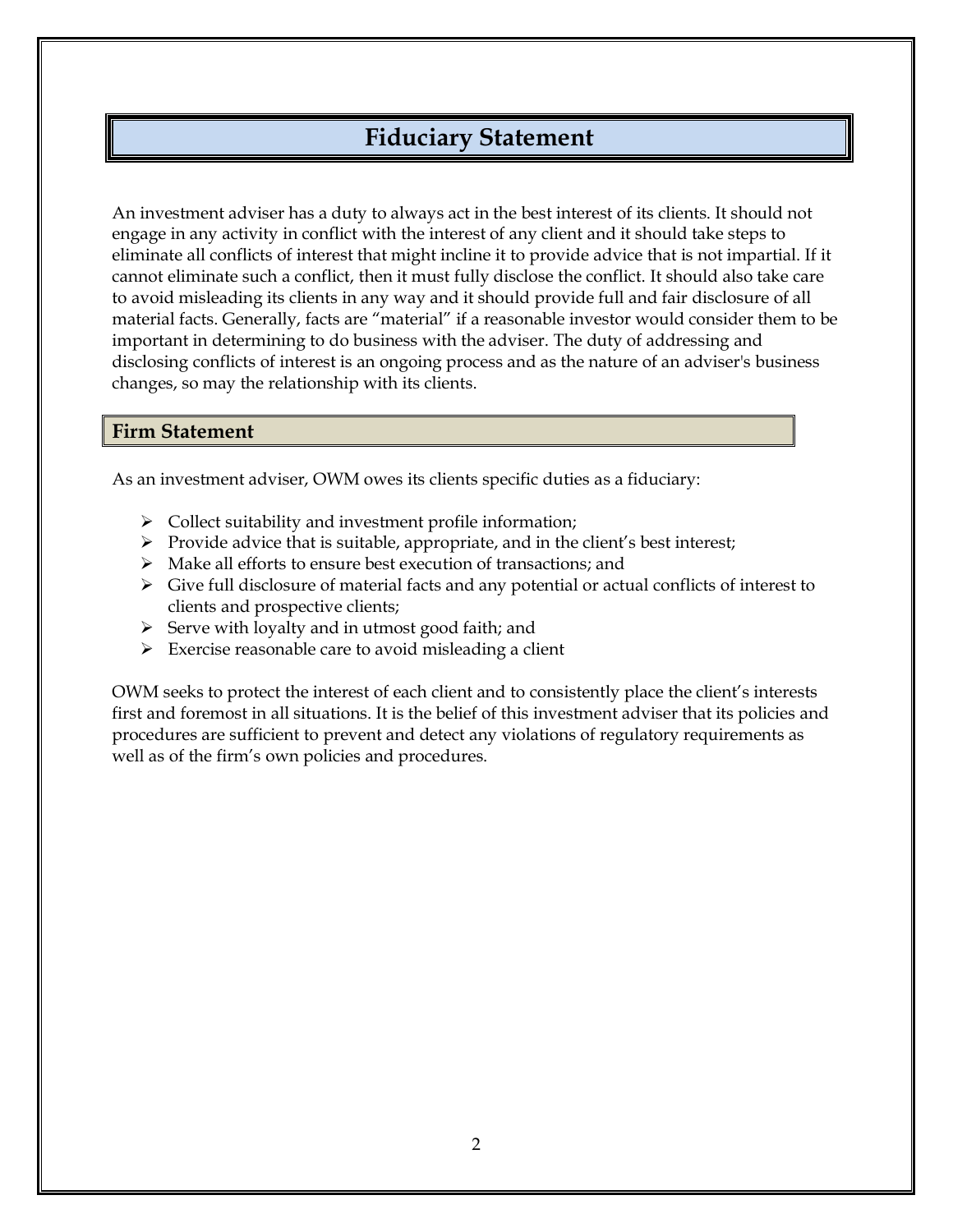# **Client Accounts**

<span id="page-9-0"></span>The firm's CCO shall review all new accounts to ensure compliance with applicable laws and OWM policies.

### <span id="page-9-1"></span>**Opening New Accounts**

Prior to engaging in investment advisory services offered by OWM, each potential client shall receive at a minimum the following:

- ➢ Firm Brochure (Form ADV Part);
- $\triangleright$  Brochure Supplement (Form ADV Part 2B) for the Investment Adviser Representative(s) ("IAR") who will be servicing the account; and
- ➢ Privacy Policy

### <span id="page-9-2"></span>**Client Agreements**

Prior to providing advisory services to a client, OWM and the client shall complete and execute a contract outlining the services to be provided, the terms of the services as well as an investment policy statement or other document that provides suitability information such as investment objectives, risk tolerance and financial condition of the client. The firm will only use an advisory contract that has been reviewed and approved by the CCO. The firm will not typically accept clients who refuse to provide suitability information, but may make exceptions on a case-by-case basis.

The firm will not open suspicious accounts or accounts for minors unless properly set up through a guardian.

### <span id="page-9-3"></span>**Updating Client Account Information**

The firm will periodically, but at a minimum annually, verify and update the information it receives from its clients during client meetings and reviews.

Additionally, the firm's CCO shall conduct a monthly transaction review of client account activity and transactions to ensure that transactions:

- ➢ Comply with the best execution policies of OWM;
- ➢ Comply with the trade allocation and block trading policies of OWM; and
- $\triangleright$  Reflect the objectives and requests as outlined in the client's investment policy statement.

### <span id="page-9-4"></span>**Recordkeeping Requirements**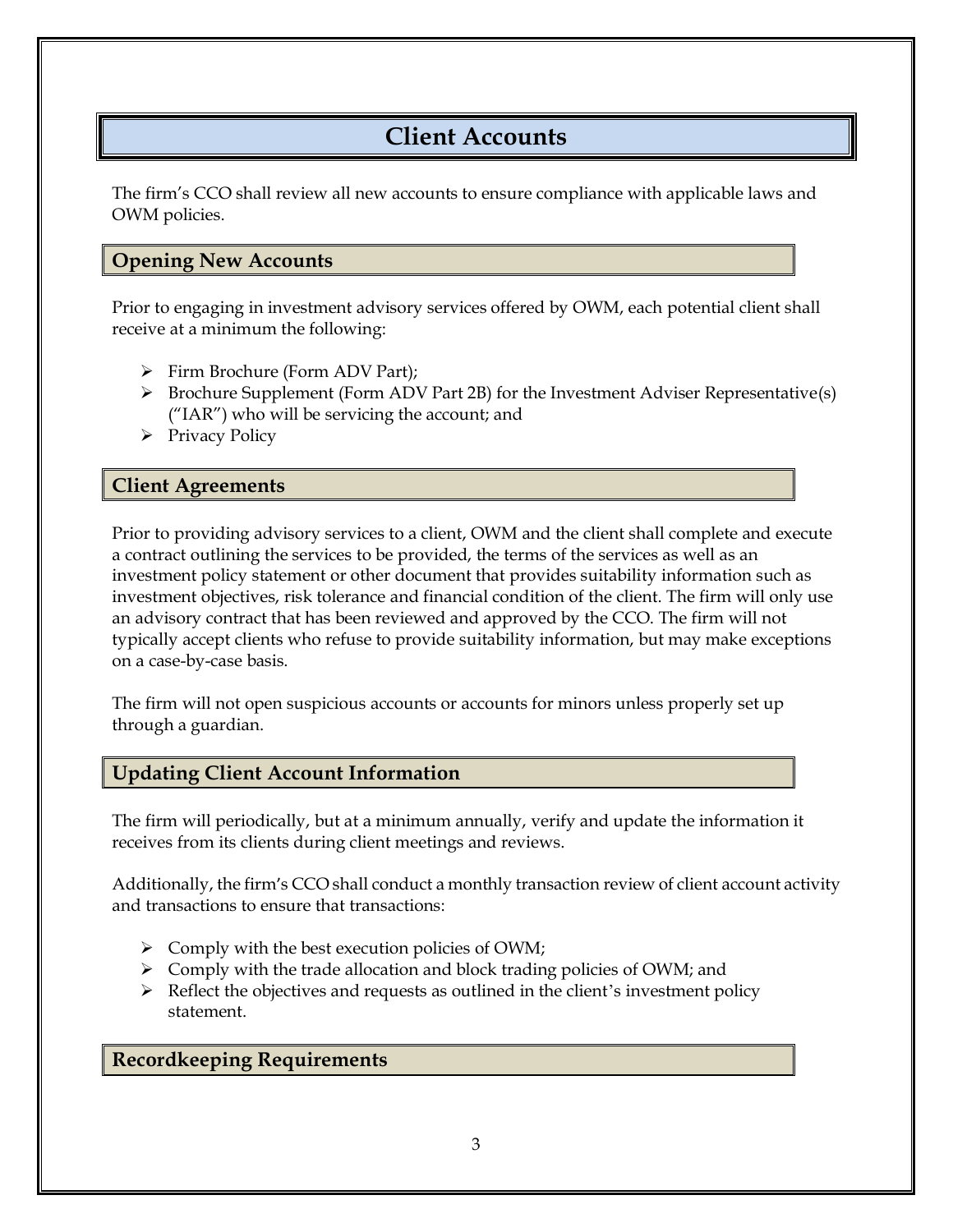OWM will keep and maintain client account files and records including signed client agreements.

## <span id="page-10-0"></span>**Terminated Accounts**

OWM will maintain client files for terminated accounts for a minimum of five years from the end of the calendar year in which the client terminates the relationship. A list of terminated accounts will also be kept on file (see Sample 2).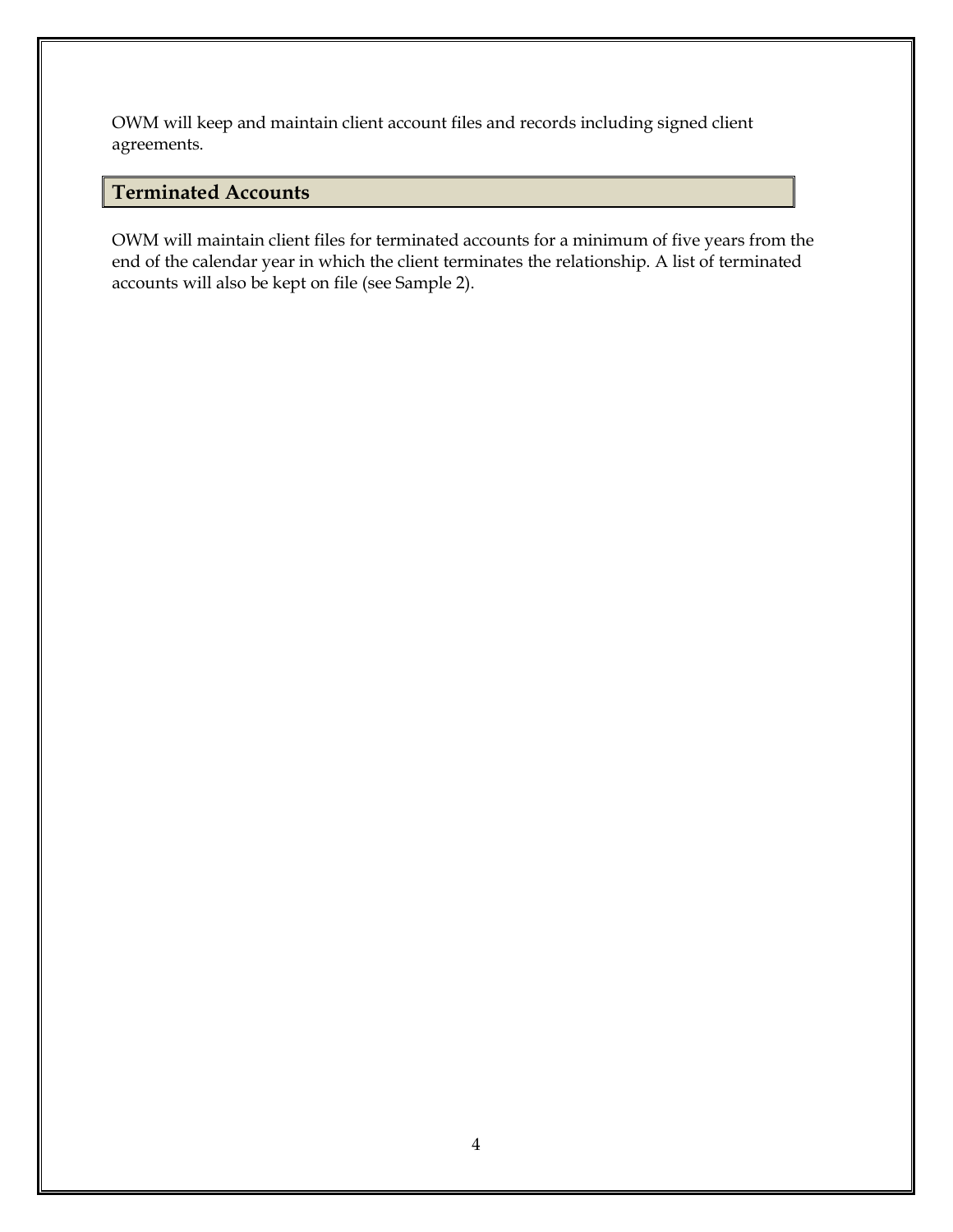# **Outside Business Activities**

<span id="page-11-0"></span>Supervised persons shall not engage in any outside business activity without prior firm approval.

### <span id="page-11-1"></span>**Definition**

Outside business activity (OBA) is any employment or compensation from any other person or entity as a result of a business activity, other than a passive investment, outside the scope of a supervised person's relationship to OWM.

### <span id="page-11-2"></span>**Review and Approval by the CCO**

Supervised persons of OWM are required to report outside business activities to the CCO for review and approval prior to engaging in these activities (see Sample 3). The CCO will review these activities to determine if they create a conflict of interest with the supervised persons' ability to act in the best interest of the firm's customers. If it is determined that a conflict does exist, the CCO will determine if the conflict can be appropriately mitigated by disclosure or other means.

The supervised person shall provide at least the following information to the CCO regarding the activity:

- $\triangleright$  Name, address, contact information for the person or entity paying the compensation;
- $\triangleright$  Complete description of the activity;
- ➢ Amount of compensation or formula; and
- $\triangleright$  Duration of the activity.

### <span id="page-11-3"></span>**Disclosure on Appropriate Documents (1A, 1B, 2A, 2B, U4)**

Individual Form U4s and Form ADV Part 2Bs will be updated as needed for outside business activities. It is the responsibility of the individual supervised person and the CCO to make sure these documents are updated promptly in the event disclosure is required.

Likewise, certain outside business activities of supervised persons may require firm documents to be updated as well. If updates are required for Form ADV Part 1A, Part 1B, and/or Part 2A, then the CCO will be responsible for updating these documents when needed.

### <span id="page-11-4"></span>**Record Keeping Requirements**

CCO will keep and maintain records of all OBA requests and any relevant supporting documentation that helped in the decision to approve or deny the OBA.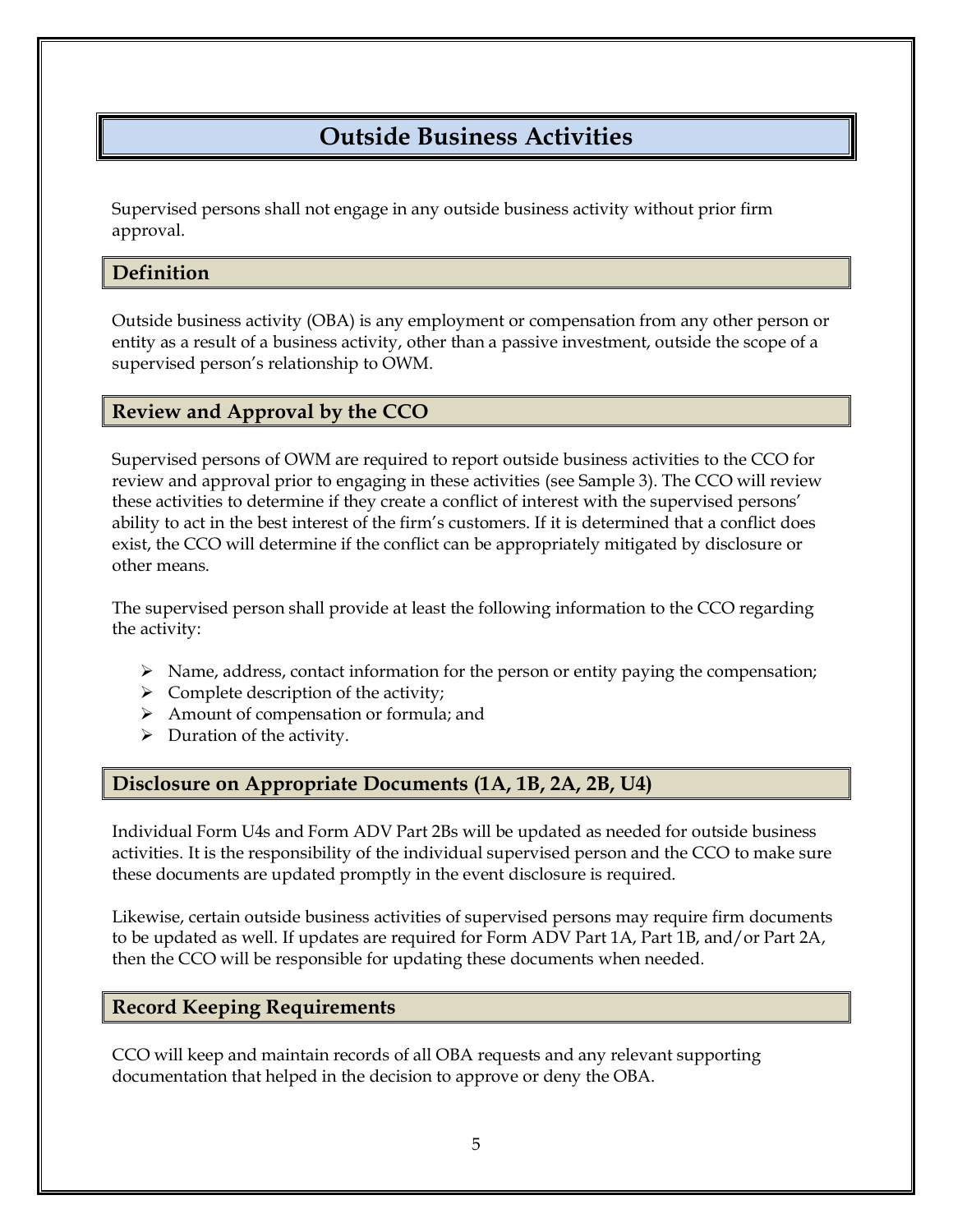# **Communications with the Public**

### <span id="page-12-1"></span><span id="page-12-0"></span>**Advertising**

## <span id="page-12-2"></span>*Definition*

An advertisement shall include any notice, circular, letter, email or other written communication (including any social media communications such as Facebook messaging, Twitter feeds, online blogs or any other internet communication) addressed to more than one person, or any notice or other announcement in any publication or by radio or television, which offers: (1) any analysis, report, or publication concerning securities, or which is to be used in making any determination as to when to buy or sell any security, or which security to buy or sell, (2) any graph, chart, formula, or other device to be used in making any determination as to when to buy or sell any security, or which security to buy or sell, or (3) any other investment advisory service with regard to securities.

## <span id="page-12-3"></span>*Firm Policy*

The firm's CCO shall be responsible for reviewing and approving company advertising and ensuring it is in compliance with jurisdictional regulations. No advertisement shall be distributed without the CCO's prior approval.

## <span id="page-12-4"></span>*Compliance Requirements*

An advertisement may not:

- $\triangleright$  Use or refer to testimonials (which include any statement of a client's experience or endorsement);
- ➢ Mislead clients using misrepresentations or exaggerations;
- $\triangleright$  Refer to past, specific recommendations made by the adviser that were profitable, unless the advertisement sets out a list of all recommendations made by the adviser within the preceding period of not less than one year, and complies with other, specified conditions;
- ➢ Represent that any graph, chart, formula, or other device can, in and of itself, be used to determine which securities to buy or sell, or when to buy or sell such securities, or can assist persons in making those decisions, unless the advertisement prominently discloses the limitations thereof and the difficulties regarding its use; or
- ➢ Represent that any report, analysis, or other service will be provided without charge unless the report, analysis or other service will be provided without any obligation whatsoever.

In addition to the statutory requirements listed, the CCO will verify that no advertisement contains any of the following: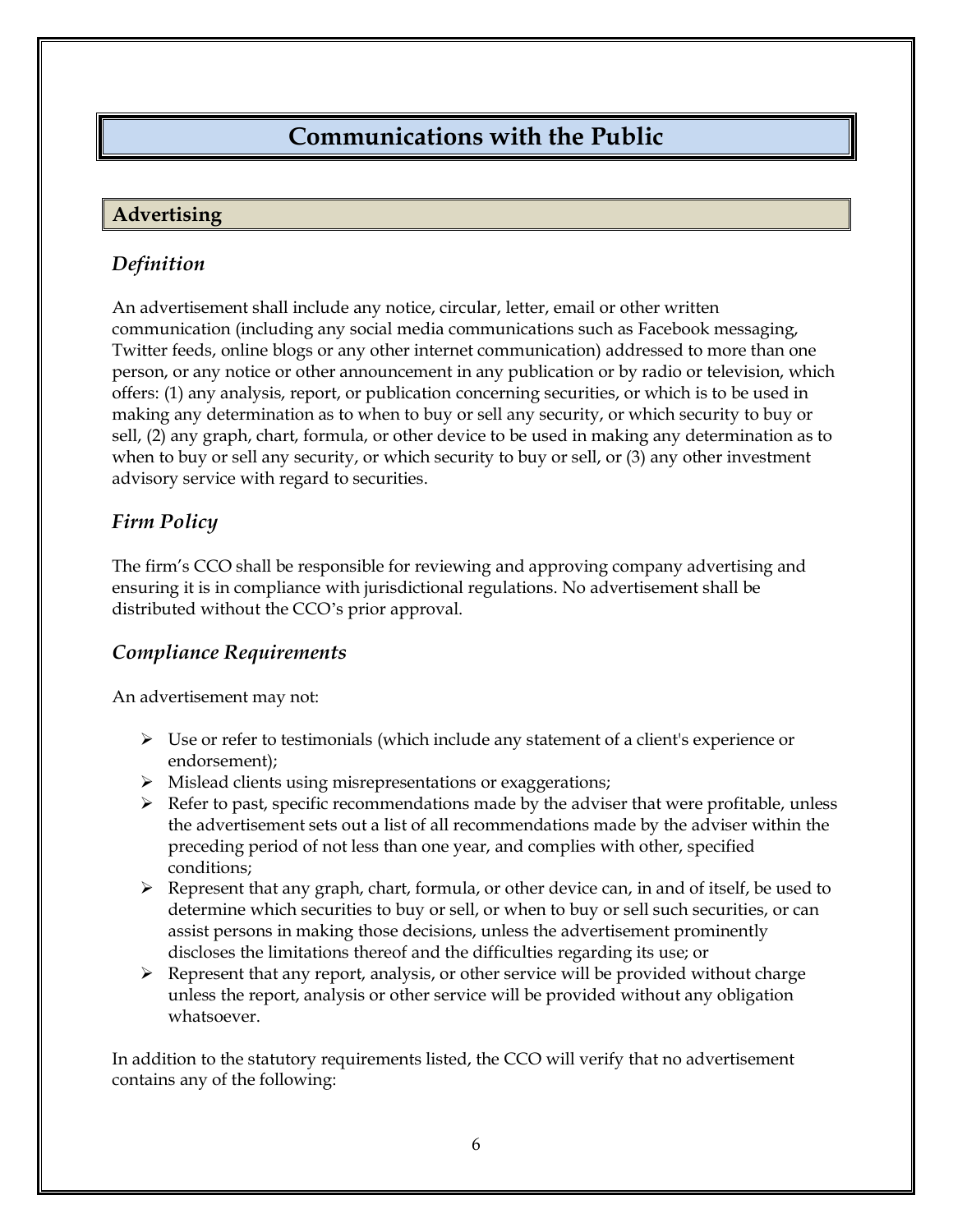- $\triangleright$  Representations that the advertisement was approved by a securities regulator;
- ➢ Representations that the firm has been sponsored, approved, or recommended by any securities regulator. This does not prohibit a firm from stating that they are a registered investment adviser as long as nothing in the statement is otherwise misleading;
- $\triangleright$  The initials "RIA" or "IAR".

### <span id="page-13-0"></span>**Performance Advertising**

Securities laws and rules do not prohibit performance advertising. However, firm policy dictates that if and when the firm decides to use performance advertising, extreme care and caution will be taken due to the inherent ability and ease with which it may be deemed misleading and possibly fraudulent. OWM does not currently engage in performance advertising.

### <span id="page-13-1"></span>**Social Media**

Social networks connect people via online communities such as Facebook, LinkedIn, Twitter, and others. As with other technology, social networks have proper and improper uses. This policy is designed to help firm employees who use social networking understand what is recommended and required of them.

This policy is directed at and applies to all social networking sites currently in use, as well as any future such sites that may develop during the existence of OWM. This policy also covers any other chat rooms, blogs, video sites (e.g., YouTube) or online bulletin boards in which OWM employees may be involved.

OWM employees are prohibited from using firm equipment to post information to or otherwise communicate using any of the aforementioned types of websites without specific prior approval.

OWM employees may use social networking sites on their personal time and personal equipment, provided they abide by the following:

- ➢ Limit any reference to OWM to title, location, contact information, and/or years of service;
- ➢ Do not hold themselves out as representing OWM views in any way;
- ➢ Do not post or otherwise comment regarding OWM business, clients, employees, policies or any other potentially confidential information;
- ➢ Do not "chat" or otherwise communicate with clients or potential clients regarding any actual or potential investment advice; and
- ➢ Prepare any posts or communications with care and professionalism and ensure they are appropriate in tone and content.

In addition, all staff members should never disclose personal information on any social media website that could allow a third party to gain access to OWM's systems and passwords used for work equipment should not be drawn from any publicly posted information.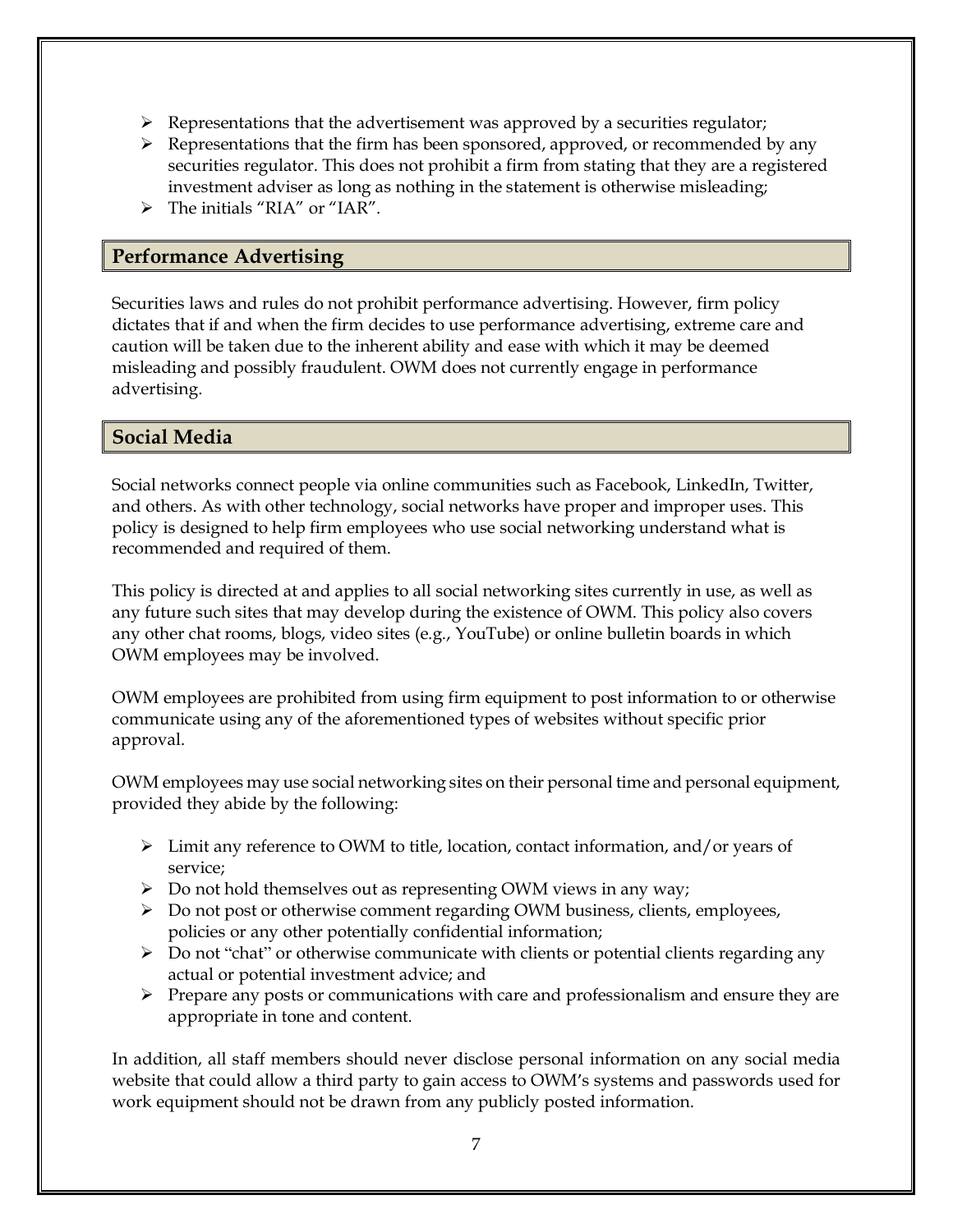The CCO will periodically monitor the personal social media usage of supervised persons and will document this review. Failure to follow OWM's policies and procedures by any adviser and/or supervised person may subject that individual to various sanctions, fines, and possibly termination by the firm.

### <span id="page-14-0"></span>**Correspondence**

OWM is involved in communicating with its clients in various formats: written letters, email, fax, phone and firm website.

In all cases, these communications will either be classified as advertising or correspondence and will follow the appropriate rules and regulations.

Correspondence generally refers to both incoming and outgoing written communications between the firm and one client or potential client. Communications to more than one individual are typically defined as advertising and are subject to the advertising rules and regulations. Correspondence includes both hard copy forms as well as electronic (e.g., email, text message, instant message, and facsimile).

It is the firm's policy that communications with the public be truthful, not misleading, and not contain any exaggerated or unwarranted statements. Everything is to be presented in a fair and balanced manner.

Some of the additional steps to be taken include:

- $\triangleright$  The CCO will review client correspondence for complaints and respond to them promptly as they are made by clients;
- ➢ The CCO will take the necessary steps to ensure incoming and outgoing correspondence is archived;
- ➢ The CCO will randomly spot check written correspondence to verify the communications are not misleading, fraudulent, exaggerated and do not violate applicable rules and regulations in any way (see Sample 4 and Sample 5);
- $\triangleright$  The CCO will verify that the firm is maintaining copies of all correspondence in accordance with applicable rules and regulations;
- ➢ The CCO will approve methods of delivery prior to use;
- $\triangleright$  Items marked "internal use only" will not be disseminated outside of firm personnel;
- $\triangleright$  Use of third party prepared material will only be used with the approval of the CCO; and
- $\triangleright$  Any incoming correspondence that could possibly be deemed a complaint will be immediately forwarded to the CCO.

### <span id="page-14-1"></span>**Electronic Communications**

It is firm policy that only approved methods of electronic communication will be used with clients. Firm personnel should consult with the CCO if there is any question on what methods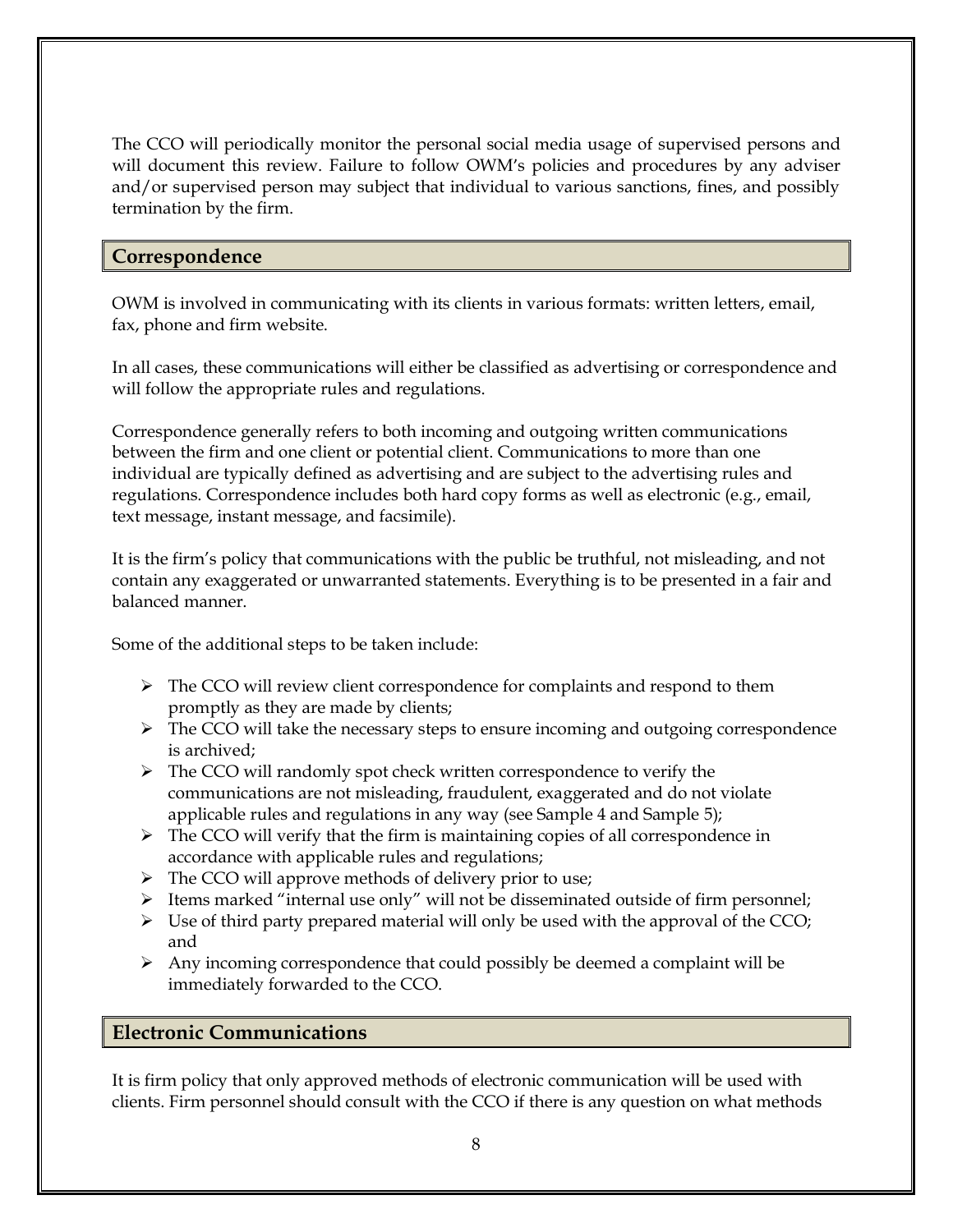are available to be used.

It is important to note, electronic communications with clients are subject to retention and periodic review by the CCO at any time.

If electronic communications are used to comply with the annual delivery of OWM's ADV filing and/or Privacy Policy requirement, OWM will either attach these documents to an email communication or will inform its clients in an email with an embedded hyperlink to OWM's website, where the most current ADV filing and Privacy Policy can be viewed. Prior to distributing materials in this manner, OWM will obtain prior authorization from its clients. OWM will use an electronic authorization form or will obtain electronic authorization via its investment advisory contract. OWM will retain this authorization as part of its required books and records.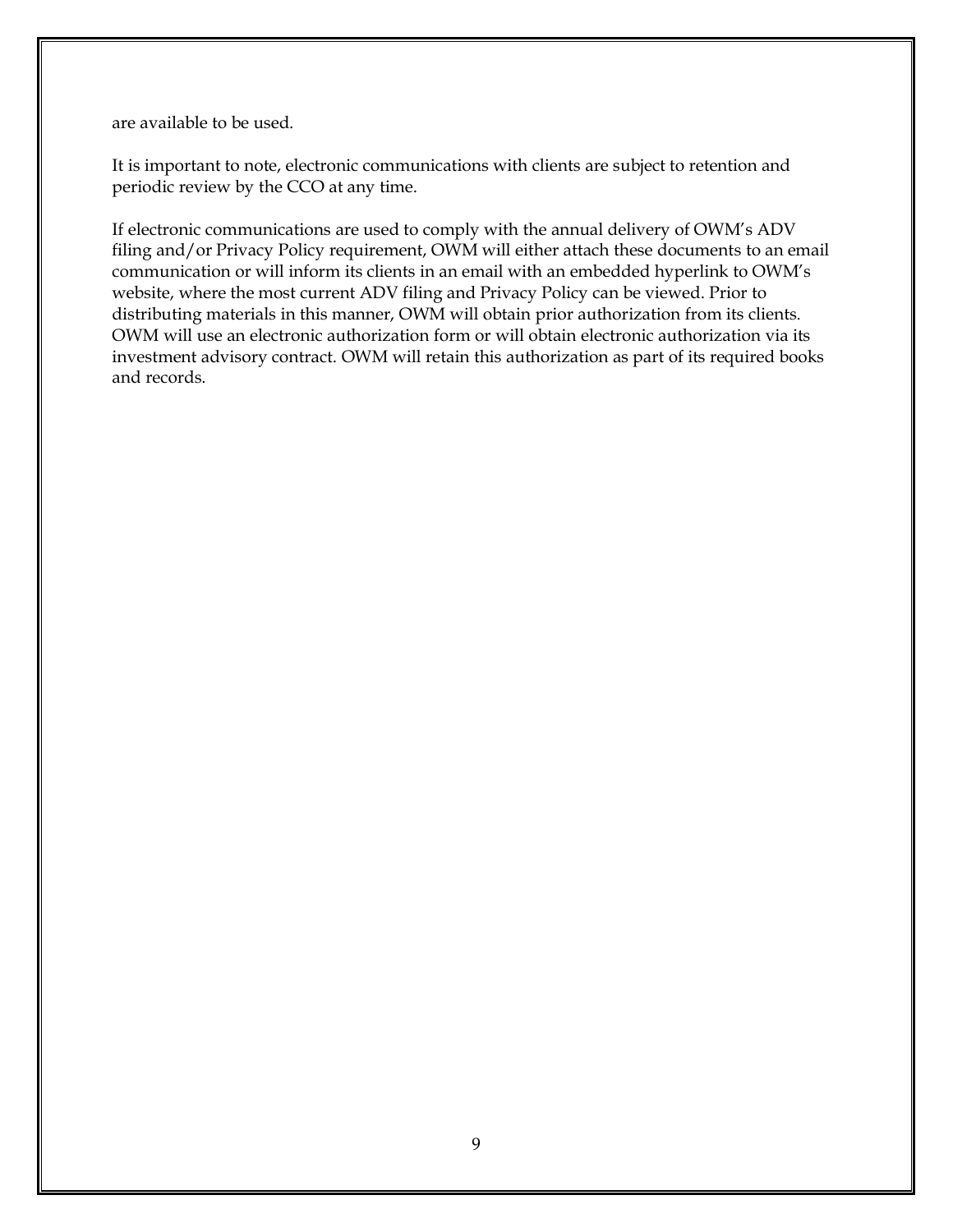# **Anti-Money Laundering (AML) Policy**

<span id="page-16-0"></span>It is the policy of the firm to prohibit and actively prevent money laundering and any activity that facilitates money laundering or the funding of terrorist or criminal activities.

## <span id="page-16-1"></span>**Anti-Money Laundering Program**

The CCO shall:

- $\triangleright$  Monitor the firm's compliance with this policy;
- $\triangleright$  Monitor changes in applicable laws and regulations relating to money laundering and implement further controls as may be required by such changes in laws and regulations;
- $\triangleright$  Ensure the firm keeps the records required by this policy;
- ➢ Ensure Suspicious Activity Reports (SAR-SFs) are filed when required by applicable law and regulations; and
- $\triangleright$  Train employees of the firm to ensure compliance with this policy.

# <span id="page-16-2"></span>**Client Identification and Verification**

Prior to establishing a new client relationship, the firm will obtain and review the following information to verify the identity of the client:

- $\triangleright$  The client's legal name;
- $\triangleright$  The client's date of birth (if the client is an individual);
- ➢ The client's physical address (not a P.O. Box or email address);
- $\triangleright$  The client's telephone number;
- $\triangleright$  The client's government identification number (e.g., tax identification number, social security number, or passport number with country of issuance);
- $\triangleright$  A short description of the client's primary business, if any; and
- $\triangleright$  A short description of the client's primary source of funds (e.g., business listed above, inheritance, pension).

# <span id="page-16-3"></span>**Clients Who Refuse To Provide Information**

If a potential or existing client either refuses to provide the information described above or appears to have intentionally provided misleading information, OWM will not open a new account and, after considering the risks involved, consider closing any existing account. In either case, OWM's CCO will be notified so that OWM can determine whether it should file a Form SAR-SF.

# <span id="page-16-4"></span>*Verifying Information*

OWM will ensure that it has a reasonable belief that it knows the true identity of its clients by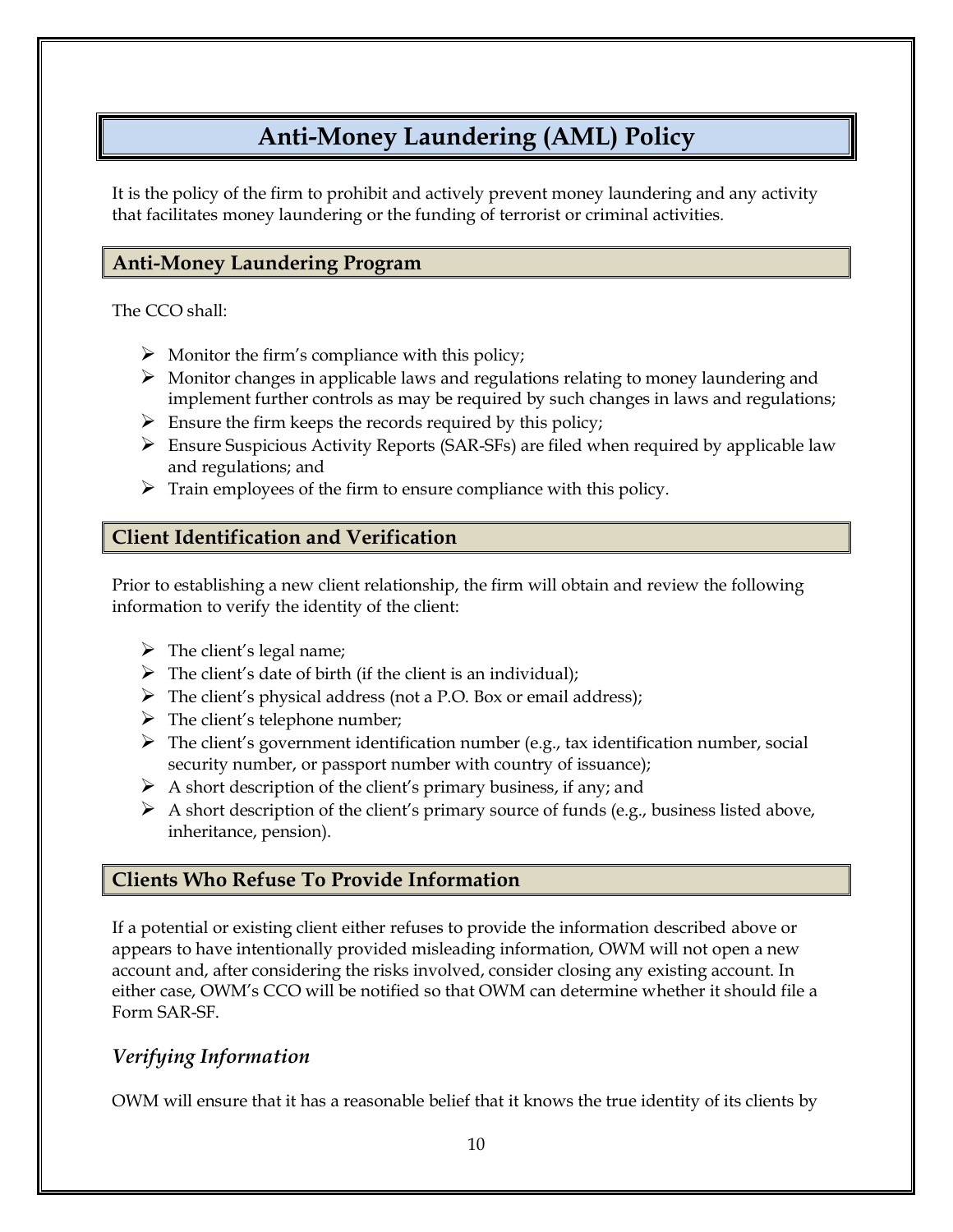using risk-based procedures to verify and document the accuracy of the information it receives about its clients. In verifying client identity, OWM will analyze any logical inconsistencies in the information it obtains.

OWM will verify its client's identity through documentary evidence or non-documentary evidence, as necessary. In analyzing the verification information, OWM will consider whether there is a logical consistency among the identifying information provided, such as the client's name, street address, zip code, telephone number (if provided), date of birth, and social security number.

If OWM detects any red flags that indicate possible money laundering or terrorist financing activity, it will, after internal consultation with the firm's CCO, file a SAR-SF in accordance with applicable law and regulation.

## <span id="page-17-0"></span>**Lack of Verification**

When OWM cannot form a reasonable belief that it knows the true identity of a client, it will do the following: (1) not open an account; (2) impose terms under which a client may conduct transactions while it attempts to verify the client's identity; (3) close an account after attempts to verify client's identity fail; or (4) file a SAR-SF if required by applicable law and regulation.

### <span id="page-17-1"></span>**Recordkeeping**

OWM will document its verification, including identifying information provided by a client, the methods used and results of verification, and the resolution of any discrepancy in the identifying information. OWM will keep records containing a description of any document that it relied on to verify a client's identity, noting the type of document, any identification number contained in the document, the place of issuance, and if any, the date of issuance and expiration date. With respect to non-documentary verification, OWM will retain documents that describe the methods and the results of any measures it took to verify the identity of a client. OWM will maintain records of identification information for five years after the account has been closed; it will retain records made about verification of the client's identity for five years after the record is made.

### <span id="page-17-2"></span>**Responding to Red Flags**

When a member of the firm detects a red flag with respect to a client account, he or she will investigate further under the direction of the CCO. This may include gathering additional information internally or from third-party sources, contacting the government or filing a Form SAR-SF.

Money laundering "red flags" include:

 $\triangleright$  The client exhibits unusual concern about the firm's compliance with government reporting requirements and the firm's AML policies (particularly concerning his or her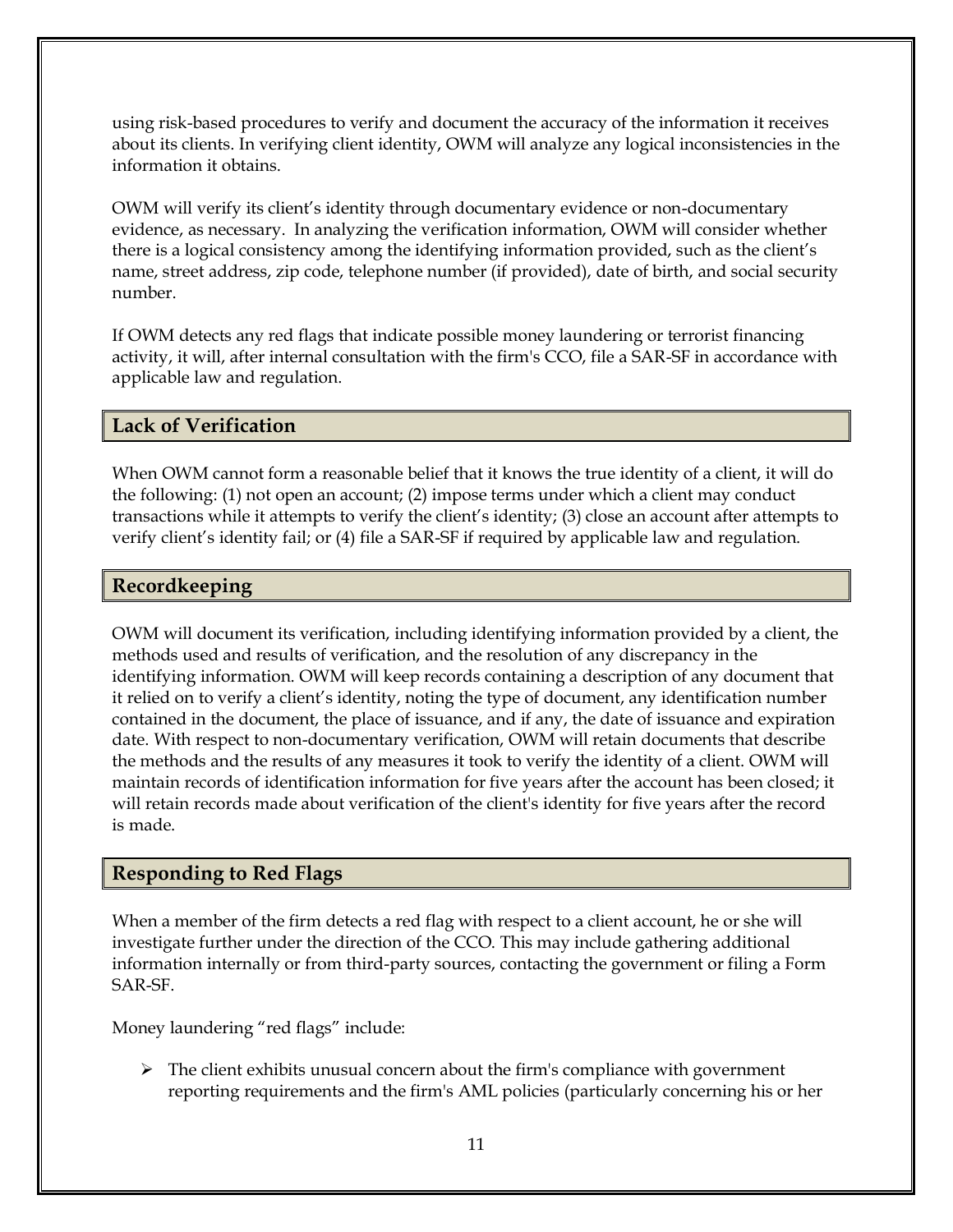identity, type of business and assets), or is reluctant or refuses to reveal any information concerning business activities, or furnishes unusual or suspicious identification or business documents;

- $\triangleright$  The client wishes to engage in transactions that lack business sense or apparent investment strategy, or are inconsistent with the client's stated business or investment strategy;
- $\triangleright$  The information provided by the client that identifies a legitimate source for funds is false, misleading, or substantially incorrect;
- ➢ Upon request, the client refuses to identify or fails to indicate any legitimate source for his or her funds and other assets;
- $\triangleright$  The client has a questionable background or is the subject of news reports indicating possible criminal, civil, or regulatory violations;
- $\triangleright$  The client exhibits a lack of concern regarding risks, commissions, or other transaction costs;
- ➢ The client appears to be acting as an agent for an undisclosed principal, but declines or is reluctant, without legitimate commercial reasons, to provide information or is otherwise evasive regarding that person or entity;
- ➢ The client has difficulty describing the nature of his or her business or lacks general knowledge of his or her industry;
- $\triangleright$  The client attempts to make frequent or large deposits of currency, insists on dealing only in cash, or asks for exemptions from the firm's policies relating to the deposit of cash;
- ➢ The client engages in transactions involving cash or cash equivalents or other monetary instruments that appear to be structured to avoid the \$10,000 government reporting requirements, especially if the cash or monetary instruments are in an amount just below reporting or recording thresholds;
- $\triangleright$  For no apparent reason, the client has multiple accounts under a single name or multiple names, with a large number of inter-account or third-party transfers;
- ➢ The client's account has unexplained or sudden extensive wire activity, especially in accounts that had little or no previous activity;
- ➢ The client's account shows numerous currency or cashier's check transactions aggregating to significant sums;
- ➢ The client's account has a large number of wire transfers to unrelated third parties inconsistent with the client's legitimate business purpose;
- ➢ The client's account indicates large or frequent wire transfers, immediately withdrawn by check or debit card without any apparent business purpose;
- $\triangleright$  The client makes a funds deposit followed by an immediate request that the money be wired out or transferred to a third party, or to another firm, without any apparent business purpose;
- $\triangleright$  The client makes a funds deposit for the purpose of purchasing a long-term investment followed shortly thereafter by a request to liquidate the position and transfer of the proceeds out of the account;
- $\triangleright$  The client requests that a transaction be processed to avoid the firm's normal documentation requirements;
- $\triangleright$  The client, for no apparent reason or in conjunction with other red flags, engages in transactions involving certain types of securities, such as penny stocks, Regulation S stocks, and bearer bonds, which although legitimate, have been used in connection with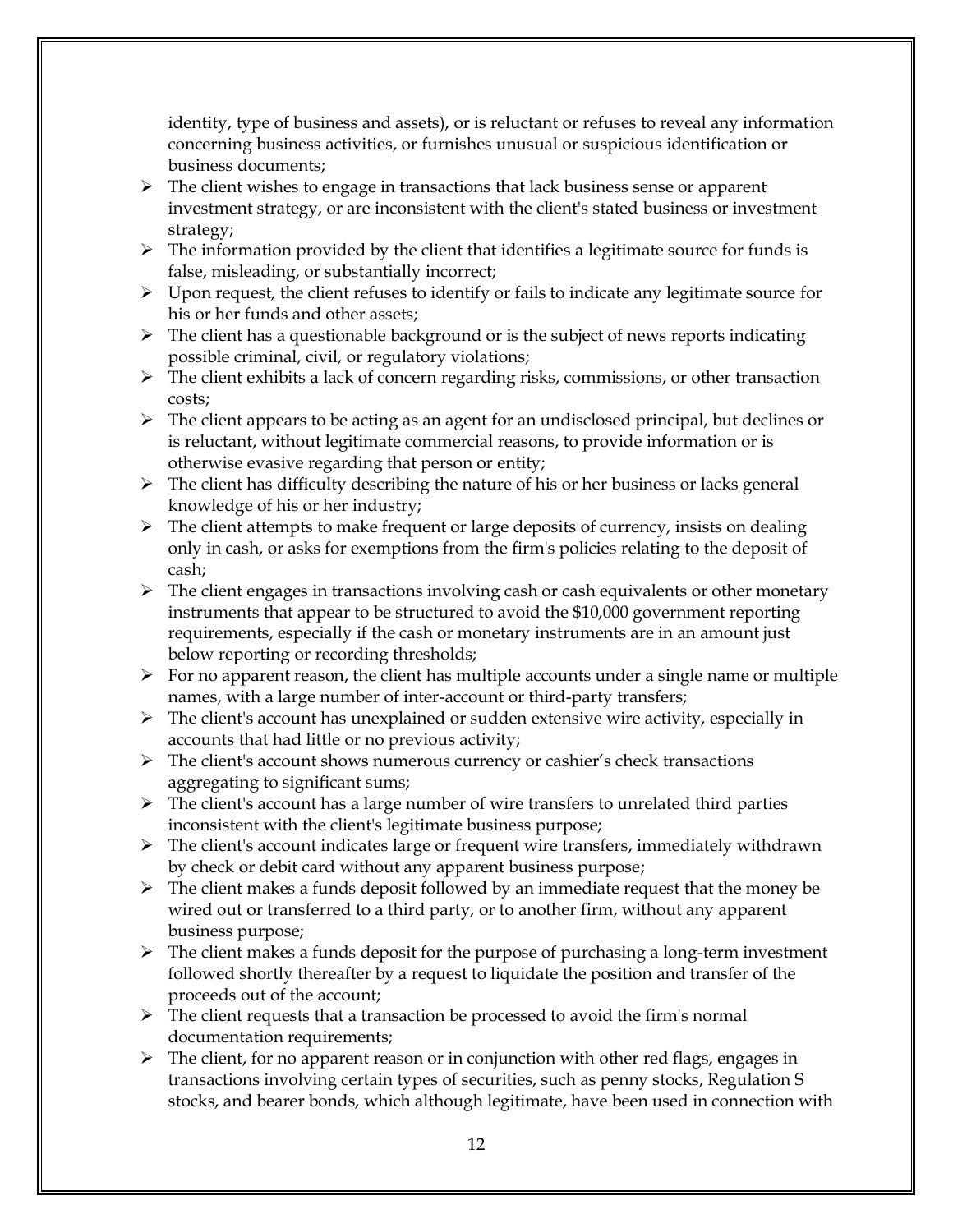fraudulent schemes and money laundering activity (such transactions may warrant further due diligence to ensure the legitimacy of the client's activity);

- $\triangleright$  The client's account shows an unexplained high level of account activity with very low levels of securities transactions;
- $\triangleright$  The client maintains multiple accounts, or maintains accounts in the names of family members or corporate entities, for no apparent purpose; or
- $\triangleright$  The client's account has inflows of funds or other assets well beyond the known income or resources of the client.

## <span id="page-19-0"></span>**Responsibility for AML Records and SAR Filing**

OWM's CCO will be responsible for ensuring that AML records are maintained properly and that SARs are filed as required. OWM will maintain AML records and their accompanying documentation for at least five years. OWM will keep other documents according to existing Bank Secrecy Act and other record keeping requirements.

## <span id="page-19-1"></span>**Training Programs**

The CCO will develop and conduct ongoing employee training. OWM's training will occur on at least an annual basis or when material changes occur to the AML policy and procedures. OWM will maintain records to show the persons trained, the dates of training, and the subject matter of their training.

OWM's training will include, at a minimum: how to identify red flags and signs of money laundering that arise during the course of the employees' duties; what to do once the risk is identified; what employees' roles are in the firm's compliance efforts and how to perform them; the firm's record retention policy; and the disciplinary consequences (including civil and criminal penalties) for non-compliance with the PATRIOT Act.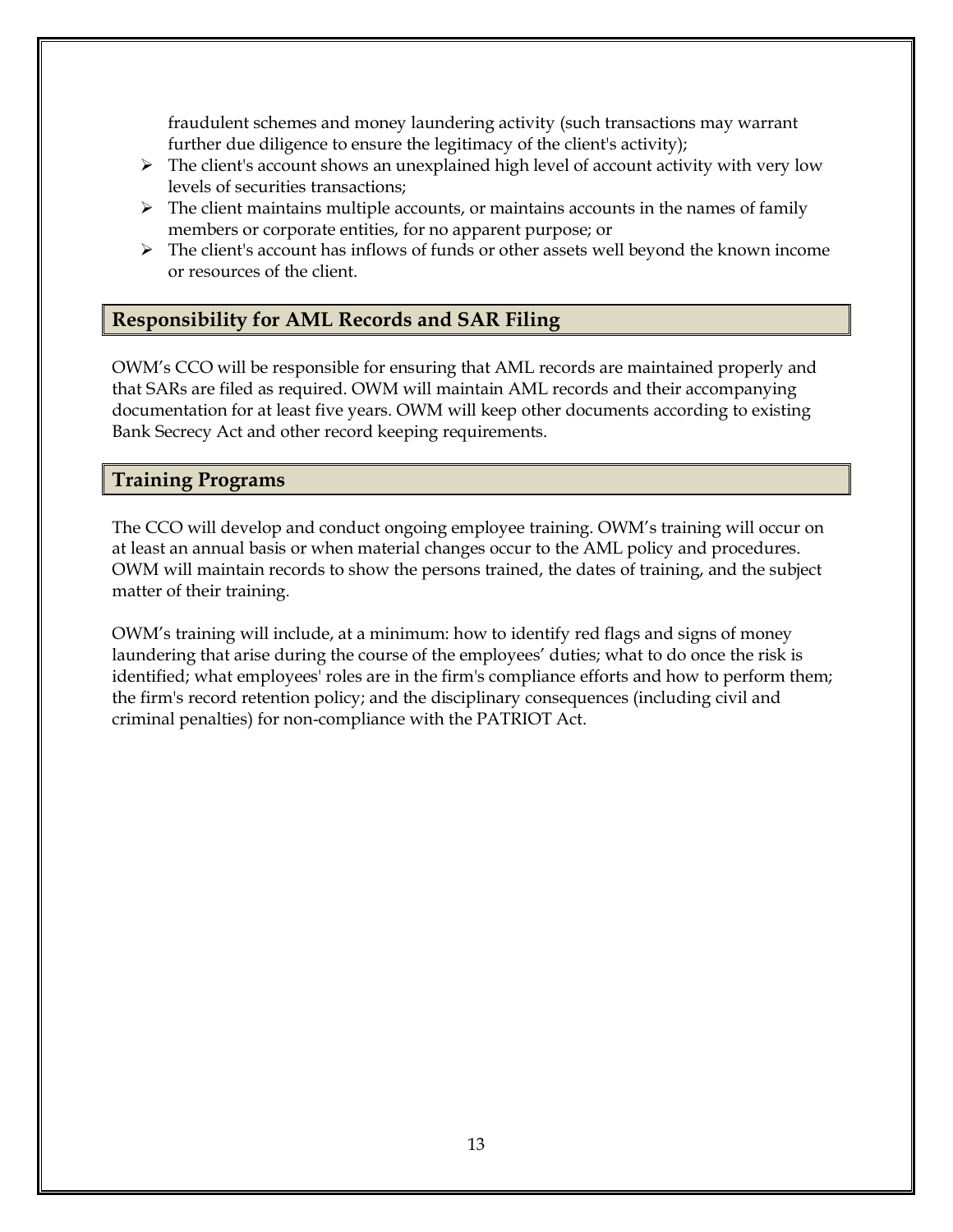# **Portfolio Management Processes**

### <span id="page-20-1"></span><span id="page-20-0"></span>**Allocation of Investment Opportunities among Clients**

It is OWM's policy, to the extent practical, to allocate investment opportunities to clients over a period of time on a fair and equitable basis relative to other clients. OWM's CCO reviews client accounts quarterly for equitable treatment and reviews its allocation practices annually.

### <span id="page-20-2"></span>**Consistency of Portfolios with Clients' Investment Objective**

OWM provides account management on a continuous basis. Subject to a grant of discretionary authority, OWM, through its IARs or any recommended subadvisers, shall invest and reinvest the securities, cash or other property held in the client's account in accordance with the client's investment objectives as identified by the client during initial interviews and information gathering sessions. Such suitability information is reviewed and updated by the CCO at least annually.

### <span id="page-20-3"></span>**Mutual Fund Share Class Selection**

When recommending the purchase of mutual funds to clients, OWM's policy is to recommend that clients purchase the least expensive mutual fund share class available. The firm will assess what mutual fund share classes are available to its clients to determine the least expensive share class taking into consideration the client's needs and anticipated activity in the account. Periodically, OWM will assess previously recommended share classes and, if a lower cost share class is available, determine whether it is the best interest of its clients to convert to the lower cost share class given the relevant factors.

OWM will also disclose material conflicts of interest concerning the receipt of any additional compensation for recommending mutual funds, including a disclosure in its firm brochure if the firm or its supervised persons receive asset-based sales charges or service fees (e.g., 12b-1 fees) from the sale of mutual funds. This disclosure will explain the conflict of interest this compensation creates, how the firm addresses the conflict, and how the firm will disclose conflicts to clients when they arise.

### <span id="page-20-4"></span>**Disclosures by the Adviser**

The disclosures in OWM's Form ADV are reviewed at least annually to ensure disclosures are consistent with the firm's policies as set forth in this manual, including disclosures related to best execution, soft dollar practices, broker-dealer referral arrangements and directed brokerage, to the extent applicable.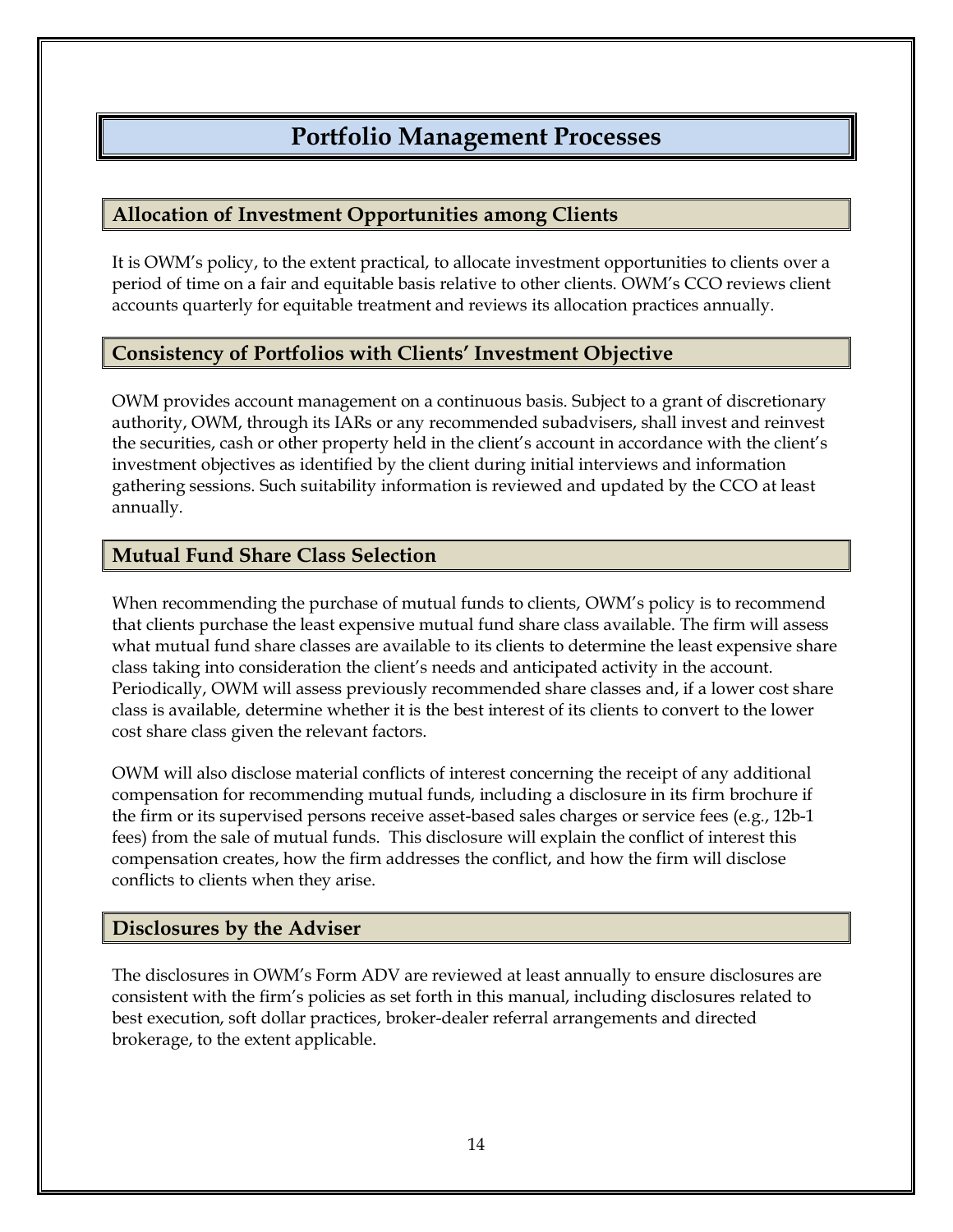### <span id="page-21-0"></span>**Account Statements**

The custodian or other qualified third party holding the client's funds and securities will send the client a confirmation of every securities transaction and a custodial statement at least quarterly. OWM also provides periodic statements to clients which state account holdings and value of portfolio holdings.

Additional information related to OWM's portfolio management and trading procedures is detailed in the executed agreement for services located in the specific client file, and in OWM's Form ADV 2A.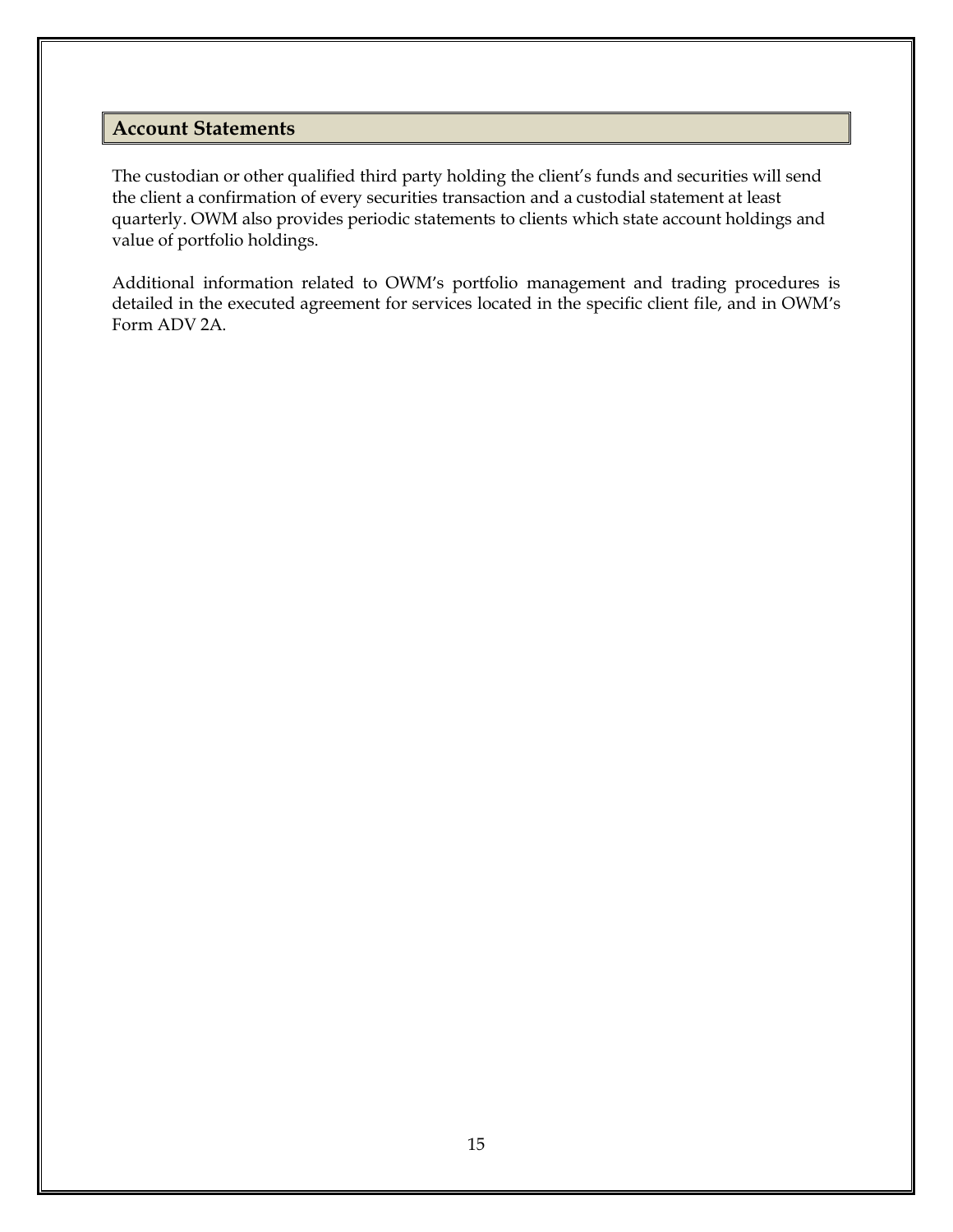# **Proxy Voting Policy**

# <span id="page-22-1"></span><span id="page-22-0"></span>**Proxy Voting Policy Statement**

OWM will not ask for, nor accept voting authority for client securities. Clients will receive proxies directly from the issuer of the security or the custodian. Clients should direct proxy questions to the issuer of the security.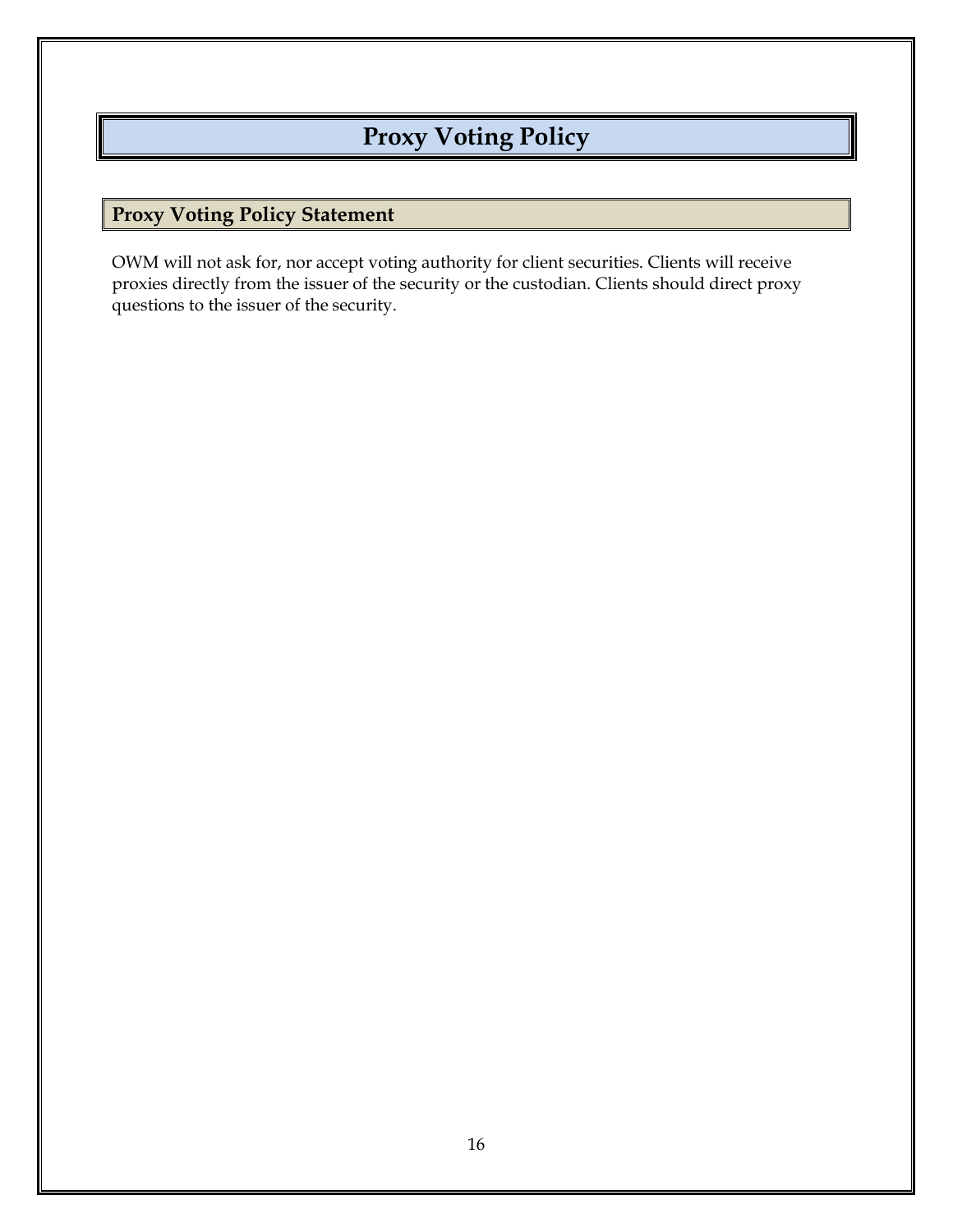# **Handling of Customer Funds – Custody Issues**

### <span id="page-23-1"></span><span id="page-23-0"></span>**Definition**

An adviser has custody if it holds, directly or indirectly, client funds or securities, or has any authority to obtain possession of them. An adviser would also have custody if a related person holds, directly or indirectly, client funds or securities, or had any authority to obtain possession of them in connection with advisory services provided to clients. Custody generally includes:

- $\triangleright$  Having possession of client funds or securities unless the adviser returns them to the client within three days;
- $\triangleright$  Any arrangement under which the adviser is authorized or permitted to withdraw client funds or securities based on its instructions, including but not limited to direct fee deduction and certain arrangements under a standing letter of authorization or other disbursement authority (SLOA); or
- $\triangleright$  Any capacity that gives the adviser legal ownership or access to client funds or securities.

### <span id="page-23-2"></span>**Policy**

OWM will not have physical custody of any client funds or securities. OWM will maintain client assets with a qualified custodian. OWM may have other forms of custody as defined by the appropriate rule. The CCO will determine whether or not the firm has custody and will ensure compliance with relevant custody rules including disclosure of custody on form ADV.

OWM currently has the following form(s) of custody: direct fee deduction.

## <span id="page-23-3"></span>**Direct Fee Deduction**

When OWM deducts advisory fees directly from client accounts, the following additional steps will be taken:

- $\triangleright$  Client will provide written authorization permitting the fees to be deducted from his or her account;
- $\triangleright$  OWM will maintain client assets at a qualified custodian and ensure that the custodian segregates and identifies each client's securities;
- $\triangleright$  OWM will notify the client in writing of the custodian's name, address, and the manner in which the client assets are maintained;
- $\triangleright$  OWM will make a reasonable effort to ensure that the qualified custodian being used will deliver quarterly account statements to the client showing transactions for that time period;
- $\triangleright$  When required by rule, OWM will send an itemized invoice to the client showing the formula used to calculate the fee, the amount of assets under management the fee is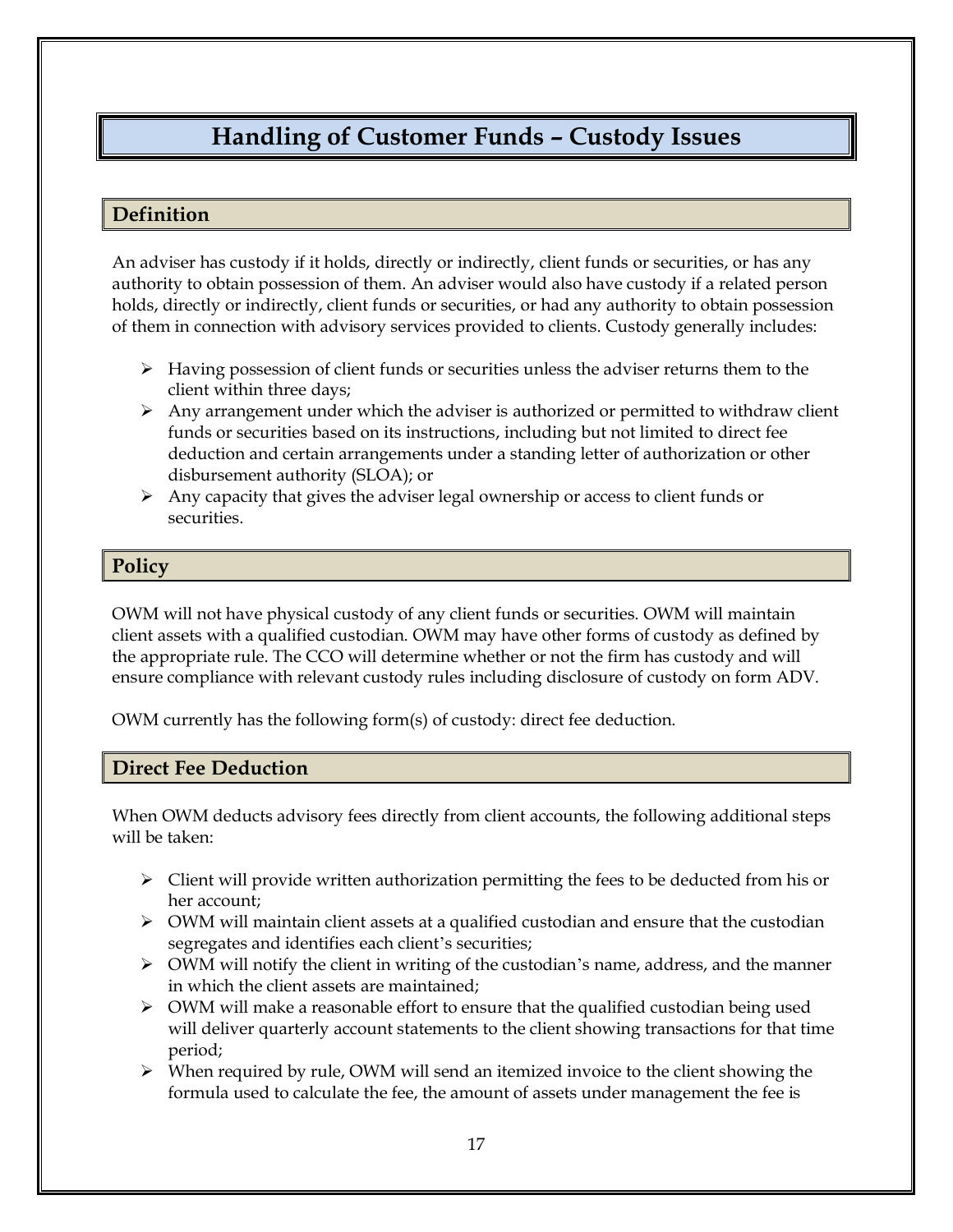based on, and the time period covered by the fee.

The CCO will periodically review and test the management fee calculations to ensure they are accurate based on the advisory contract.

# <span id="page-24-0"></span>**Disbursement Authority via SLOA**

Certain clients may grant OWM standing authority via a SLOA to make disbursements to third parties from the client's account at a qualified custodian. Certain clients may grant OWM standing authority via a SLOA to make disbursements to third parties from the client's account at a qualified custodian. In such instances, OWM may be deemed to have custody of these client accounts in certain jurisdictions.

For any accounts with a SLOA in place, OWM will either (a) follow the custody rules for the relevant jurisdiction, including submitting to a surprise audit as applicable, or (b) follow the conditions set forth immediately below so that no surprise audit will be required for these accounts.

- 1. The client will be required to provide a written instruction to the qualified custodian that includes the client's signature, the third party's name, and either the third party's address or the third party's account number at a custodian to which the transfer should be directed.
- 2. The client will authorize OWM in writing, either on the qualified custodian's form or separately, to direct transfers to the third party either on a specified schedule or from time to time.
- 3. The client's qualified custodian will perform appropriate verification of the instruction, such as a signature review or other method to verify the client's authorization, and will provide a transfer of funds notice to the client promptly after each transfer.
- 4. The client will have the ability to terminate or change the instruction to the client's qualified custodian.
- 5. OWM will have no authority or ability to designate or change the identity of the third party, the address, or any other information about the third party contained in the client's instruction.
- 6. OWM will maintain records showing that the third party is not a related party of OWM or located at the same address as OWM.
- 7. The client's qualified custodian will send the client, in writing, an initial notice confirming the instruction and an annual notice reconfirming the instruction.

The CCO will periodically review the arrangement to ensure it meets these conditions and document OWM's compliance with the conditions.

## <span id="page-24-1"></span>**Qualified Custodian**

Qualified custodian may include a bank, or savings association that has deposits insured by the Federal Deposit Insurance Corporation under the Federal Deposit Insurance and registered broker-dealers.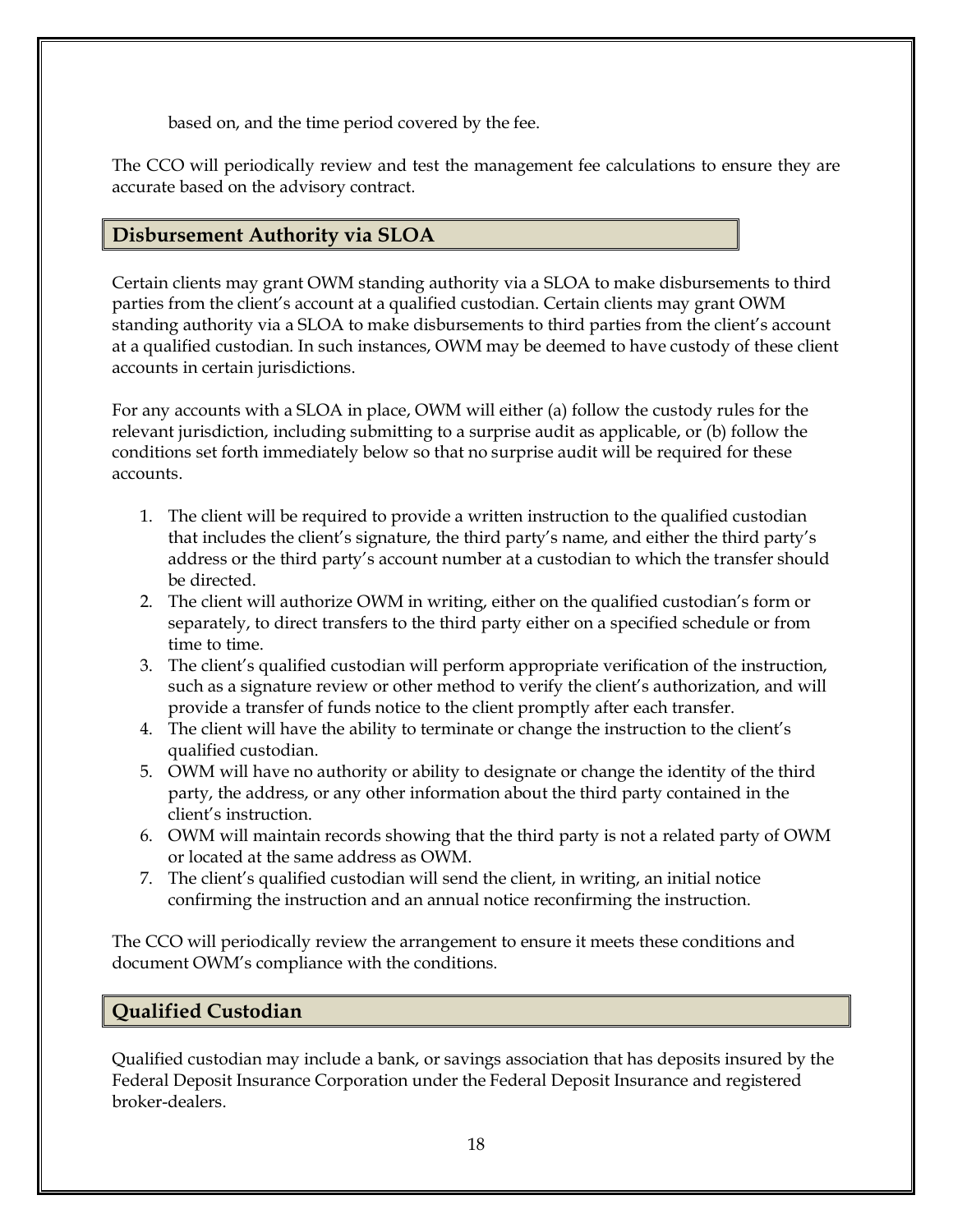## <span id="page-25-0"></span>**Receipt of Funds or Securities**

If OWM receives a check made payable to a third party (such as a custodian), OWM will make a copy of the check, record the receipt and delivery of the check, and will try to forward the check within 24 hours but always within three (3) business days. An appropriate "check log" (see Sample 6) will be maintained to document receipt and subsequent delivery of the check to the third party.

If OWM inadvertently receives client funds or securities (such as checks made payable to OWM for investment but not for payment of advisory fees), OWM will return to the client the funds or securities within three (3) business days with instructions for the client on where they should send or take the funds or securities.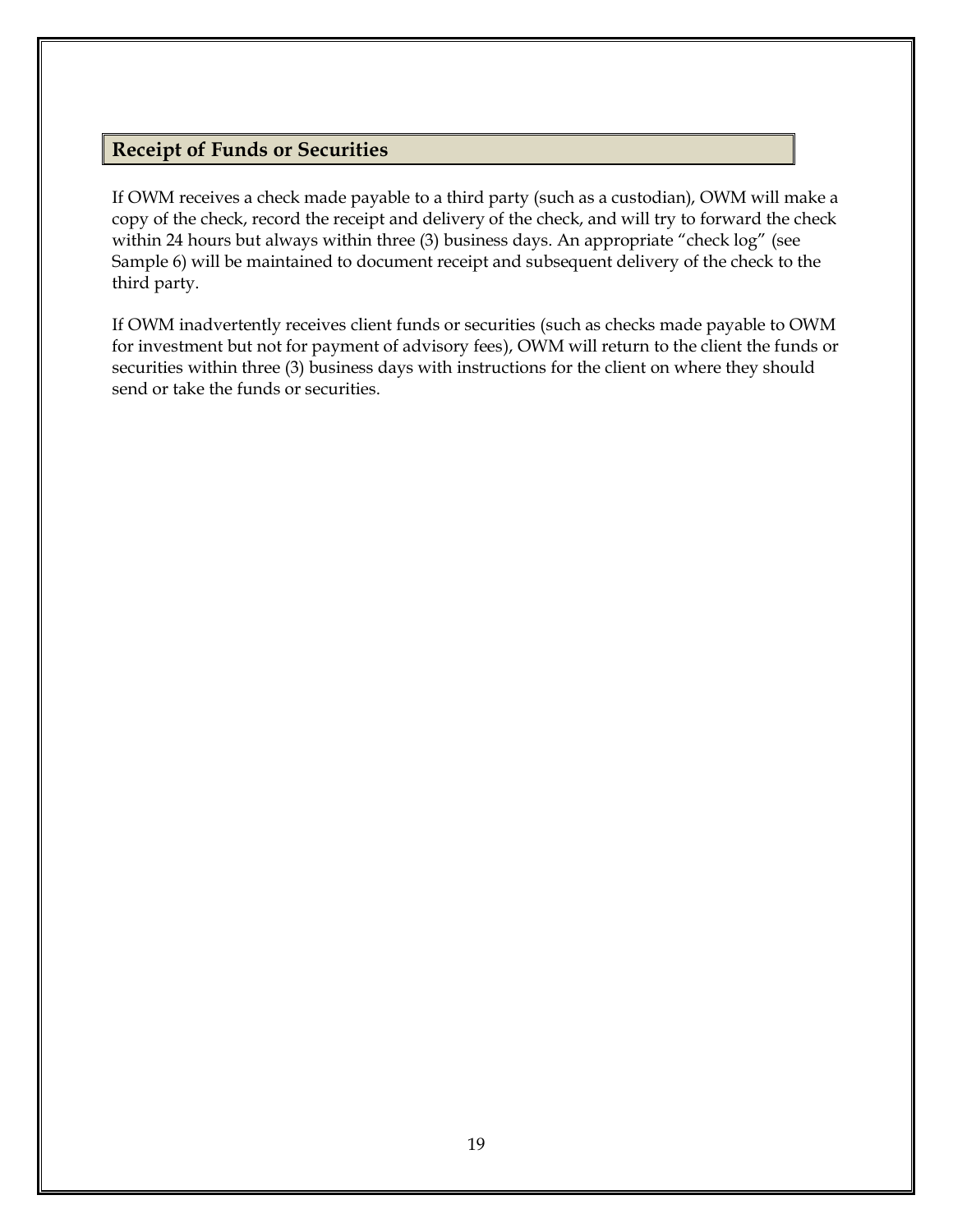# <span id="page-26-0"></span>**Safeguarding of Client Assets from Conversion or Inappropriate Use by Advisory Personnel**

In an effort to detect unauthorized or inappropriate activity in client accounts, the CCO will request reports that are available to OWM from each custodian and/or clearing firm holding client assets. Such reports may include:

- $\triangleright$  Client change of address requests;
- ➢ Requests to send documents (statements or reports) to addresses other than the home addresses listed on clients' account documents;
- $\triangleright$  Trading activity reports, including redemption and repurchase requests (most custodians have reports classified or named as exception reports to identify activities in clients' accounts that are "exceptions" to the normal activities);
- ➢ Comparisons of IARs' personal trading activity and IARs' clients' trading activity (most regulators will do a review of IARs' personal accounts and do a partial comparison of clients' account activity and holdings and IARs' holdings and activity).

In addition to outside reports, OWM's CCO will institute practices and procedures to monitor the firm's IARs and personnel to look for such items as:

- ➢ Unapproved custom reports or statements produced by IARs or support staff;
- ➢ Unapproved Outside Business Activities;
- $\triangleright$  Unapproved seminars or invitations sent to clients, or unapproved changes made to approved seminars or invitations;
- ➢ Calls or emails from clients with questions about unapproved products or offerings;
- ➢ Calls or emails from unapproved product sponsors (more than just the occasional contact to solicit business);
- ➢ "Abnormal" or "suspicious" activities by firm personnel (e.g., frequent "closed door" meetings or calls not involving client privacy).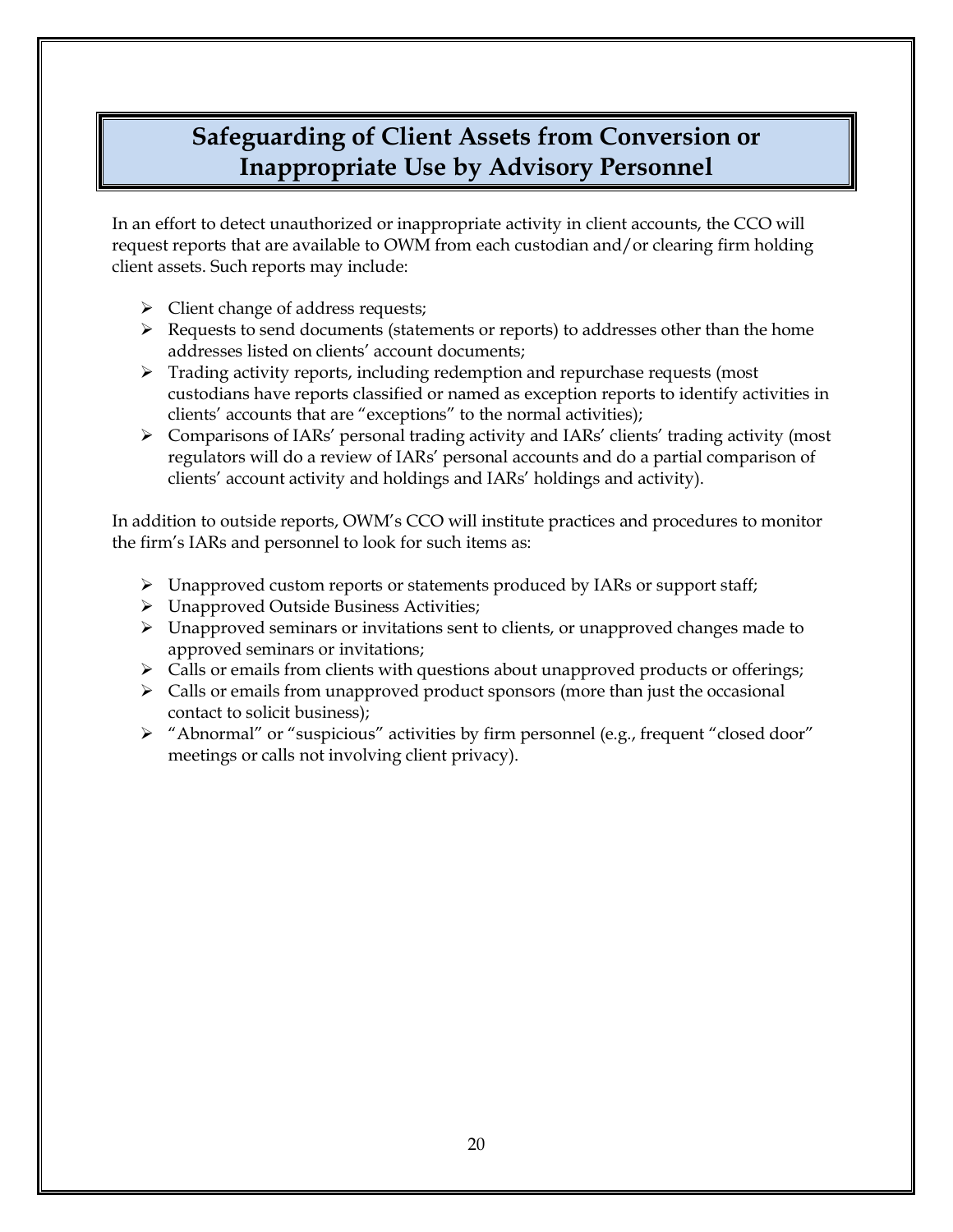# **Account Valuation and Billing**

<span id="page-27-0"></span>In computing the market value of any investment of a client's account, each security listed on any national securities exchange or otherwise subject to current last-sale reporting shall be valued at the value reported on the statement that clients receive from the custodian. Such securities which are not traded nor subject to last-sale reporting shall be valued at the latest available bid price reflected by quotations furnished to OWM by such sources as it may deem appropriate.

The firm's billing procedures are disclosed and updated in the Form ADV 2A and the client contracts.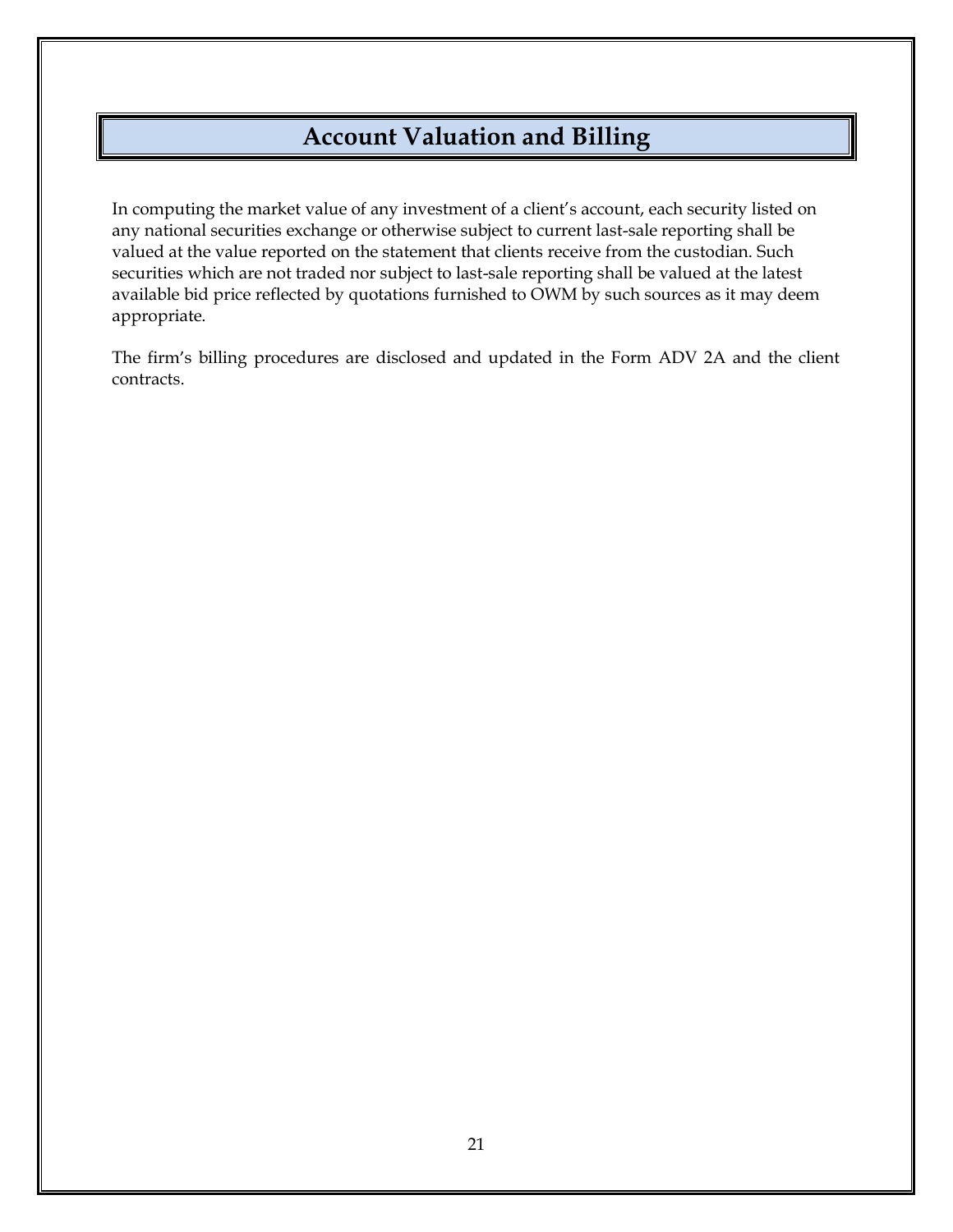# **Customer Complaint Policy**

### <span id="page-28-1"></span><span id="page-28-0"></span>**Definition**

A customer complaint will be defined as any written or oral statement of a customer or any person acting on behalf of a customer alleging a grievance involving the activities of persons under the control of OWM in connection with providing investment advice or placing orders on behalf of customers.

## <span id="page-28-2"></span>**Handling of complaints**

The firm's CCO shall be responsible for handling complaint reviews. Complaints should be immediately forwarded to the CCO for appropriate handling. No supervisory personnel should attempt to resolve a complaint without the involvement of the CCO.

CCO's Compliance Requirements:

- $\triangleright$  Review complaints and the facts surrounding the complaints immediately as they are made by customers or reported by supervisory personnel;
- ➢ Communicate with customers via telephone, mail, face-to-face meetings, and/or email to resolve complaints and customer issues;
- ➢ Maintain a complaint log of complaints. The log will at a minimum contain the following information: customer's name, date complaint received, type of complaint (oral versus written), brief description of complaint, date review started, supervisory personnel involved, date complaint resolved, and a brief description of the resolution;
- $\triangleright$  Maintain a complete complaint file. This file will contain each customer complaint, including, but not limited to: any letter, email, or document from a customer who has filed a complaint; any letter, email, or document from any agency regarding the complaint; any communication sent from OWM to any customer, agent, agency, or third party regarding each complaint; and documentation of how each complaint was resolved;
- $\triangleright$  Assure that complaints are settled or resolved and that no complaints are left "dangling" or incomplete. No complaint should be left unresolved and the date the complaint is "closed" should be noted on the complaint log and in the complaint file; and
- $\triangleright$  Examine the cause of the complaint and determine if changes are needed in policies and procedures or any disciplinary action is warranted to prevent future complaints; and Ensure that relevant disclosure forms and documents are updated, filed and delivered where and when appropriate.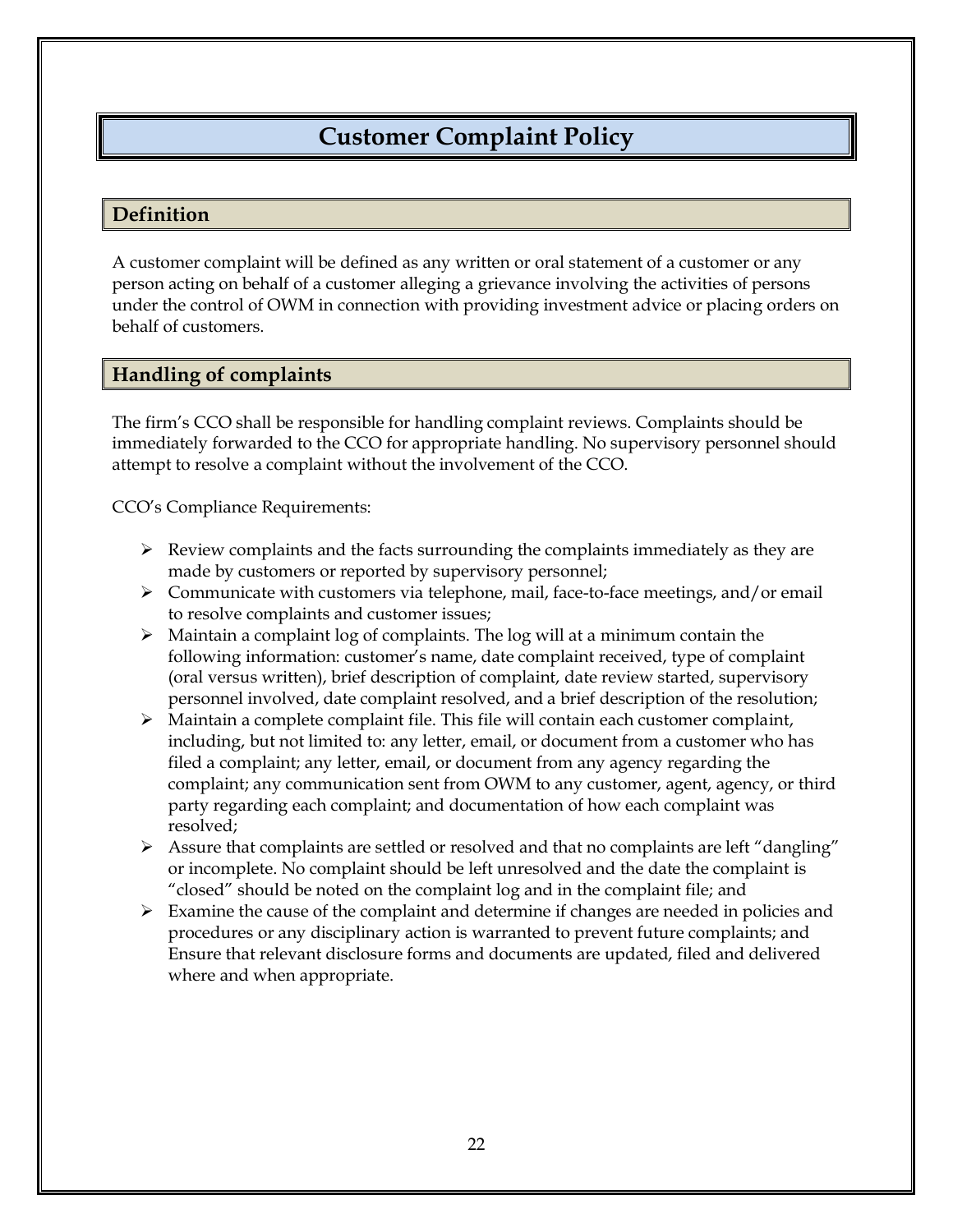# **Recordkeeping**

#### <span id="page-29-1"></span><span id="page-29-0"></span>**Books and Records**

The firm's Chief Compliance Officer (CCO) is responsible for keeping the firm's records in accordance with New York regulations and as required by other jurisdictions.

### <span id="page-29-2"></span>**Record Retention Requirements**

The firm's CCO shall ensure that all records are kept readily accessible for at least two years and kept at least five years either on-site or at alternative location.

### <span id="page-29-3"></span>**Minimum Net Worth Computation**

If required by the jurisdiction(s) in which it is registered, OWM shall prepare and maintain a balance sheet in conformity with GAAP each month. The balance sheet shall be dated as of the last day of the month and shall be prepared within ten (10) business days after the end of the month. OWM shall at all times maintain a net worth in compliance with the applicable requirements of the jurisdiction(s) in which it is registered. Should OWM fail to maintain a sufficient net worth, then it will provide notification of the deficient net worth to the applicable regulator by the close of business on the next business day, together with a balance sheet dated as of the date such deficiency occurred.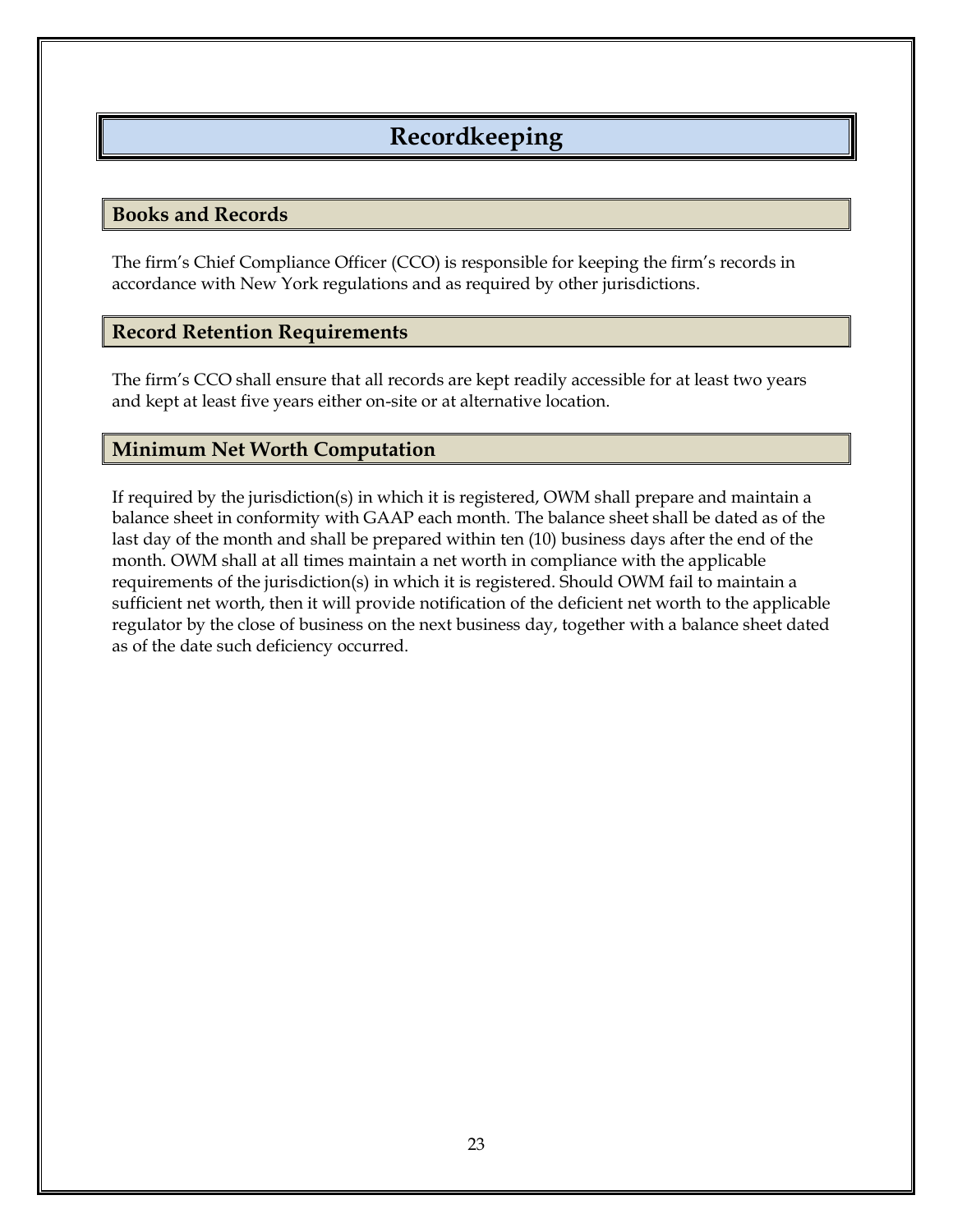# <span id="page-30-0"></span>**Registration, Hiring, and Training of Supervised Persons**

### <span id="page-30-1"></span>**Firm Policy**

The firm's CCO shall be responsible for handling the hiring, registration if required, and training of IARs and unregistered employees. IARs that are independent contractors will be considered employees for purposes of this discussion.

A list of employees, both registered and unregistered will be maintained. Currently Joseph O'haver is the only employee of OWM.

#### <span id="page-30-2"></span>**Hiring**

The firm's CCO will:

- ➢ Conduct background checks and due diligence to ensure new hires will not pose compliance or regulatory problems;
- $\triangleright$  Verify whether or not the activities of new hires will require registration as "IARs" in any jurisdiction;
- ➢ Verify whether or not the activities of new hires will require them to be considered access persons for compliance with personal securities transactions requirements;
- ➢ Review outside business activities of new hires; and
- $\triangleright$  Collect attestations from new hires that they have read and will abide by OWM's Policies and Procedures Manual, Code of Ethics, Privacy Policy and any applicable corporate policies.

## <span id="page-30-3"></span>**Registration**

If the CCO determines that IAR registration is required, the following steps will be taken:

- $\triangleright$  Determine the submission requirements for registration, which may include depending on jurisdiction:
	- o Reviewing the Form U4 and submitting it to the IARD system in order to request registration;
	- o Reviewing the NY-IAQ and submitting it to the state in order to request registration in New York; and/or
	- o Submitting additional paperwork, such as fingerprints or affidavits.
- ➢ Create a Form ADV Part 2B for the IAR; and
- $\triangleright$  Ensure the new hire does not engage in activity that would require registration until such time that the individual's IAR registration is approved.

The CCO will continually monitor the activities of unregistered employees to ensure they do not engage in any activity that would require registration as an IAR.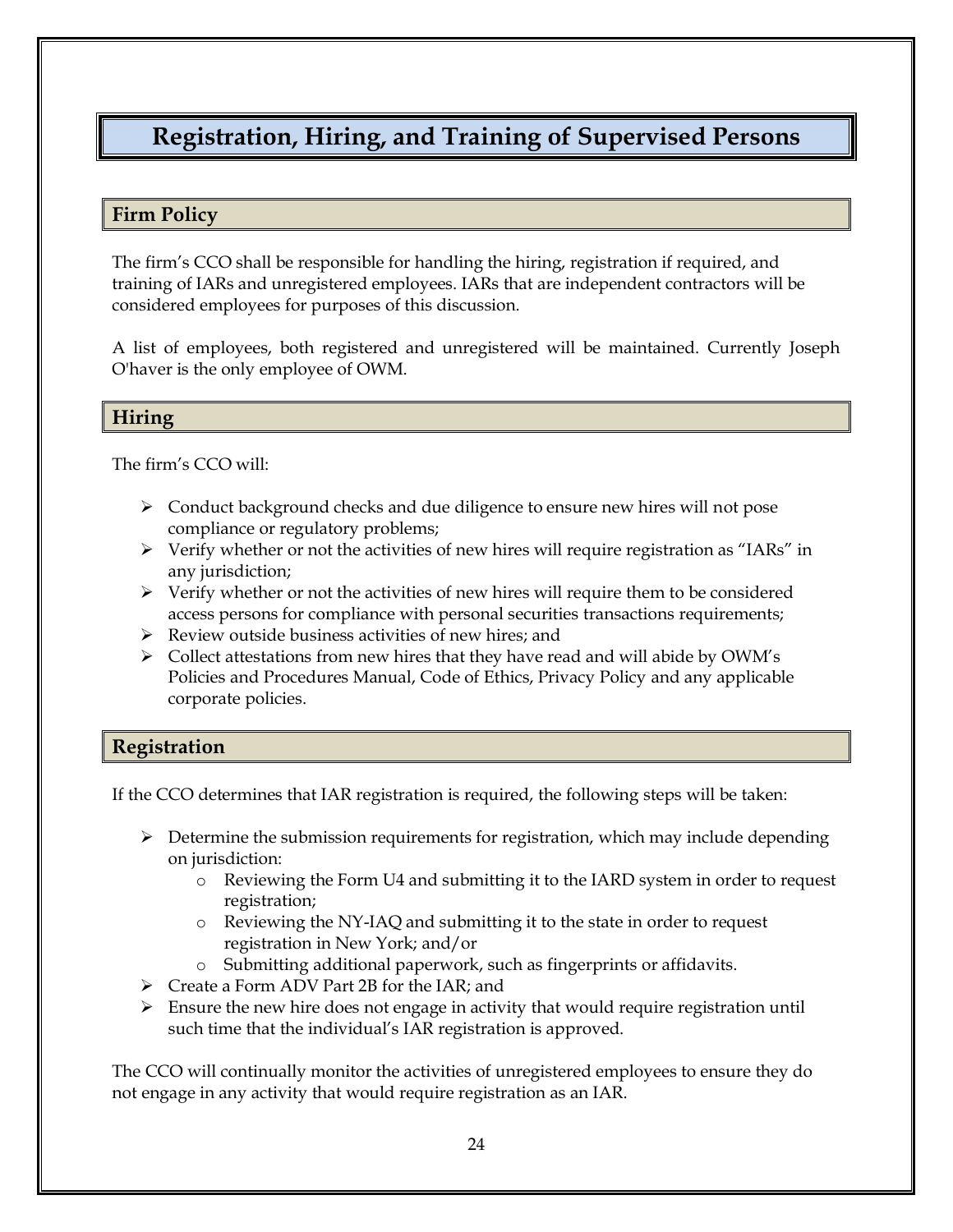# <span id="page-31-0"></span>**Training**

Ongoing training for unregistered employees and IARs may be provided by the CCO. Ongoing training may include but is not limited to topics relating to: OWM's Policies and Procedures and Code of Ethics, privacy issues, services offered by the firm or general compliance topics.

At least annually, staff will be required to attend annual meetings and complete annual attestations. Topics from any annual meetings along with the annual attestations will be maintained.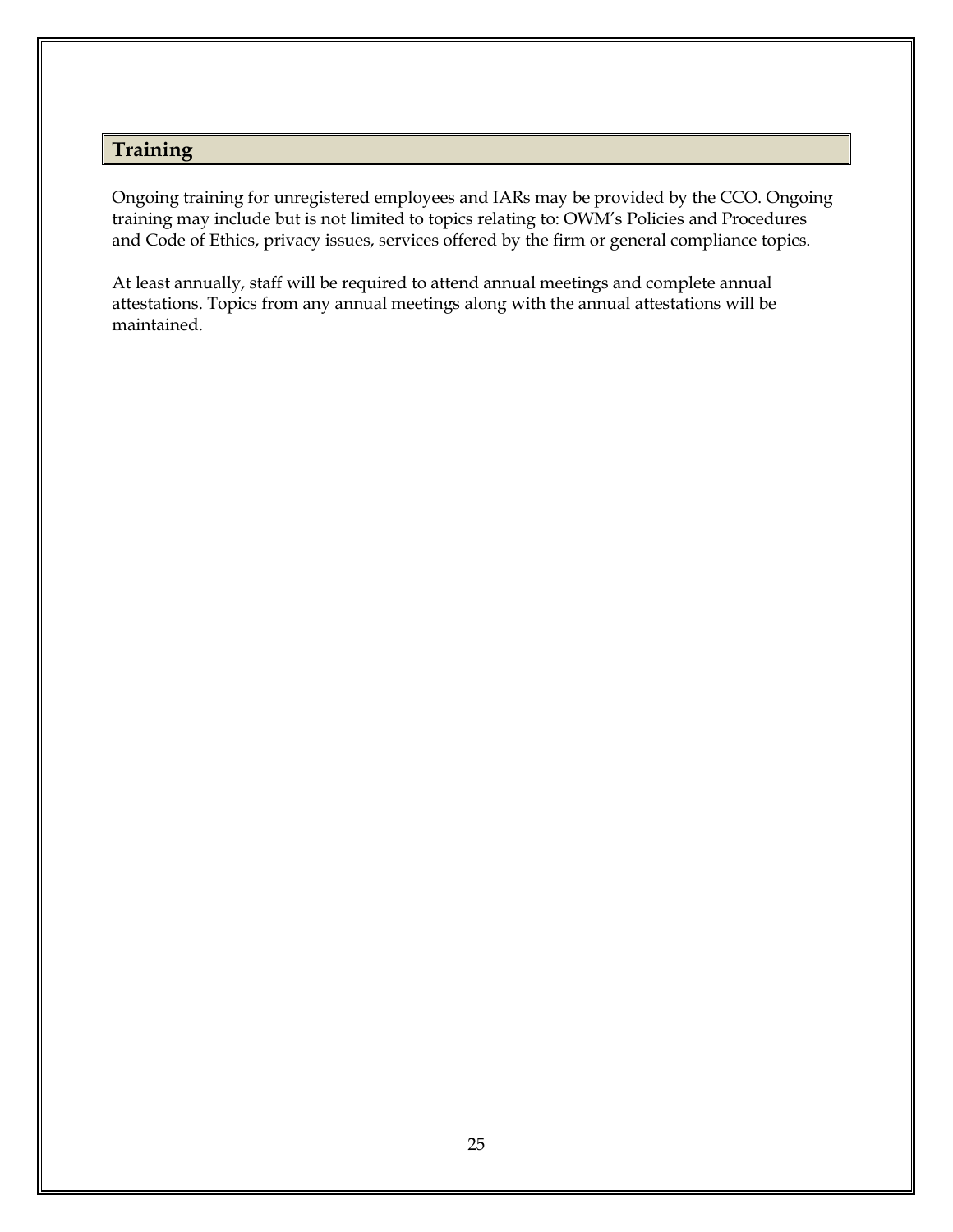# **Firm Registration**

<span id="page-32-0"></span>OWM is a registered investment adviser, registered pursuant to New York regulations and as required by other jurisdictions.

## <span id="page-32-1"></span>**Policy**

It is the firm's policy to maintain compliant registration status at all times. This may require additional state registrations in other appropriate jurisdictions as required.

Unless otherwise permitted, OWM will not conduct investment advisory activity in any jurisdiction unless the firm is first registered in that jurisdiction. While most jurisdictions will allow for a "de minimis" number of clients before requiring firm registration, some jurisdictions may require registration upon taking on the first client in that jurisdiction. Having a "place of business" in a state, as defined by applicable regulatory statutes, in a state will require registration regardless of the number of clients in that jurisdiction.

It is the CCO's responsibility to ensure that the firm is appropriately registered at all times.

#### <span id="page-32-2"></span>**Procedure**

The firm's CCO will:

- $\triangleright$  Monitor the state of residence of the firm's clients to ensure the firm does not exceed the de minimis threshold for any jurisdiction;
- $\triangleright$  File updated applications to request additional state registrations when needed; and
- $\triangleright$  Complete the application process so as to ensure the firm becomes registered in the necessary jurisdictions.

### <span id="page-32-3"></span>**Renewal**

The firm's CCO will ensure that:

- ➢ The firm's annual renewal fees are timely paid through the IARD system every calendar year as required;
- ➢ The firm files its Form ADV Annual Amendment within 90 days of its fiscal year end; and
- $\triangleright$  The firm provides any additional paperwork or other information required on an annual basis in connection with the firm's annual renewal filings.

## <span id="page-32-4"></span>**Other-than-Annual Amendments**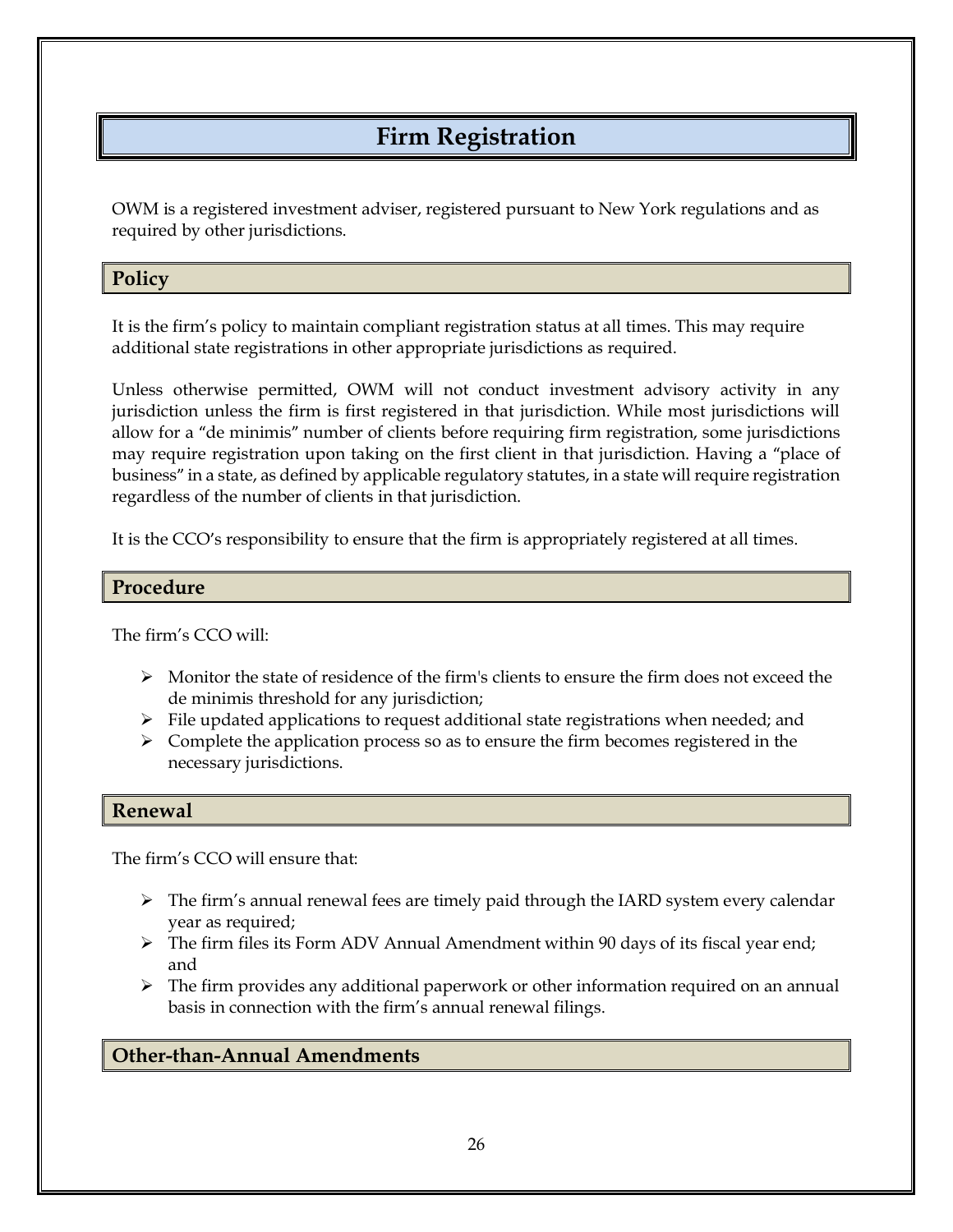The firm's CCO will ensure that the firm files material changes to its Form ADV and any Form U4 documents promptly, usually within 30 days, if the following occurs:

- $\triangleright$  Information in Items 1, 3, 9 (except 9A(2), 9B(2), 9E, and 9F), or 11 of Part 1A, or Items 1, 2A through 2F, or 2I of Part 1B, becomes inaccurate;
- $\triangleright$  Information in Items 4, 8, or 10 of Part 1A, or Item 2G of Part 1B, becomes materially inaccurate; or
- ➢ Information provided in OWM's firm brochure becomes materially inaccurate.

### <span id="page-33-0"></span>**Form ADV Part 2A Firm Brochure**

OWM will update the firm brochure each year at the time it files its annual updating amendment and promptly whenever any information in the brochure becomes materially inaccurate. All updates to a firm brochure will be filed through the IARD system and maintained in the firm's files.

## <span id="page-33-1"></span>**Form ADV Part 2B Brochure Supplement**

OWM will file through IARD a copy of the brochure supplement for each supervised person who formulates investment advice for a client and has direct client contact and any supervised person who has discretionary authority over a client's assets, even if the supervised person has no direct client contact.. OWM will update brochure supplements promptly whenever any information in them becomes materially inaccurate.

## <span id="page-33-2"></span>**Distribution of Disclosure Document**

## <span id="page-33-3"></span>*Form ADV Part 2A Firm Brochure*

OWM delivers the applicable firm brochure to each client before or at the time it enters into an advisory agreement with that client. Additionally, each year within 120 days of the end of the firm's fiscal year, OWM delivers to each client either (i) an updated firm brochure accompanied by a summary of material changes or (ii) a summary of material changes with an offer to provide the entire firm brochure.

As a fiduciary, OWM has an ongoing obligation to inform its clients of any material information that could affect the advisory relationship. OWM will deliver to clients any update to the firm brochure that amends information in response to Item 9 of Part 2A (disciplinary information and will also disclose other material changes to clients, even if those changes do not trigger delivery of an interim amendment.

## <span id="page-33-4"></span>*Form ADV Part 2B Brochure Supplement*

OWM prepares a brochure supplement for any supervised person who formulates investment advice for a client and has direct client contact and any supervised person who has discretionary authority over a client's assets, even if the supervised person has no direct client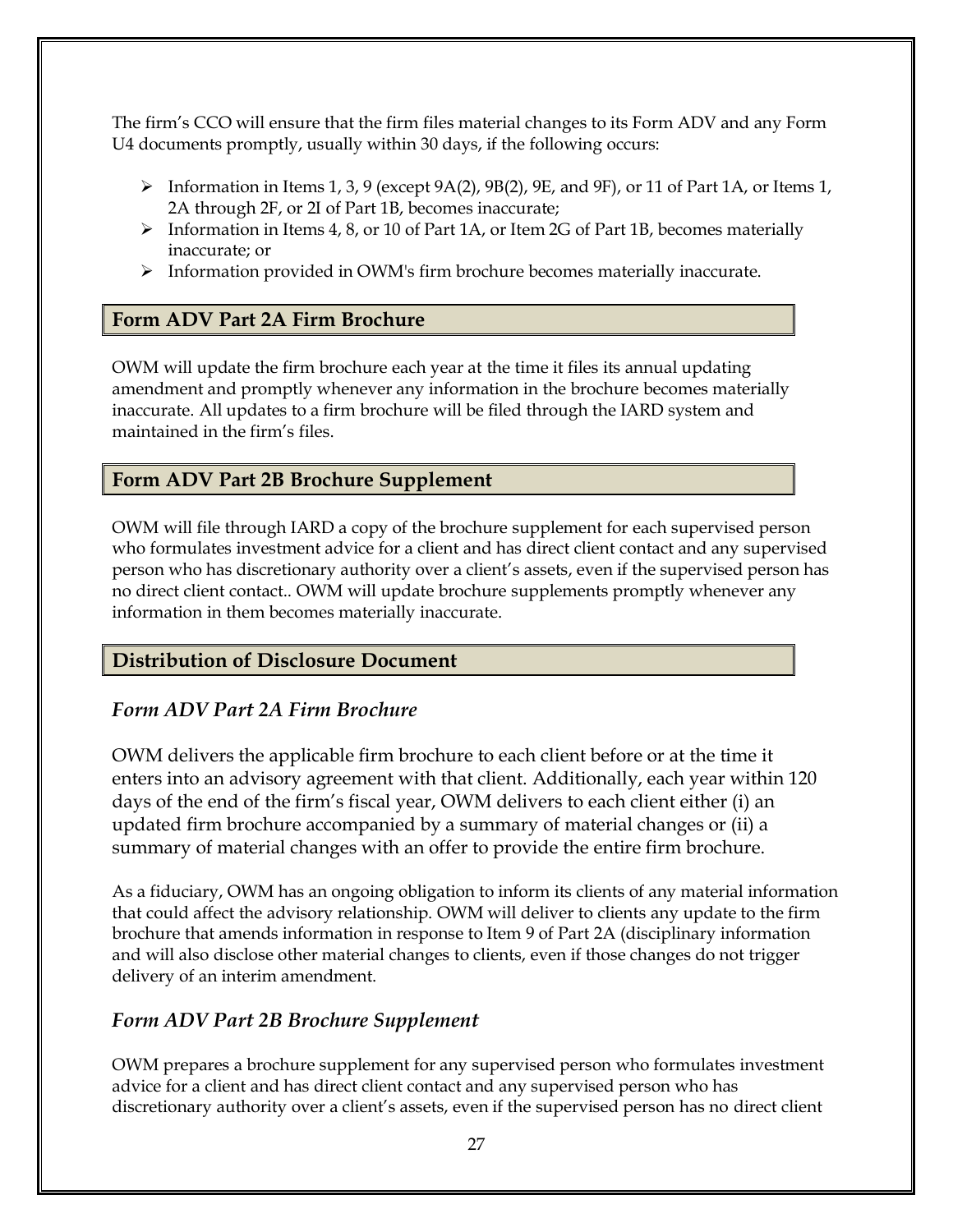contact. The firm delivers the brochure supplement for each supervised person who provides advisory services to a client before or at the time the supervised person begins to provide advisory services to the client.

No supplement is required for a supervised person who has no direct client contact and has discretionary authority over a client's assets only as part of a team.

As a fiduciary, the firm has a continuing obligation to inform its clients of any material information that could affect the advisory relationship. OWM will deliver to clients any update to the supplement that amends information in response to Item 3 of Part 2B (disciplinary information) and will also disclose other material changes to clients, even if those changes do not trigger delivery of an updated supplement.

# <span id="page-34-0"></span>*Electronic Delivery*

When consent is not explicitly granted in the client contract, OWM obtains client consent for electronic delivery of its brochures using an electronic delivery consent form. Evidence of annual delivery is maintained.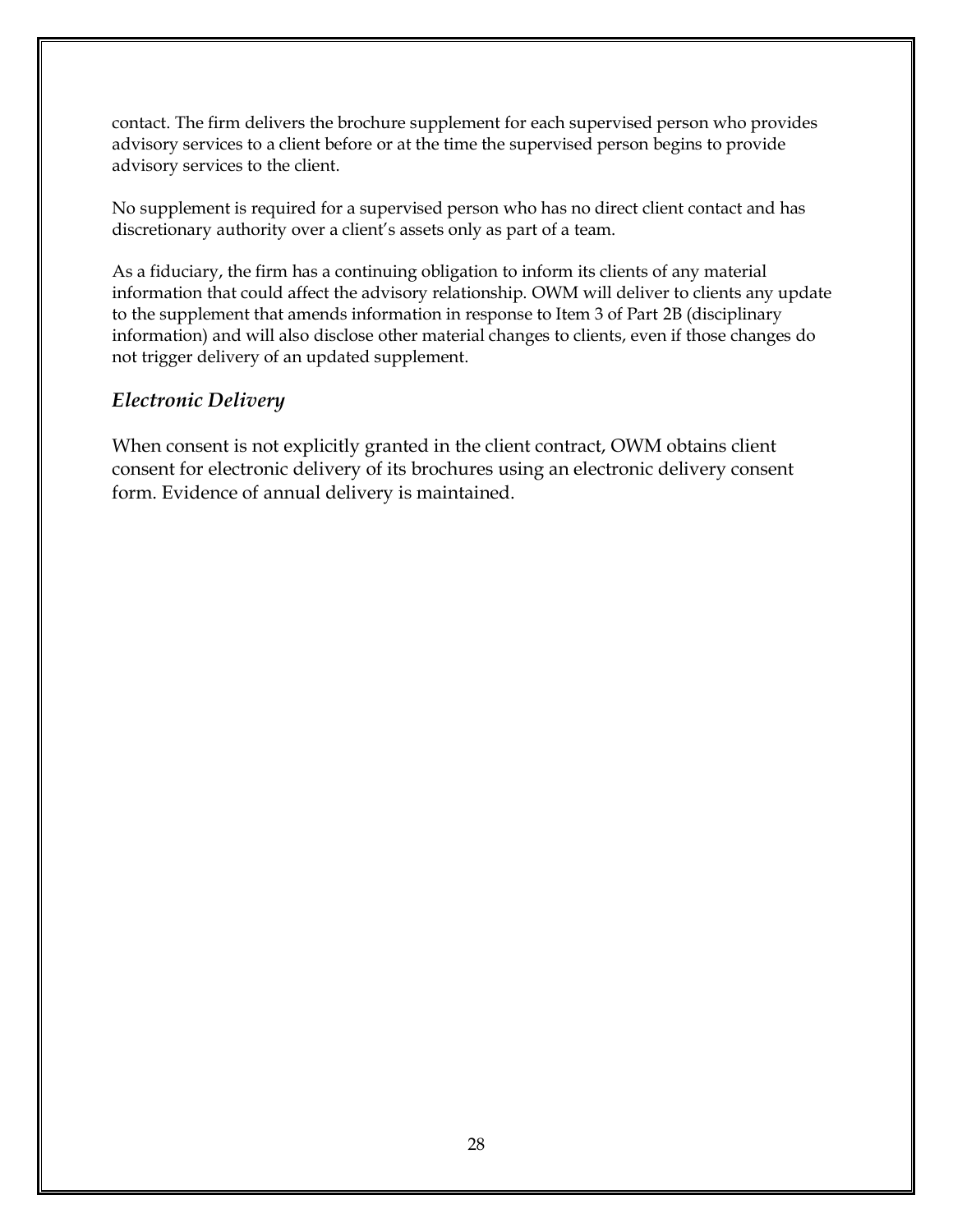# **Other Regulatory Filings**

<span id="page-35-0"></span>Some firms may be required to make additional filings pursuant to the Securities Exchange Act of 1934.

#### <span id="page-35-1"></span>**Firm Policy**

It is the firm's policy to make the necessary filings. It is the CCO's responsibility to be familiar with the various filings and to ensure that the firm has made the appropriate filings in a timely manner.

<span id="page-35-2"></span>**Specific Filings**

Some of these filings with a brief description include:

- $\triangleright$  Section 13(d) Requires a Schedule 13D to be filed by the beneficial owner of more than five (5) percent of a publicly traded equity security (Section 12). It is important to understand the broad definition of "beneficial owner" and the timing of the report, which has to be filed within 10 days of the purchase;
- $\triangleright$  Section 13(f) Requires advisers to file a Form 13F if they exercise investment discretion with respect to \$100 million or more in certain identified 13F securities. Form 13F usually has to be filed within 45 days of the end of the quarter;
- $\triangleright$  Section 13(g) Requires a filing similar to a Schedule 13D, but with less information. May be allowed if the investor is strictly a passive investor and does not intend to exert control;
- $\triangleright$  Section 13(h) Requires an adviser that is defined as a "large trader" to file its first Form 13H within 10 days of meeting the threshold. Large traders are also required to amend Form 13H annually within 45 days of the end of the year and make quarterly update filings. A large trader is a person or entity whose trades exceed either (i) two million shares or \$20 million in a day or (ii) 20 million shares or \$200 million during any calendar month;
- $\triangleright$  Section 16 Requires directors, officers, and shareholders of more than ten (10) percent of a publicly traded company to file various reports based on activity, specifically: Forms 3, 4 and 5.

If the CCO at any time determines that the firm needs to make one of these regulatory filings, it may be helpful at that time to consult with a qualified attorney or third party to help with the filing.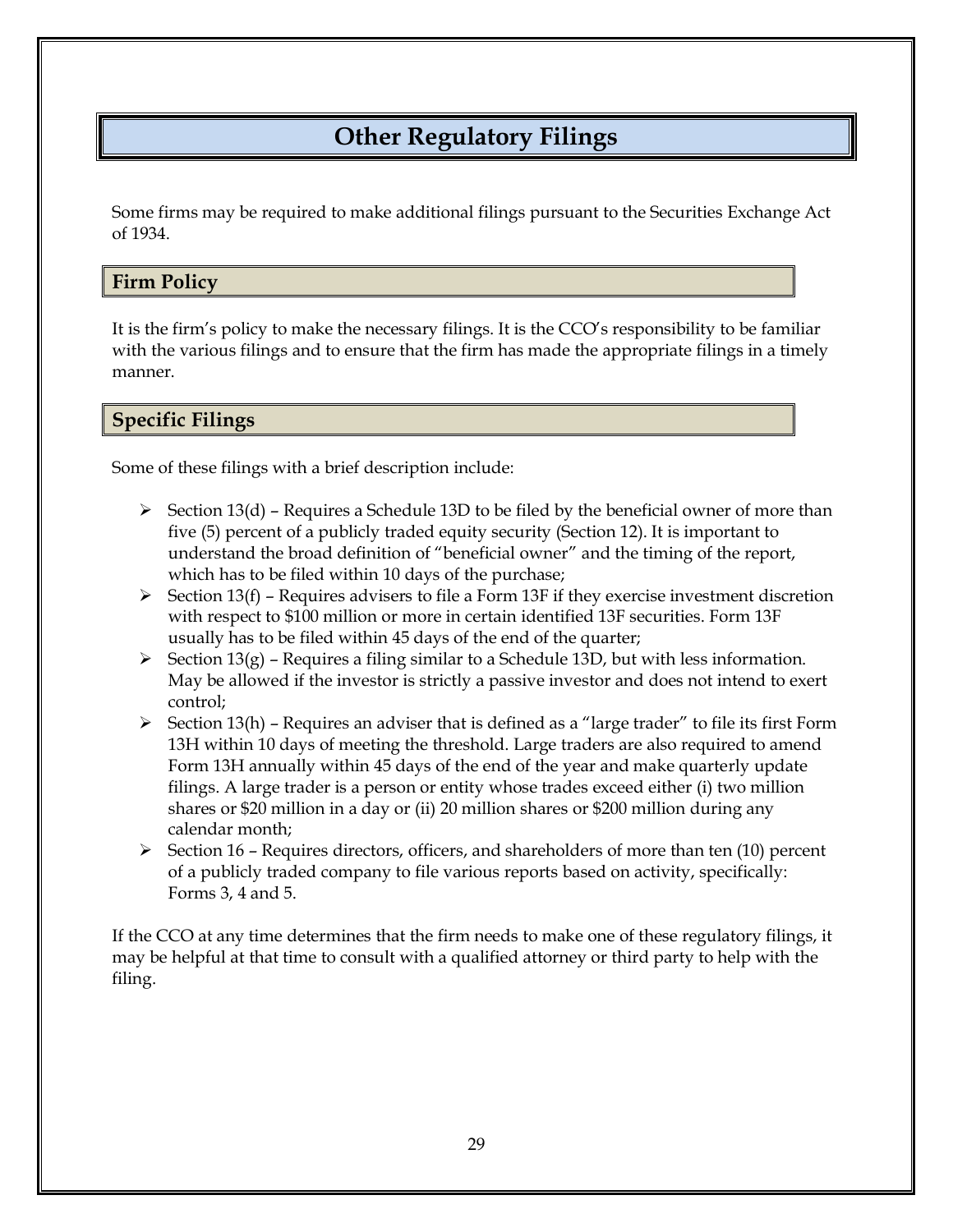# **Solicitors**

It is OWM's policy to not compensate any person directly or indirectly for referrals of prospects that may become clients.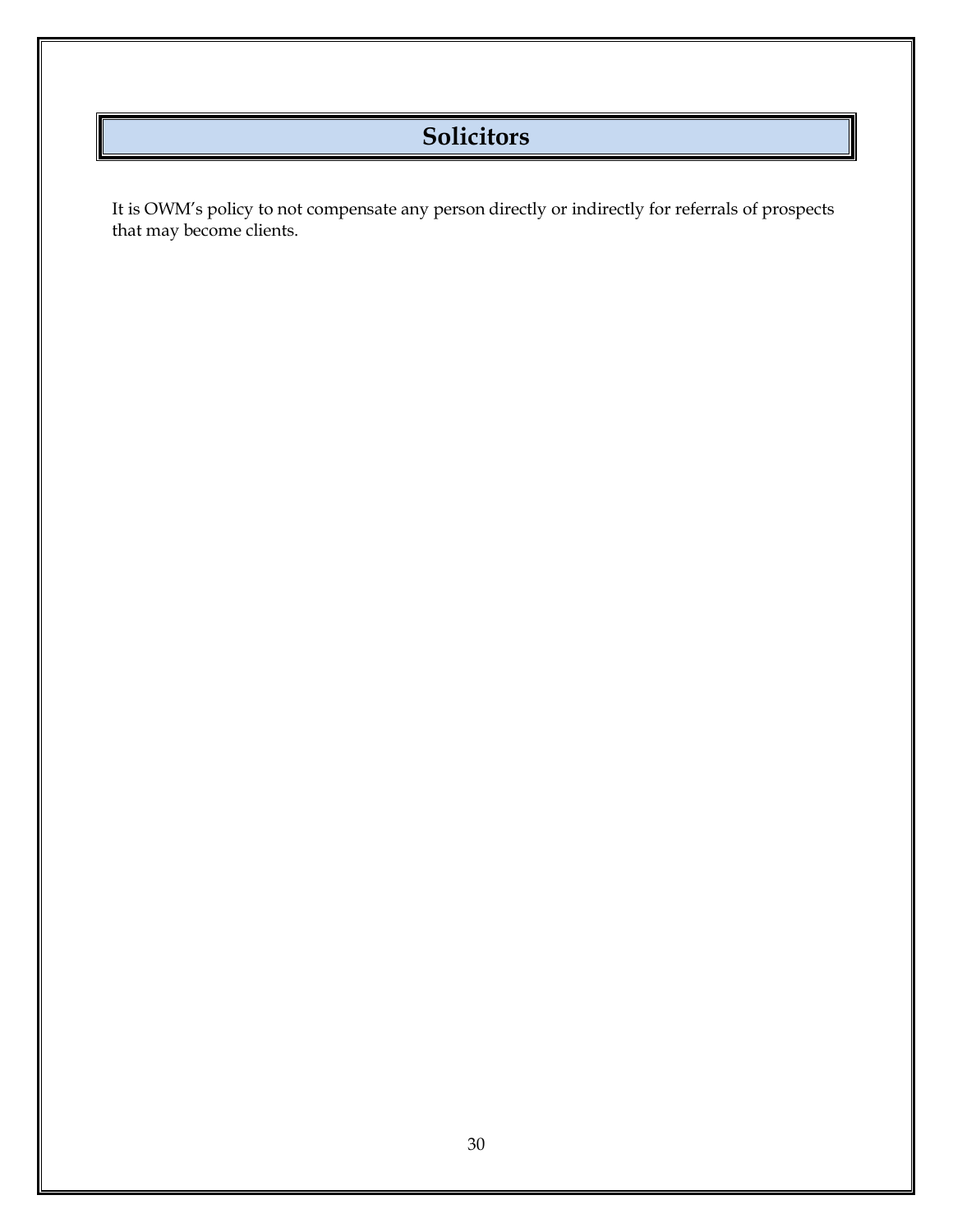# **Trading**

OWM uses the electronic order entry system provided by its custodian or another third party to enter trading activity and transactions. If electronic means are not available, OWM may place orders by fax or telephone, in which case order tickets will be maintained. If OWM uses multiple custodians the order entry priority will be alternated between custodians so that clients will not be disadvantaged on an ongoing basis.

#### **Directed Brokerage**

OWM does not allow its clients to direct brokerage. OWM recommends one or more custodians or broker-dealers to effect securities transactions for its clients. The custodians or broker-dealers were chosen based on OWM's fiduciary responsibilities to provide best execution.

#### **Soft Dollar Practices**

## *Background*

New York has interpreted "soft dollar" practices as arrangements under which products or services, other than execution of securities transactions, are obtained by an investment adviser from or through a broker-dealer in exchange for the direction by the adviser of client brokerage transactions to the broker-dealer. OWM has an affirmative duty of full and fair disclosure of material facts in relation to soft dollar practices to its clients, as well as an obligation to act in the best interests of its clients and to place client interests before its own as part of any soft dollar arrangements. The SEC, through its interpretive release of Section 28(e) of the Securities Exchange Act of 1934 effective July 24, 2006 and adopted by New York, defined acceptable brokerage and research services that fall under the safe harbor of Section 28(e). An adviser that determines in good faith that the brokerage and research services received in exchange for sending transaction business to a broker-dealer are reasonable compared to the commissions paid by the clients will not have breached its fiduciary duty.

#### *Firm Statement*

OWM has access to soft dollar benefits, as further detailed below.

#### **O'Haver Capital, LLC**

Publications such as Forbes or Money Map.

| <b>Type of Arrangement</b> | Employed? |
|----------------------------|-----------|
| Research                   | Nc        |
| Trade analytics            | Nc        |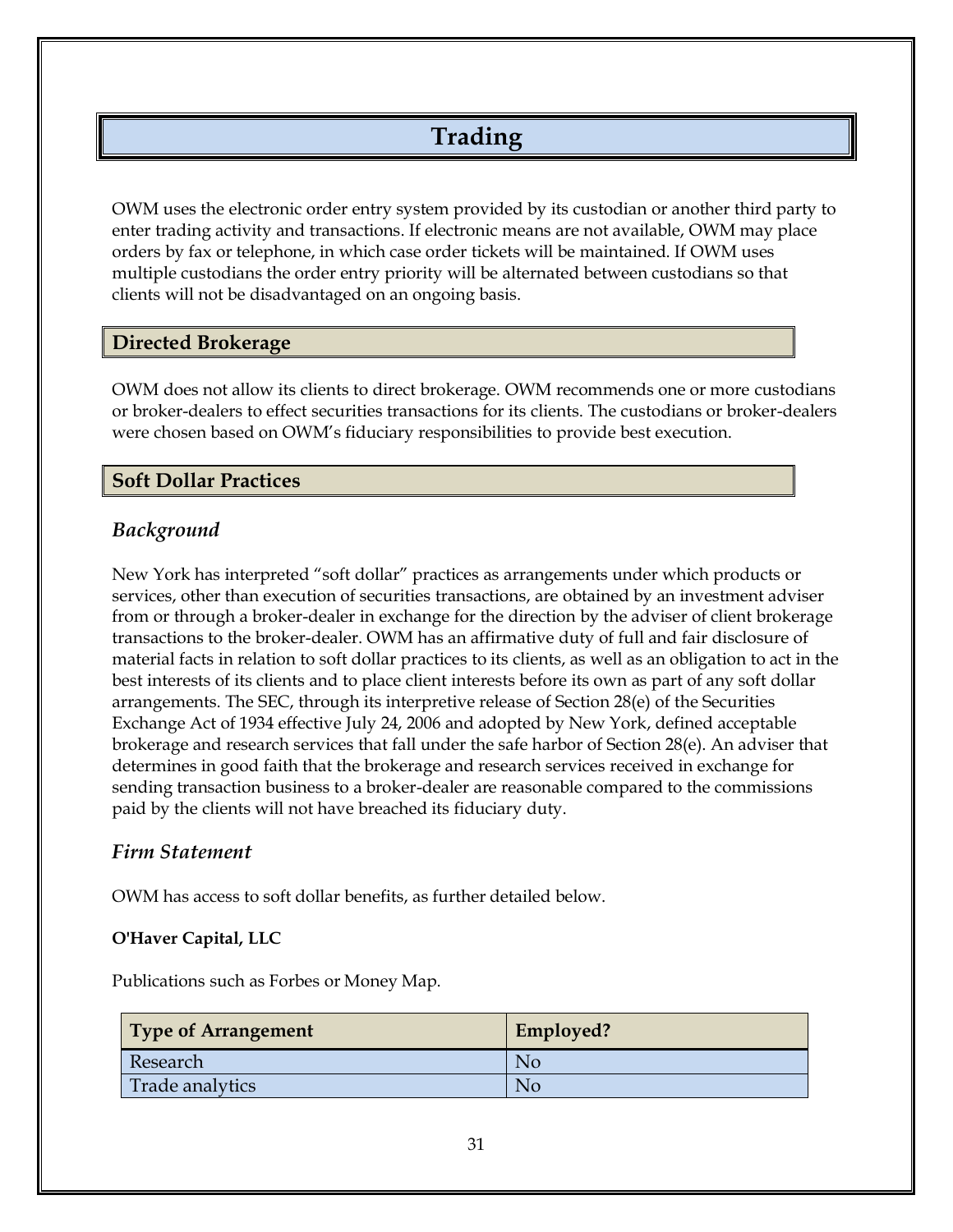| <b>Type of Arrangement</b> | Employed?      |
|----------------------------|----------------|
| Market data                | N <sub>o</sub> |
| Financial data             | N <sub>o</sub> |
| Economic data              | N <sub>o</sub> |
| <b>Brokerage services</b>  | N <sub>o</sub> |
| Mixed use items            | No             |

# *Definitions/Descriptions*

**Research:** advice, analyses and reports that reflect expressions of reasoning or knowledge. This may include traditional research reports, discussions with research analysts, meetings with corporate executives to obtain oral reports, financial newsletters and/or trade journals that are not mass marketed;

**Trade analytics:** quantitative analytical software, order management systems, and software providing analysis that depends on market information to generate research including optimal execution venues and trading strategies;

**Market data:** advice from broker-dealers on order execution, trading strategies, market color, availability of buyers and sellers (including software that provides this information);

**Financial data:** specific company or sector data including substantive content that may be used in evaluating the company(ies) as an investment;

**Economic data:** data concerning the broader economy of a geographic region, such as unemployment, inflation, savings rates, gross domestic product figures, etc.;

**Brokerage services:** relating to the execution of securities transactions that occur between the time an order is transmitted to a broker-dealer and the end of the clearance and settlement of the transaction, such as: execution clearing and settlement services, post-trade matching of trade information, exchange of messages among broker-dealers, custodians and institutions related to the trade, routing settlement instructions to custodian banks and clearing agents, electronic confirmation and affirmation of institutional trades, short term custody, communication services related to the execution, clearing and settlement of securities transactions that involve dedicated lines, trading software to route orders, algorithmic trading software, and software to transmit orders to direct market access systems;

**Mixed use items:** portfolio performance evaluation products, proxy voting services and Order Management Systems (OMS).

#### *Compliance Requirements*

OWM's CCO is responsible for the following:

 $\triangleright$  Ensuring that this statement is followed and, if any soft dollar arrangements not listed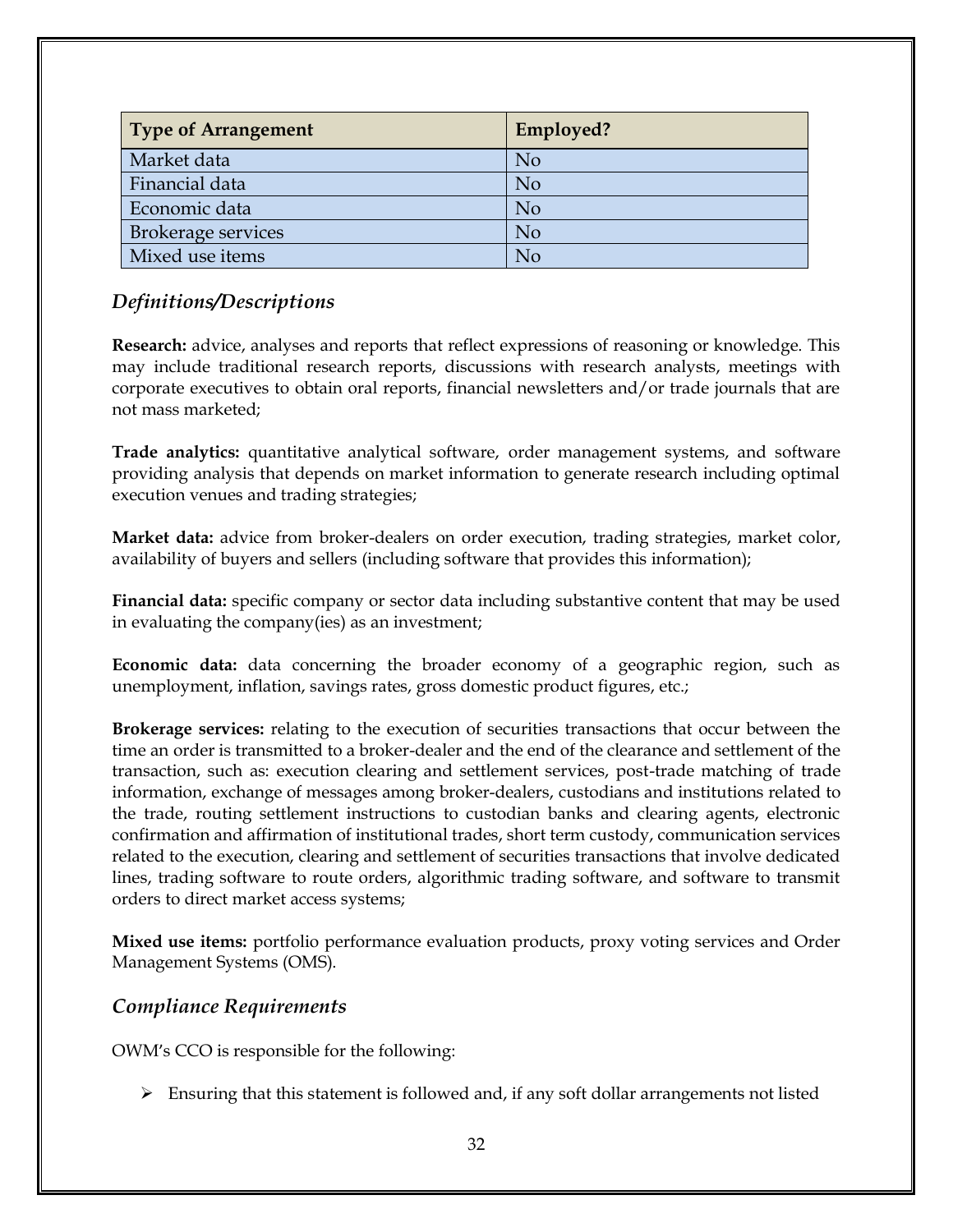here are subsequently created, that the statement as well as OWM's firm brochure are promptly updated to properly reflect this;

- ➢ Monitoring soft dollar practices to ensure they fall within the scope of New York requirements;
- $\triangleright$  Making sure that the firm receives an annual soft dollar statement from any brokerdealer with which OWM has a soft dollar arrangement;
- $\triangleright$  Keeping statements of any products and/or services received for soft dollar credits;
- $\triangleright$  Ensuring the best execution of securities transactions if/when OWM executes or arranges for trades on behalf of clients; and
- ➢ Maintaining adequate books and records concerning allocation of mixed use items.

## *Review Process*

Reviews of the firm's soft dollar practices are conducted by the CCO no less than annually. Interim reviews may be conducted in response to changes in the firm's soft dollar practices.

## **Block Trading**

OWM is not involved in aggregating client orders (block trading).

## **Trade Errors**

A trade error occurs when there is a deviation from the general trading practices involving transactions and settlements of trades for a client's account. Part of OWM's fiduciary obligation is to identify and correct these errors as soon as discovered.

In general, the following may be viewed as trade errors:

- $\triangleright$  An incorrect type of transaction (e.g., buy, sell, limit, market);
- ➢ A purchase or sale of the wrong security or the wrong amount;
- ➢ A trade taking place in an incorrect account number;
- ➢ An inaccurately allocated block trade;
- ➢ The purchase or sale of securities in violation of the client's investment profile or guidelines; and
- $\triangleright$  The purchase or sale of securities for non-discretionary clients prior to or without receiving client consent, or without proper documented authorization.

The following types of errors will not be deemed a trade error:

- $\triangleright$  An incorrect trade that was caught prior to settlement thereby not having a negative impact on the client;
- $\triangleright$  A trade that was improperly documented;
- ➢ The rewriting of a ticket that describes or corrects an improperly executed transaction;
- ➢ An error made by an unaffiliated third party (broker-dealer, custodian, etc.). However, OWM is responsible for reviewing these trades and ensuring that third party errors are favorably resolved; and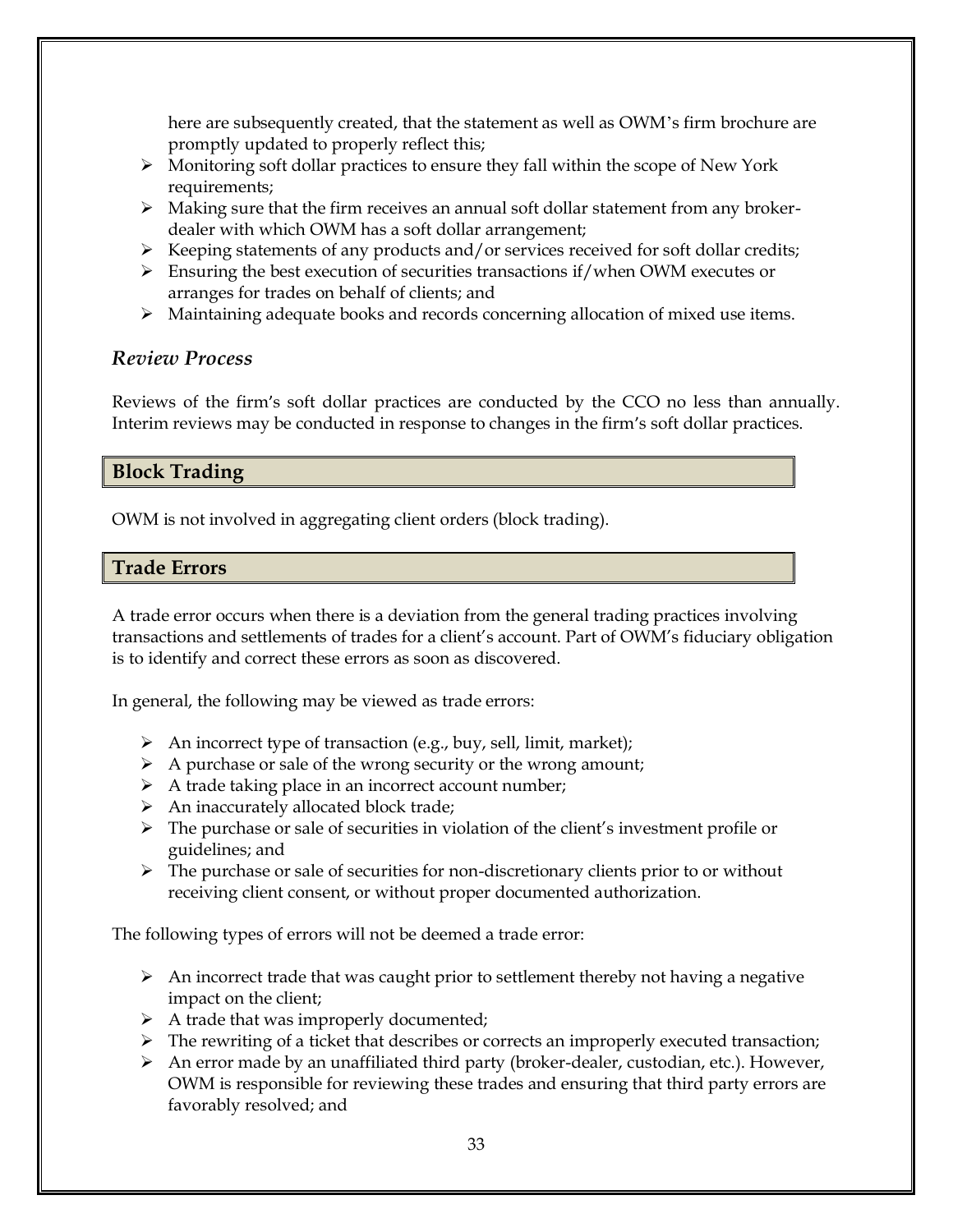$\triangleright$  A good faith transaction for the client, based on OWM's evaluation and assessment, which may not be in line with client's objective.

Trade errors must be brought to the CCO in a timely manner once discovered. The CCO should document when the trade error occurred and whether OWM is responsible (see Sample 7). If responsible, OWM will look to correct the error immediately, on the same day if possible, following fiduciary standards and acting in the client's best interest. If a third party is responsible, OWM will oversee the resolution. Any loss will be reimbursed to the client for the full amount of the loss, including the reimbursement of transaction fees, in the form of a statement credit or check written by OWM, if the custodian or broker-dealer does not cover it under the de minimis. OWM may also contact its E&O carrier if needed.

If there is a profit resulting from the error:

➢ OWM may elect to allow the client to retain the profit.

Payments made to clients will be properly documented. OWM will maintain a trade error file for a period of at least five years.

# **Trading Practices**

## *Broker Selection*

The following steps will be taken when selecting broker-dealers to execute client trades:

- $\triangleright$  The CCO will create a list of broker-dealers approved to execute client trades. This list will set forth guidelines for the percentage of trades the firm will allocate to particular broker-dealers and other execution facilities;
- $\triangleright$  Periodically the CCO will review this list and compare it with actual allocations made over the past quarter or some other period;
- ➢ If significant deviations should occur, the CCO will investigate such deviations and the Company should consider revising the list;
- $\triangleright$  The CCO will periodically and systematically monitor and evaluate the execution and performance capabilities of the broker-dealers OWM uses. Monitoring methods will include, among other things, encouraging traders to obtain multiple price quotations for a trade from multiple sources and indicate them on the trade ticket, reviews of trade tickets, confirmations and other documentation incidental to trades, and periodic meetings to solicit and review input from OWM's traders, portfolio managers and others;
- ➢ From time-to-time, quantitative performance data about broker-dealers will be acquired from the broker-dealers or third party evaluation services to assist the review process;
- ➢ The CCO will request periodically and review some or all of each broker-dealer(s) reports on order execution (SEC Rule 11Ac1-5) and order routing (SEC Rule 11Ac1-6) to ascertain whether the executing broker-dealer is routing client trades to market centers that execute orders at prices equal to or superior to those available at other market centers. Evidence of such reviews shall be appropriately documented.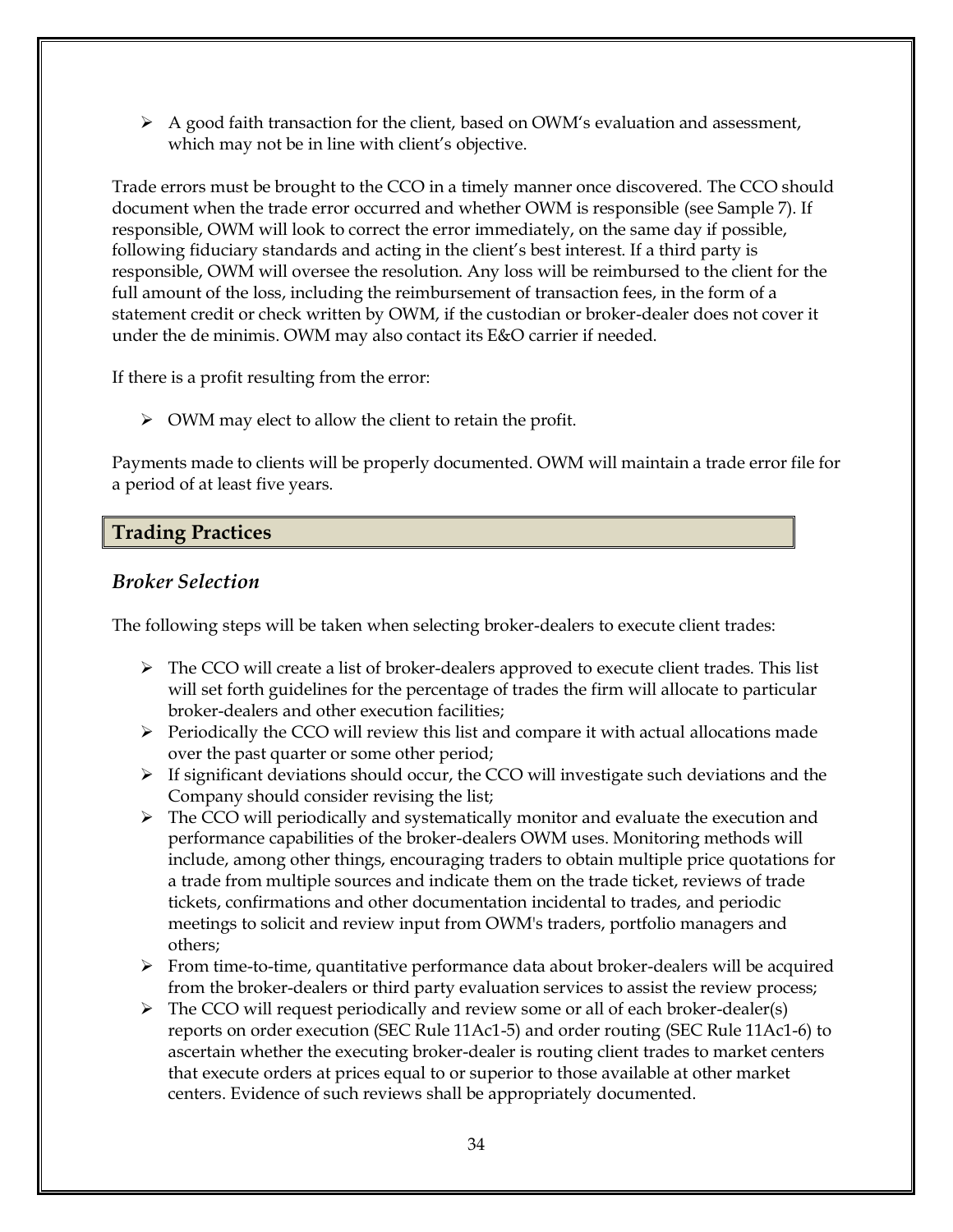#### *Best Execution*

Under applicable law, OWM owes a fiduciary duty to clients to obtain best execution of their brokerage transactions. OWM also has a fiduciary duty to its clients to achieve best execution when it places trades with broker-dealers. Failure by OWM to fulfill its duty to clients to obtain best execution may have significant regulatory consequences. OWM policies are modeled after the guidelines articulated by the regulators; specifically, it believes that, to a significant degree, best execution is a qualitative concept. In deciding what constitutes best execution, the determinative factor is not the lowest possible commission cost, but whether the transaction represents the best qualitative execution. In making this determination, OWM's policy is to consider the full range of the broker's services, including without limitation the value of research provided, execution capabilities, commission rate, financial responsibility, administrative resources and responsiveness. OWM periodically and systematically, but no less than annually, will evaluate the quality of brokerage services provided by broker-dealers executing its transactions.

Factors that will be considered will include:

- ➢ Quality of overall execution services provided by the broker-dealer;
- ➢ Promptness of execution;
- ➢ Liquidity of the market for the security in question;
- ➢ Provision of dedicated telephone lines;
- $\triangleright$  Creditworthiness, business reputation and reliability of the broker-dealer;
- $\triangleright$  Research (if any) provided by the broker-dealer;
- ➢ Promptness and accuracy of oral, hard copy or electronic reports of execution and confirmation statements;
- ➢ Ability and willingness to correct trade errors;
- ➢ Ability to access various market centers, including the market where the security trades;
- ➢ The broker-dealer's facilities, including any software or hardware provided to the adviser;
- $\triangleright$  Any specialized expertise the broker-dealer may have in executing trades for the particular type of security;
- ➢ Commission rates;
- $\triangleright$  Access to a specific IPO or IPOs generally.

#### **Anti-Insider Trading Policy**

#### *Background*

An investment adviser should establish, maintain and enforce written policies and procedures reasonably designed, taking into consideration the nature of such investment adviser's business, to prevent the misuse of material, non-public information by such investment adviser or any person associated with such investment adviser.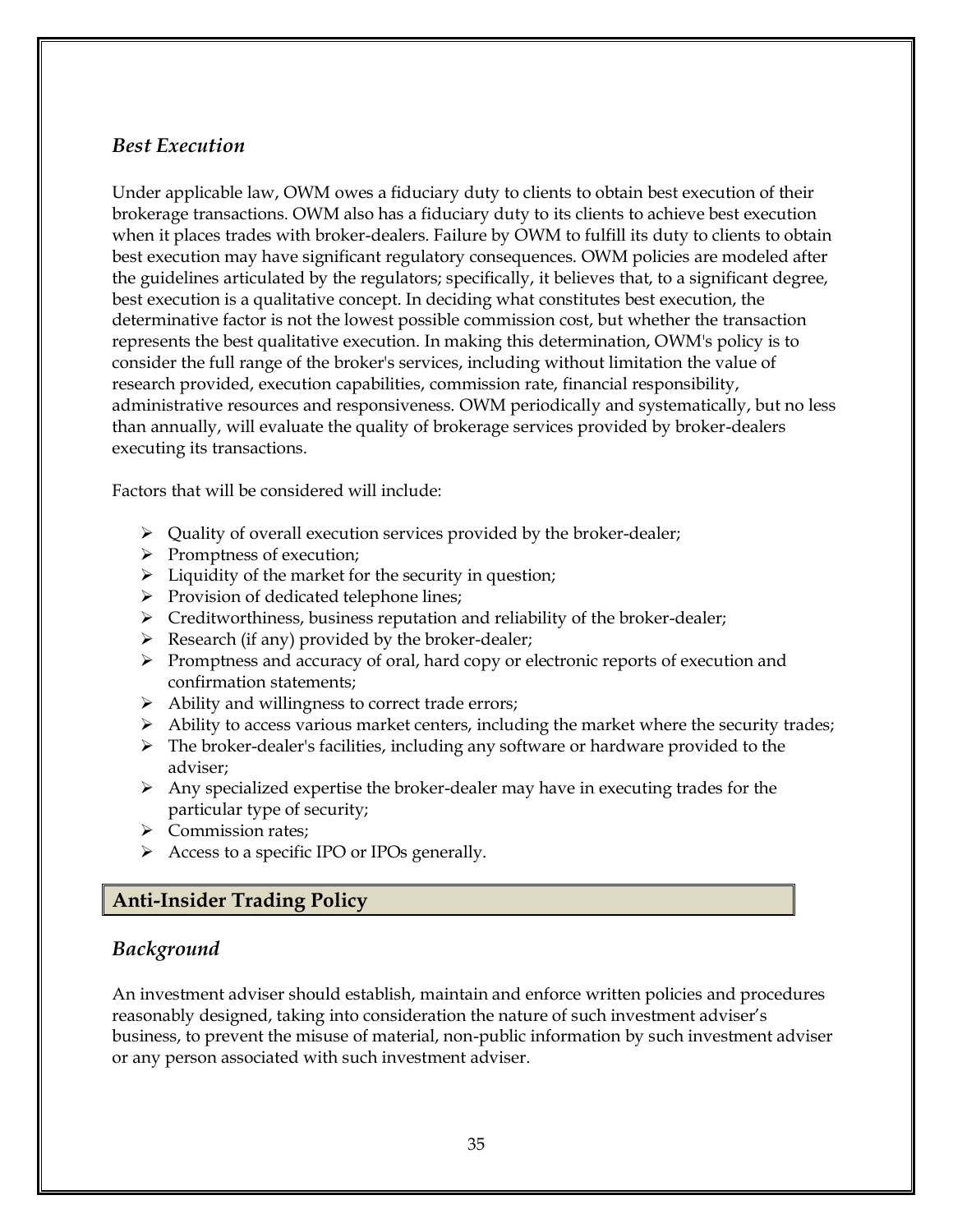# *Compliance Requirements*

The CCO is responsible for:

- ➢ Ensuring employees and associated persons sign a statement acknowledging and agreeing to abide by the firm's prohibition on insider trading;
- ➢ Maintaining a list for each access person listing securities owned ("Holdings report" see Sample 8);
- $\triangleright$  Maintaining copies of transaction confirmations or monthly or quarterly securities account statement summaries from each of these persons ("Transactions report" – see Sample 9);
- ➢ Reviewing these confirmations and statements for inappropriate transactions and reporting them to CCO for action;
- ➢ Maintaining records of CCO reviews and results.

The employee acknowledgement statement and Holdings report should be provided to the CCO on the date of association and annually thereafter. Other record-keeping requirements should be done on a quarterly basis, no more than 10 days after the end of the calendar quarter. Reviews of this policy are to be conducted by the CCO on an annual basis at a minimum.

# **Material Interest of the Investment Adviser and Personal Trading Activities of Supervised Persons**

# *Material Interest*

OWM will not recommend to clients, or buy or sell for client accounts, securities in which the firm or a related person has a material financial interest. (Examples of a material financial interest would include: acting as a principal, general partner of a partnership/fund where clients are solicited to invest, or acting as an investment adviser to an investment company that the firm recommends to clients.)

# *Investing Personal Money in the Same Securities as Clients*

From time to time, representatives of OWM may buy or sell securities for themselves that they also recommend to clients. The CCO will always document any transactions that could be construed as conflicts of interest and OWM will always transact client business before its own when similar securities are being bought or sold.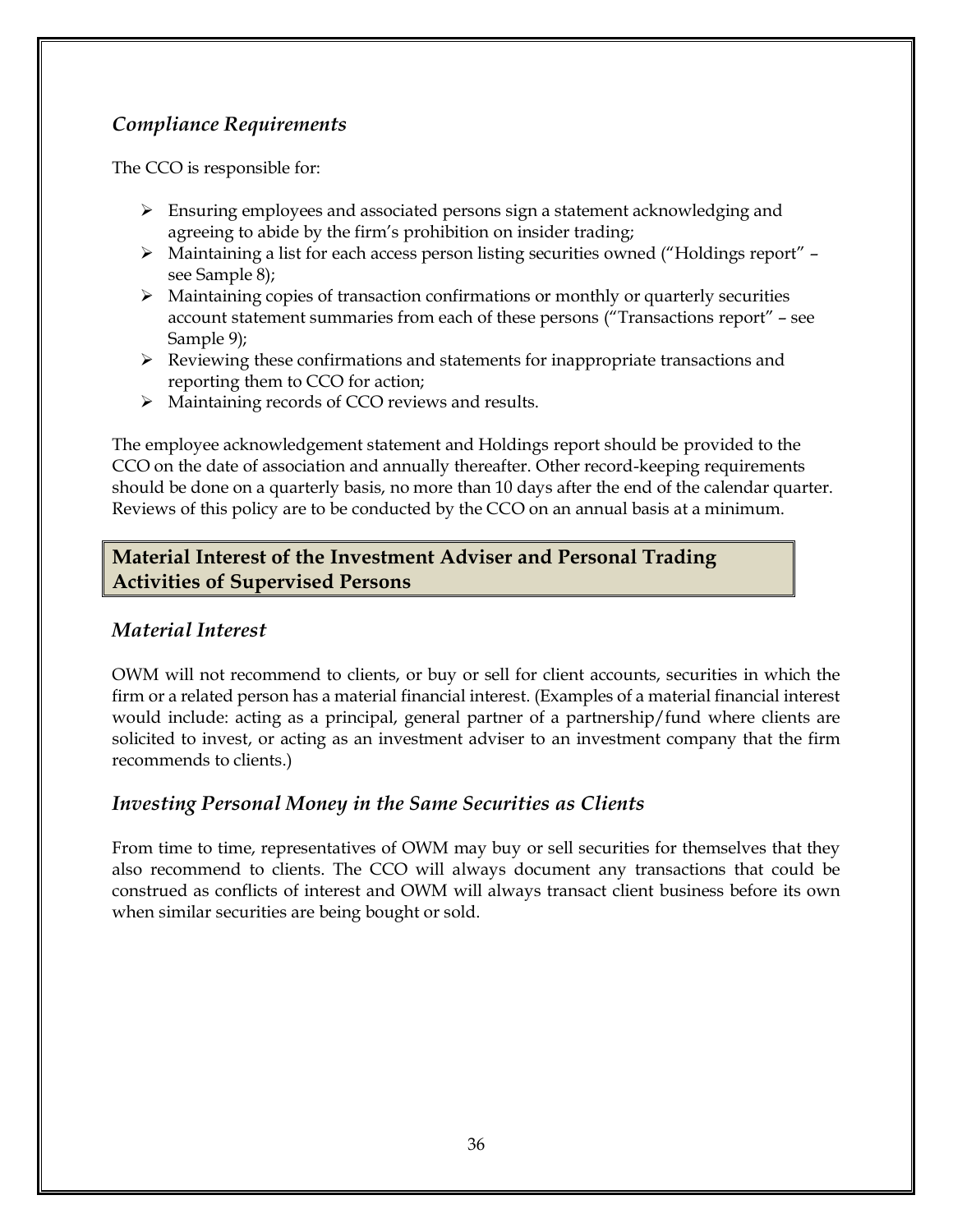# **Supervision and Compliance**

## **Responsibility**

The CCO is primarily responsible for supervising the activities of all supervised persons for compliance with both security rules/regulations and this manual. The CCO may delegate certain supervisory tasks to other responsible persons with the knowledge and expertise to effectively administer those activities. This delegation of responsibilities will be memorialized in Exhibit 1. It is ultimately the CCO's responsibility to ensure that delegated supervisory tasks are being completed.

#### **Firm Policy**

The firm has implemented a system to prevent and detect prohibited activity and to ensure compliance with the firm's policies and procedures. The CCO will review reports, ask and answer questions, conduct investigations when appropriate and document the supervisory activity.

#### **Risk Assessment**

The CCO will at a minimum annually conduct a risk assessment to identify and analyze potential risks associated with the firm. This may be accomplished throughout the year or at a specific time chosen by the CCO. The risk assessment will be used to identify potential weaknesses in this manual, the supervisory practices of the firm or the compliance program as a whole.

#### **Annual Review**

The CCO will conduct an annual review of the firm's entire compliance program as specified in Rule 206(4)-7. Different elements of the review may include:

- ➢ Meetings with executive staff on current policies;
- ➢ Risk assessment;
- $\triangleright$  Testing and verifying that current procedures are reasonably designed to achieve compliance with security rules and regulations;
- ➢ Updating procedures where necessary; and/or
- ➢ Notifying staff of changes in firm policies and procedures.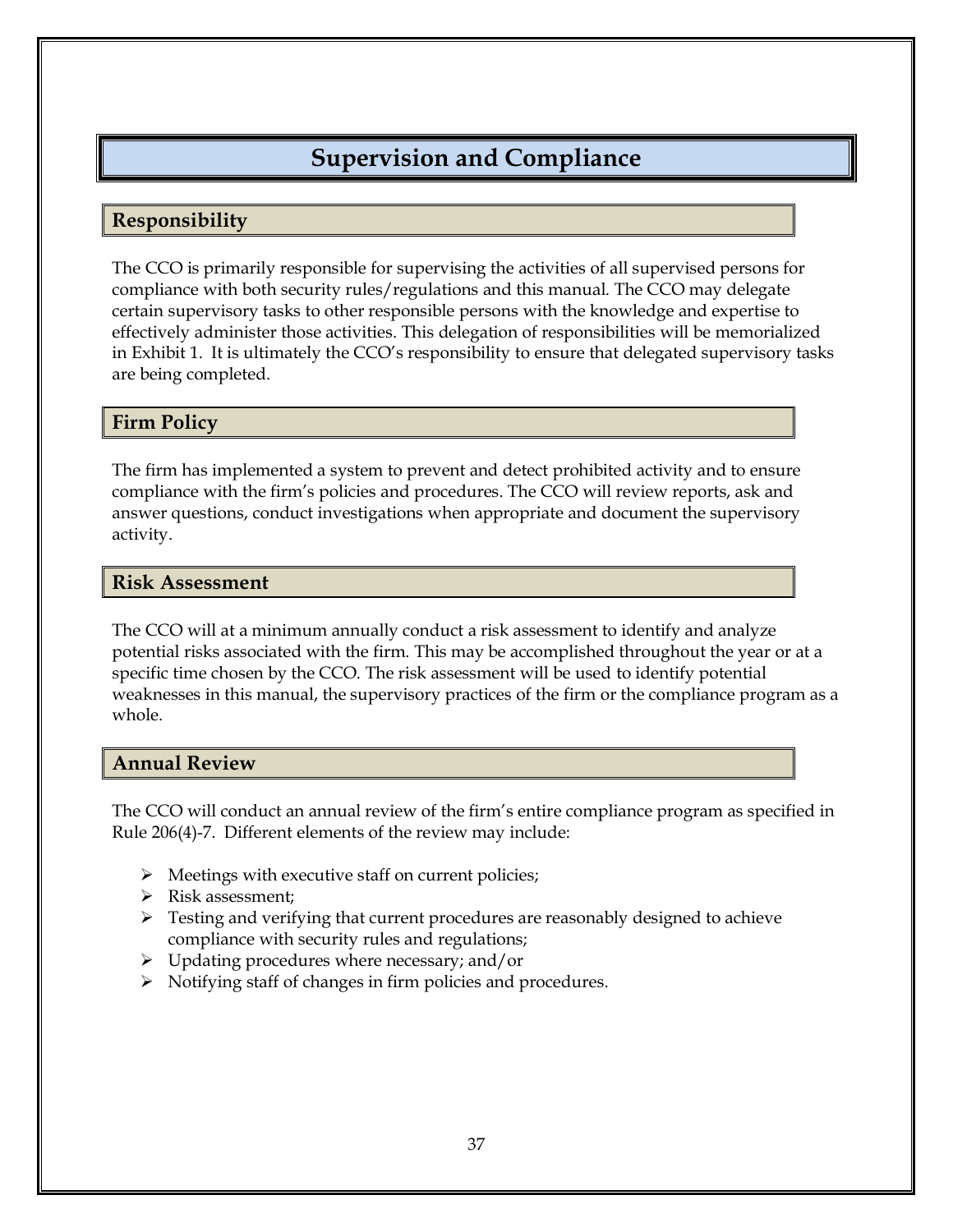# **Political Contributions ("Pay to Play Rules")**

Various restrictions on political contributions enacted at the state level (the "Pay to Play Rules") curtail improper influence on government officials and entities when awarding contracts to a registered investment adviser to advise/manage public funds.

The Pay to Play Rules generally prohibit OWM, as an investment adviser, from providing advisory services for compensation to a government entity (including the investment by the government entity in any fund) when OWM or certain supervised persons makes a contribution (as defined below) to certain state, local or federal government-elected officials or candidates where the office of such official or candidate is directly or indirectly responsible for or can influence (or has authority to appoint any person who is directly or indirectly responsible for or can influence) the hiring of OWM to manage the assets of the government entity. Government entities covered by the Pay to Play Rules include state, local or federal government pension plans, state university endowments and other state, local or federal government accounts.

The compensation prohibition would be triggered when a "contribution" to a government official or campaign is made by OWM or by certain supervised persons. Examples of "contributions" include, but may not be limited to: the donation of money (check, credit card or cash) for a political campaign or in-kind contributions such as the use of a personal residence or office location, staff or refreshments for a campaign event, payment to attend a political fund-raising event or anything else of value for the purpose of influencing an election.

In addition, OWM may be prohibited from receiving compensation from a government client if either OWM or a supervised person engages in fundraising activities that include soliciting or coordinating ("bundling") political contributions or payments to a state or local political party where, or to an official or candidate of a government entity to which, OWM is providing or seeking to provide advisory services. Supervised persons should be sensitive that fundraising may occur at a formal event organized and classified as a fundraiser or on an unplanned basis in an informal setting.

#### **Pre-Clearance Requirements and Procedures**

OWM and its supervised persons are required to obtain written pre-clearance from the CCO prior to OWM or the supervised person, the supervised person's spouse, or any immediate family member:

- $\triangleright$  Making any political contribution to a candidate for state, local or federal office, or an official of any state, local or federal government entity or subdivision thereof, or to a political action committee ("PAC");
- $\triangleright$  Engaging in fundraising or volunteer activities related to any state, local, federal political or governmental activities, or on behalf of an official of any state, local, federal government entity or subdivision thereof;
- $\triangleright$  Making contributions to a political party or designated group to indirectly contribute to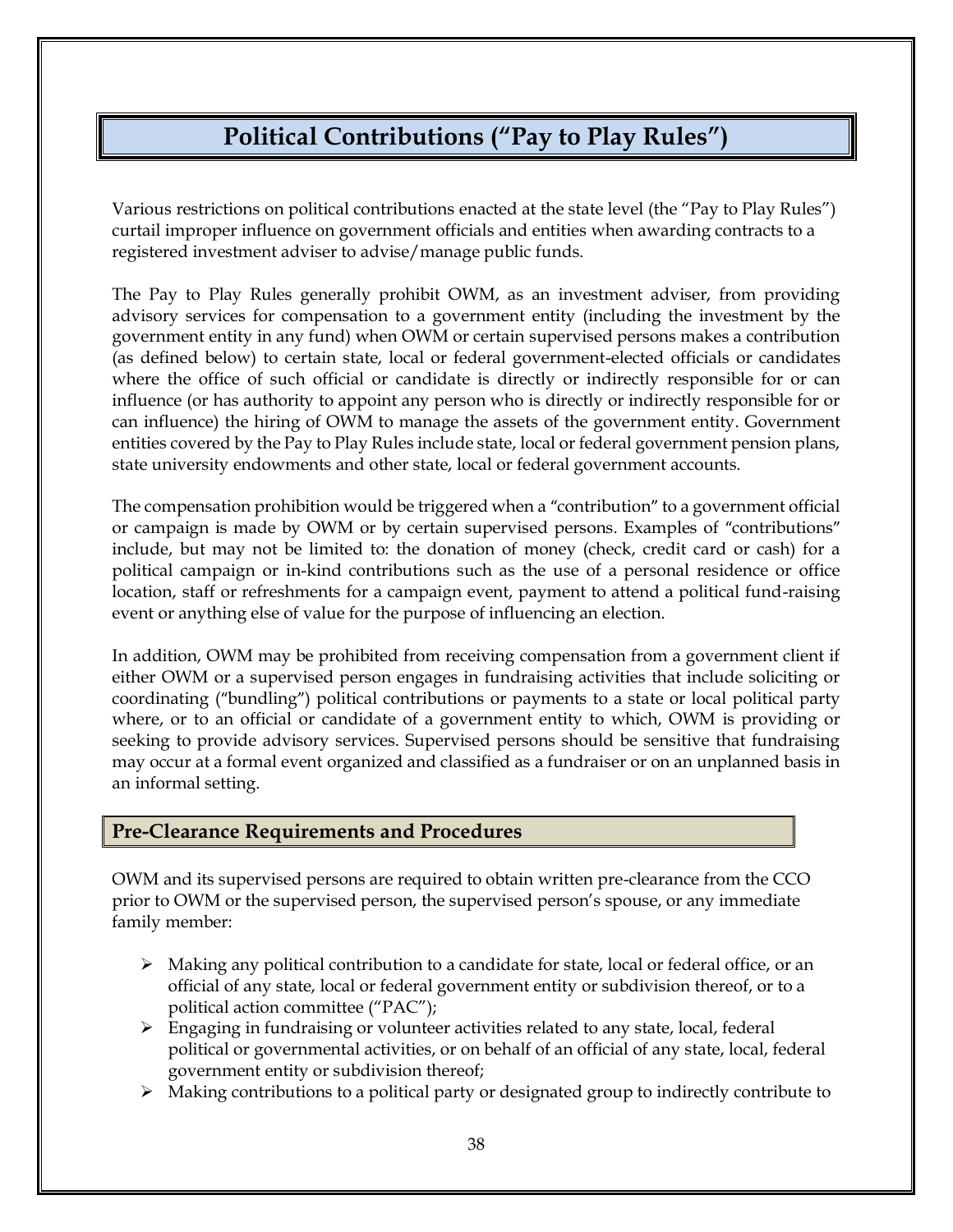a government official or candidate otherwise prohibited by this policy; or

➢ Soliciting or coordinating ("bundling") from any person or PAC to make any contribution or payment (whether or not intended to influence an election or campaign) to a government official, candidate for government office, political party or PAC.

Each supervised person is required to pre-clear his or her (or spouse's or any immediate family member's) proposed political contributions described above, as well as fundraising, volunteering for, or otherwise engaging in any activity with respect to any of the above.

# **Prohibition on Indirect Contributions and Activities**

Neither OWM nor any supervised person shall use any person or entity to circumvent or act as a "conduit" to make contributions, or coordinate any contributions, to an official or candidate. Supervised Persons may not be directly or indirectly reimbursed or otherwise compensated by OWM for any political contribution or activity prohibited by this policy and otherwise cannot do indirectly what they cannot do directly pursuant to this policy.

## **New Employees**

New employees (and certain consultants deemed supervised persons by the CCO) will be required to complete a form to report political contributions made by them (and their spouses and immediate family members). This information will be submitted to the CCO prior to hiring or engagement to ensure compliance with the Pay to Play Rule.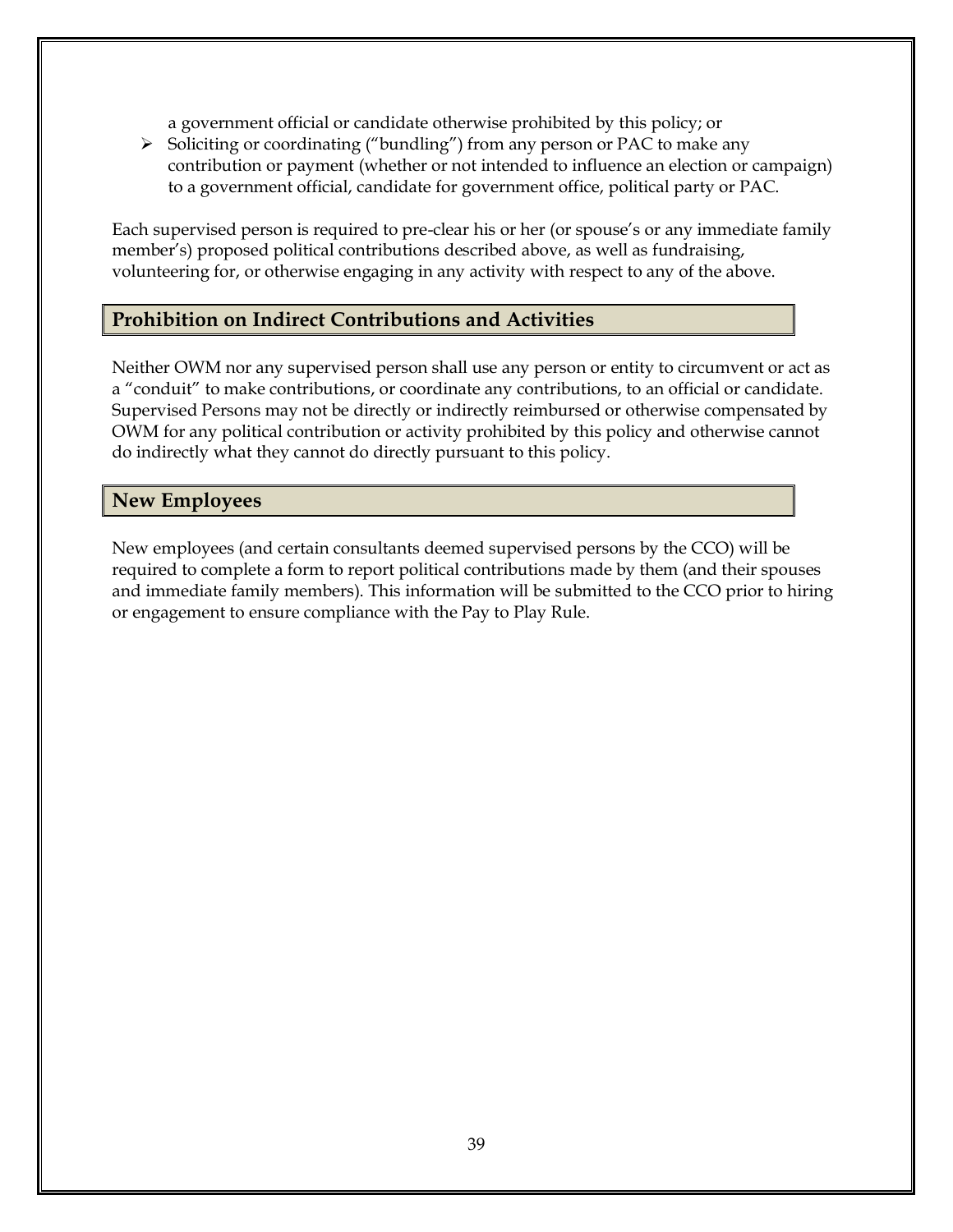# **Business Continuity Plan**

## **Background**

While it is recognized it is not possible to create a plan to handle every possible eventuality, it is the intent of OWM to set up a framework to be used in the most likely of scenarios. It is also the intent that this framework provide guidance as to how to respond should an unforeseen situation occur.

OWM believes that an adviser's fiduciary obligation to its clients includes the obligation to take steps to protect the clients' interests from being placed at risk as a result of OWM's inability to provide advisory services after, for example, a natural disaster or, in the case of some smaller firms, the death of the owner or key personnel. The clients of an adviser that is engaged in the active management of their assets would ordinarily be placed at risk if the adviser ceased operations.

## **Business Description**

OWM conducts business in equity, fixed income, and other securities; it does not hold customer funds or securities. Transactions are sent to OWM's brokerage firm, which executes its orders, compares them, allocates them, clears and settles them. OWM's custodian maintains its clients' accounts, grants clients access to them, and delivers funds and securities.

# **Emergency Information**

# *Firm Contact Persons*

OWM's two emergency contact persons are:

| <b>Contact Name</b> | <b>Phone</b>     | Email                                          | Relationship                   |
|---------------------|------------------|------------------------------------------------|--------------------------------|
| Joseph O'haver      | $(800)$ 332-7925 | johaver@ohaver<br>financial.com                | Chief<br>Compliance<br>Officer |
| Melody Van<br>Houte | 315-331-7925     | mvanhoute@nic<br>holsfinancialser<br>vices.com | Agency<br>Manager              |

# *Support Services*

In the event of an emergency, the following is a list of support services and the methods by which they may be contacted: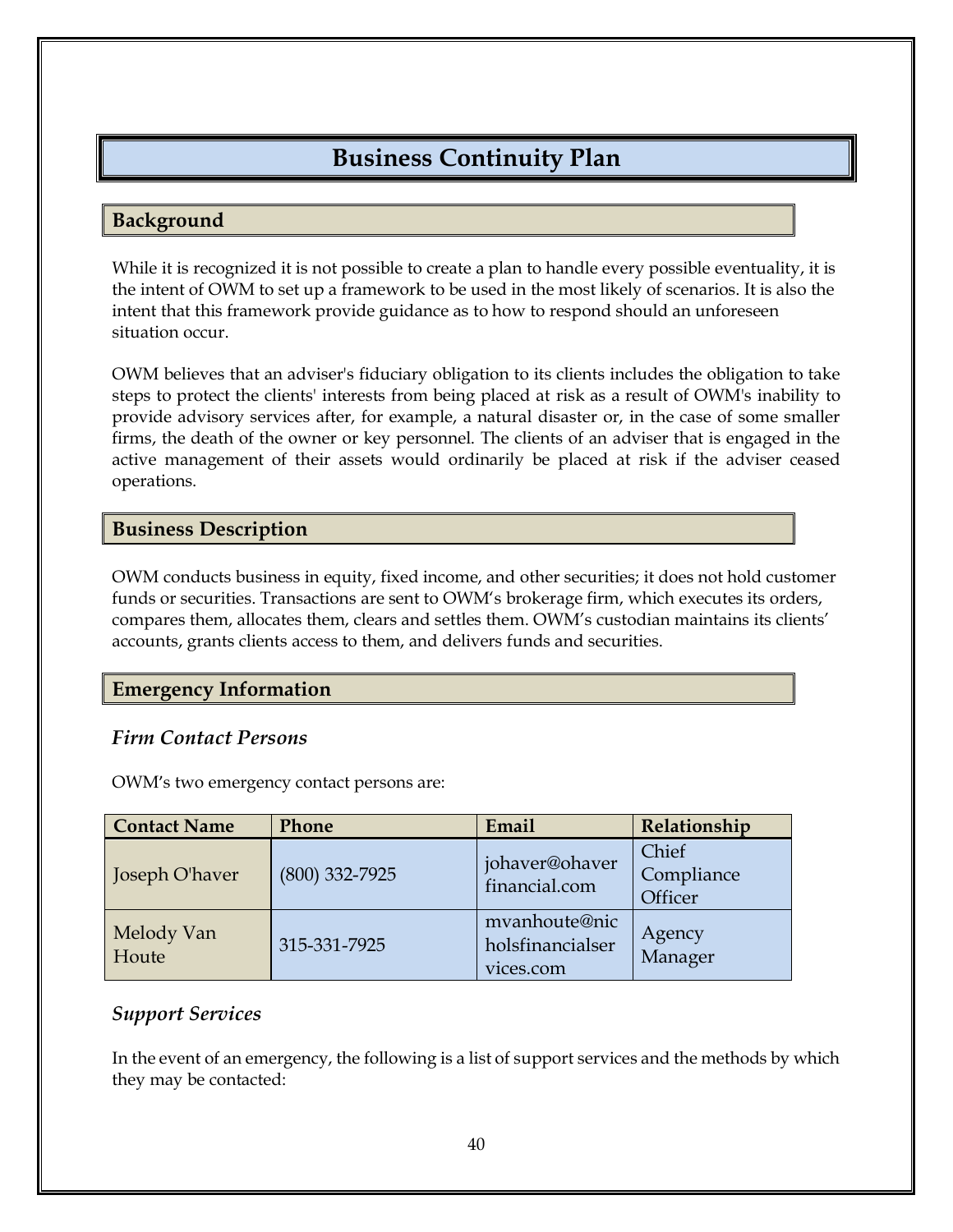Emergency Services (EMS): 315-331-0660

Fire Department: 315-331-1451

Police Department: 315-331-3701

Internet Service Provider: 877-636-3278, provide email address

Data Backup Provider: (385) 557-3502 KYap@carbonite.com

| <b>Service Provider</b> | Company<br><b>Name</b> | Contact<br><b>Name</b> | Phone                 | Email                                            |
|-------------------------|------------------------|------------------------|-----------------------|--------------------------------------------------|
| Accountant              | O'Haver<br>Financial   | Angel<br>LaRock        | $315 - 331 -$<br>7925 | alarock@<br>nicholsfin<br>ancialserv<br>ices.com |
| Attorney                | SettlePou              | Dan Tobin              | 800-538-<br>4661      | dtobin@s<br>ettlepou.c<br><sub>om</sub>          |

This information will be updated in the event of a material change, and OWM's CCO will review the plan on an annual basis.

**Firm Policy**

OWM's policy is to respond to a Significant Business Disruption (SBD) by safeguarding employees' lives and firm property, making a financial and operational assessment, quickly recovering and resuming operations, protecting the firm's books and records, and allowing its clients to transact business.

In the event that OWM determines it is unable to continue its business, it will assure clients prompt access to their funds and securities.

#### **Significant Business Disruptions (SBDs)**

OWM's plan anticipates two kinds of SBDs, internal and external. Internal SBDs affect only OWM's ability to communicate and do business, such as a fire in its building or the death of a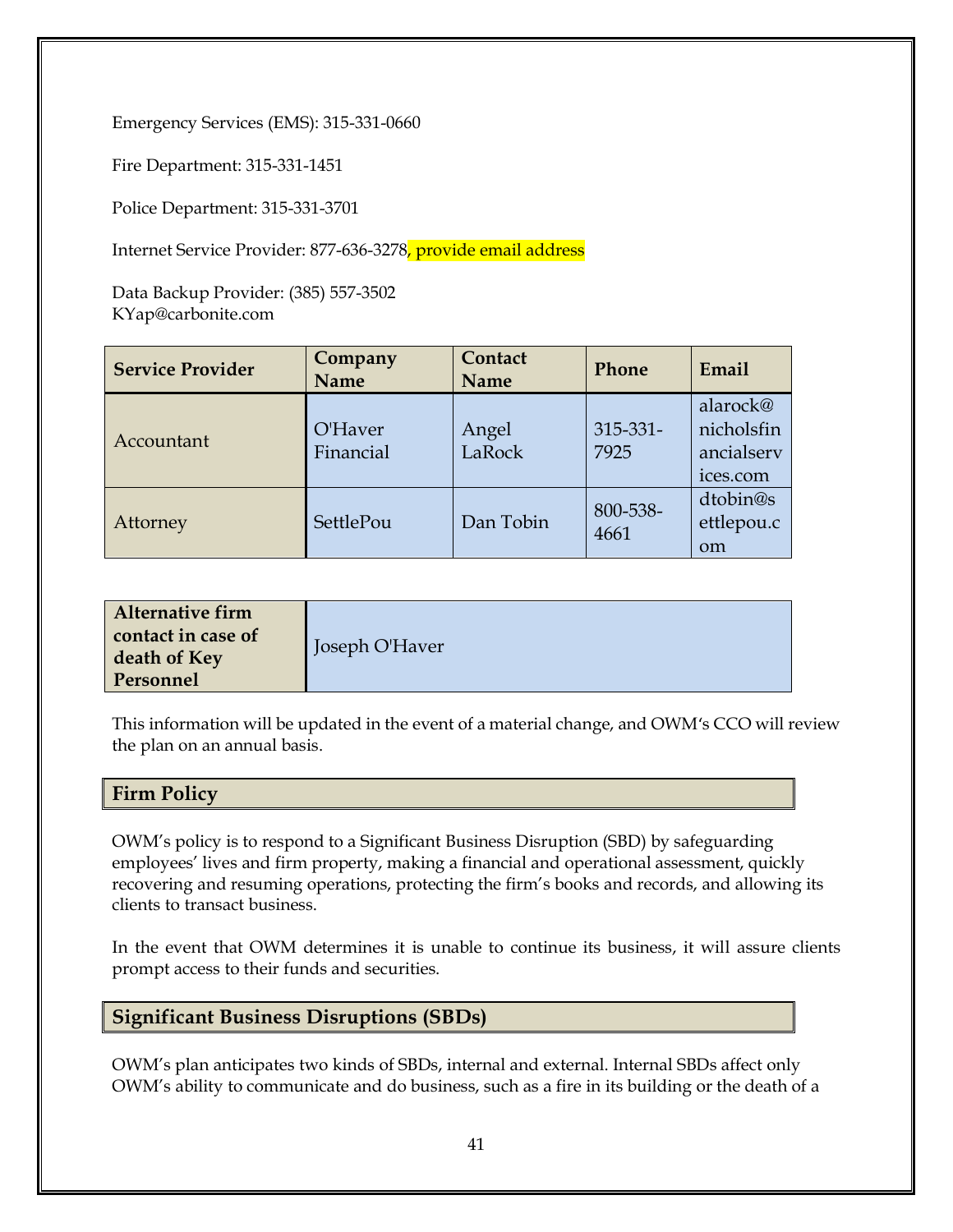key member of the firm. External SBDs prevent the operation of the securities markets or a number of firms, such as a terrorist attack, a city flood, or a wide-scale, regional disruption.

OWM's response to an external SBD relies more heavily on other organizations and systems, such as the brokerage firm(s) and Internet Service Providers it uses.

## **Approval and Execution Authority**

The CCO is responsible for approving the plan and for conducting the required annual review. The CCO has the authority to execute this BCP.

#### **Plan Location and Access**

OWM maintains copies of its BCP and annual reviews, and all changes that have been made. A physical copy of the BCP is stored with the company's Written Policies and Procedures Manual, which is kept in the following location: The continuity plan shall be kept in a black, linen stock O'Haver Financial labeled folder on the bookshelf in the conference room in the Newark, NY office. An electronic copy of this plan is stored: A copy will be stored under the name of OWM in our CRM, labeled Business Continuity Plan.

Each employee is given a copy of the plan and notified of the location/file within OWM's electronic systems to which employees have access. Physical copies need to be returned upon termination of employment with the firm.

# **OWM's Custodian and Brokerage Firm Contacts**

Folio Institutional 8180 Greensboro Drive 8th Floor McLean, VA 22102 888-485-3456 support@folioinstitutional.com

# **Office Locations**

OWM's primary office address and phone number are:

438 East Union Street New York, NY 14513 United States (800) 332-7925

OWM engages in client servicing, order taking and entry at this location.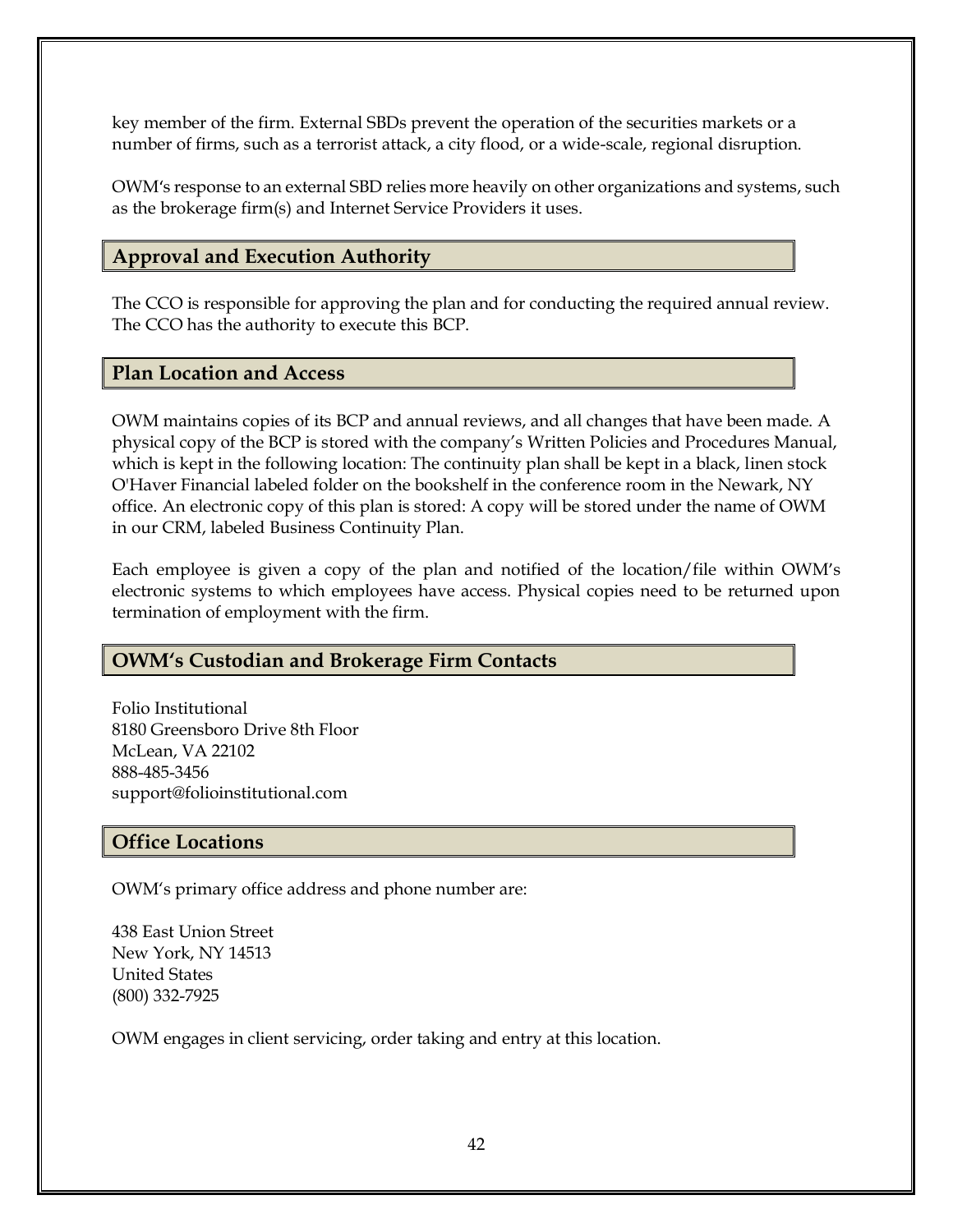# **Alternative Physical Location(s) of Employees**

In the event of an SBD that makes it impossible or impractical to use any or all of the company offices, OWM will move its staff from affected offices to the closest of its unaffected office locations.

If none of OWM's other office locations is available, it will move the firm operations to:

9 E Main St Suite 107 Waterloo, NY 13165 United States 800-332-7925

#### **Clients' Access to Funds and Securities**

OWM does not maintain custody of clients' funds or securities, which are maintained at its brokerage firm. In the event of an internal or external SBD, if telephone service and internet service are available, OWM's investment adviser representatives (IARs) will take customers' orders or instructions from its alternative locations, phone numbers, websites or alternative email addresses and contact its brokerage firm on their behalf.

#### **Data Back-Up and Recovery (Hard Copy and Electronic)**

OWM maintains its primary hard copy books and records and its electronic records at its primary office.

The firm's CCO is responsible for the maintenance of these books and records. OWM maintains the following document types and forms that are not transmitted to its brokerage firm: Investment Policy Statements, Client Contracts and other related documents.

The firm backs up its electronic records daily by online digital backup and keeps a copy at Mozy.

In the event of an internal or external SBD that causes the loss of its paper records, OWM will physically recover them from its back-up site(s). If its primary site is inoperable, OWM will continue operations from its back-up site or an alternate location. For the loss of electronic records, it will either physically recover the storage media or electronically recover data from its back-up site(s). If its primary site is inoperable, OWM will continue operations from its back-up site or an alternate location. OWM obtains the Business Continuity Plans of its electronic storage partners for access to its records in case of a regional event.

#### **Operational Assessments**

*Operational Risk*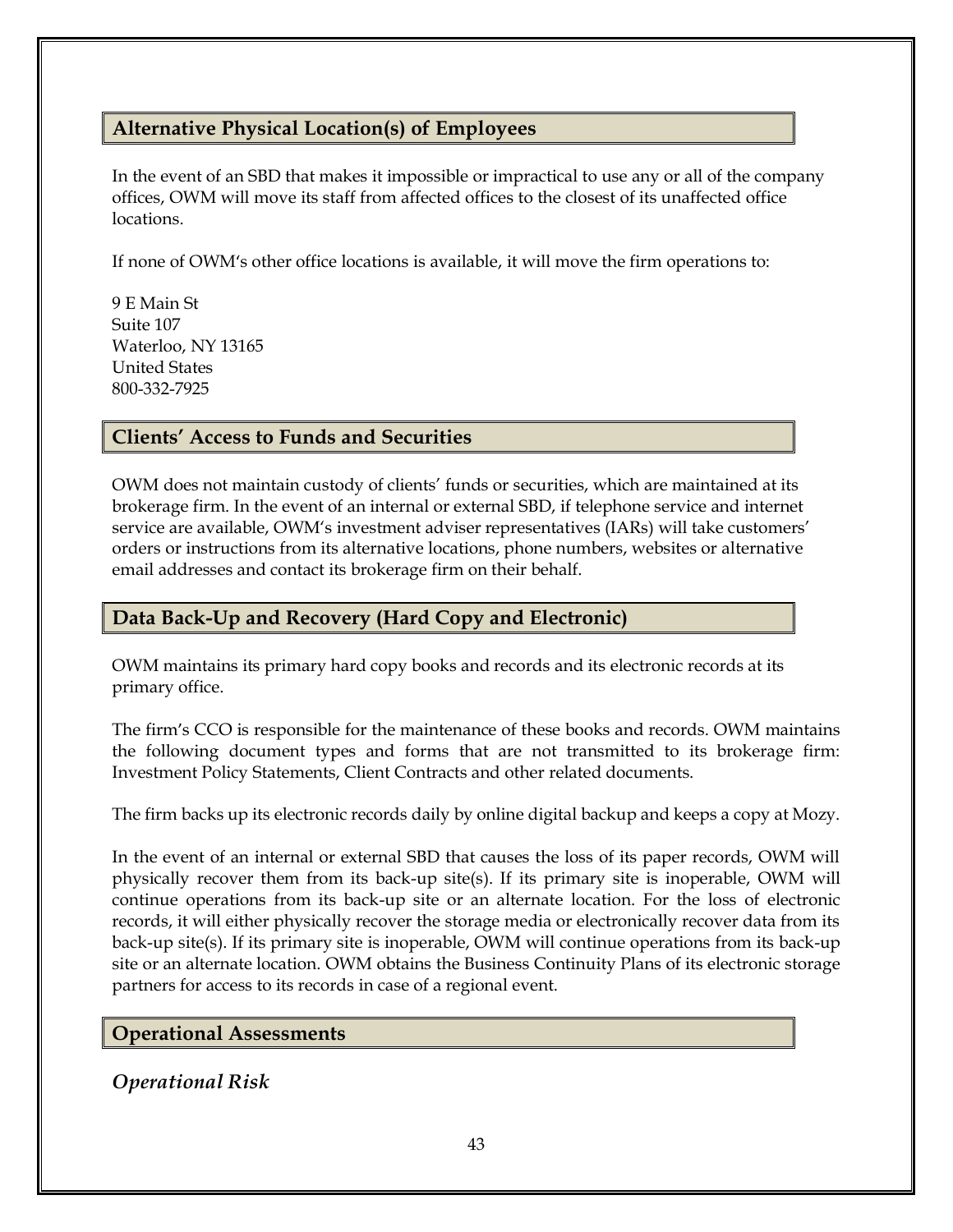In the event of an SBD, OWM will immediately identify what means will permit it to communicate with its clients, employees, critical business constituents, and regulators. Although the effects of an SBD will determine the means of alternative communication, the communications options OWM will employ will include its website, telephone voice mail, secure email, etc. In addition, OWM will retrieve its key activity records as described in the section above, Data Back-Up and Recovery (Hard Copy and Electronic). Employees will establish contact with the firm's Emergency Contacts and communicate key firm directives as they apply to operating the business whether it be from a new location, each employee's residence or an alternative regional location with access to a different power grid from the principal office.

#### *Mission Critical Systems*

OWM's "mission critical systems" are those that ensure client communication, access to client accounts and trading systems. More specifically, these systems include the office computer systems.

OWM has primary responsibility for establishing and maintaining its business relationships with its clients. OWM's brokerage firm/custodian provides the execution, comparison, allocation, clearance and settlement of securities transactions as well as the maintenance of customer accounts, access to customer accounts, and the delivery of funds and securities.

OWM's brokerage firm/custodian represents that it: will maintain a business continuity plan and the capacity to execute that plan; backs up OWM's records at a remote site; and operates a backup operating facility in a geographically separate area with the capability to conduct the same volume of business as its primary site. It has also confirmed the effectiveness of its back-up arrangements to recover from a wide scale disruption by testing.

Recovery-time objectives provide concrete goals to plan for and test against. They are not, however, hard and fast deadlines that must be met in every emergency situation, and various external factors surrounding a disruption, such as time of day, scope of disruption, and status of critical infrastructure—particularly telecommunications—can affect actual recovery times. Recovery refers to the restoration of clearing and settlement activities after a wide-scale disruption; resumption refers to the capacity to accept and process new transactions and payments after a wide-scale disruption. The recovery times for custodians are expected to be consistent with the recovery time indicated in the specific custodian's business continuity plan or other relevant documentation. However, the firm will not typically have access to the custodian's business continuity plan and recovery times will of course differ depending on the specific system affected. Please see "Custodian and Brokerage Firm Contacts" above.

#### **The Firm's Mission Critical Systems**

#### *Trading*

OWM uses the electronic order entry system provided by its custodian or another third party to enter trading activity and transactions. If electronic means are not available, OWM may place orders by fax or telephone, in which case order tickets will still be maintained.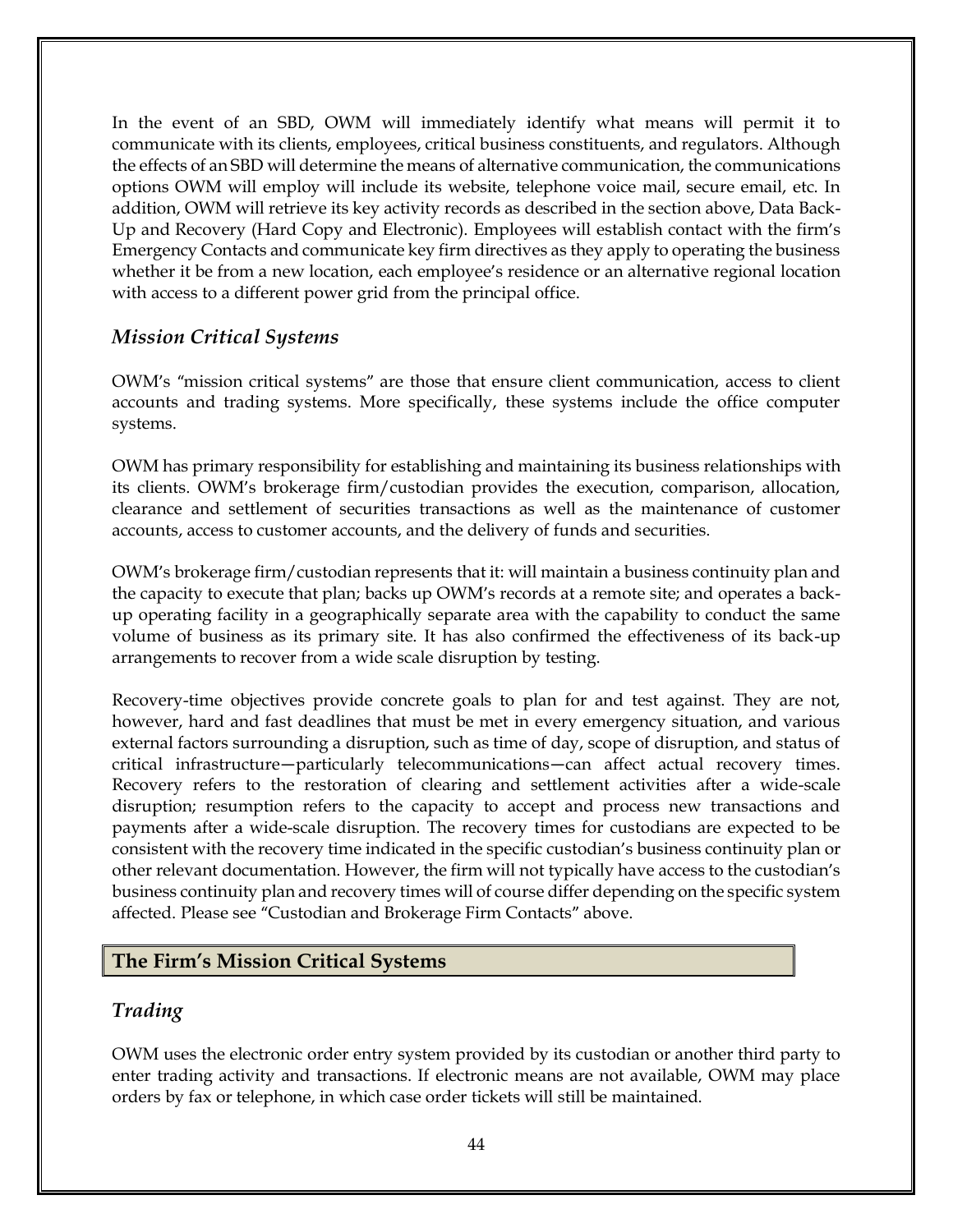In the event of an internal SBD, OWM will enter and send records to its brokerage firm by the fastest alternative means available. In the event of an external SBD, OWM will maintain the order in electronic or paper format, and deliver the order to the brokerage firm by the fastest means available when it resumes operations. In addition, during an internal SBD, OWM may need to refer its clients to deal directly with its brokerage firm for order entry.

# *Client Account Information*

OWM currently accesses client account information via its brokerage firm's website. In the event of an internal SBD, OWM would access client information via fax correspondence, alternate phone systems, etc. OWM may relocate to its alternative business location(s) if access to the brokerage firm website can be accomplished.

# **Alternate Communications with Clients, Employees, and Regulators**

# *Clients*

OWM now communicates with its clients using the telephone, email, its Website, fax, U.S. mail, and in person visits at OWM's or at the other's location. In the event of an SBD, OWM will assess which means of communication are still available to it, and use the means closest in speed and form (written or oral) to the means that it has used in the past to communicate with the other party. For example, if OWM has communicated with a party by email but the Internet is unavailable, OWM will call the party on the telephone and follow up and where a record is needed with paper copy in the U.S. mail. In the event of an anticipated significant regional business disruption, OWM will communicate to its clients in advance how to establish contact with it and its personnel or brokerage and custodian prior to the disruptive event occurrence.

# *Employees*

OWM now communicates with its employees using the telephone, email, and in person. In the event of an SBD, OWM will assess which means of communication are still available to it, and use the means closest in speed and form (written or oral) to the means that it has used in the past to communicate with the other party. In the event of key employees being unable to perform their job functions, immediately and for any time period afterwards, OWM will delegate, if possible, those key functions to other employees.

# *Regulators*

OWM communicates with its regulators using the telephone, email, fax, U.S. mail, and in person. In the event of an SBD, OWM will assess which means of communication are still available to it, and use the means closest in speed and form (written or oral) to the means that it has used in the past to communicate with the other party.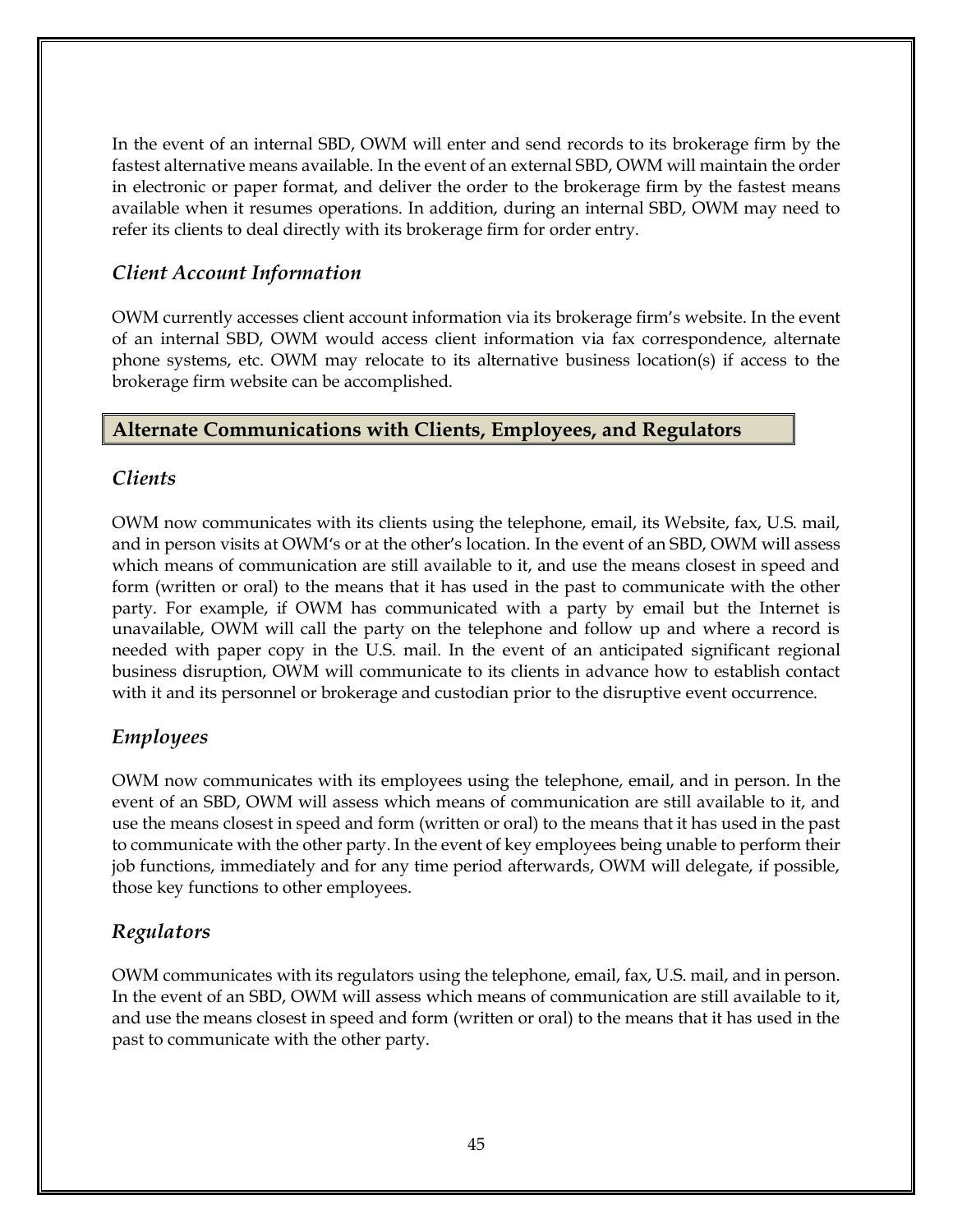## **Regulatory Reporting**

OWM is subject to regulation by the state of New York and other jurisdictions as applicable. OWM now files reports with its regulators using the IARD/CRD System. In the event of an SBD, OWM will check with the state of New York and other jurisdictions as applicable to determine which means of filing are still available to it, and use the means closest in speed and form (written or oral) to its previous filing method. In the event that OWM cannot contact its regulators, it will continue to file required reports using the communication means available to it and forward those reports at the earliest opportunity.

# *Regulatory Contact:*

Office of the Attorney General Investor Protection Bureau 28 Liberty St New York, NY 10005 (212) 416-8222 (212) 416-8816

#### **Death of Key Personnel**

The following personnel are identified as "Key Personnel" without which it would be difficult or impossible to continue operating the firm and/or properly service clients:

**Joseph O'haver** Chief Compliance Officer

If some event made it impossible for any person listed above able to continue to service the firm, OWM would implement the following succession plan:

OWM is 100% owned by Joseph O'Haver. If he, his staff, or his heirs were unable to operate the firm and serve clients, the clients should contact the investment company where their investments are custodied. OWM does not operate the day to day activities of the underlying investments. Contact information can be found on the clients investment statement(s).

In case of death of any key personnel, the following will assume the responsibility to make contact with the clients of the firm in the most efficient manner possible and as soon as possible to allow clients to access their accounts. If a business succession plan is to be implemented, clients will be contacted to obtain consent prior to any assignment of their advisory management contracts with this firm to a successor firm.

| <b>Chief Compliance Officer</b><br>Joseph O'Haver |
|---------------------------------------------------|
|---------------------------------------------------|

#### **Updates and Annual Review**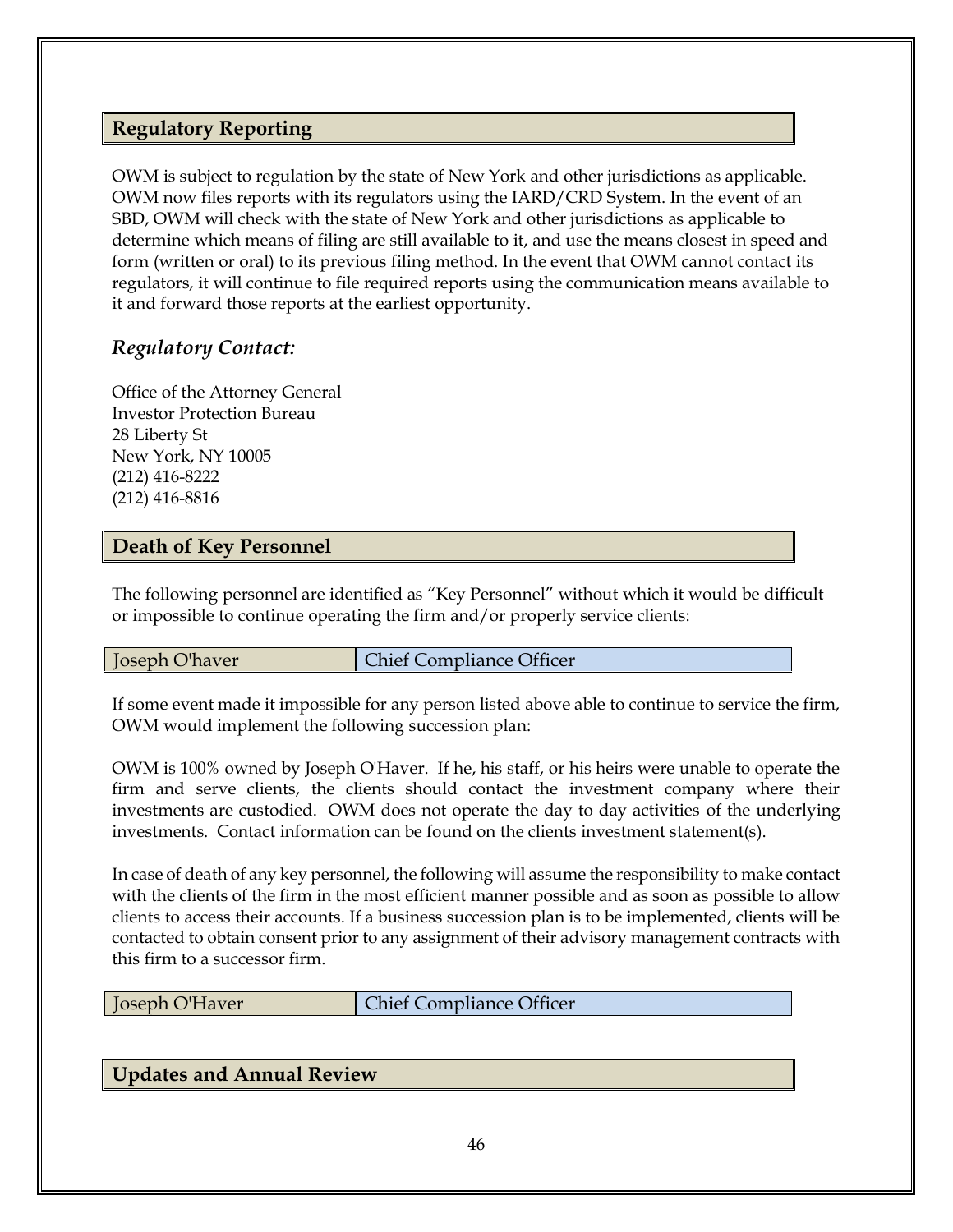OWM will update this plan whenever it has a material change to its operations, structure, business or location or to those of its brokerage firm. In addition, OWM will review this BCP annually, to modify it for any changes in its operations, structure, business, or location or those of its brokerage firm.

# **Approval & Signature**

## *Supervisor Approval*

Approve the firm's Business Continuity Plan (BCP) program by signing below.

I have approved this Business Continuity Plan as reasonably designed to enable OWM to meet its obligations to clients in the event of a Significant Business Disruption.

Signed:

| Officer Name and<br>Title: |                             |      |
|----------------------------|-----------------------------|------|
|                            |                             |      |
|                            | <b>Supervisor Signature</b> | Date |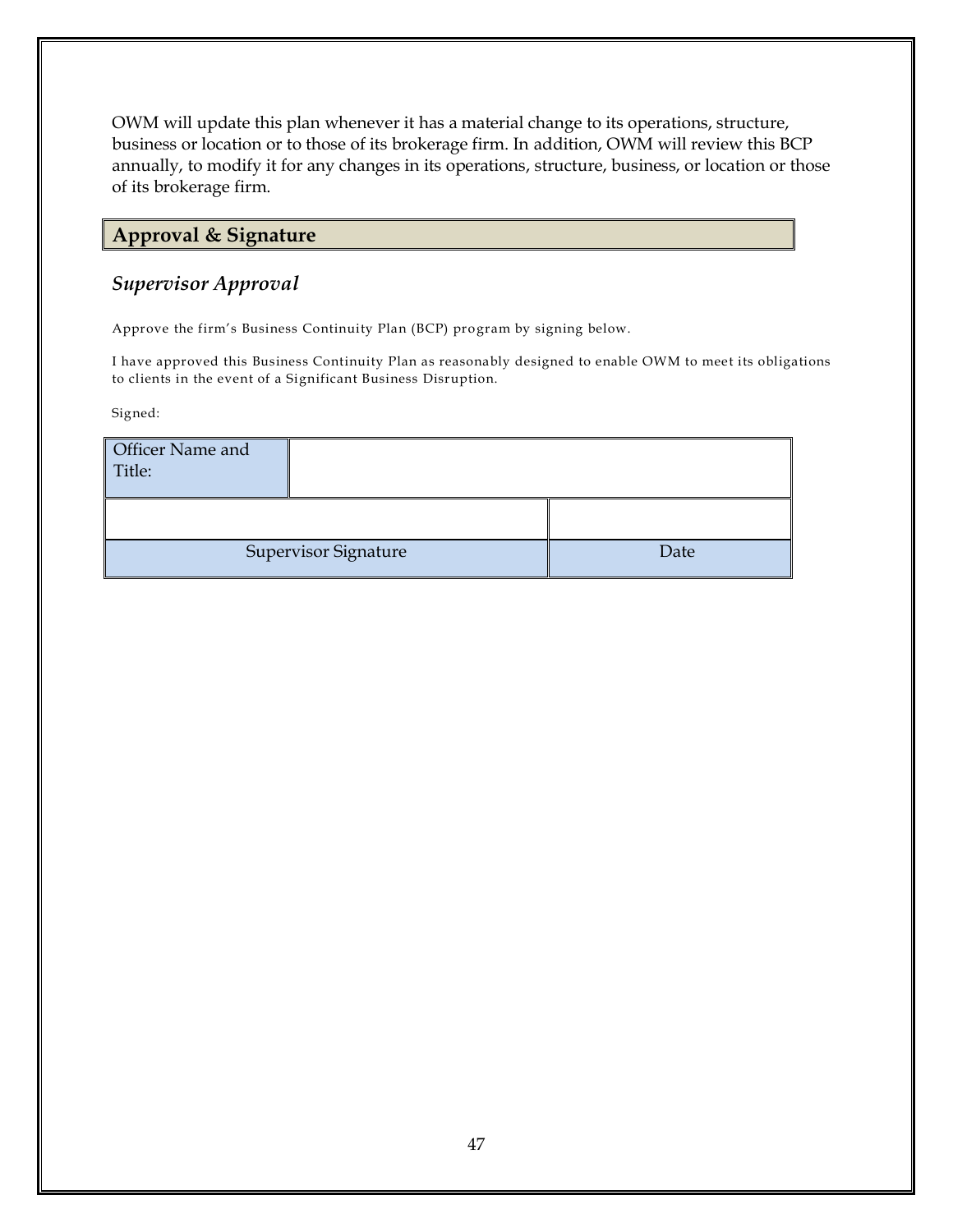# **Code of Ethics Statement**

## **Background**

In accordance with New York regulations, O'haver Wealth Management, LLC ("OWM") has adopted a code of ethics to:

- $\triangleright$  Set forth standards of conduct expected of all supervised persons (including compliance with federal securities laws);
- ➢ Safeguard material non-public information about client transactions; and
- $\triangleright$  Require "access persons" to report their personal securities transactions. In addition, the activities of an investment adviser and its personnel must comply with the broad antifraud provisions of Section 206 of the Advisers Act.

#### **Introduction**

As an investment advisory firm, OWM has an overarching fiduciary duty to its clients. They deserve its undivided loyalty and effort, and their interests come first. OWM has an obligation to uphold that fiduciary duty and see that its personnel do not take inappropriate advantage of their positions and the access to information that comes with their positions.

OWM holds its supervised persons accountable for adhering to and advocating the following general standards to the best of their knowledge and ability:

- ➢ Always place the interest of the clients first and never benefit at the expense of advisory clients;
- $\triangleright$  Always act in an honest and ethical manner, including in connection with the handling and avoidance of actual or potential conflicts of interest between personal and professional relationships;
- ➢ Always maintain the confidentiality of information concerning the identity of security holdings and financial circumstances of clients;
- $\triangleright$  Fully comply with applicable laws, rules and regulations of federal, state and local governments and other applicable regulatory agencies; and
- $\triangleright$  Proactively promote ethical and honest behavior with OWM including, without limitation, the prompt reporting of violations of, and being accountable for adherence to, this Code of Ethics.

Failure to comply with OWM's Code of Ethics may result in disciplinary action, up to and including termination of employment.

#### **Definitions**

**"Access Person"** includes any supervised person who has access to non-public information regarding any client's purchase or sale of securities, or non-public information regarding the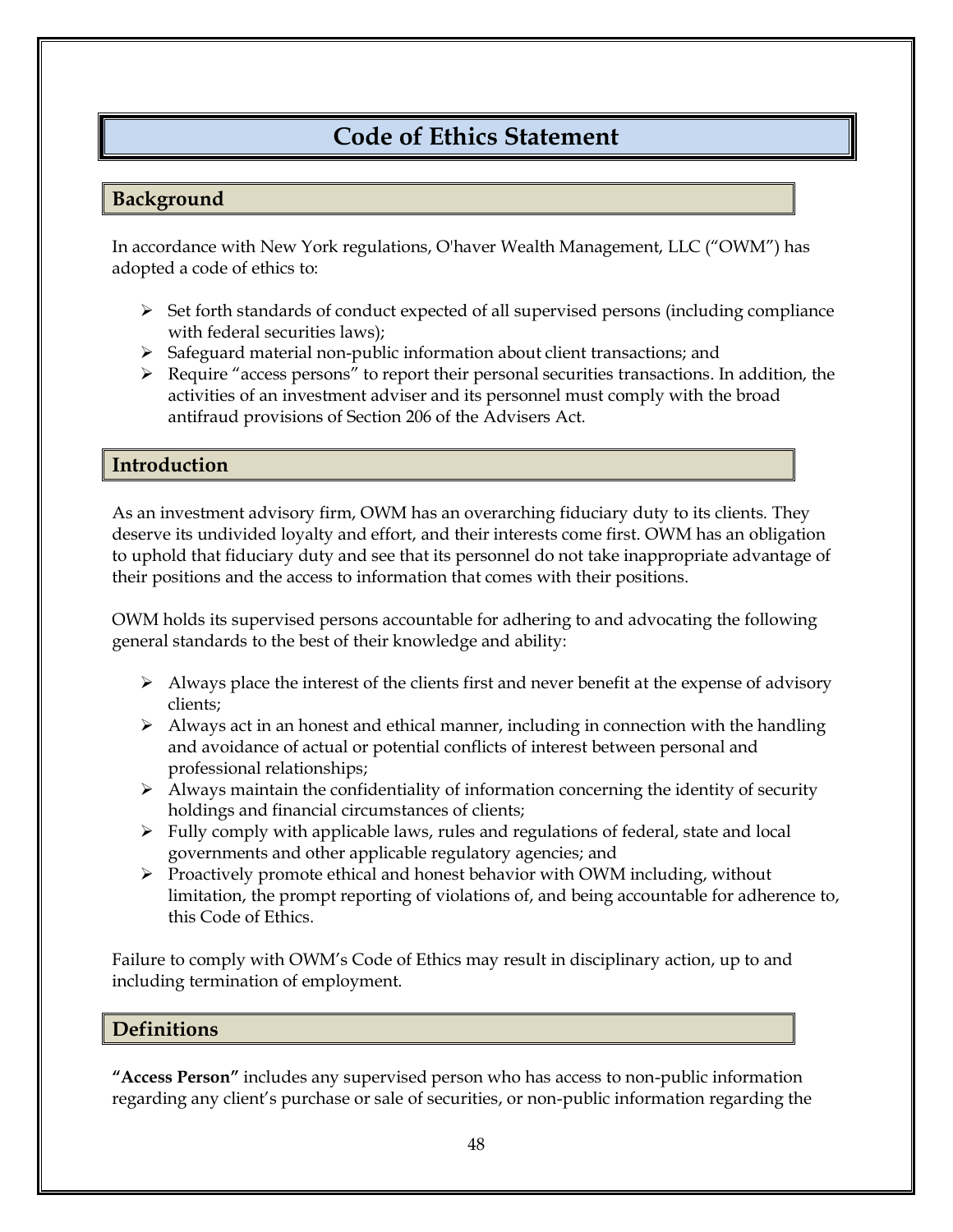portfolio holdings of any client account or any fund the adviser or its control affiliates manage, or is involved in making securities recommendations to clients, or has access to such recommendations that are non-public. All of the firm's directors, officers, and partners are presumed to be access persons.

**"Advisers Act"** means Investment Advisers Act of 1940.

**"Adviser"** means OWM.

**"Beneficial ownership"** shall be interpreted in the same manner as it would be under Rule 16a-1(a)(2) under the Securities Exchange Act of 1934: a direct or indirect "pecuniary interest" that is held or shared by a person directly or indirectly in a security, through any contract, arrangement, understanding, relationship or otherwise, which offers the opportunity to directly or indirectly profit or share in any profit from a transaction. An access person is presumed to have beneficial ownership of any family member's account.

**"CCO"** means Chief Compliance Officer per rule 206(4)-7 of the Investment Advisers Act of 1940.

For the purposes of this Code of Ethics, a **"Conflict of Interest"** will be deemed to be present when an individual's private interest interferes in any way, or even appears to interfere, with the interests of the adviser as a whole.

**"Initial Public Offering"** means an offering of securities registered under the Securities Act of 1933, the issuer of which, immediately before the registration, was not subject to the reporting requirements of Section 13 or Section 15(d) of the Securities Exchange Act of 1934.

**"Investment personnel"** means any employee of the investment adviser or of any company in a control relationship to the investment adviser who, in connection with his or her regular functions or duties, makes or participates in making recommendations regarding the purchase or sale of securities for clients.

**"Limited Offering"** means an offering that is exempt from registration under the Securities Act of 1933 pursuant to Section 4(2) or Section 4(6) thereof or pursuant to Rule 504, Rule 505 or Rule 506 thereunder.

**"Reportable Security"** means any note, stock, treasury stock, security future, bond, debenture, evidence of indebtedness, certificate of interest or participation in any profit-sharing agreement, collateral-trust certificate, preorganization certificate or subscription, transferable share, investment contract, voting-trust certificate, certificate of deposit for a security, fractional undivided interest in oil, gas, or other mineral rights, any put, call, straddle, option, or privilege on any security (including a certificate of deposit) or on any group or index of securities (including any interest therein or based on the value thereof), or any put, call, straddle, option, or privilege entered into on a national securities exchange relating to foreign currency, or, in general, any interest or instrument commonly known as a "security", or any certificate of interest or participation in, temporary or interim certificate for, receipt for, guaranty of, or warrant or right to subscribe to or purchase any of the foregoing, except: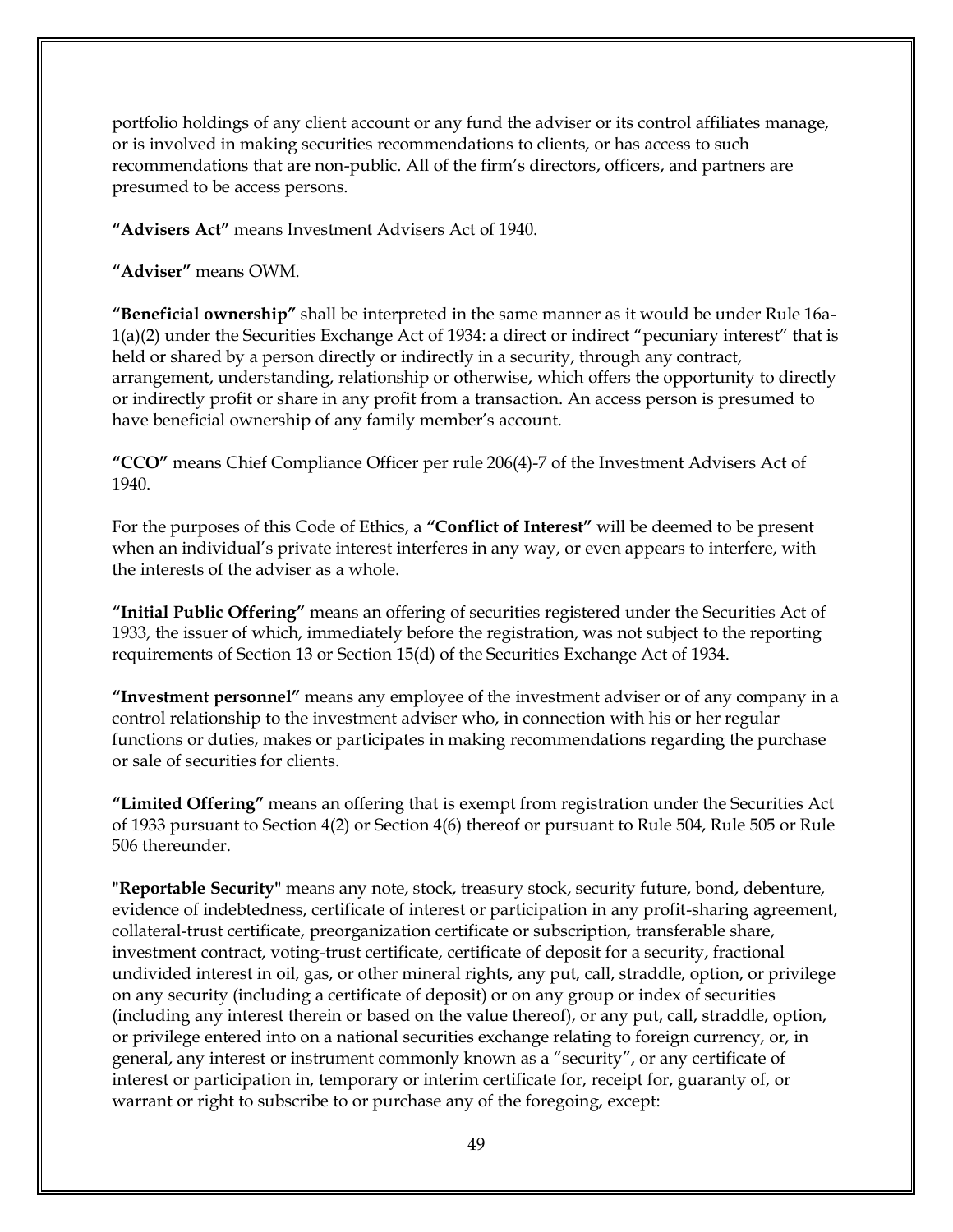- ➢ Direct obligations of the Government of the United States;
- $\triangleright$  Bankers' acceptances, bank certificates of deposit, commercial paper and high quality short-term debt instruments, including repurchase agreements;
- ➢ Shares issued by money market funds;
- ➢ Shares issued by open-end funds other than reportable funds;
- $\triangleright$  Shares issued by unit investment trusts that are invested exclusively in one or more open-end funds, none of which are reportable funds.

**"Supervised Persons"** means directors, officers, and partners of the adviser (or other persons occupying a similar status or performing similar functions); employees of the adviser; and any other person who provides advice on behalf of the adviser and is subject to the adviser's supervision and control.

## **Compliance Procedures**

# *Compliance with Laws and Regulations*

Supervised persons of OWM must comply with applicable state and federal securities laws. Specifically, supervised persons are not permitted, in connection with the purchase or sale, directly or indirectly, of a security held or to be acquired by a client:

- $\triangleright$  To defraud such client in any manner;
- $\triangleright$  To mislead such client, including making any statement that omits material facts;
- ➢ To engage in any act, practice or course of conduct that operates or would operate as a fraud or deceit upon such client;
- $\triangleright$  To engage in any manipulative practice with respect to such client;
- $\triangleright$  To engage in any manipulative practice with respect to securities, including price manipulation.

# **Prohibited Purchases and Sales**

# *Insider Trading*

Illegal insider trading refers generally to buying or selling a security, in breach of a fiduciary duty or other relationship of trust and confidence, while in possession of material, non-public information about the security. The SEC defines information as material if "there is a substantial likelihood that a reasonable shareholder would consider it important in making an investment decision." Information is non-public if it has not been disseminated in a manner making it available to investors generally.

OWM strictly prohibits trading personally or on the behalf of others, directly or indirectly, based on the use of material, non-public or confidential information. OWM additionally prohibits the communicating of material non-public information to others in violation of the law. Employees who are aware of the misuse of material non-public information should report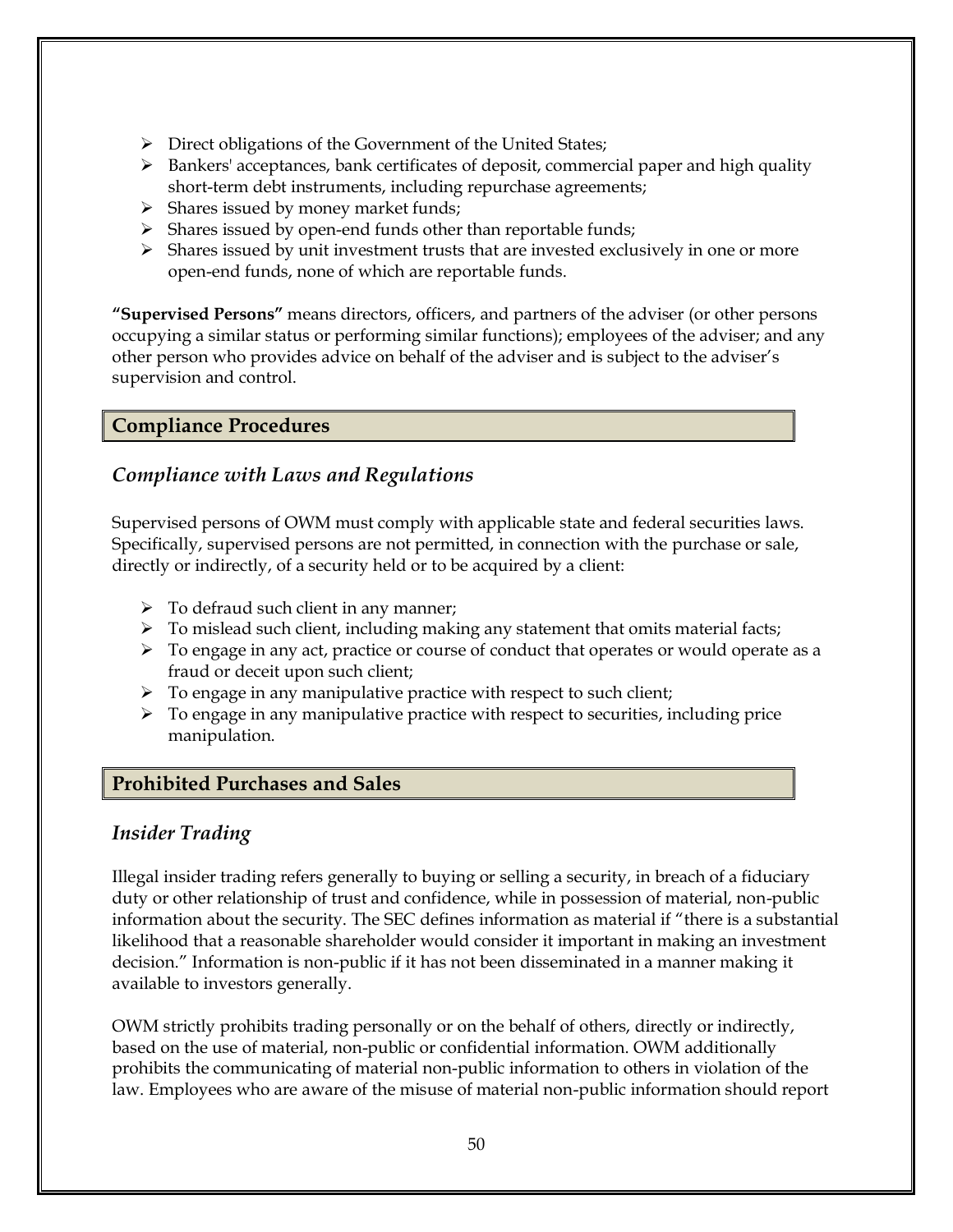such to the Chief Compliance Officer (CCO). This policy applies to all of OWM's employees and associated persons without exception.

Please note that it is the SEC's position that the term "material non-public information" relates not only to issuers but also to the adviser's securities recommendations and client securities holdings and transactions.

# *Initial Public Offerings (IPOs)*

No access person or other employee may acquire, directly or indirectly, *beneficial ownership* in any securities in an *Initial Public Offering* without first obtaining the prior approval of the CCO.

# *Limited or Private Offerings*

No access person or other employee may acquire, directly or indirectly, beneficial ownership in any securities in a Limited or Private Offering without first obtaining the prior approval of the CCO. *Investment personnel* are required to disclose such investment to any client considering an investment in the issuer of such Limited or Private Offering.

## **Miscellaneous Restrictions**

## *Blackout Periods*

From time to time, representatives of OWM may buy or sell securities for themselves at or around the same time as clients. This may provide an opportunity for representatives of OWM to buy or sell securities before or after recommending securities to clients resulting in representatives profiting off the recommendations they provide to clients. Such transactions may create a conflict of interest. When similar securities are being bought or sold, OWM employees will either transact clients' transactions before their own or will transact alongside clients' transactions in block or bunch trades.

#### *Margin Accounts*

Investment personnel are prohibited from purchasing securities on margin, unless pre-cleared by the CCO.

# *Option Transactions*

Investment personnel are prohibited from purchasing options, unless pre-cleared by the CCO.

# *Short Sales*

Investment personnel are prohibited from selling any security short, in their own accounts, that is owned by any client of the firm, except for short sales "against the box", unless pre-cleared by the CCO.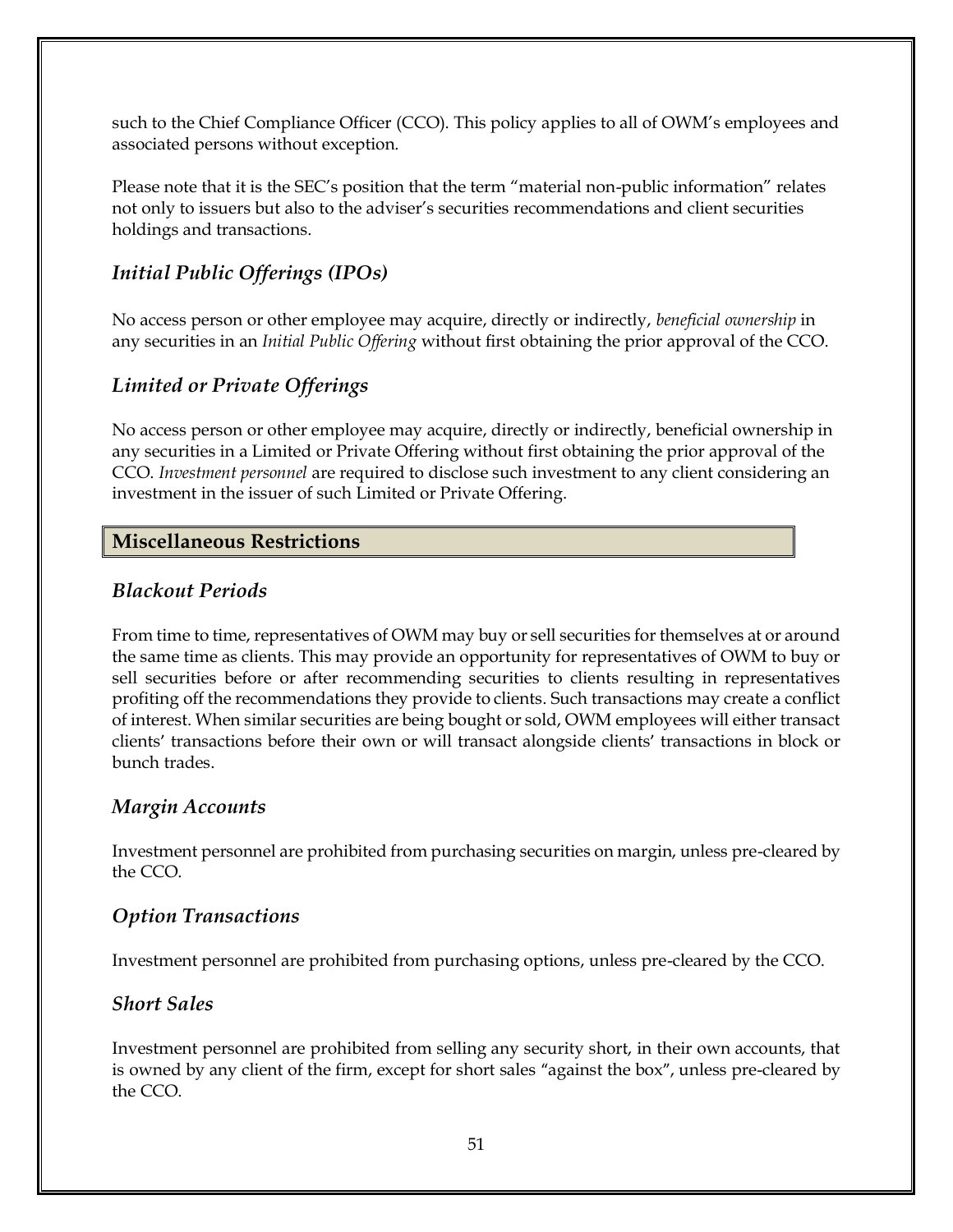# *Short-Term Trading*

Securities held in client accounts may not be purchased and sold, or sold and repurchased, within 30 calendar days by investment personnel. The CCO may, for good cause shown, permit a shortterm trade, but shall record the reasons and grant of permission with the records of the Code.

# **Prohibited Activities**

# *Conflicts of Interest*

OWM has an affirmative duty of care, loyalty, honesty, and good faith to act in the best interest of its clients. A conflict of interest may arise if a person's personal interest interferes, or appears to interfere, with the interests of OWM or its clients. A conflict of interest can arise whenever a person takes action or has an interest that makes it difficult for him or her to perform his or her duties and responsibilities for OWM honestly, objectively and effectively.

While it is impossible to describe all of the possible circumstances under which a conflict of interest may arise, listed below are situations that most likely could result in a conflict of interest and that are prohibited under this Code of Ethics:

- $\triangleright$  Access persons may not favor the interest of one client over another client (e.g., larger accounts over smaller accounts, accounts compensated by performance fees over accounts not so compensated, accounts in which employees have made material personal investments, accounts of close friends or relatives of supervised persons). This kind of favoritism would constitute a breach of fiduciary duty;
- ➢ Access persons are prohibited from using knowledge about pending or currently considered securities transactions for clients to profit personally, directly or indirectly, as a result of such transactions, including by purchasing or selling such securities.

Access persons are prohibited from recommending, implementing or considering any securities transaction for a client without having disclosed any material beneficial ownership, business or personal relationship, or other material interest in the issuer or its affiliates, to the CCO. If the CCO deems the disclosed interest to present a material conflict, the investment personnel may not participate in any decision-making process regarding the securities of that issuer.

# *Political and Charitable Contributions*

Supervised persons that may make political contributions, in cash or services, must first obtain prior approval from the CCO who will compile and report thereon as required under relevant regulations. Supervised persons are prohibited from considering the adviser's current or anticipated business relationships as a factor in soliciting political or charitable donations.

# *Gifts and Entertainment*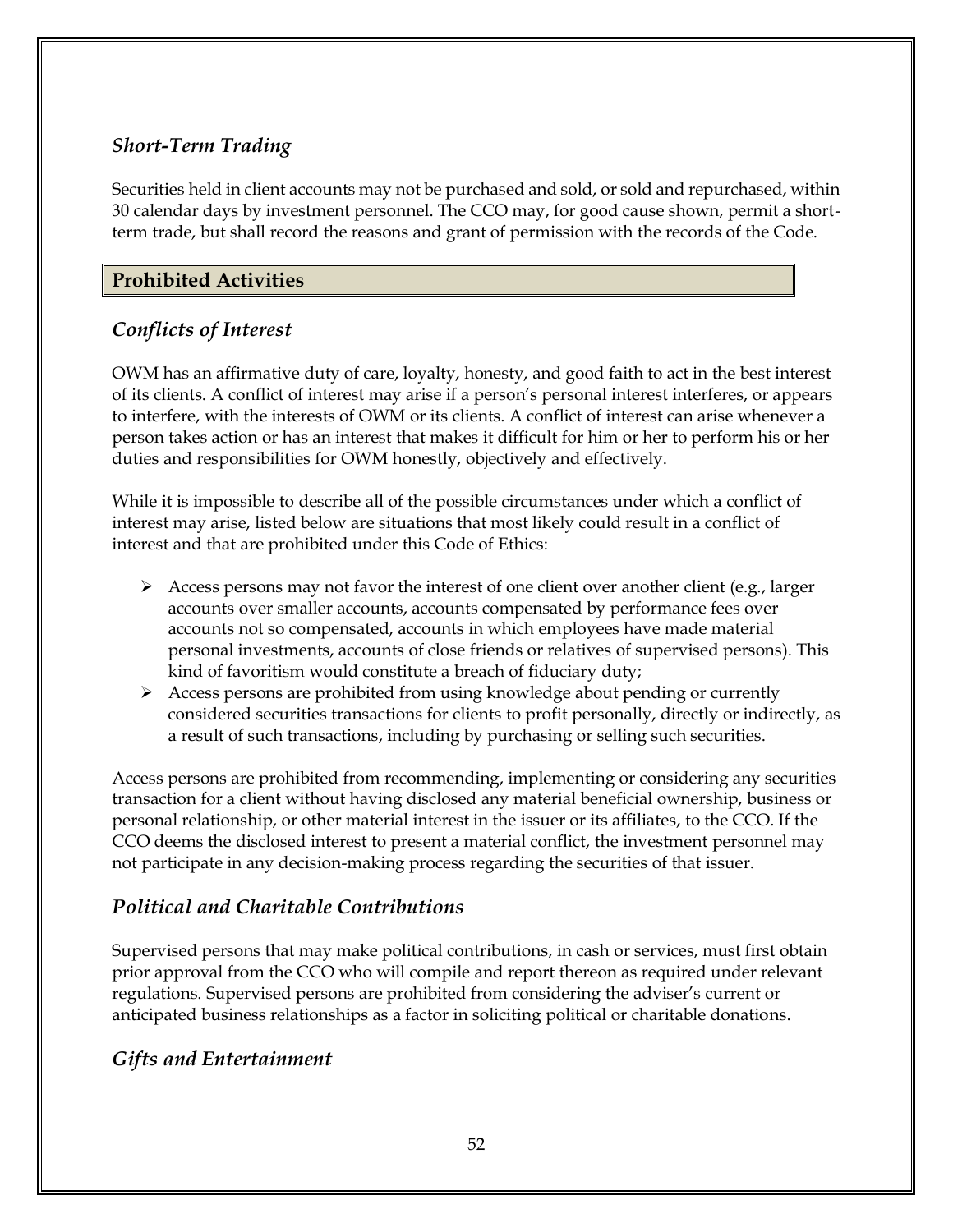Supervised persons shall not accept inappropriate gifts, favors, entertainment, special accommodations, or other things of material value that could influence their decision-making or make them feel beholden to a person or firm. Similarly, supervised persons shall not offer gifts, favors, entertainment or other things of value that could be viewed as overly generous or aimed at influencing decision-making or making a client feel beholden to the firm or the supervised person.

No supervised person may receive any gift, service, or other thing of more than de minimis value from any person or entity that does business with or on behalf of the adviser without written preapproval by the CCO. No supervised person may give or offer any gift of more than de minimis value to existing clients, prospective clients, or any entity that does business with or on behalf of the adviser without written pre-approval by the CCO. The annual receipt of gifts from the same source valued at \$300 or less shall be considered de minimis. Additionally, the receipt of an occasional dinner, a ticket to a sporting event or the theater, or comparable entertainment also shall be considered to be of de minimis value if the person or entity providing the entertainment is present.

All gifts, given and received, will be recorded in a log (see Sample 10).

No supervised person may give or accept cash gifts or cash equivalents to or from a client, prospective client, or any entity that does business with or on behalf of the adviser.

Bribes and kickbacks are criminal acts, strictly prohibited by law. Supervised persons must not offer, give, solicit or receive any form of bribe or kickback.

# *Service on Board of Directors*

Supervised persons shall not serve on the board of directors of publicly traded companies absent prior authorization by the CCO. Any such approval may only be made if it is determined that such board service will be consistent with the interests of the clients and of OWM, and that such person serving as a director will be isolated from those making investment decisions with respect to such company by appropriate procedures. A director of a private company may be required to resign, either immediately or at the end of the current term, if the company goes public during his or her term as director.

# *Confidentiality*

Supervised persons shall respect the confidentiality of information acquired in the course of their work and shall not disclose such information, except when they are authorized or legally obliged to disclose the information. They may not use confidential information acquired in the course of their work for their personal advantage. Supervised persons must keep information about clients (including former clients) in strict confidence, including the client's identity (unless the client consents), the client's financial circumstances, the client's security holdings, and advice furnished to the client by the firm.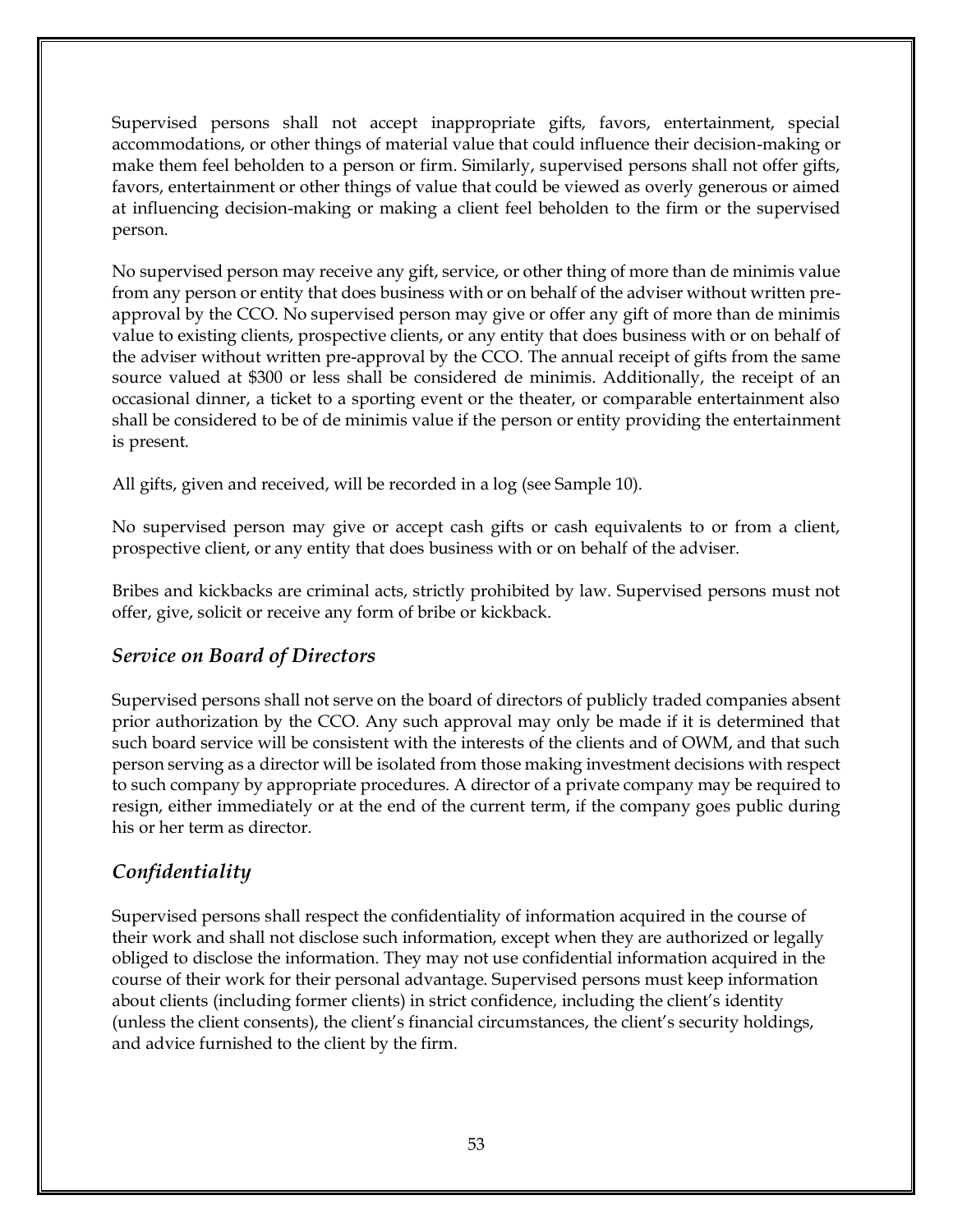## **Pre-Clearance**

For any activity where it is indicated in the Code of Ethics that pre-clearance is required, the following procedure must be followed:

- $\triangleright$  Pre-clearance requests must be submitted by the requesting supervised person to the CCO in writing. The request must describe in detail what is being requested and any relevant information about the proposed activity;
- ➢ The CCO will respond in writing to the request as quickly as is practical, either giving an approval or declination of the request, or requesting additional information for clarification;
- ➢ Pre-clearance authorizations expire 48 hours after the approval, unless otherwise noted by the CCO on the written authorization response;
- ➢ Records of pre-clearance requests and responses will be maintained by the CCO for monitoring purposes and ensuring the Code of Ethics is followed.

# **Personal Securities Reporting and Monitoring**

# *Holdings Reports*

Every access person shall, no later than ten (10) days after the person becomes an access person and annually thereafter, file a holdings report containing the following information (see Sample 8):

- $\triangleright$  The title, exchange ticker symbol or CUSIP number (when available), type of security, number of shares and principal amount of each Reportable Security in which the access person has any direct or indirect beneficial ownership when the person becomes an access person;
- $\triangleright$  The name of any broker, dealer or bank with whom the access person maintains an account in which any securities are held for the direct or indirect benefit of the access person;
- $\triangleright$  The date that the report was submitted by the access person.

The information in the holdings report must be current as of a date no more than forty-five (45) days prior to the date the report was submitted.

# *Transaction Reports*

Every access person shall, no later than thirty (30) days after the end of calendar quarter, file transaction reports containing the following information (see Sample 9):

- $\triangleright$  For each transaction involving a Reportable Security in which the access person had, or as a result of the transaction acquired, any direct or indirect beneficial interest, the access person must provide the date of the transaction, the title, exchange ticker symbol or CUSIP number (when available), type of security, the interest rate and maturity date (if applicable), number of shares and principal amount of each involved in the transaction;
- $\triangleright$  The nature of the transaction (e.g., purchase, sale);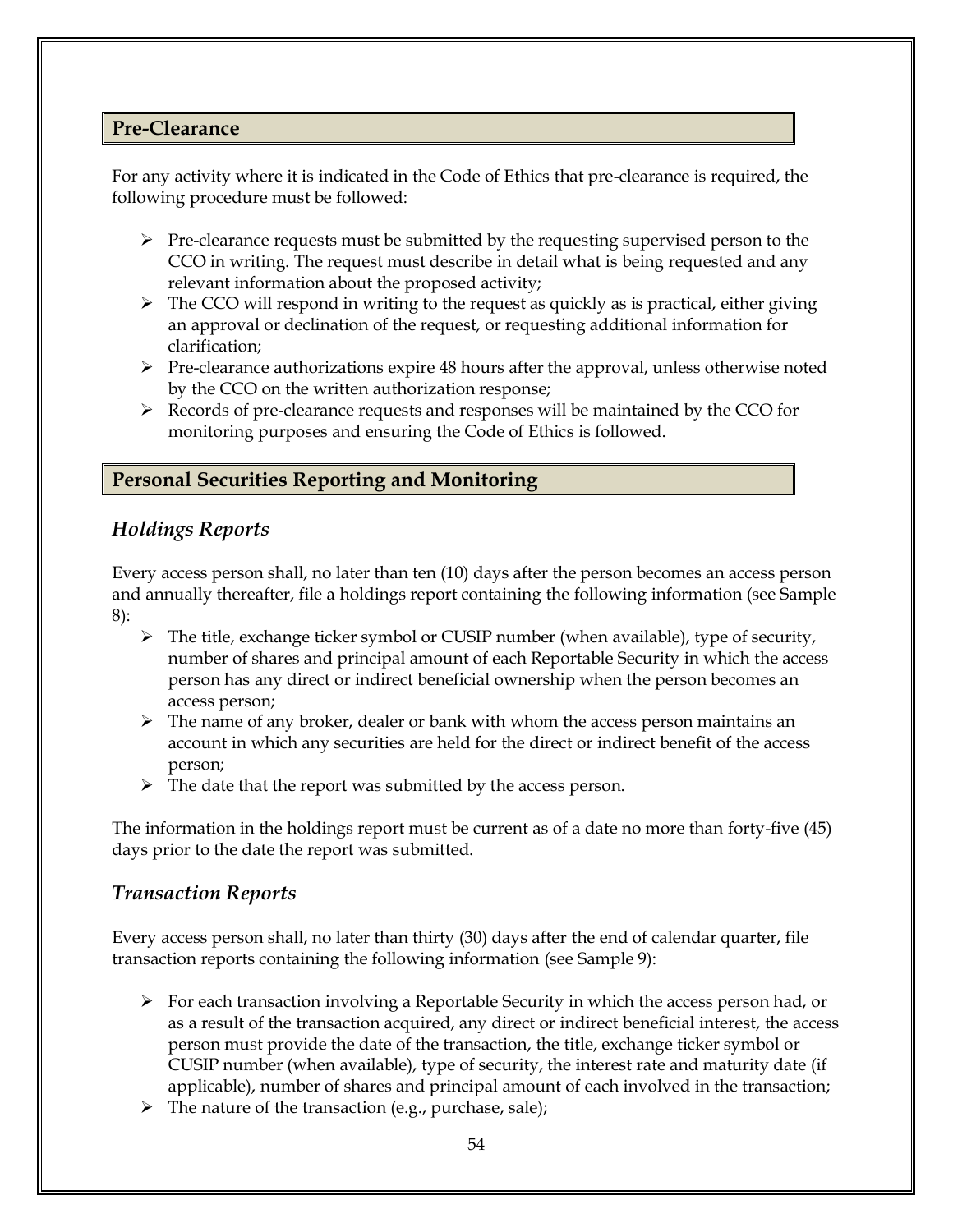- $\triangleright$  The price of the security at which the transaction was effected;
- $\triangleright$  The name of any broker, dealer or bank with or through the transaction was effected;
- $\triangleright$  The date that the report was submitted by the access person.

Access persons may use duplicate brokerage confirmations and account statements in lieu of submitting quarterly transaction reports, provided that the required information is contained in those confirmations and statements.

# *Report Confidentiality*

Holdings and transaction reports will be held strictly confidential, except to the extent necessary to implement and enforce the provisions of the code or to comply with requests for information from government agencies.

# *Exceptions to Reporting Requirements*

Access persons do not need to submit:

- ➢ Any report with respect to securities held in accounts over which the access person had no direct or indirect influence or control;
- $\triangleright$  A transaction report with respect to transactions effected pursuant to an automatic investment plan;
- ➢ A transaction report if the report would duplicate information contained in broker trade confirmations or account statements that the firm holds in its records so long as it receives the confirmations or statements no later than 30 days after the end of the applicable calendar quarter.

# *Review of Personal Securities*

OWM is required by the Advisers Act and applicable state law to review access persons' initial Holdings report and to do so annually thereafter. Transaction reports are reviewed at least quarterly. The CCO is responsible for reviewing these transactions and holdings reports. The CCO's personal securities transactions and reports shall be reviewed by designated firm personnel (see Exhibit 1).

Access persons are subject to the reporting requirements detailed above for personal accounts and all accounts in which they have any beneficial ownership in any *reportable securities*. For clarification, these terms are defined in this Code.

#### **Single Access Person Advisers**

If at any time OWM only has one access person, the person will not be required to submit reports but will maintain records of all holdings and transactions. It is assumed that all trades by the sole access person are reviewed as the trades are entered.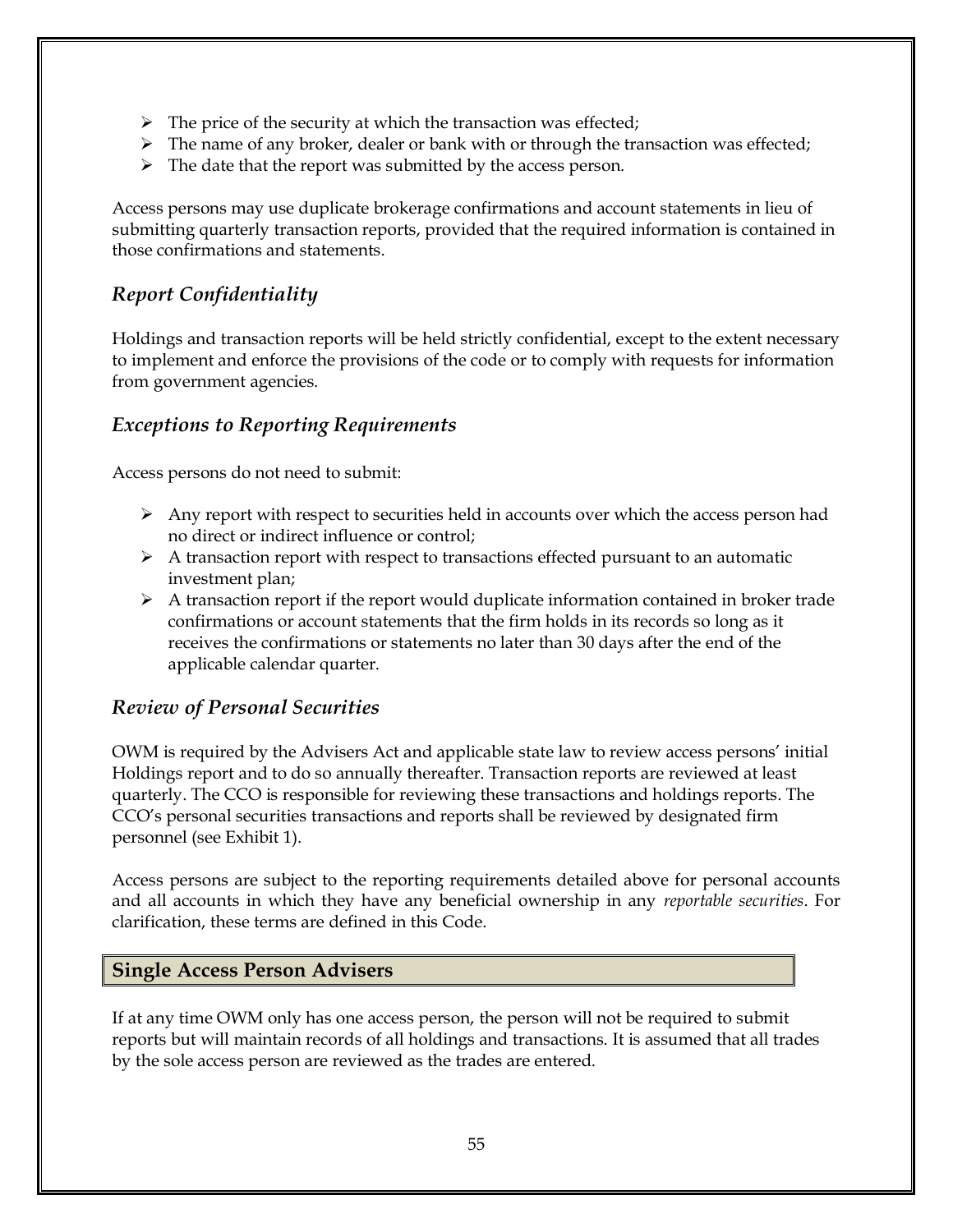# **Certification of Compliance**

# *Initial Certification*

The firm is required to provide supervised persons with a copy of this Code. Supervised persons are to certify in writing via an attestation statement (see Sample 1) that they have: (a) received a copy of this Code; (b) read and understand all provisions of this Code; and (c) agreed to comply with the terms of this Code.

# *Acknowledgement of Amendments*

The firm must provide supervised persons with any amendments to this Code and supervised persons must submit a written acknowledgement that they have received, read, and understood the amendments to this Code.

# *Annual Certification*

Supervised persons must annually certify via an attestation statement that they have read, understood, and complied with this Code of Ethics and that the supervised person has made the reports required by this code and has not engaged in any prohibited conduct.

The CCO shall maintain records of these certifications of compliance (see Sample 1).

# **Reporting Violations and Whistleblower Provisions**

Supervised persons must report violations of the firm's Code of Ethics promptly to the CCO. If the CCO is involved in the violation or is unreachable, supervised persons may report directly to the CCO's Supervisor or other firm principal. Reports of violations will be treated confidentially to the extent permitted by law and investigated promptly and appropriately. Persons may report violations of the Code of Ethics on an anonymous basis. Examples of violations that must be reported include (but are not limited to):

- $\triangleright$  Noncompliance with applicable laws, rules, and regulations;
- ➢ Fraud or illegal acts involving any aspect of the firm's business;
- ➢ Material misstatements in regulatory filings, internal books and records, clients records or reports;
- $\triangleright$  Activity that is harmful to clients, including fund shareholders;
- ➢ Deviations from required controls and procedures that safeguard clients and the firm; and
- ➢ Violations of the firm's Code of Ethics.

No retribution will be taken against a person for reporting, in good faith, a violation or suspected violation of this Code of Ethics.

Retaliation against an individual who reports a violation is prohibited and constitutes a further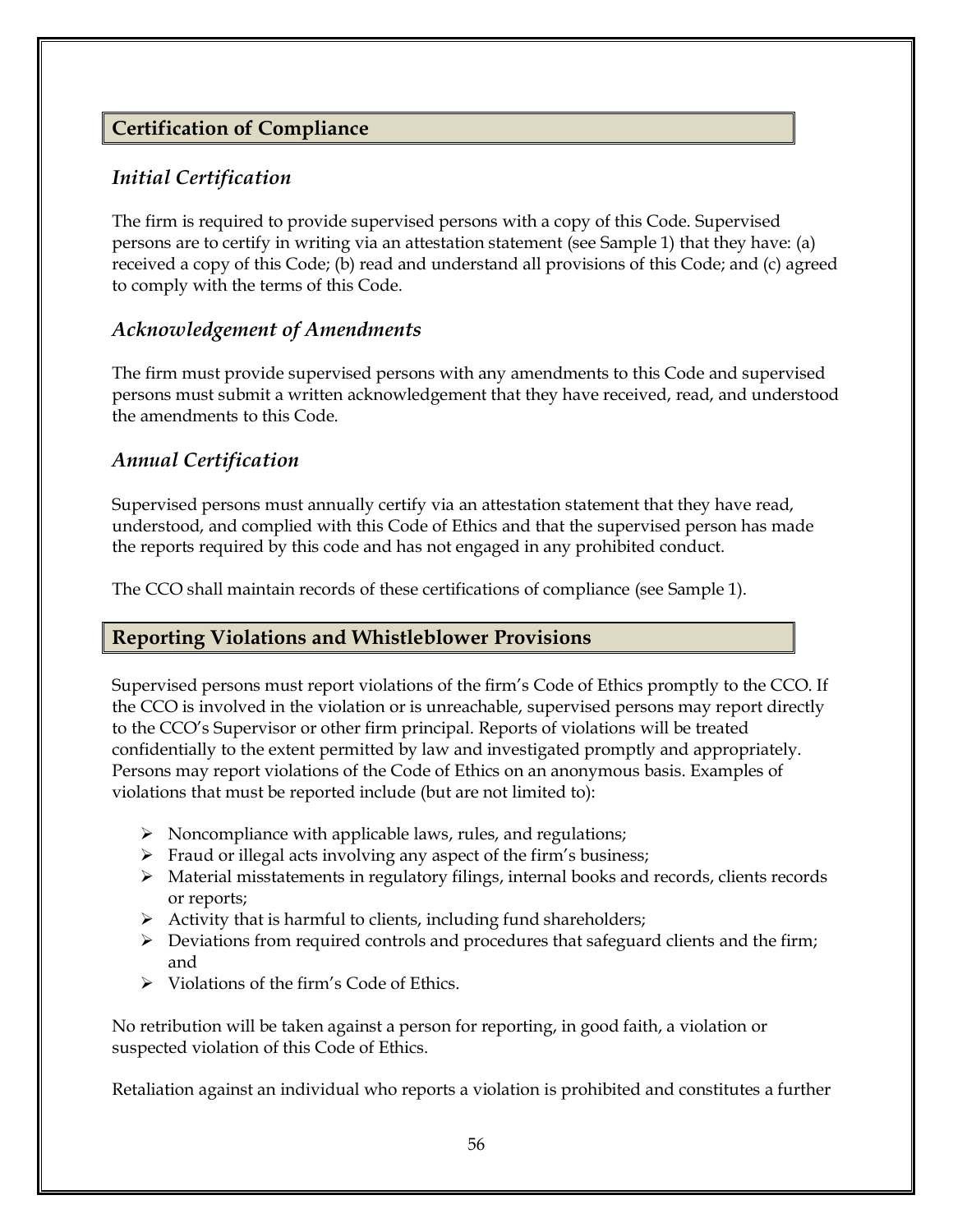violation of the Code.

# **Compliance Officer Duties**

# *Training and Education*

CCO shall be responsible for training and educating supervised persons regarding this Code. Training will occur periodically as needed and supervised persons are required to attend any training sessions or read any applicable materials.

# *Recordkeeping*

CCO shall ensure that OWM maintains the following records in a readily accessible place:

- $\triangleright$  A copy of each Code of Ethics that has been in effect at any time during the past five years;
- $\triangleright$  A record of any violation of the Code and any action taken as a result of such violation for five years from the end of the fiscal year in which the violation occurred;
- $\triangleright$  A record of written acknowledgements and/or attestation statements of receipt of the Code and amendments for each person who is currently, or within the past five years was, a supervised person. These records must be kept for five years after the individual ceases to be a supervised person of the firm;
- ➢ Holdings and transactions reports made pursuant to the code, including any brokerage confirmation and account statements made in lieu of these reports;
- $\triangleright$  A list of the names of persons who are currently, or within the past five years were, access and/or supervised persons;
- ➢ A record of any decision and supporting reasons for approving the acquisition of securities by access or supervised persons in initial public offerings and limited offerings for at least five years after the end of the fiscal year in which approval was granted;
- $\triangleright$  A record of any decisions that grant employees or access or supervised persons a waiver from or exception to the Code.

# *Annual Review*

CCO shall review at least annually the adequacy of this Code of Ethics and the effectiveness of its implementation and make any changes needed.

# *Sanctions*

Any violations discovered by or reported to the CCO shall be reviewed and investigated promptly, and reported through the CCO to the Supervisor or other firm principal. Such report shall include the corrective action taken and any recommendation for disciplinary action deemed appropriate by the CCO. Such recommendation shall be based on, among other things, the severity of the infraction, whether it is a first or repeat offense, and whether it is part of a pattern of disregard for the letter and intent of this Code of Ethics. Upon recommendation of the CCO, the Supervisor may impose such sanctions for violation of this Code of Ethics as it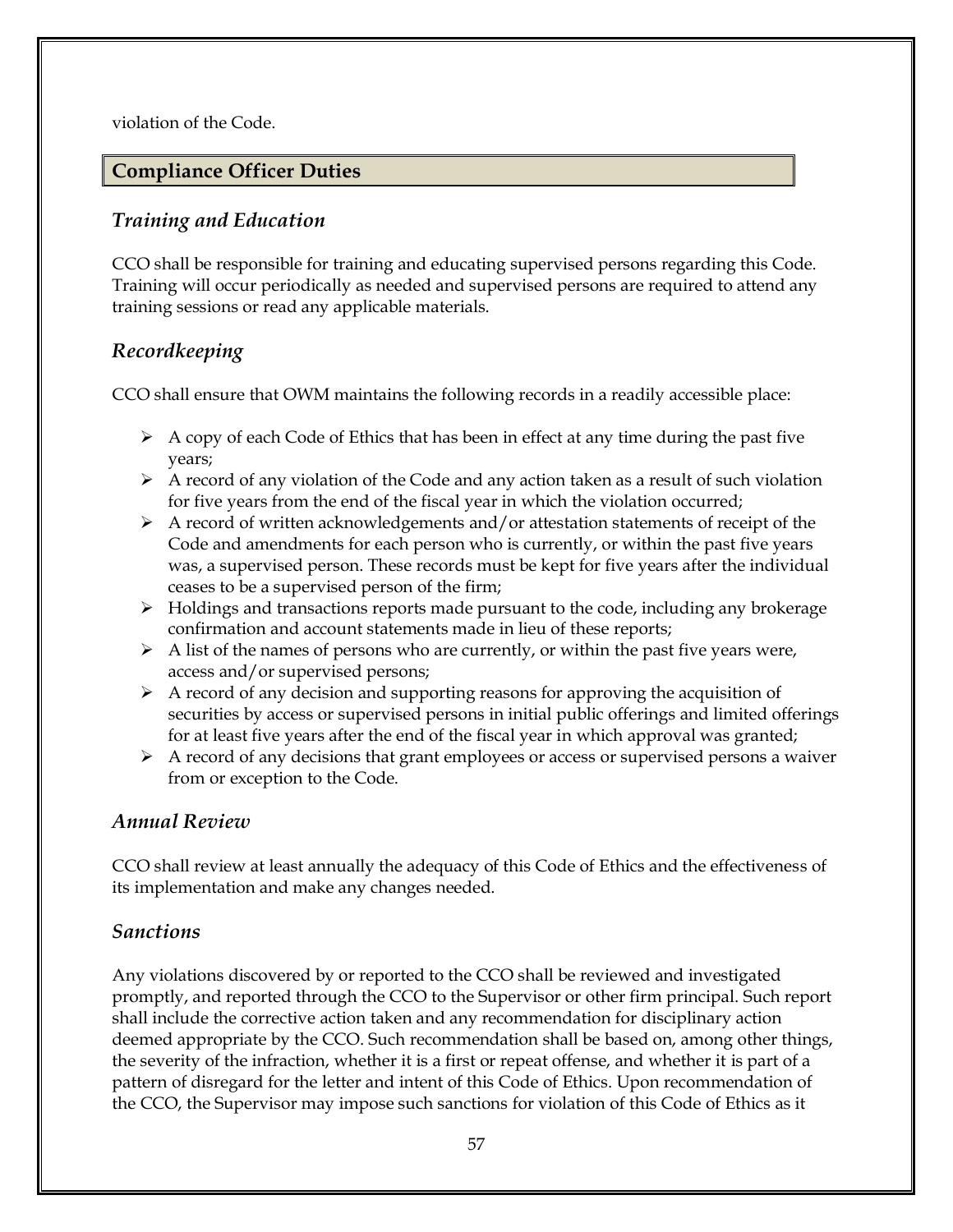deems appropriate, including, but not limited to:

- ➢ Letter of censure;
- ➢ Suspension or termination of employment;
- ➢ Reversal of a securities trade at the violator's expense and risk, including disgorgement of any profit;
- ➢ In serious cases, referral to law enforcement or regulatory authorities.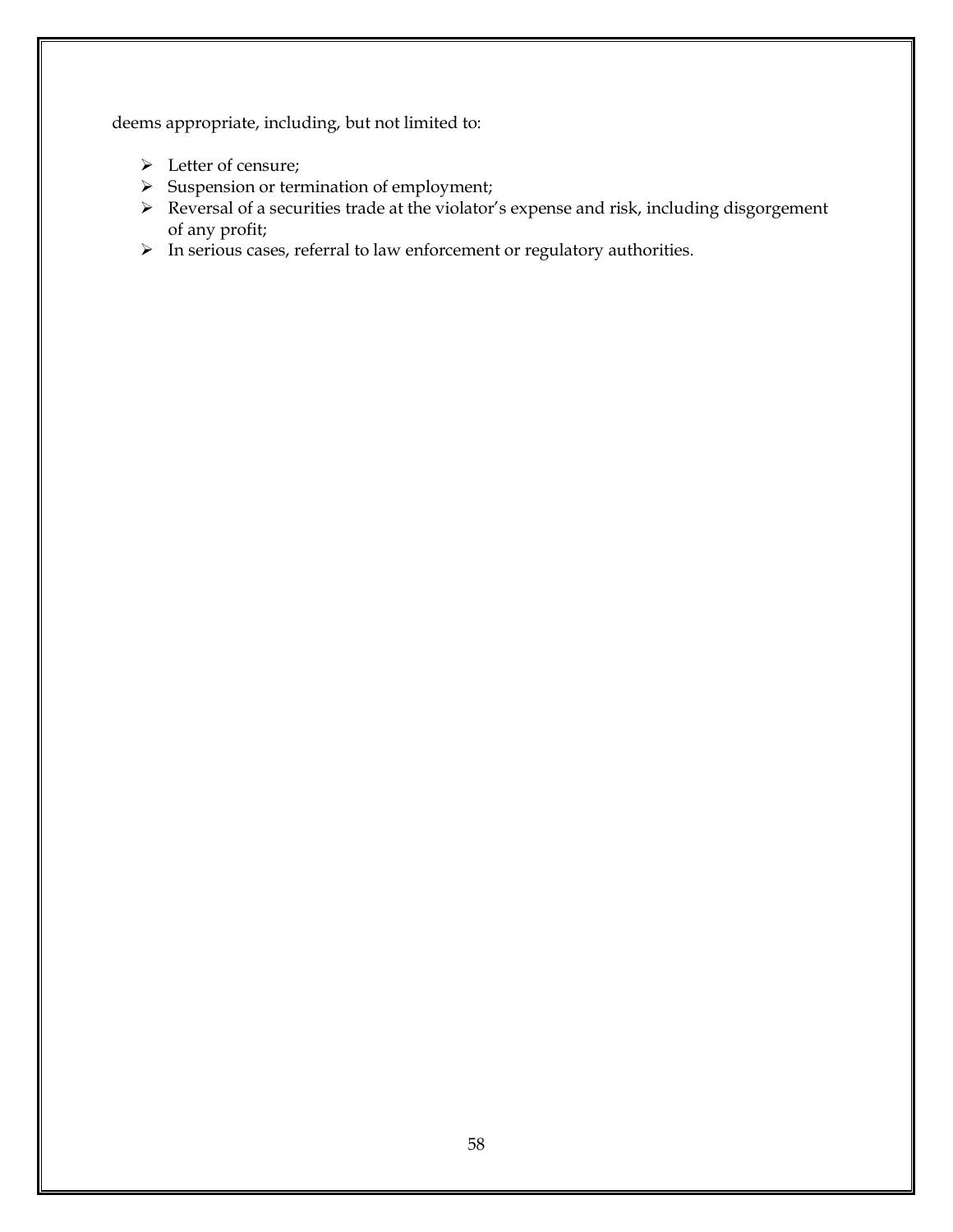# **Diminished Capacity & Elder Financial Abuse Policy**

# **Diminished Capacity**

Increased life spans bring an increased chance that clients may suffer from some sort of diminished capacity (an impaired mental state or condition). Diminished capacity may be the result of trauma, intoxication, disease/disorder (e.g., dementia, Alzheimer's disease, bipolar disorder), age-related memory changes, or other changes to the client. Signs of diminished capacity may include:

- ➢ Memory loss (is the client repeating orders or questions?)
- ➢ Disorientation (is the client confused about time, place or simple concepts?)
- ➢ Difficulty performing simple tasks
- $\triangleright$  Significantly poorer judgment than in the past
- ➢ Drastic mood swings
- $\triangleright$  Difficulty with abstract thinking

As clients reach a certain age, the effects of diminished capacity may begin to impact financial capacity. Financial capacity can be defined as the ability to independently manage one's financial affairs in a manner consistent with personal self-interest.

#### **Elder Financial Abuse**

Elder financial abuse spans a broad spectrum of conduct including but not limited to: forging signatures; getting an individual to sign over financial ownership of property; taking assets without consent; obtaining a power of attorney (POA) through deception, coercion, or undue influence; using property or possessions without permission; promising various care in exchange for money or property and not following through; perpetrating scams; or engaging in other deceptive acts. While OWM may not be aware of many of these situations at large, supervised persons may suspect such situations when the assets upon which the firm is advising become the targets of these acts. These situations often occur along with the onset of diminished capacity. Signs of elder financial abuse may include:

- ➢ Increased reluctance to discuss financial matters
- ➢ Drastic shifts in investment style
- ➢ Abrupt changes in wills, trusts, POAs, or beneficiaries
- ➢ Concern or confusion about missing funds
- $\triangleright$  Atypical or unexplained withdrawals, wire transfers or other changes in financial situation
- ➢ Appearance of insufficient care despite significant wealth

As a fiduciary to clients, OWM will research the options for reporting of these situations to the proper authorities. Most jurisdictions have the option of using a Department of Social Services (or other similar department) anonymous "tip line" to report possible elder financial abuse issues.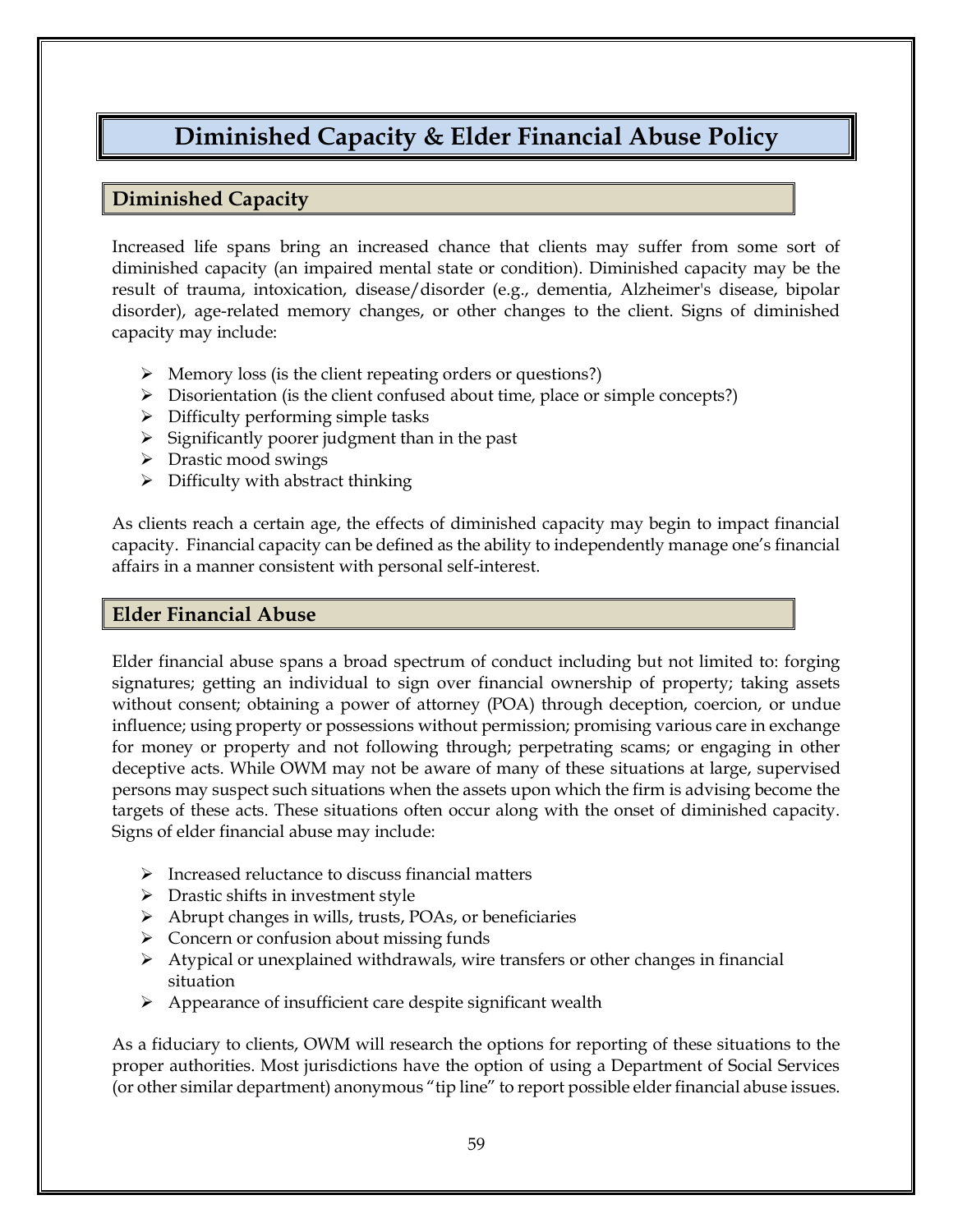#### **Firm Policy**

OWM recognizes its responsibility to work with clients and any necessary family, friends, or medical personnel the client has named in order to move forward if the client's financial capacity has been compromised. In order to address these circumstances, OWM has adopted the following policies:

- ➢ OWM will ascertain whether clients have created a living will (durable power of attorney) directed at the client's financial interest in the event financial capacity becomes compromised.
- ➢ OWM will ask all clients to provide the name and contact information of at least one family member (ideally), trusted professional, or non-relative client "advocate" to contact in the event its suspect any irregular activities that may be related to diminished capacity or elder financial abuse (see Sample 11).
- $\triangleright$  OWM will request signed permission from client to discuss any suspicious activity in client's accounts with approved third party(ies) if diminished capacity or elder financial abuse is suspected.
- $\triangleright$  If a supervised person suspects a client may be suffering from diminished capacity or elder financial abuse, then the supervised person shall immediate inform the CCO or supervisor. OWM will document the interaction with the client that prompted the suspicion in the client's file or in a separate file that contains details of all reported suspicions of diminished capacity or elder financial abuse. Until the suspicion is resolved, supervised persons will not meet with the client alone and will continue to thoroughly document all client interactions.
- $\triangleright$  In the event the financial capacity of the client has deteriorated beyond the point of effective and ethical investment advice and a POA, guardian, or trustee has not been appointed, OWM will terminate the investment advisory relationship and report the circumstances to the designated family member, client advocate, or approved third party or, if none, to the appropriate authority in the applicable jurisdiction (e.g., adult protective services agency).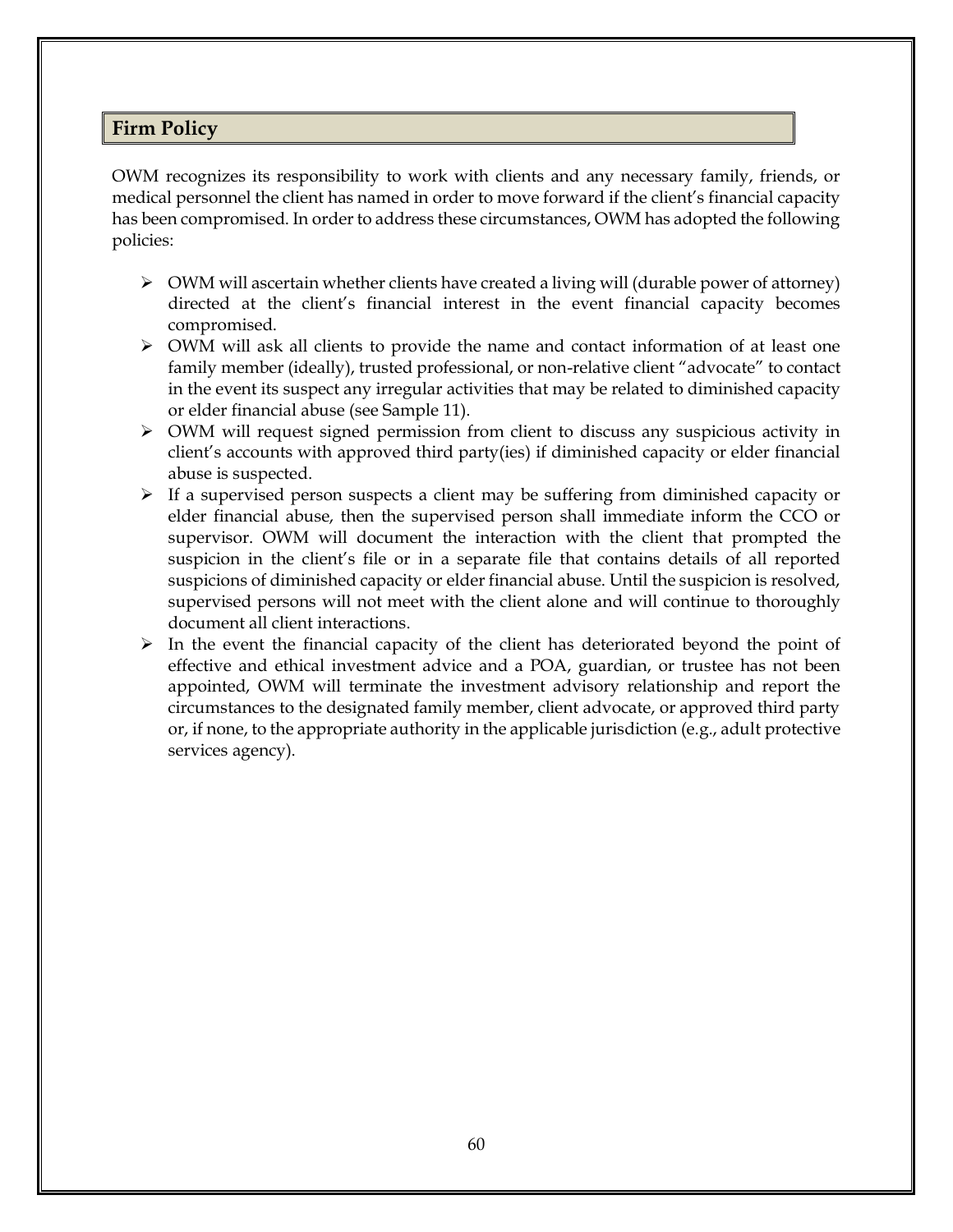# **Cyber Security & Information Security Policy**

## **Inventory of Technology Infrastructure**

On an annual basis, the CCO of OWM will make an inventory of the following:

- ➢ Physical devices and systems (computers, servers, etc.);
- ➢ Software platforms and applications (email applications, file management, etc.);
- $\triangleright$  Systems that house client data; and
- ➢ Third-party contractors that have access to systems, platforms, etc.

OWM's primary software platforms that may contain client data are summarized below.

| <b>Type of System</b>                             | Name of System |
|---------------------------------------------------|----------------|
| Customer Relationship Management (CRM)   Hawksoft |                |
| Email Provider / Hosting                          | Intermedia     |
| Email / Social Media Archiving                    | Intermedia     |

OWM utilizes cloud-based technology systems, which it believes provide increased information security capabilities including:

- ➢ Ability to leverage the established infrastructure of trusted technology industry leaders; and
- ➢ Improved system alert capabilities including better user activity logging and alerts related to unusual user activity.

OWM also recognizes that cloud-based technology systems create a greater reliance on passwords and user login security. In particular, OWM understands that certain users with administrative access to the firm's cloud-based technology systems may pose even greater risk given their expanded access to sensitive client data. As such, OWM has designed and will continue to further develop information security policies with this increased risk as a focus.

#### **Security of Technology Infrastructure**

OWM has implemented the following firm-wide information security polices to help prevent unauthorized access to sensitive client data:

- $\triangleright$  All computers used to access client data will have antivirus software installed. In addition, the antivirus software will have an active subscription and all updates will be scheduled to automatically install.
- $\triangleright$  All staff will utilize devices with up to date operating system software with all security patch and other software updates set to automatically install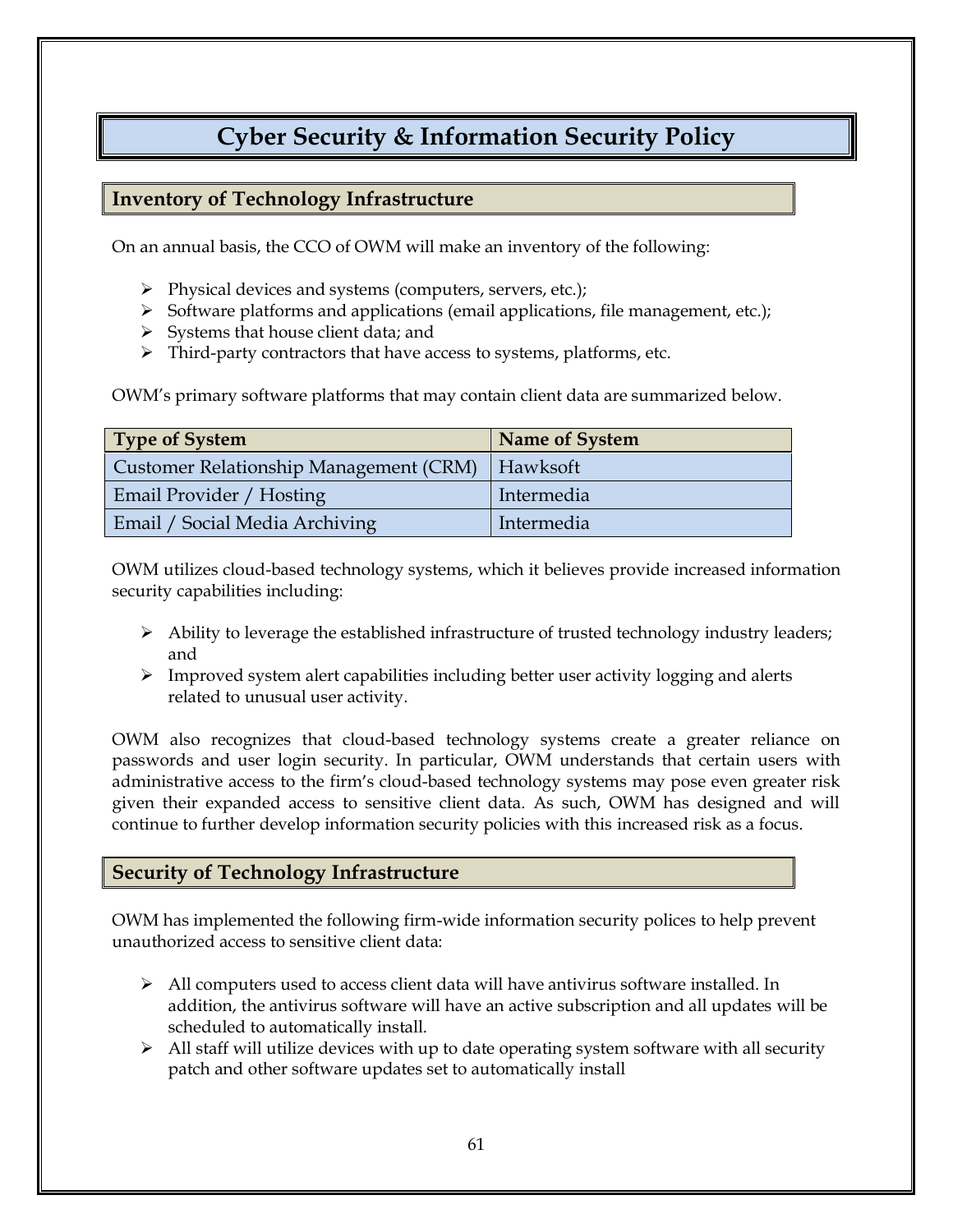- $\triangleright$  All staff workstations (e.g. desktop, laptop, mobile device) will be locked when the device is not in use
- ➢ All staff workstations (e.g. desktop, laptop, mobile device) will be shut down completely at the end of each work day
- ➢ All staff workstations (e.g. desktop, laptop, mobile device) will use proper data encryption when possible
- $\triangleright$  All staff mobile devices used to access work email and files will be password protected and will have the capability to be remotely wiped if lost or stolen
- ➢ All staff members are prohibited from accessing OWM systems from unsecured internet connections

All staff should immediately alert the CCO of any suspicious behavior or potential incidents.

# **Detection of Unauthorized Activity or Security Breaches**

The CCO is responsible for monitoring on-site and cloud-based systems for suspicious activity and security breaches. Such unauthorized activity or security breaches may include:

- $\triangleright$  Logins to company systems after traditional business hours for the local region
- ➢ Logins to company systems from non-local regions (e.g. outside of the local region, the United States, etc.)
- $\triangleright$  Large transfers of files or data

When suspicious activity or a potential security breach is discovered, the CCO will restrict access to the systems and begin to assess what information may have been accessed and what actions need to be taken to remediate the event.

Regardless of the severity, the CCO will keep a log of all incidents and note the action taken. This log will include the following information about each incident:

- $\triangleright$  Date and time of the incident
- $\triangleright$  How the incident was detected
- $\triangleright$  The nature and severity of the incident
- ➢ The response taken to address the incident
- ➢ Any changes made to the Cyber Security & Information Security Policy as a result of the incident

In addition, all staff should immediately alert the CCO of any suspicious behavior or concern.

If the incident is deemed by the CCO to have led to unauthorized release or use of sensitive client information, then the CCO will take the following steps:

- 1) Communicate the details of the event to the relevant principals of the firm
- 2) Determine if any staff disciplinary action needs to be taken
- 3) Determine if any third party vendors were involved in the incident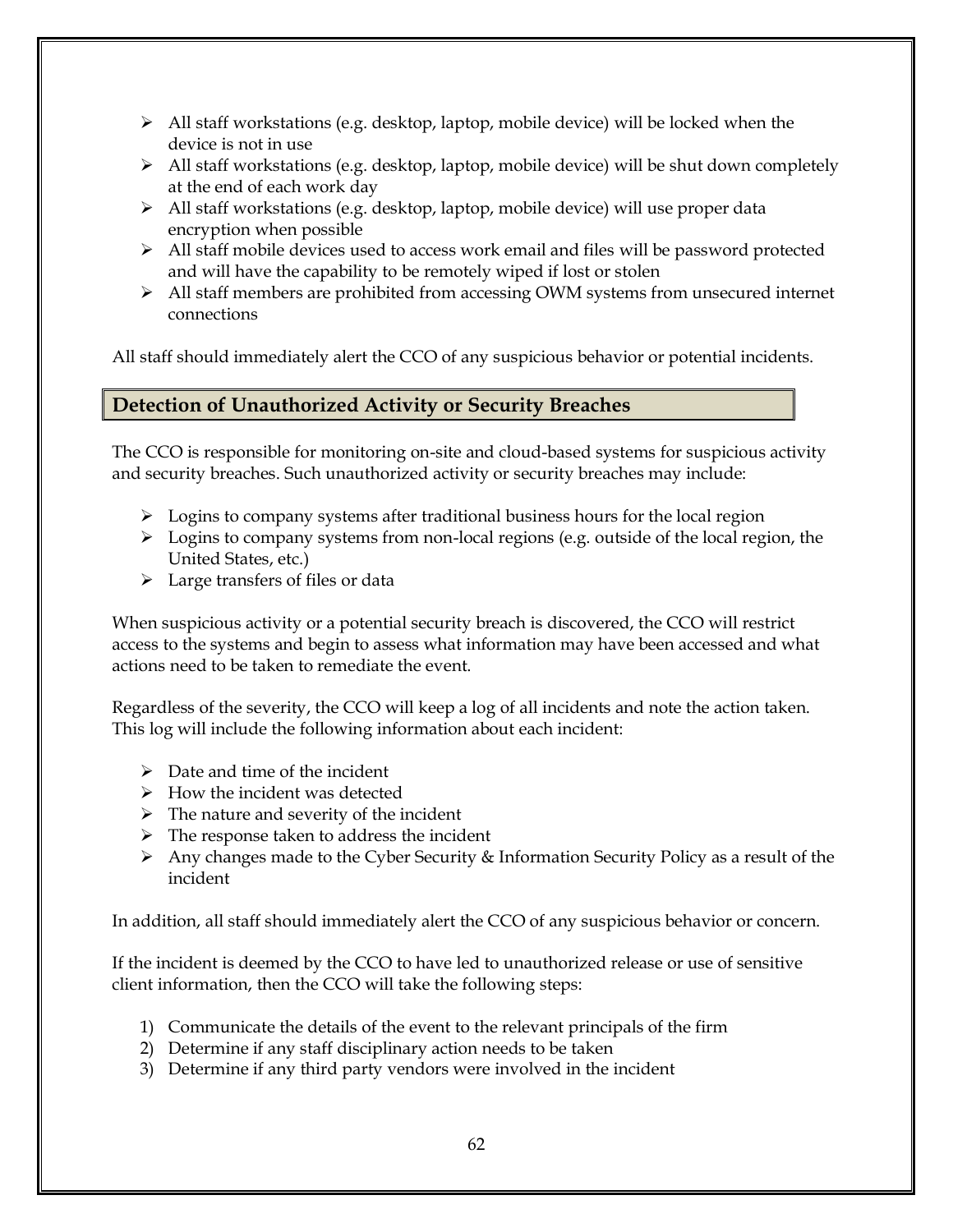- 4) Contact proper law enforcement and/or regulatory agencies as required by law (if necessary)
- 5) Communicate the details of the event and steps being taken to rectify the incident to impacted clients of the firm (if necessary)

# **Prevention of Unauthorized Funds Transfers**

OWM has implemented the following firm-wide information security polices to help prevent unauthorized funds transfers:

- $\triangleright$  Clients must confirm all third party wire requests verbally. Wire requests may not be authorized solely via email; and
- ➢ Wire requests should be reviewed for suspicious behavior (e.g. time of request, atypical amount of request, etc.).

OWM is particularly aware of the risk caused by fraudulent emails, purportedly from clients, seeking to direct transfers of customer funds or securities and will train staff members to properly identify such fraudulent emails.

## **User Login Security**

OWM has implemented the following firm-wide user login security polices to help prevent unauthorized access to sensitive client data:

- $\triangleright$  All staff passwords are required to meet or exceed the following guidelines:
	- o Contain both upper and lower case letters
	- o Contain at least one number
	- o Contain at least one special character
	- o Be at least 10 characters in length
	- o May not contain words that can be found in a dictionary
	- o May not contain personal information such as pet names, birthdates, or phone numbers
- $\triangleright$  All staff are required to have unique passwords to access each technology system (e.g., desktop computer, CRM system, etc.)
- ➢ All staff are required to update passwords on a quarterly basis
- ➢ No passwords are allowed to be stored in writing on paper or on any system
- ➢ Staff members should not use the "remember password" feature of any application
- ➢ Staff members should never share passwords with any other staff member or third party
- ➢ When available, staff is required to utilize two-factor authentication

In addition, all staff members should never disclose personal information on any social media website that could allow a third party to gain access to OWM's systems. Such information includes but is not limited to:

- **Birthdate**
- Place of birth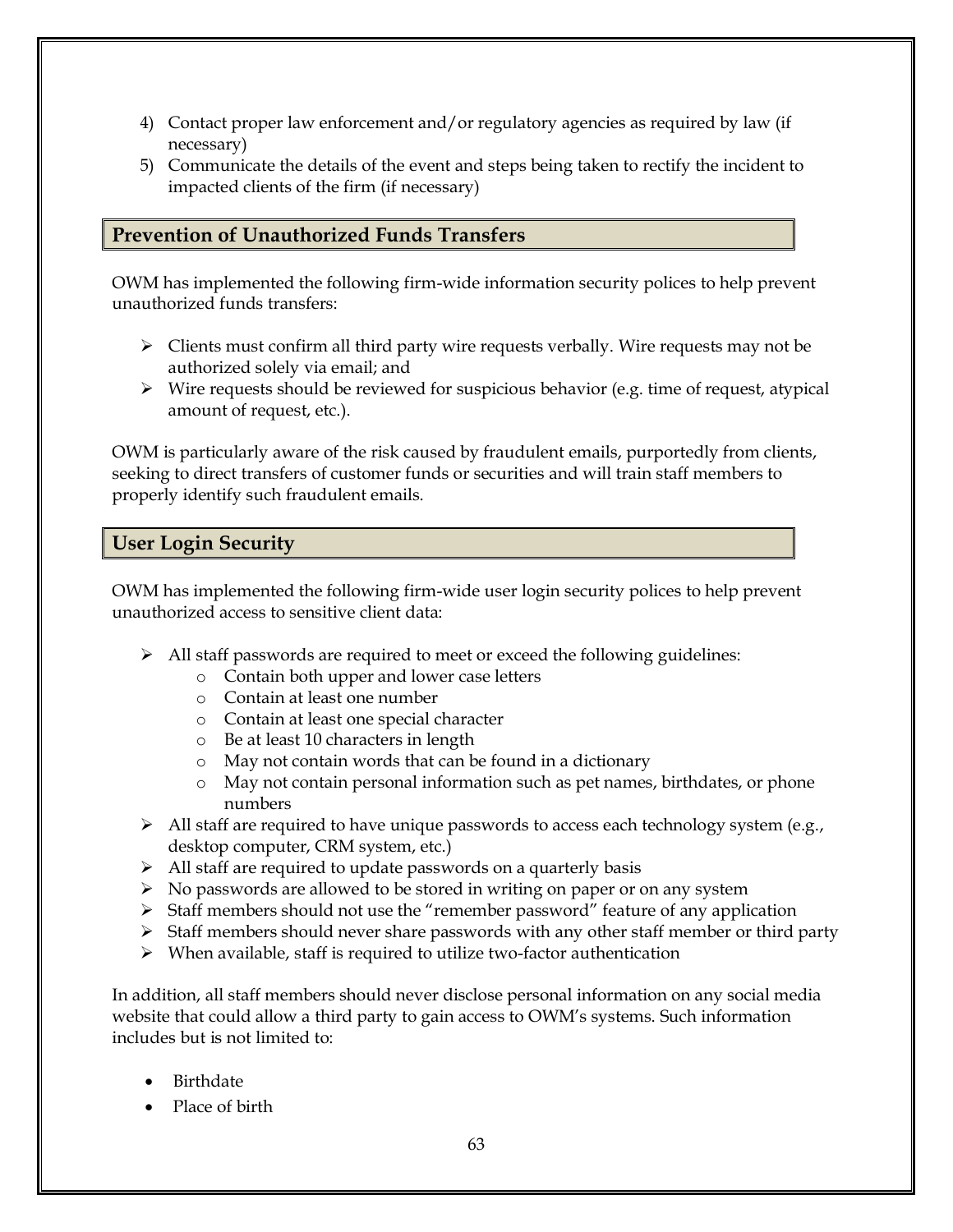- Place of wedding
- Name of high school
- Name of elementary school
- Best friend's name
- Name of favorite pet
- Name of favorite drink
- Name of favorite song
- Mother's maiden name
- Make and model of first car
- Favorite color
- Name of favorite teacher

# **User Access Privileges**

OWM has implemented the following firm-wide user access privilege polices to help prevent unauthorized access to sensitive client data:

- ➢ All new staff members login credentials will be created by the CCO;
- $\triangleright$  Staff members will only have access to systems deemed necessary by the CCO;
- ➢ Staff members, besides the CCO or other designated personnel, will not have access to administrative privileges on systems unless deemed necessary by the CCO; and
- ➢ Upon a staff member's departure or termination, the CCO will immediately remove the former staff member's access to all firm systems.

Staff members may request additional access to systems by contacting the CCO.

# **Email Use Security and Guidelines**

OWM has implemented the following firm-wide email use security polices and guidelines to help prevent unauthorized access to sensitive client data:

- ➢ All staff should only provide sensitive information electronically to clients via a secure email or client portal;
- ➢ All staff should never open or download any email attachments from unknown senders;
- $\triangleright$  All staff should never open or download any email attachments from known senders that look suspicious or out of the ordinary;
- ➢ All staff should never directly click on or open any links sent in emails; and
- ➢ All staff should be acutely aware of any attempted "phishing" emails seeking to obtain the staff member's user login credentials. Some warning signs to look for include:
	- o Bad spelling or poor grammar in the email subject or body text;
	- o A company or website with which the staff member is not familiar; and
	- o A suspicious sender email domain.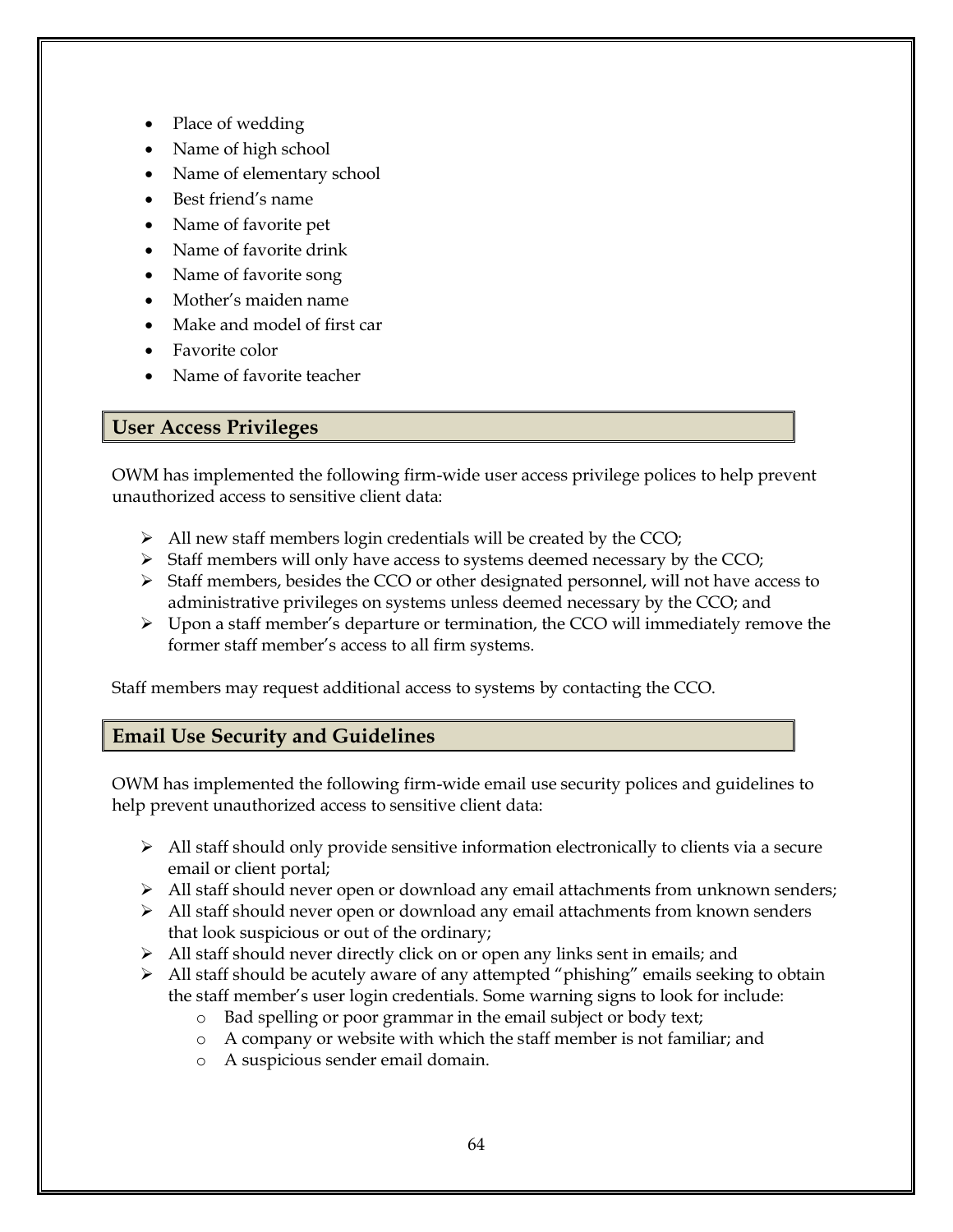When a staff member receives a suspicious email, the CCO should be immediately alerted. The CCO will then determine next steps and communicate to other staff members if deemed appropriate.

# **Mobile Device Usage Guidelines**

In order to help prevent unauthorized access to sensitive client and firm data, OWM permits the limited use of personal mobile devices only under the following firm-wide mobile device usage guidelines:

- $\triangleright$  Before utilizing a personal mobile device to access company systems such as company email, the device must be inspected and approved by the CCO to ensure proper security features are activated on the device.
- ➢ The mobile device's built-in password / passcode security feature must be activated at all times.
- ➢ If available, the mobile device's local or remote wipe security features(s) should be activated.
- $\triangleright$  Staff members should take great caution to not use the mobile device in public places that could expose sensitive client or firm information.
- $\triangleright$  In the event a mobile device used to access company systems is lost or stolen, the staff member should immediately alert the CCO.
- $\triangleright$  Before disposing of any mobile device used to access company systems, all data must be wiped from the mobile device.

Sensitive client or firm information should never be stored or downloaded onto a personal mobile device. If the staff member's mobile device does not offer a built-in password / passcode security feature, then the device is not permitted to be used to access company systems.

# **Third Party Vendor Security and Diligence**

OWM has implemented the following firm-wide third party vendor security and diligence polices and guidelines to help prevent unauthorized access to sensitive client data:

- $\triangleright$  All third party vendors that have physical access to the office and/or the firm's systems are required to enter into a non-disclosure agreement (NDA) in order to protect sensitive client information before establishing a business relationship; and
- $\triangleright$  Proper due diligence will be performed on all relevant technology vendors prior to establishing a business relationship and then again on at least an annual basis and will include:
	- o Review of the firm's information security policies;
	- o Review of the firm's disaster recovery policies; and
	- o Review of the firm's general capabilities to ensure it meets OWM's needs.

All of this information will be stored and maintained in OWM's vendor diligence file.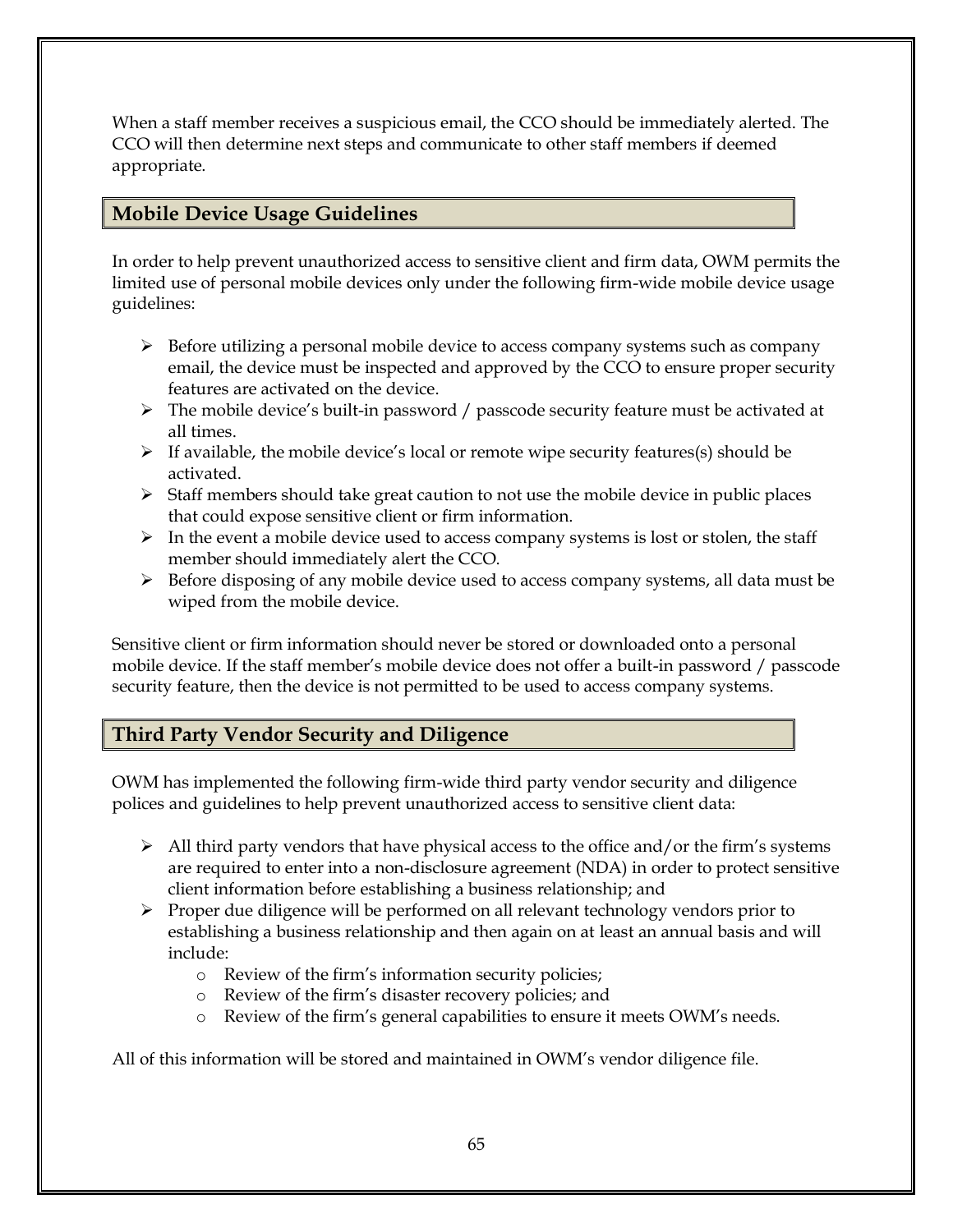### **Significant Technology System Disruption Plan**

In the event of a significant business disruption that results in a significant interruption in access to the firm's technology systems; OWM will implement its business continuity plan as detailed in this policies and procedures manual.

In the event of the theft, loss, unauthorized exposure, or unauthorized use or of access of client information, the incident will be investigated and documented by the CCO. In the event of a technology system breach, OWM will comply with all local and federal laws to communicate accordingly with the affected third parties.

### **Testing**

On a quarterly basis, OWM will test its current Cyber Security & Information Security Policy and capabilities. The test conducted by the CCO will include the following activities:

- ➢ Ensure all staff members have proper system access privileges;
- $\triangleright$  Ensure all relevant software patches designed to address security vulnerabilities have been implemented on the firm's internal server; and
- ➢ Make a physical inspection of the office to ensure that all workstations have the proper security measures including:
	- o Attempt to access a random sample of firm devices to ensure that proper passwords are in place to prevent access;
	- o Observe staff members access systems with the proper password to ensure that two-factor authentication has been activated;
	- o Ensure staff members are not using the "remember password" feature of any application;
	- o Ensure computers used to access client data have an antivirus software subscription; and
	- o Ensure no passwords are visibly stored in writing on paper or on any system.

On an annual basis, OWM will further test its current Cyber Security & Information Security Policy and capabilities. The test conducted by the CCO will include the following activities:

- $\triangleright$  Conduct a risk assessment to determine if any changes need to made to information security policies and procedures;
- ➢ Attempt to access users' accounts with the proper password to ensure that two-factor authentication prevents system access;
- ➢ Perform any relevant third party penetration tests or vulnerability scans and remediate any relevant discoveries; and
- ➢ Attempt to restore a sample of files and records from the systems inventoried above to ensure that the restoration process is sufficient and properly configured.

The results from the annual test will be documented and utilized as an opportunity to update the Cyber Security & Information Security Policy.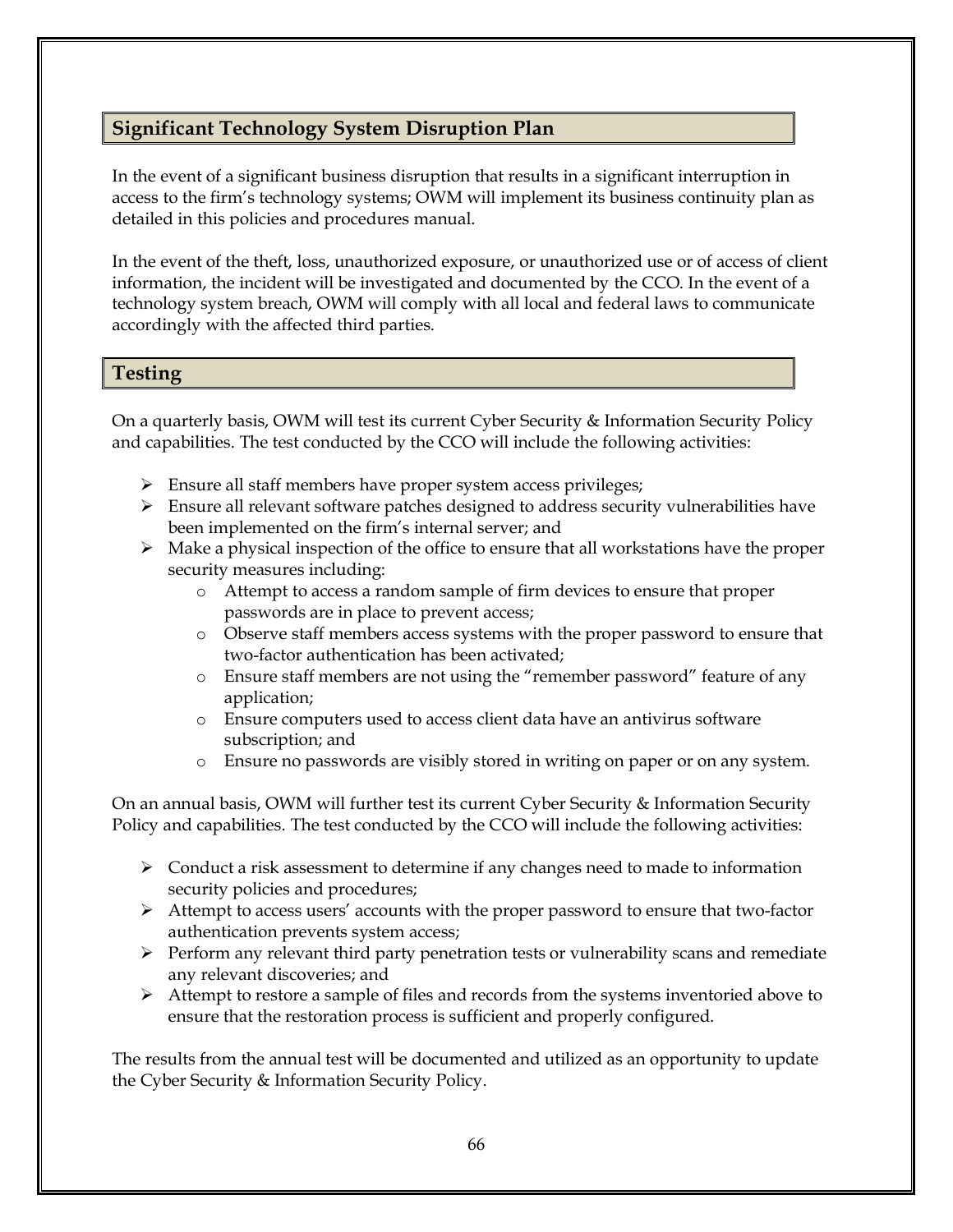### **Data Back-Up Policies**

OWM stores sensitive firm and client data on **XXXX systems**. XXXX systems are securely backed up on a daily basis.

### **Staff Training**

On an annual basis, OWM will conduct a firm-wide training session to ensure that all staff members are properly trained and equipped to implement the above policies. New staff members will receive training, led by the CCO, within one (1) month of their initial hire date. The training conducted by the CCO will include the following topics:

- ➢ Review of the current Cyber Security & Information Security Policy, including a note of any changes to the policy since the last training session;
- ➢ Review of any relevant information security incidents or suspicious activity;
- $\triangleright$  Review of how to identify potential "phishing" or fraudulent emails;
- ➢ Review of how to identify potential "Ransomware" or similar attacks;
- ➢ Review of any relevant regulatory compliance changes or developments; and
- ➢ Review of general information security best practices.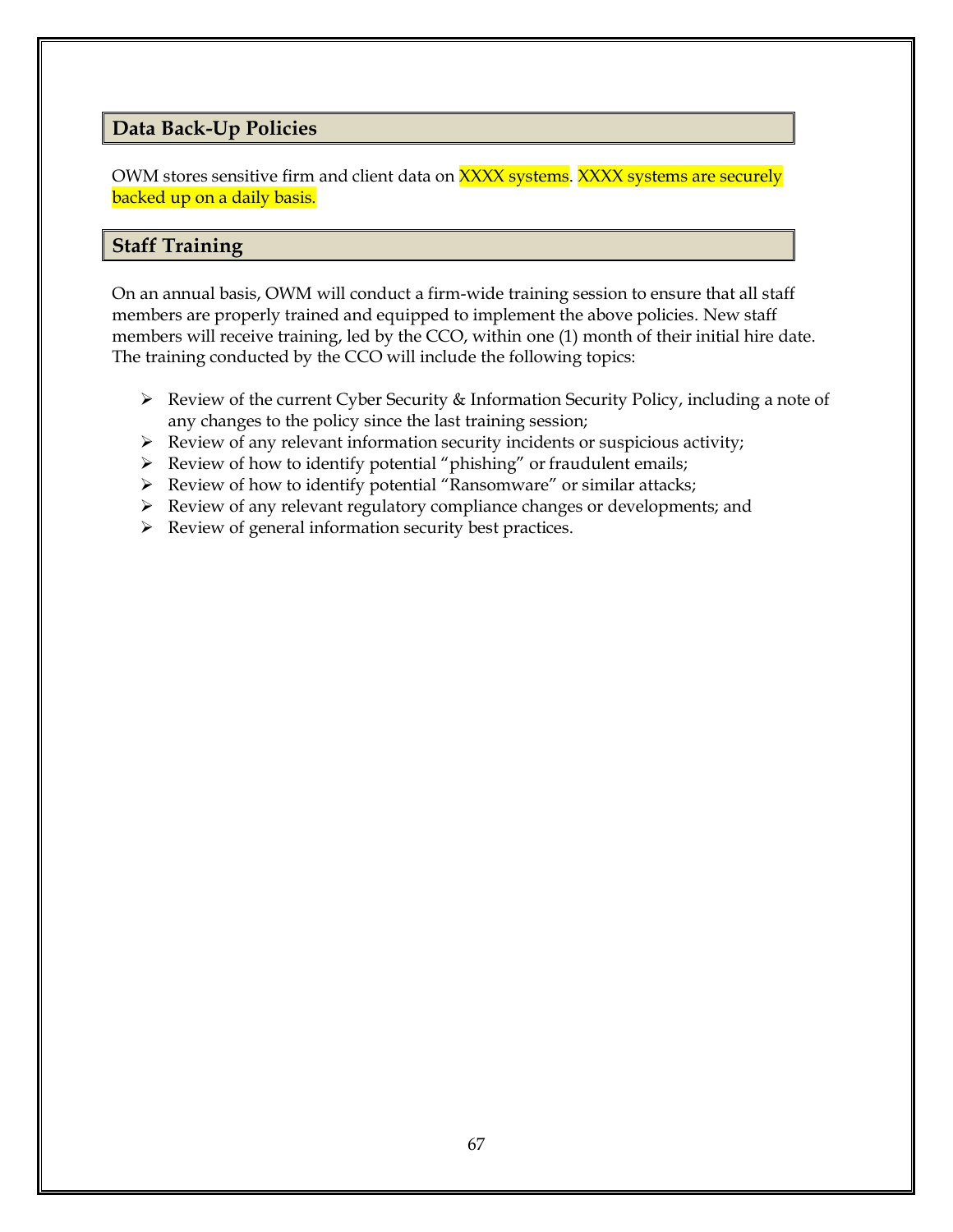## **Privacy Policy**

### **Information Collected and Shared**

The privacy policy statement is given to clients at the initial signing of the client contract and mailed or emailed with client consent once annually, if the policy is updated. The CCO will document the date the privacy policy was delivered to each client for each year if an annual delivery is required. OWM collects non-public personal information about clients from the following sources:

- ➢ Information it receives from them on applications or other forms;
- ➢ Information about their transactions with OWM or others; and
- ➢ Information it receives from a consumer reporting agency.

Below are the reasons for which OWM may share a client's personal information:

- ➢ With specific third parties as requested by the client (see Sample 11);
- $\triangleright$  For everyday business purposes such as to process client transactions, maintain client account(s), respond to court orders and legal investigations, or report to credit bureaus;
- ➢ For marketing by OWM to offer OWM's products and services to clients;
- $\triangleright$  For joint marketing with other financial companies;
- $\triangleright$  For affiliates' everyday business purposes information about client transactions and experience; or
- ➢ For non-affiliates to market to clients (only where allowed).

If a client decides to close his or her account(s) or becomes an inactive customer, OWM will adhere to the privacy policies and practices as described in this Policies and Procedures manual, as updated.

OWM uses various methods to store and archive client files and other information. Third party services or contractors used have been made aware of the importance OWM places on both firm and client information security. OWM also restricts access to clients' personal and account information to those employees who need to know that information to provide products or services to its clients. In addition to electronic protection, procedural safeguards, and personnel measures, OWM has implemented reasonable physical security measures at its home office location

The names of OWM's current and former access persons can be found in Exhibit 2.

In addition to OWM's listed access persons, any IT persons or other technical consultants employed at the firm may also have access to non-public client information at any time. An onsite or off-site server that stores client information, third-party software that generates statements or performance reports, or third-party client portals designed to store client files all hold the potential for a breach of non-public client information.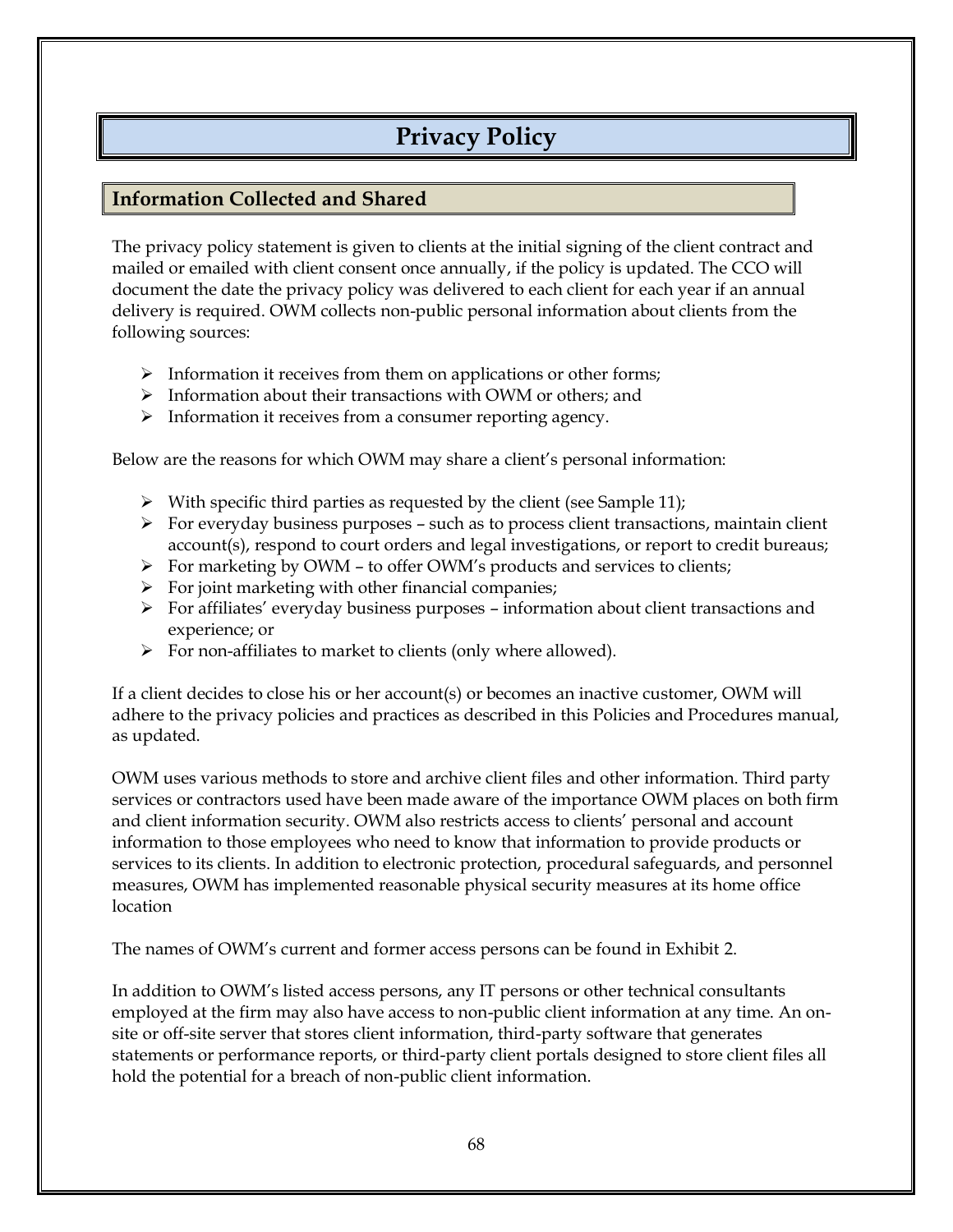To mitigate a possible breach of the private information, OWM uses encryption software on all computers and carefully evaluates any third-party providers, employees, and consultants with regard to their security protocols, privacy policies, and/or security and privacy training.

The system is tested and monitored at least monthly.

The test conducted by the CCO will include the following activities:

- ➢ Attempt to access a random sample of firm devices to ensure that proper passwords are in place to prevent access;
- $\triangleright$  Attempt to access users' accounts with the proper password to ensure that two-factor authentication prevents system access; and
- ➢ Attempt to restore a sample of files and records to ensure that the restoration process is sufficient and properly configured.

The results from the annual test will be documented and utilized as an opportunity to update the Cyber Security & Information Security Policy.

### **Identity Theft**

The SEC and CFTC (U.S. Commodity Futures Trading Commission), and many state regulators, have published rules concerning identity theft encouraging or requiring investment advisers to train firm personnel to recognize "red flags" in this area. While many of these provisions are also covered in the firm's broader privacy and AML policies, the list below is a brief nonexhaustive listing of the items and information that all OWM personnel should monitor to guard against any breach of a client's identity:

### SAFEGUARDING IDENTIFYING INFORMATION

- ➢ Individual client's social security numbers
- ➢ Corporate or other entity client's tax identification numbers
- ➢ Individual driver's license number or other personal identification card
- ➢ Passport numbers
- ➢ Financial account numbers (credit card, bank, investment, etc.) and any accompanying passwords or access codes

### POTENTIAL CAUSES OF IDENTITY INFORMATION BREACHES

- $\triangleright$  Loss of theft of computers and/or other equipment
- ➢ Hacking of computer networks
- ➢ Inadvertent exposure of client information to unauthorized individuals (non-locked files, files left on desk, cleaning services, shredding services, etc.)
- $\triangleright$  Physical break-ins / theft

OWM personnel are instructed to notify and report to the firm's CCO, or other designated principal, if they detect or have reason to believe that any of the above shown red flag activities may have occurred or if any of the red flag information listed may have been stolen or leaked by any firm personnel. The CCO or principal is then tasked with investigating the report and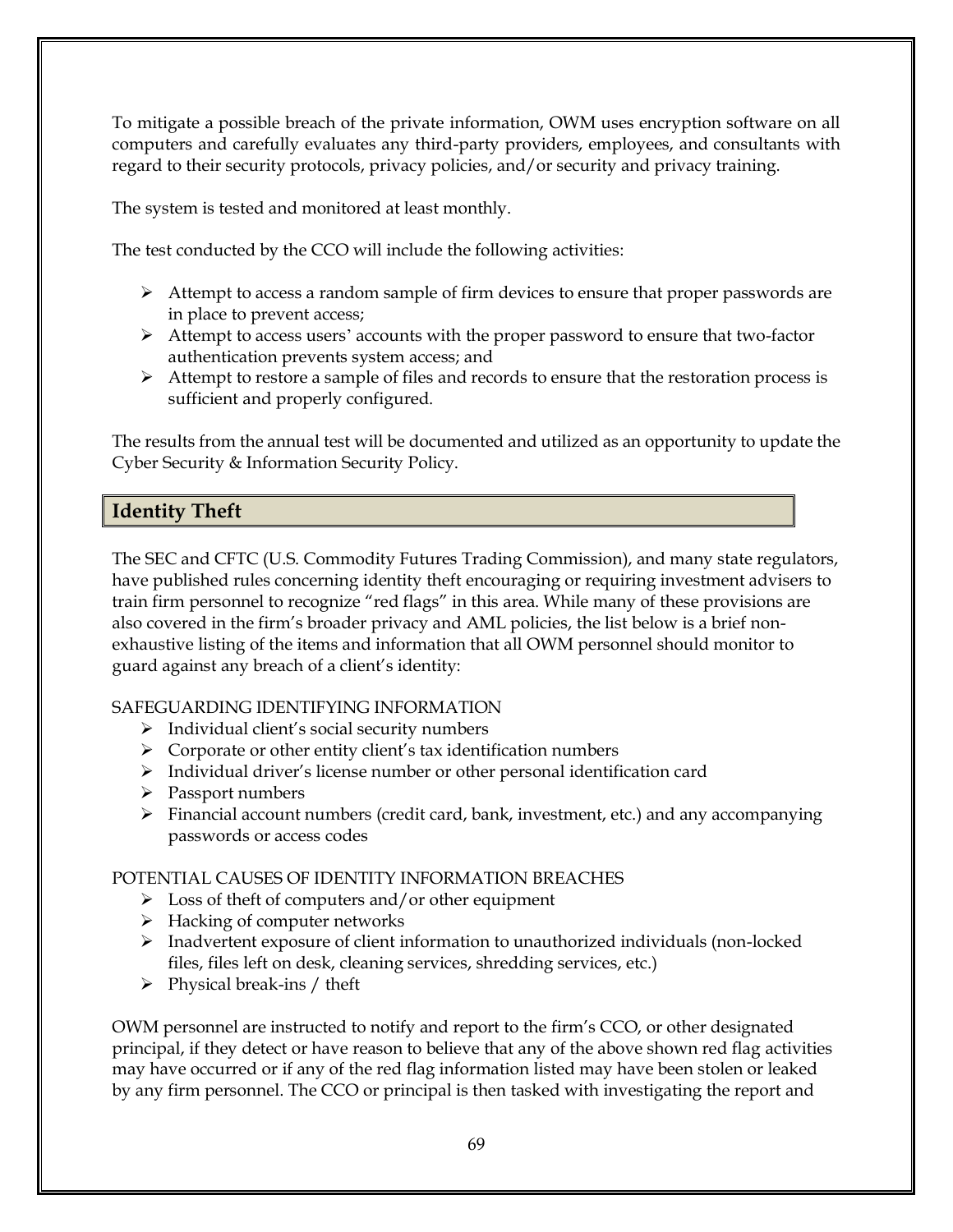taking appropriate actions. The non-exhaustive list of possible follow-up actions includes notification of the parties involved, notification of appropriate regulatory officials if required, taking remedial actions to assist in the recovery of the stolen information, and possible sanctions of firm personnel if deemed necessary.

### **Staff Training**

On an annual basis, OWM will conduct a firm-wide training session to ensure that staff members are properly trained and equipped to implement the above policies. New staff members will receive training, led by the CCO, within one (1) month of their initial hire date.

### **Records**

OWM will retain records for at least 5 years after the year in which the record was produced, or as otherwise required by law. With respect to disposal of non-public personal information, OWM will take reasonable measures to protect against unauthorized access to or use of such information in connection with its disposal.

OWM takes the privacy and confidentiality of all its clients and personnel very seriously. It will continue to make, and document, any changes needed to promote the security non-public information.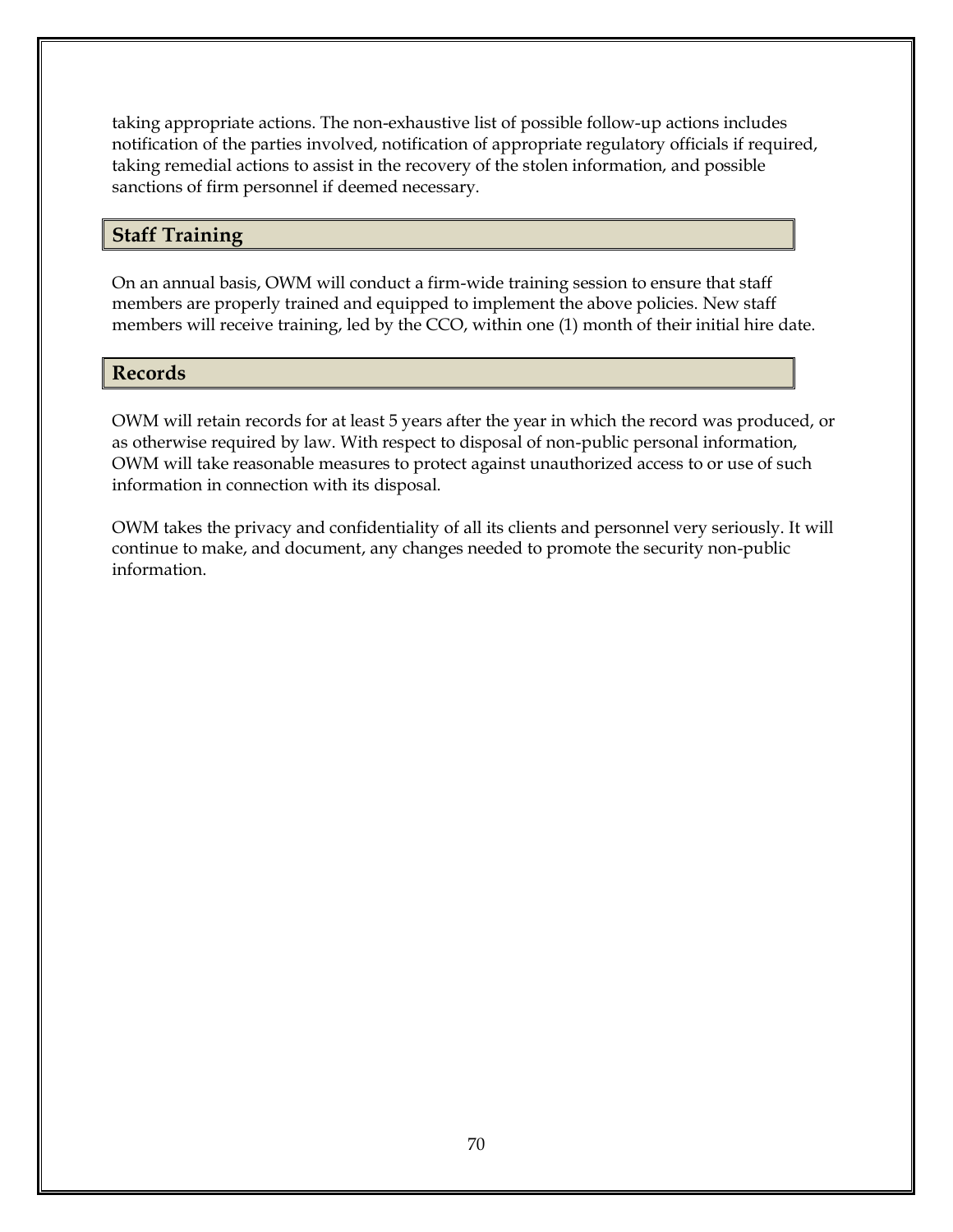## **Chief Compliance Officer Appointment**

The person herein named "Chief Compliance Officer" is stated to be competent and knowledgeable regarding the Advisers Act or applicable state rule or regulation and is empowered with full responsibility and authority to develop and enforce appropriate policies and procedures for the firm. The compliance officer has a position of sufficient seniority and authority within the organization to compel others to adhere to the compliance policies and procedures.

| <b>Chief Compliance Officer</b> | Date Responsibility Assumed   Annual Review Completed |  |
|---------------------------------|-------------------------------------------------------|--|
| Joseph O'haver                  |                                                       |  |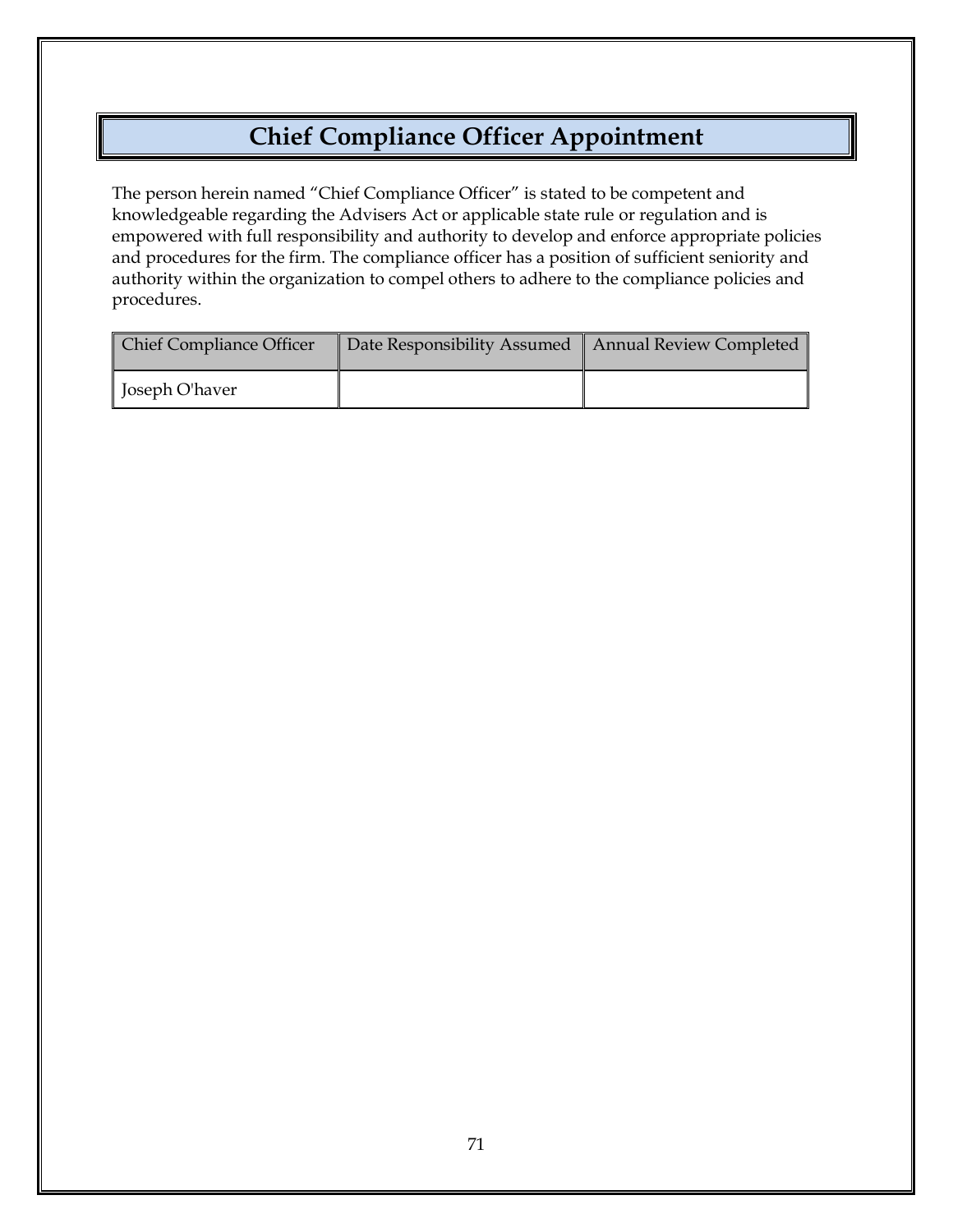#### Exhibits

Exhibit 1 – Supervisory Responsibility Delegated Duties list Exhibit 2 – List of Access Persons

#### Samples

- Sample 1 Attestation Statement
- Sample 2 Terminated Advisory Account Record
- Sample 3 OBA Disclosure Template
- Sample 4 Email Review Checklist
- Sample 5 Email Review Activity Report
- Sample 6 Checks & Securities Receipt / Disbursement Record
- Sample 7 Trade Error Log
- Sample 8 Securities Holding Record
- Sample 9 Securities Transaction Record
- Sample 10 Gifts & Entertainment Log
- Sample 11 Authorization to Share Designated Information

*Please note*: The samples provided herein are not necessarily the form that records kept by OWM will take, as these records may be made and stored in a different manner, including via clodbased software. Additionally, any records containing non-public information (NPI), will be stored securely in accordance with the provisions in the Privacy Policy section of OWM's Code of Ethics.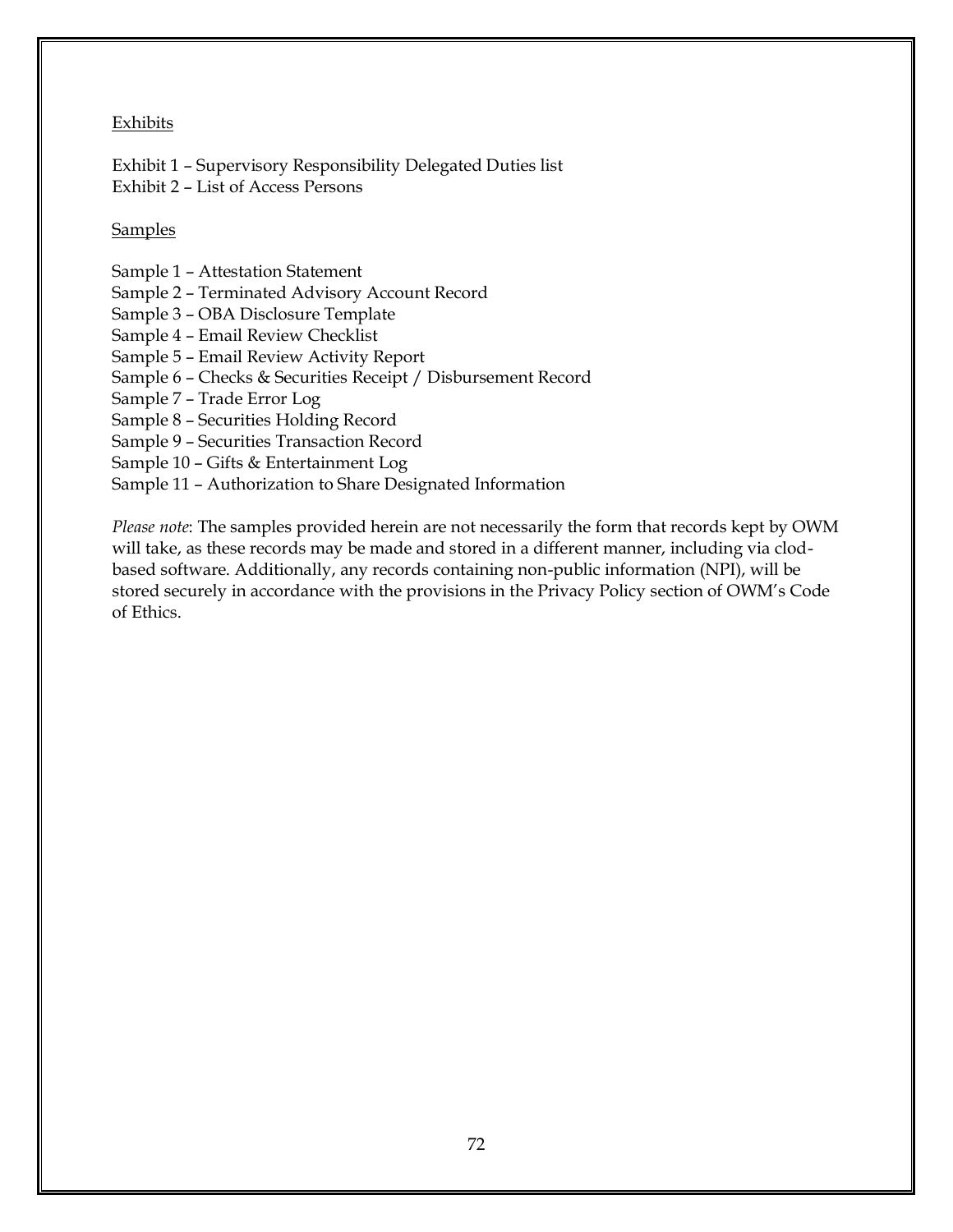# **Exhibit 1 - Supervisory Responsibility Delegated Duties List**

| Description of task / responsibility | Name of Delegate | Title of Delegate |
|--------------------------------------|------------------|-------------------|
|                                      |                  |                   |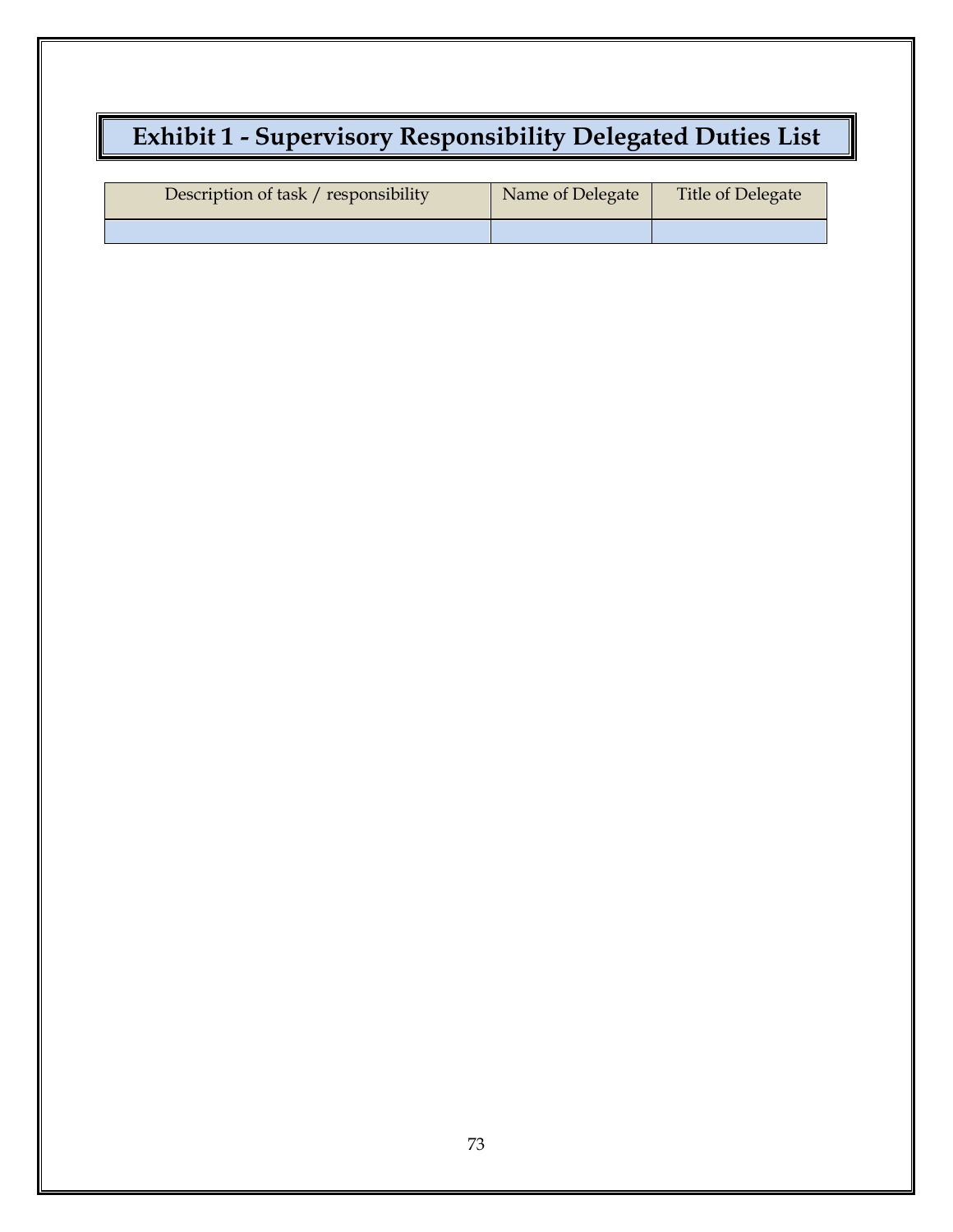## **Exhibit 2 - List of Access Persons**

Access Person: Any of OWM's supervised persons who have access to non-public information regarding any client's purchase or sale of securities, or information regarding the portfolio holdings of any reportable fund, or who is involved in making securities recommendations to clients, or who has access to such recommendations that are non-public.

The following employee(s) will manage non-public information:

| Name           | <b>Title</b>                    |
|----------------|---------------------------------|
| Joseph O'Haver | <b>Chief Compliance Officer</b> |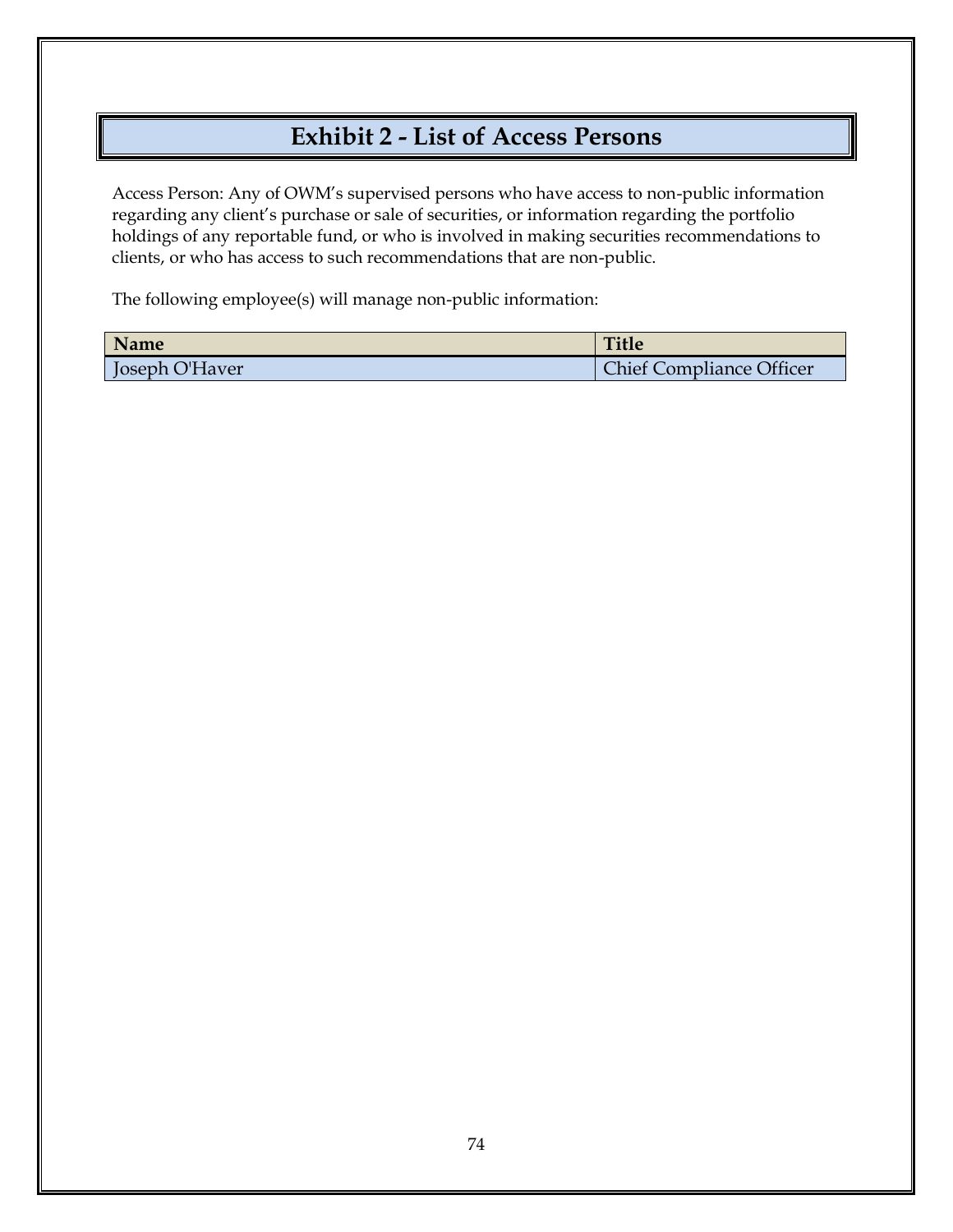### **Sample 1 - Attestation Statement**

All Investment Adviser Representatives, access persons or supervised persons dealing with or having access to client files and other public or non-public information must initially upon hiring, and then annually, read, review, and acknowledge to abide by at a minimum the following firm items:

- ❖ Privacy Policy
- ❖ Code of Ethics
- ❖ Policies and Procedures Manual
- ❖ AML Red Flag Items

The firm's Chief Compliance Officer is responsible for documenting the completion of these tasks and therefore requires each of the firm's responsible parties and personnel to complete and sign the statement shown below.

\_\_\_\_\_\_\_\_\_\_\_\_\_\_\_\_\_\_\_\_\_\_\_\_\_\_\_\_\_\_\_\_\_\_\_\_\_\_\_\_\_\_\_\_\_\_\_\_\_\_\_\_\_\_\_\_\_\_\_\_\_\_\_\_\_\_\_\_\_\_\_\_\_\_\_\_

#### ATTESTATION STATEMENT

By signing this document I certify that I have read OWM's above listed documents and fully understand the legal, regulatory, policy, and other requirements outlined therein and agree to abide by the ethics, procedures, policies, agreements, and other stipulations contained therein.

Printed Name: \_\_\_\_\_\_\_\_\_\_\_\_\_\_\_\_\_\_\_\_\_\_\_\_\_ Signature: \_\_\_\_\_\_\_\_\_\_\_\_\_\_\_\_\_\_\_\_\_\_\_\_\_

Date: \_\_\_\_/\_\_\_\_/\_\_\_\_\_\_\_\_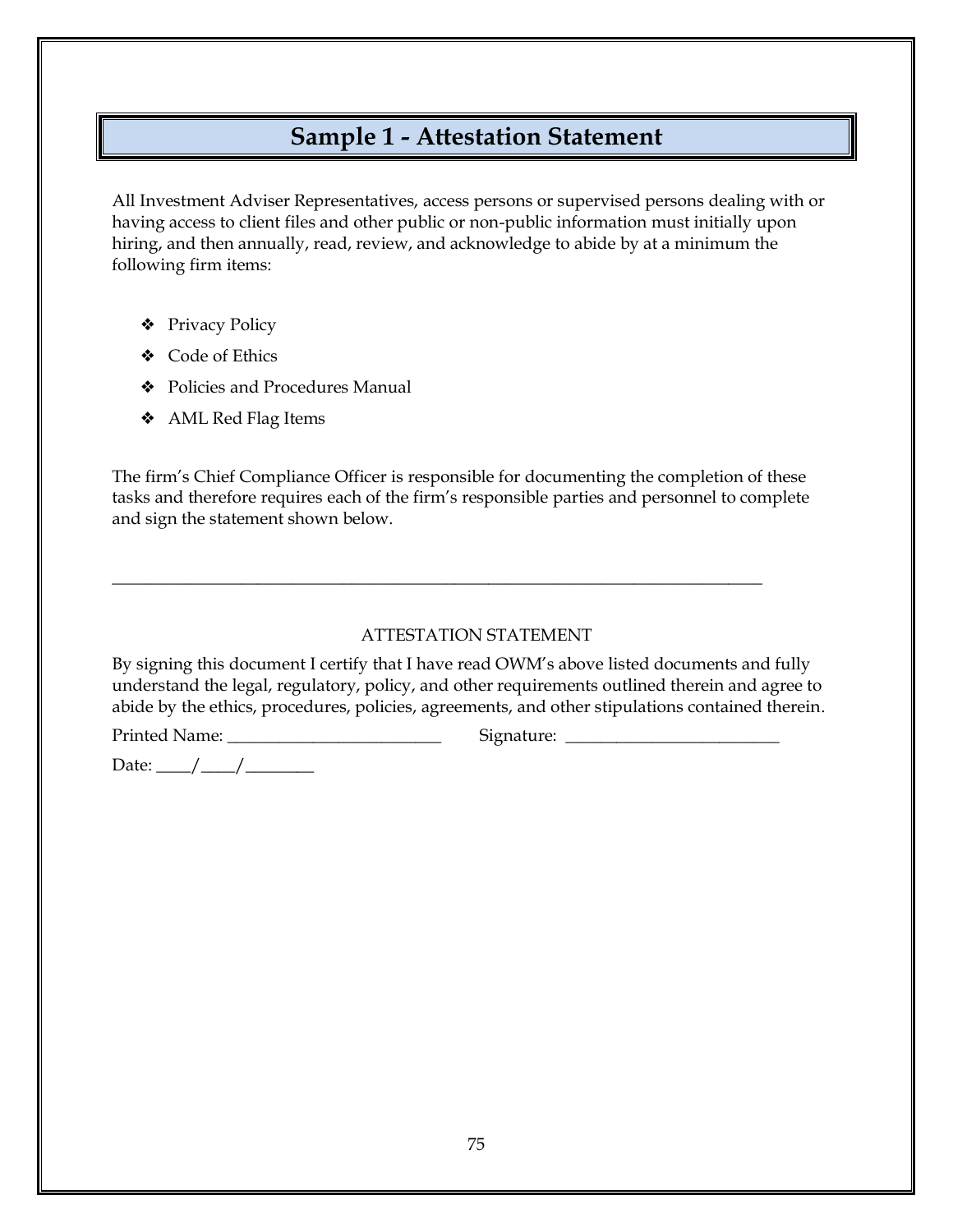## **Sample 2 - Terminated Advisory Account Record**

| Date of Termination | <b>Client Name</b> | <b>Reason for Termination</b> | Type of Advisory<br>Program Being<br>Terminated |
|---------------------|--------------------|-------------------------------|-------------------------------------------------|
|                     |                    |                               |                                                 |
|                     |                    |                               |                                                 |
|                     |                    |                               |                                                 |
|                     |                    |                               |                                                 |
|                     |                    |                               |                                                 |
|                     |                    |                               |                                                 |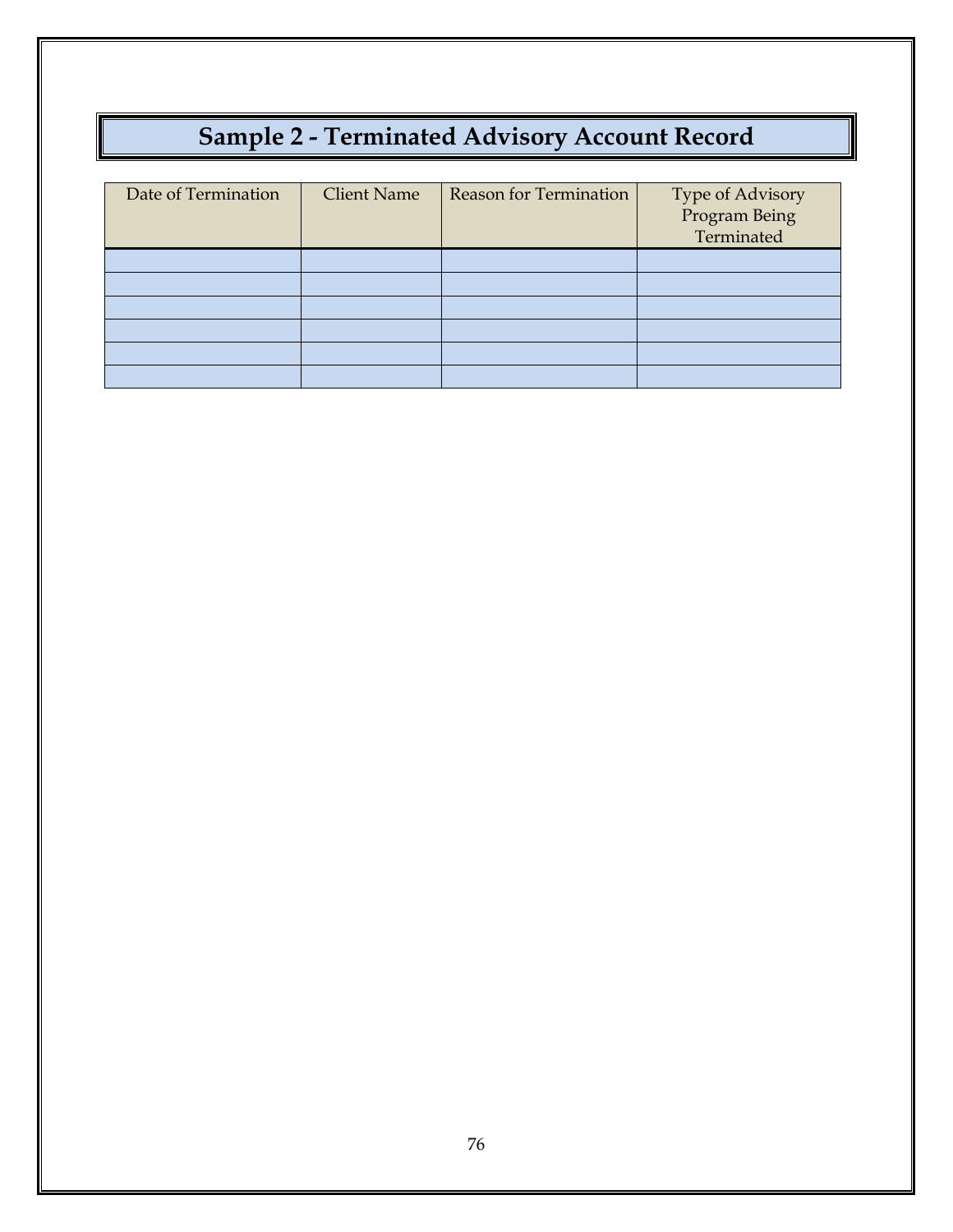## **Sample 3 - Outside Business Activity Approval Form**

In order to comply with OWM's policies and procedures, you are required to obtain prior written permission to have any outside employment or to receive any employment compensation other than through your affiliation with OWM.

- 1. Are you currently employed by or do you accept any compensation from, any business, organization, or entity not affiliated with OWM?
- 2. Do you serve as a director of any organization not affiliated with OWM?

For each "yes" answer above, complete the following: (Each question may have more than one "yes" answer)

|                                                                                                                                                                                                                                                                                                                                                                                                               | <u> 1989 - Andrea Stadt Britain, amerikansk politiker (</u>                                          |
|---------------------------------------------------------------------------------------------------------------------------------------------------------------------------------------------------------------------------------------------------------------------------------------------------------------------------------------------------------------------------------------------------------------|------------------------------------------------------------------------------------------------------|
|                                                                                                                                                                                                                                                                                                                                                                                                               |                                                                                                      |
|                                                                                                                                                                                                                                                                                                                                                                                                               |                                                                                                      |
|                                                                                                                                                                                                                                                                                                                                                                                                               |                                                                                                      |
|                                                                                                                                                                                                                                                                                                                                                                                                               |                                                                                                      |
|                                                                                                                                                                                                                                                                                                                                                                                                               | Amount of time per month that will be spent on activity: ________________________                    |
|                                                                                                                                                                                                                                                                                                                                                                                                               | APPROVED: ______________________DENIED: ______________(completed by supervisor or CCO)               |
| Date: $\frac{1}{\sqrt{1-\frac{1}{2}}\sqrt{1-\frac{1}{2}}\sqrt{1-\frac{1}{2}}\sqrt{1-\frac{1}{2}}\sqrt{1-\frac{1}{2}}\sqrt{1-\frac{1}{2}}\sqrt{1-\frac{1}{2}}\sqrt{1-\frac{1}{2}}\sqrt{1-\frac{1}{2}}\sqrt{1-\frac{1}{2}}\sqrt{1-\frac{1}{2}}\sqrt{1-\frac{1}{2}}\sqrt{1-\frac{1}{2}}\sqrt{1-\frac{1}{2}}\sqrt{1-\frac{1}{2}}\sqrt{1-\frac{1}{2}}\sqrt{1-\frac{1}{2}}\sqrt{1-\frac{1}{2}}\sqrt{1-\frac{1}{2}}$ | Submitted by: (signature) _________________________________(print) _________________________________ |
|                                                                                                                                                                                                                                                                                                                                                                                                               |                                                                                                      |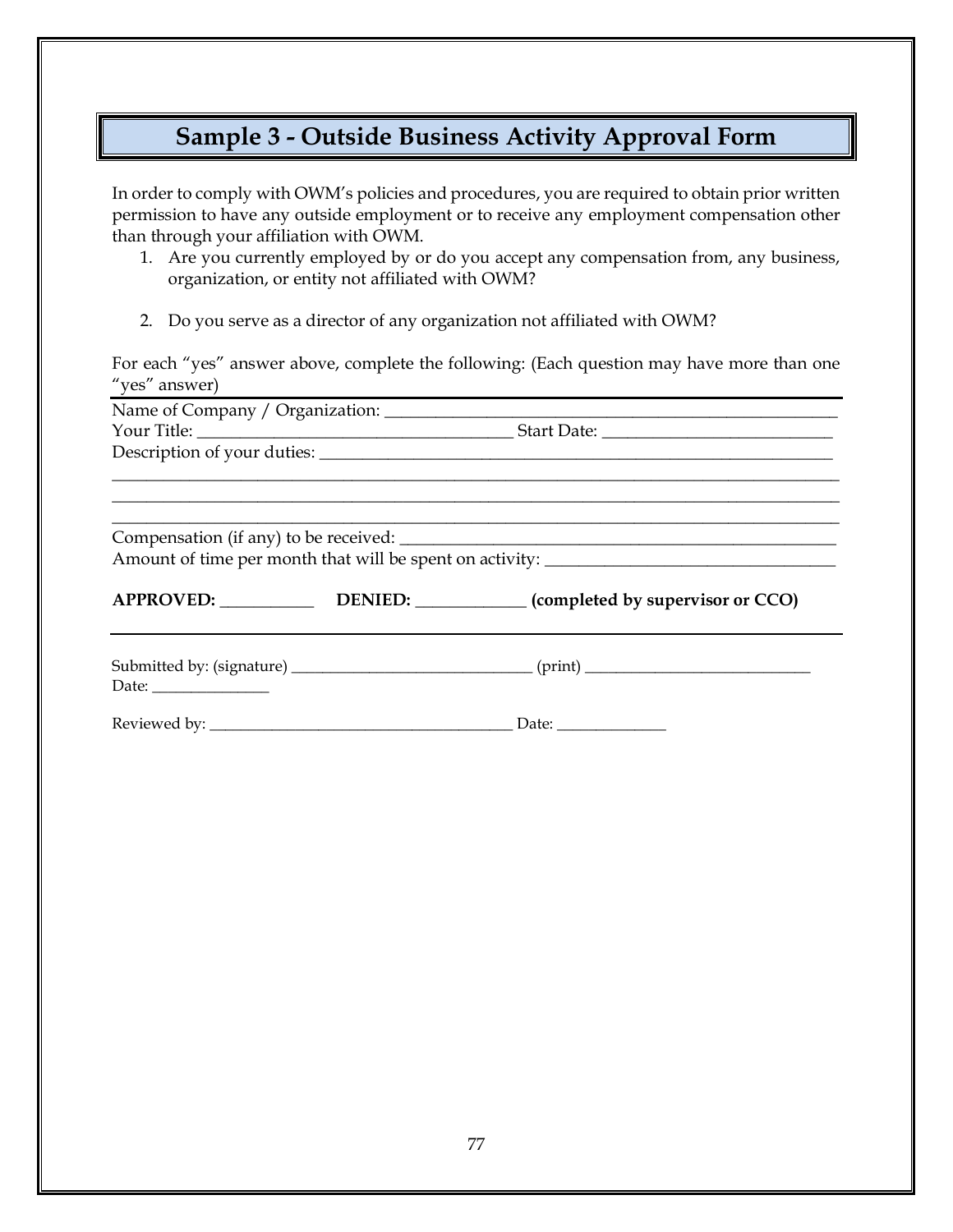| Review Period: |                   | To: $\frac{1}{2}$ (Monthly, Quarterly, etc.)<br>From: $\frac{1}{\sqrt{1-\frac{1}{2}}\sqrt{1-\frac{1}{2}}\sqrt{1-\frac{1}{2}}\sqrt{1-\frac{1}{2}}\sqrt{1-\frac{1}{2}}\sqrt{1-\frac{1}{2}}\sqrt{1-\frac{1}{2}}\sqrt{1-\frac{1}{2}}\sqrt{1-\frac{1}{2}}\sqrt{1-\frac{1}{2}}\sqrt{1-\frac{1}{2}}\sqrt{1-\frac{1}{2}}\sqrt{1-\frac{1}{2}}\sqrt{1-\frac{1}{2}}\sqrt{1-\frac{1}{2}}\sqrt{1-\frac{1}{2}}\sqrt{1-\frac{1}{2}}\sqrt{1-\frac{1}{2}}\sqrt{1-\frac{1}{2}}$ |
|----------------|-------------------|---------------------------------------------------------------------------------------------------------------------------------------------------------------------------------------------------------------------------------------------------------------------------------------------------------------------------------------------------------------------------------------------------------------------------------------------------------------|
|                |                   | The CCO, or the CCO's designee, has reviewed electronic communications as<br>determined adequate (keyword, random sample and/or key issue search).                                                                                                                                                                                                                                                                                                            |
|                | to:               | The review of emails was for content that may be deemed a violation of any<br>compliance policies. Such content may include, for example, and is not limited                                                                                                                                                                                                                                                                                                  |
|                | 1.                | Inappropriate marketing (e.g., use of unapproved marketing<br>materials or performance figures);                                                                                                                                                                                                                                                                                                                                                              |
|                | 2.                | Indications of custody that raise issues regarding the actual<br>possession of client funds and securities;                                                                                                                                                                                                                                                                                                                                                   |
|                | 3.                | Relationships with broker-dealers, service providers or clients<br>indicating conflicts of interest not otherwise addressed by the<br>Firm's policies and procedures;                                                                                                                                                                                                                                                                                         |
|                | 4.                | Violations of the firm's Code of Ethics;                                                                                                                                                                                                                                                                                                                                                                                                                      |
|                | 5.                | Inappropriate gifts;                                                                                                                                                                                                                                                                                                                                                                                                                                          |
|                | 6.                | Unreported client complaints; and                                                                                                                                                                                                                                                                                                                                                                                                                             |
|                | 7.                | Other issues deemed inappropriate.                                                                                                                                                                                                                                                                                                                                                                                                                            |
|                | review checklist. | A summary report of the email review is attached as an exhibit to this email                                                                                                                                                                                                                                                                                                                                                                                  |
|                |                   | Were any emails reviewed that revealed suspicious or inappropriate activity?<br>Yes                                                                                                                                                                                                                                                                                                                                                                           |
|                |                   | No                                                                                                                                                                                                                                                                                                                                                                                                                                                            |
|                | Report            | If yes, attach a copy of such emails along with the Email Review Activity                                                                                                                                                                                                                                                                                                                                                                                     |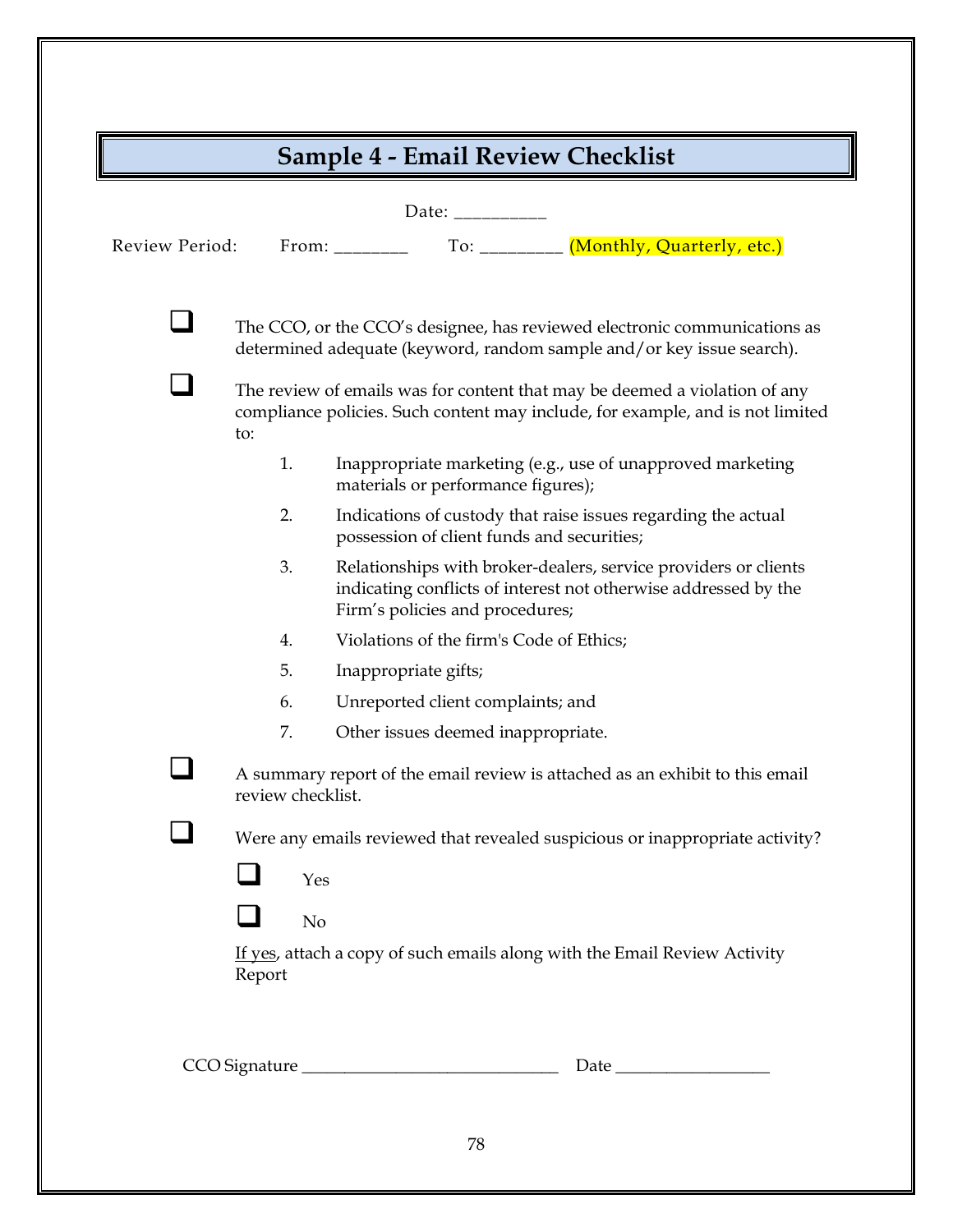|                                    | <b>Sample 5 - Email Review Activity Report</b>             |
|------------------------------------|------------------------------------------------------------|
| Email From: ______________________ |                                                            |
| Email Subject: ___________________ |                                                            |
|                                    | Describe the suspicious or inappropriate activity:         |
|                                    |                                                            |
|                                    | Does this employee have previous email activity reports?   |
|                                    | Yes                                                        |
|                                    | N <sub>o</sub>                                             |
|                                    | Describe the previous sanctions imposed upon the employee: |
|                                    | Warning                                                    |
|                                    | Reprimand to Employee File                                 |
|                                    | <b>Compensation Reduction</b>                              |
|                                    | Suspension<br>Termination                                  |
|                                    |                                                            |
|                                    | Describe the new sanctions imposed upon the employee:      |
|                                    | Warning                                                    |
|                                    | Reprimand to Employee File                                 |
|                                    | <b>Compensation Reduction</b>                              |
|                                    | Suspension                                                 |
|                                    | Termination                                                |
|                                    |                                                            |
|                                    | CCO Signature                                              |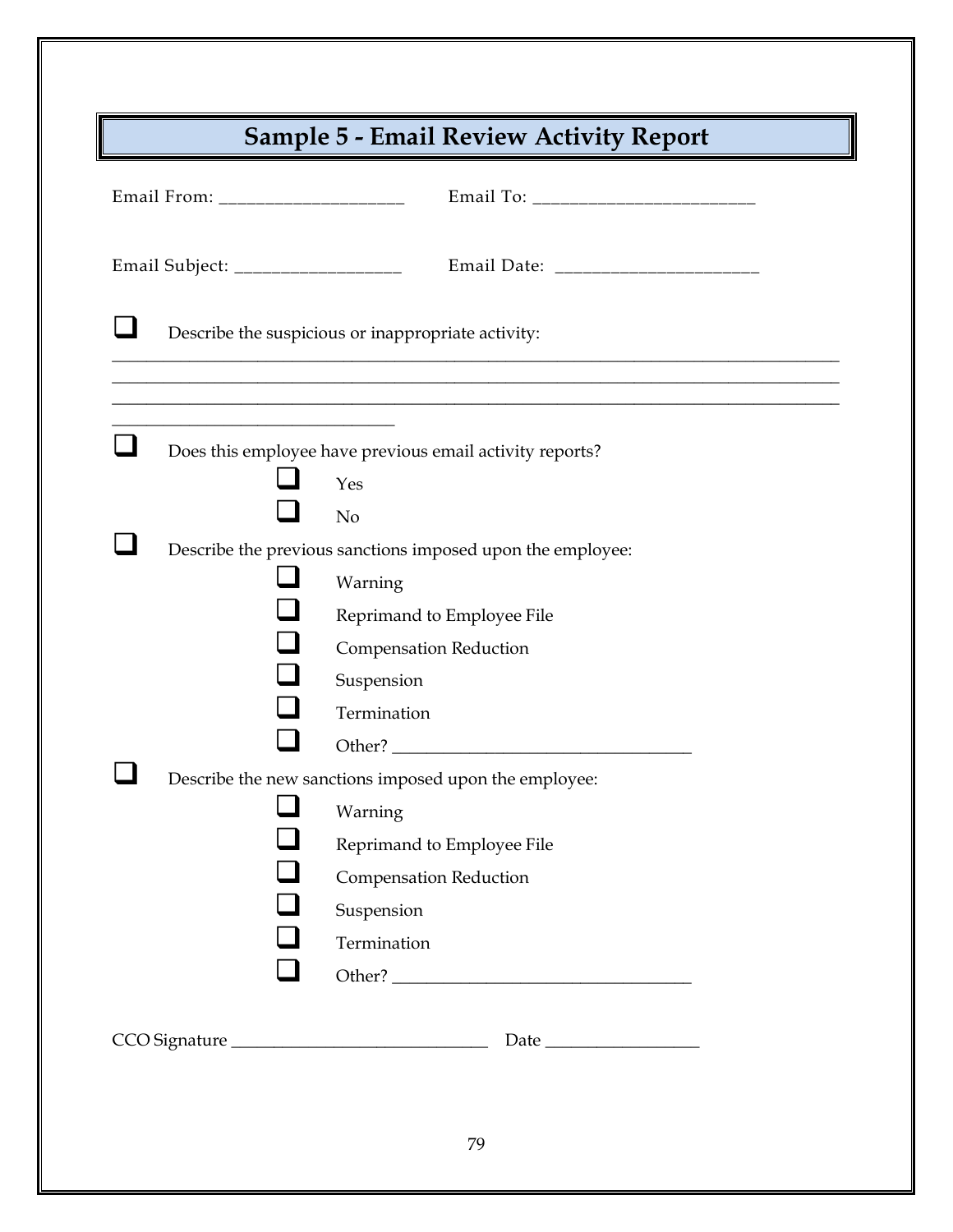# **Sample 6 - Checks and Securities Receipt/Disbursement Record**

| Date<br>Received | <b>Name of Client</b> | <b>Check</b><br>#/Cert.<br># | <b>Check</b><br>Amt $/$ #<br>of<br><b>Shares</b> | <b>Date</b><br>Sent | Sent To | Method<br>of<br><b>Sending</b><br>Doc |
|------------------|-----------------------|------------------------------|--------------------------------------------------|---------------------|---------|---------------------------------------|
|                  |                       |                              |                                                  |                     |         |                                       |
|                  |                       |                              |                                                  |                     |         |                                       |
|                  |                       |                              |                                                  |                     |         |                                       |
|                  |                       |                              |                                                  |                     |         |                                       |
|                  |                       |                              |                                                  |                     |         |                                       |
|                  |                       |                              |                                                  |                     |         |                                       |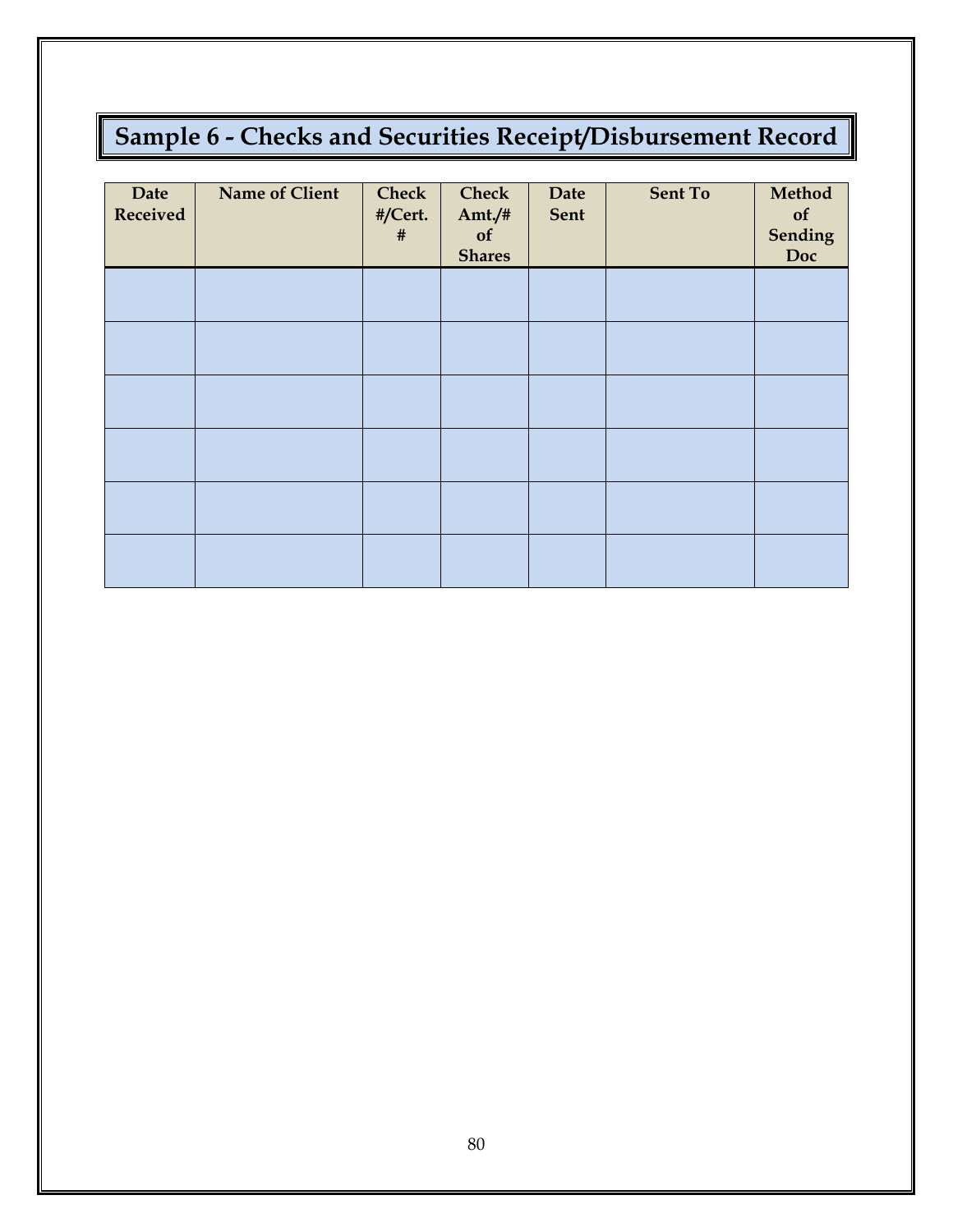## **Sample 7 – Trade Error Log**

| Date of<br>Error | Name of Client | <b>Accounts</b><br>Affected | Date Error<br><b>Discovered</b> | Date of<br><b>Error Log</b><br>Entry | Effect<br>(Gain vs.<br>Loss) | Amount |
|------------------|----------------|-----------------------------|---------------------------------|--------------------------------------|------------------------------|--------|
|                  |                |                             |                                 |                                      |                              |        |
|                  |                |                             |                                 |                                      |                              |        |
|                  |                |                             |                                 |                                      |                              |        |
|                  |                |                             |                                 |                                      |                              |        |
|                  |                |                             |                                 |                                      |                              |        |
|                  |                |                             |                                 |                                      |                              |        |

**Description of Error:** *(describe and document, including attachments as needed, the nature of the error, the cause of the error, and the including internal/external parties involved)*

\_\_\_\_\_\_\_\_\_\_\_\_\_\_\_\_\_\_\_\_\_\_\_\_\_\_\_\_\_\_\_\_\_\_\_\_\_\_\_\_\_\_\_\_\_\_\_\_\_\_\_\_\_\_\_\_\_\_\_\_\_\_\_\_\_\_\_\_\_\_\_\_\_\_\_\_\_\_\_\_\_\_\_\_\_ \_\_\_\_\_\_\_\_\_\_\_\_\_\_\_\_\_\_\_\_\_\_\_\_\_\_\_\_\_\_\_\_\_\_\_\_\_\_\_\_\_\_\_\_\_\_\_\_\_\_\_\_\_\_\_\_\_\_\_\_\_\_\_\_\_\_\_\_\_\_\_\_\_\_\_\_\_\_\_\_\_\_\_\_\_ \_\_\_\_\_\_\_\_\_\_\_\_\_\_\_\_\_\_\_\_\_\_\_\_\_\_\_\_\_\_\_\_\_\_\_\_\_\_\_\_\_\_\_\_\_\_\_\_\_\_\_\_\_\_\_\_\_\_\_\_\_\_\_\_\_\_\_\_\_\_\_\_\_\_\_\_\_\_\_\_\_\_\_\_\_

**Corrective Actions:** *(describe actions taken to resolve this specific error)*

**Preventative Actions:** *(describe actions taken, if any, to guard against similar trade errors in the future)*

\_\_\_\_\_\_\_\_\_\_\_\_\_\_\_\_\_\_\_\_\_\_\_\_\_\_\_\_\_\_\_\_\_\_\_\_\_\_\_\_\_\_\_\_\_\_\_\_\_\_\_\_\_\_\_\_\_\_\_\_\_\_\_\_\_\_\_\_\_\_\_\_\_\_\_\_\_\_\_\_\_\_\_\_\_ \_\_\_\_\_\_\_\_\_\_\_\_\_\_\_\_\_\_\_\_\_\_\_\_\_\_\_\_\_\_\_\_\_\_\_\_\_\_\_\_\_\_\_\_\_\_\_\_\_\_\_\_\_\_\_\_\_\_\_\_\_\_\_\_\_\_\_\_\_\_\_\_\_\_\_\_\_\_\_\_\_\_\_\_\_

\_\_\_\_\_\_\_\_\_\_\_\_\_\_\_\_\_\_\_\_\_\_\_\_\_\_\_\_\_\_\_\_\_\_\_\_\_\_\_\_\_\_\_\_\_\_\_\_\_\_\_\_\_\_\_\_\_\_\_\_\_\_\_\_\_\_\_\_\_\_\_\_\_\_\_\_\_\_\_\_\_\_\_\_\_ \_\_\_\_\_\_\_\_\_\_\_\_\_\_\_\_\_\_\_\_\_\_\_\_\_\_\_\_\_\_\_\_\_\_\_\_\_\_\_\_\_\_\_\_\_\_\_\_\_\_\_\_\_\_\_\_\_\_\_\_\_\_\_\_\_\_\_\_\_\_\_\_\_\_\_\_\_\_\_\_\_\_\_\_\_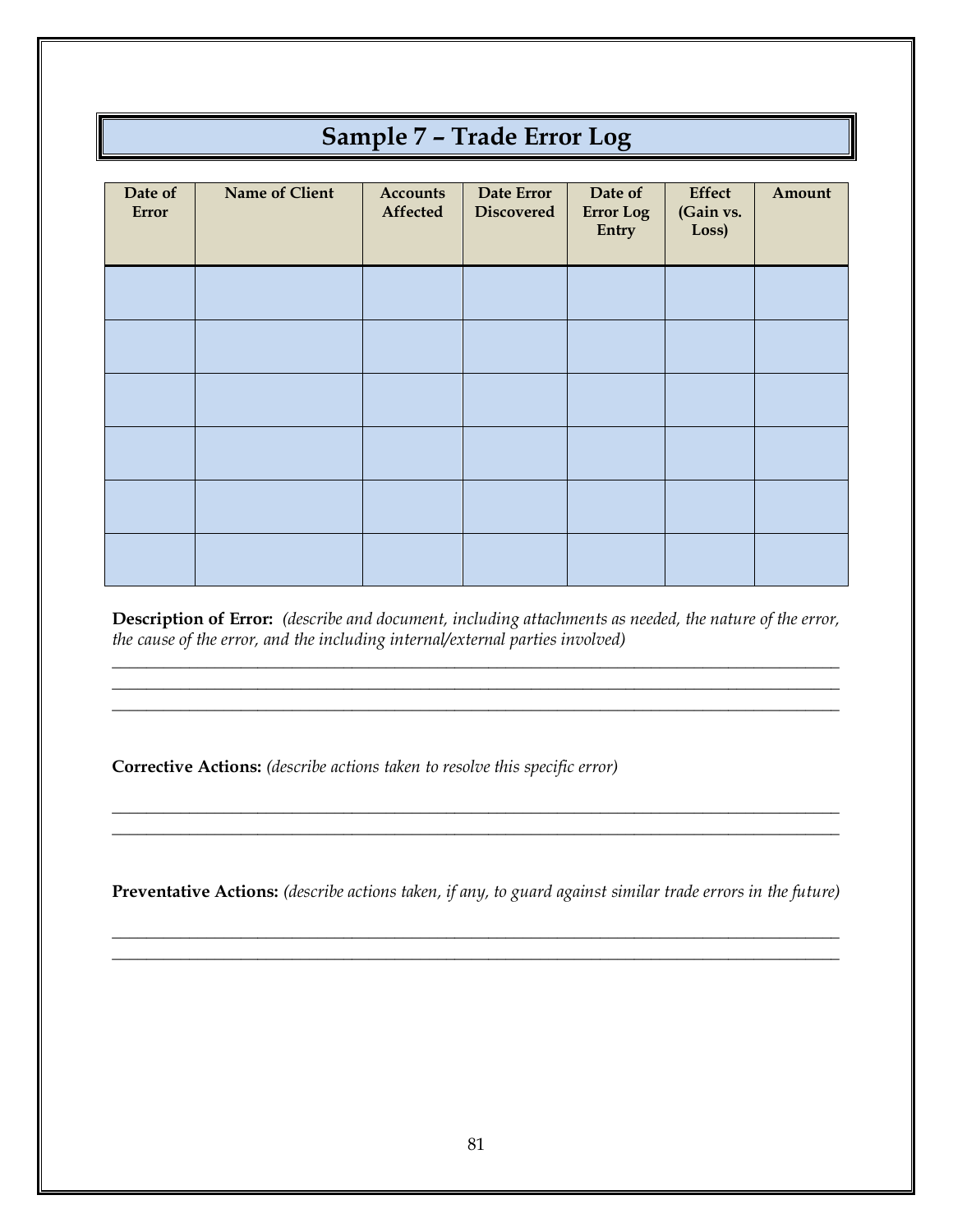## **Sample 8 - Securities Holding Record**

In order to comply with OWM's record keeping and Code of Ethics requirements, you are required to provide a list of all securities in which you have any direct or indirect influence or control (e.g., joint or custodian ownership, securities owned by your spouse, etc.).

Excluded from the reporting requirements are:

- Transactions in which Access Persons have no direct or indirect influence or control or beneficial ownership. Beneficial ownership includes securities owned by the Access Person's immediate family members sharing the Access Person's household.
- Transactions in direct obligations of the US (e.g., T-Bills, etc.), Bank CDs, commercial paper, high quality short-term debt (including repos).
- Transactions in shares of open-end investment companies. Transactions in shares of open-end mutual funds may be relieved from this record keeping requirement (unless OWM or a control affiliate acts as the investment adviser to or principal underwriter of the fund).

**Access Person's Name: \_\_\_\_\_\_\_\_\_\_\_\_\_\_\_\_\_\_\_\_\_\_\_\_\_\_\_\_\_\_\_\_\_\_\_\_\_\_\_\_\_\_\_\_\_ Date: \_\_\_\_\_\_\_\_\_\_\_\_\_\_\_\_\_\_\_\_\_\_\_\_\_\_\_\_\_\_\_\_\_\_\_\_\_\_\_\_\_\_\_\_\_\_\_\_\_\_\_\_\_\_\_\_\_\_\_\_**

| Name of the Security | # of Shares/<br>Amount | Broker/Dealer, Bank, or Custodian |
|----------------------|------------------------|-----------------------------------|
|                      |                        |                                   |
|                      |                        |                                   |
|                      |                        |                                   |
|                      |                        |                                   |
|                      |                        |                                   |
|                      |                        |                                   |
|                      |                        |                                   |
|                      |                        |                                   |
|                      |                        |                                   |
|                      |                        |                                   |
|                      |                        |                                   |
|                      |                        |                                   |
|                      |                        |                                   |

| Date Report Received: |  |
|-----------------------|--|
| Date Report Reviewed: |  |
| Reviewed by:          |  |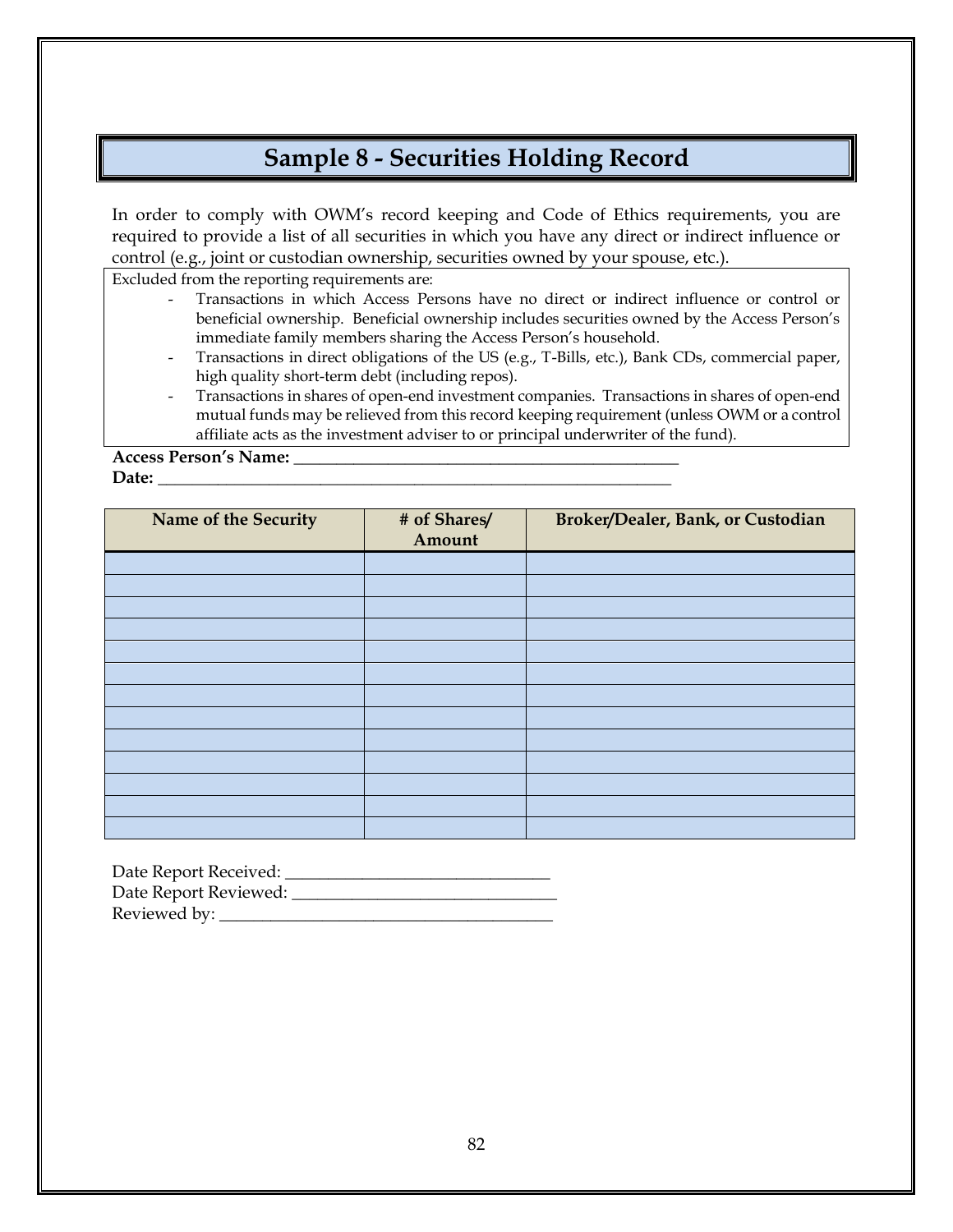## **Sample 9 - Securities Transaction Record**

In order to comply with OWM's record keeping and Code of Ethics requirements, you are required to provide a list of all security transactions in which you have any direct or indirect influence or control (e.g., joint or custodian ownership, securities owned by your spouse, etc.).

Excluded from the reporting requirements are:

- Transactions in which Access Persons have no direct or indirect influence or control or beneficial ownership. Beneficial ownership includes securities owned by the Access Person's immediate family members sharing the Access Person's household.
- Transactions in direct obligations of the US (e.g., T-Bills, etc.), Bank CDs, commercial paper, high quality short-term debt (including repos).
- Transactions in shares of open-end investment companies. Transactions in shares of open-end mutual funds may be relieved from this record keeping requirement (unless OWM or a control affiliate acts as the investment adviser to or principal underwriter of the fund).

Transaction reports are not required if the reports would duplicate information contained in broker trade confirmations or account statements that OWM holds in its records so long as confirmations or statements are received no later than 30-days after the end of the applicable calendar quarter.

**Access Person's Name: \_\_\_\_\_\_\_\_\_\_\_\_\_\_\_\_\_\_\_\_\_\_\_\_\_\_\_\_\_\_\_\_\_\_\_\_\_\_\_\_\_\_\_\_\_** Date:

| Name of the<br><b>Security</b> | $#$ of<br>Shares/<br>Amount | Date of<br>Transaction | Transaction<br>Price | <b>Transaction</b><br>Type (buy,<br>sell) | <b>B/D</b> or Bank<br>Transaction<br><b>Executed</b> |
|--------------------------------|-----------------------------|------------------------|----------------------|-------------------------------------------|------------------------------------------------------|
|                                |                             |                        |                      |                                           |                                                      |
|                                |                             |                        |                      |                                           |                                                      |
|                                |                             |                        |                      |                                           |                                                      |
|                                |                             |                        |                      |                                           |                                                      |
|                                |                             |                        |                      |                                           |                                                      |
|                                |                             |                        |                      |                                           |                                                      |
|                                |                             |                        |                      |                                           |                                                      |

Date Report Received: \_\_\_\_\_\_\_\_\_\_\_\_\_\_\_\_\_\_\_\_\_\_\_\_\_\_\_\_\_\_\_ Date Report Reviewed: \_\_\_\_\_\_\_\_\_\_\_\_\_\_\_\_\_\_\_\_\_\_\_\_\_\_\_\_\_\_\_ Reviewed by: \_\_\_\_\_\_\_\_\_\_\_\_\_\_\_\_\_\_\_\_\_\_\_\_\_\_\_\_\_\_\_\_\_\_\_\_\_\_\_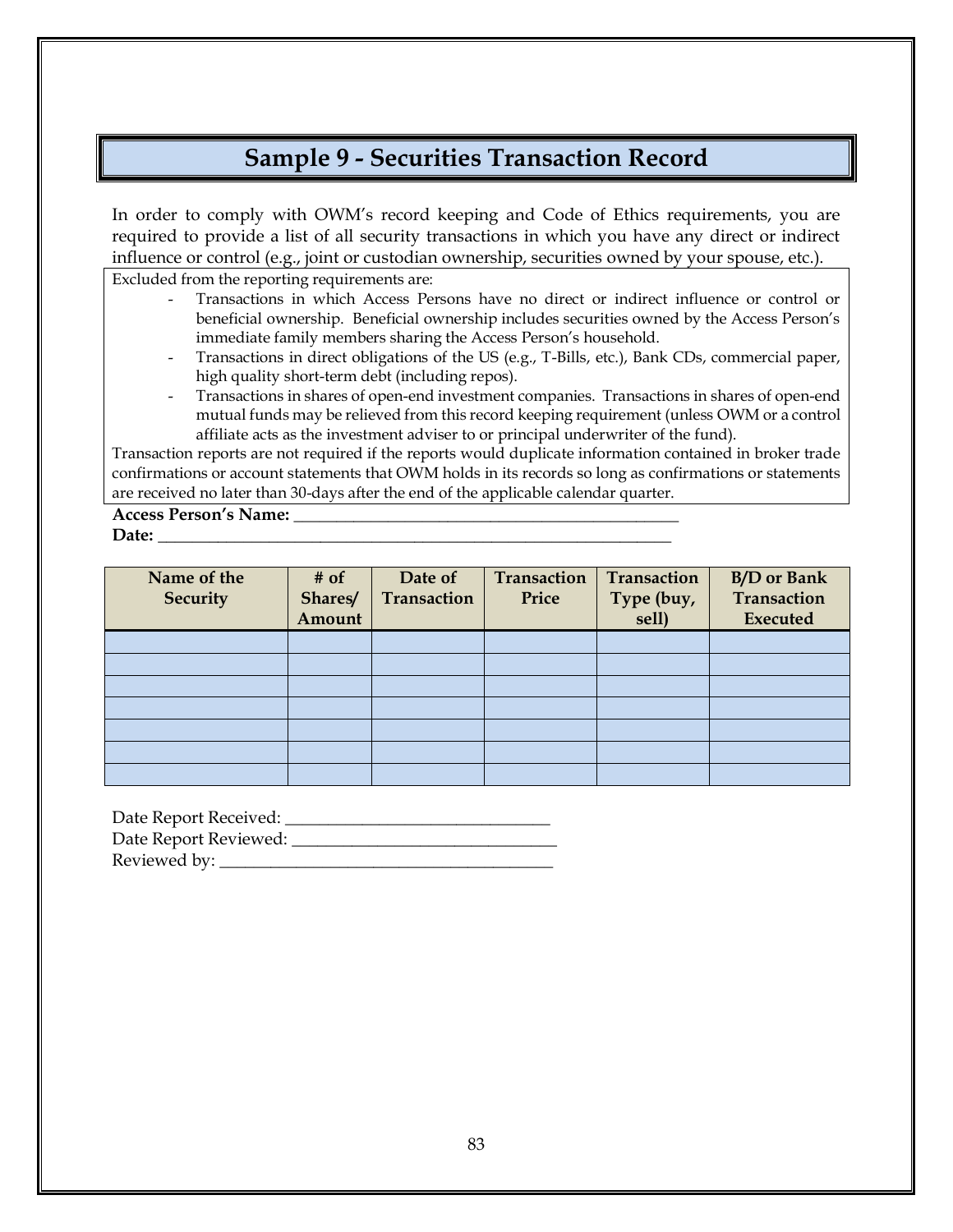# **Sample 10 - Gifts & Entertainment Log**

| Date | <b>Client / Prospect Name</b> | <b>Client</b><br>ID | Amount | <b>Description / Details</b> | <b>CCO</b><br><b>Review</b><br>(Initial) |
|------|-------------------------------|---------------------|--------|------------------------------|------------------------------------------|
|      |                               |                     |        |                              |                                          |
|      |                               |                     |        |                              |                                          |
|      |                               |                     |        |                              |                                          |
|      |                               |                     |        |                              |                                          |
|      |                               |                     |        |                              |                                          |
|      |                               |                     |        |                              |                                          |
|      |                               |                     |        |                              |                                          |